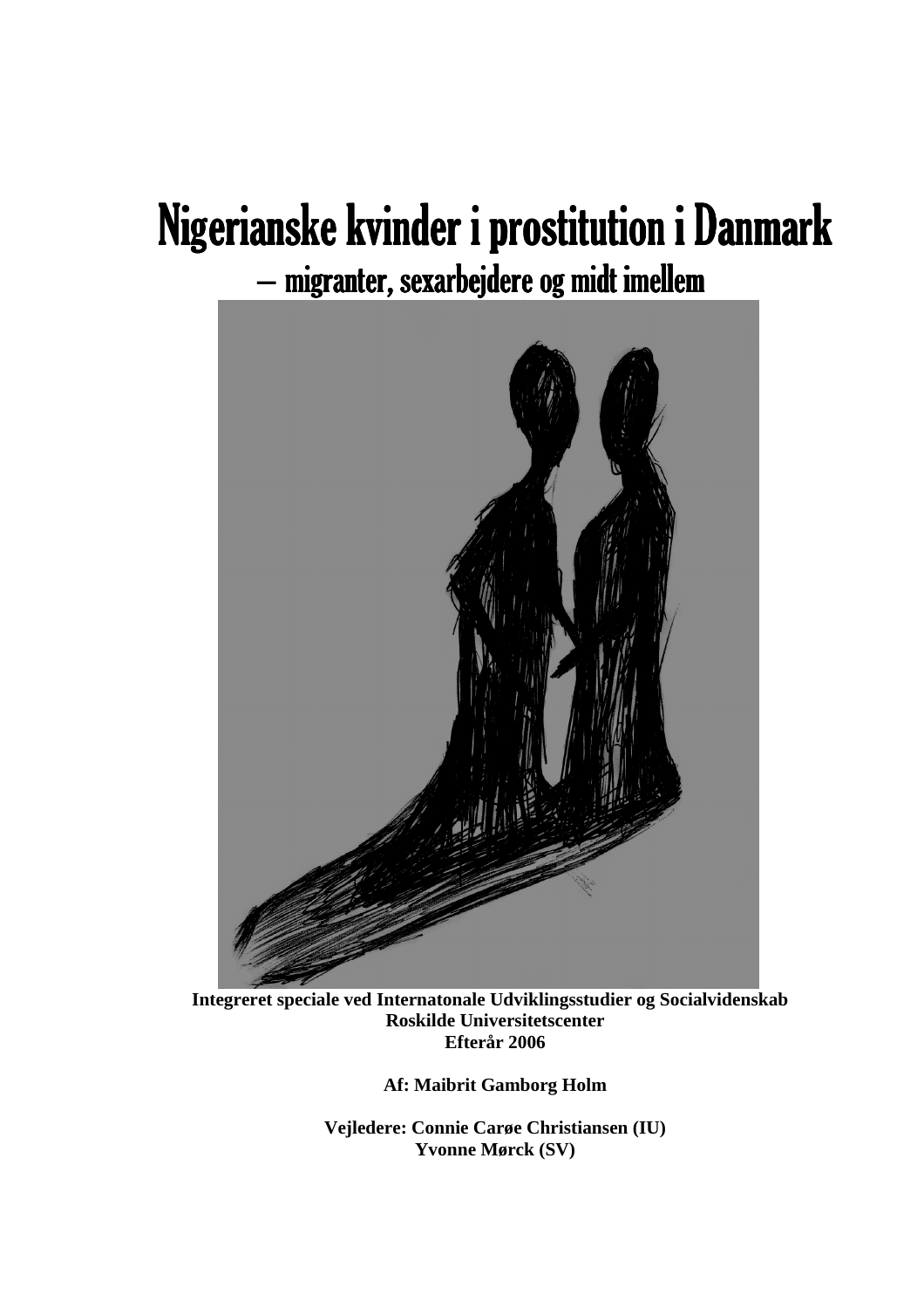# **Indholdsfortegnelse**

| 4.4.3 Myndighedskontrol: Prostitutions - og migrationsreguleringer 72 |  |
|-----------------------------------------------------------------------|--|
|                                                                       |  |
|                                                                       |  |
|                                                                       |  |
|                                                                       |  |
|                                                                       |  |
|                                                                       |  |
|                                                                       |  |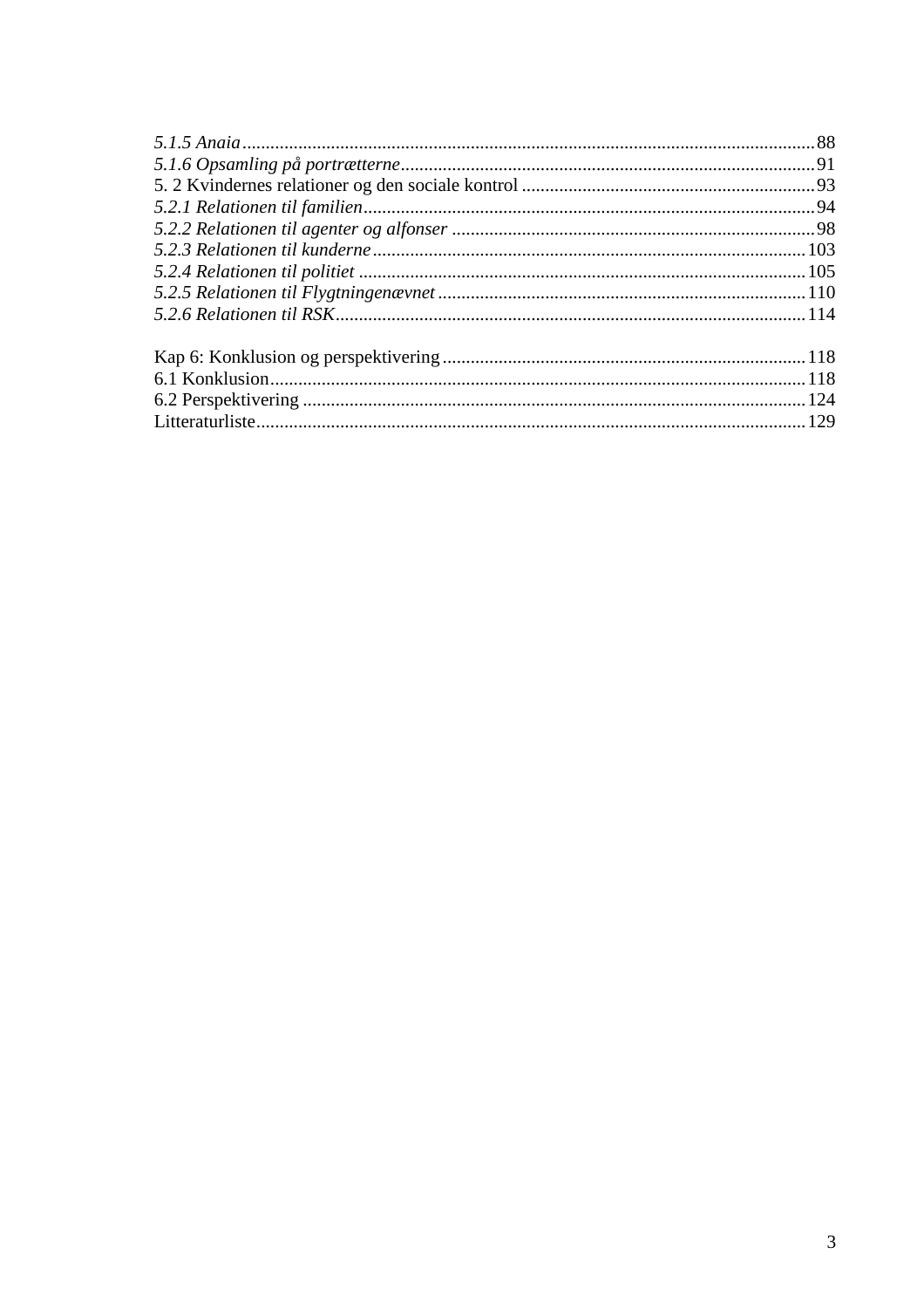# **Summary**

The master thesis is concerned with migrant sex work and trafficking with explicit focus on Nigerian sex workers in Denmark. The aim is to understand this group of women's specific conditions in relation to their possible ways of action. The thesis investigates the specific control mechanisms which Nigerian sex workers are subjected to. In order to understand these control mechanisms I subscribe to theory development within a migration research context as well as within a prostitution research context. Nigerian sex workers in Denmark are migrants as well as sex workers why I find it imperative to understand their situation through a combined perspective. The analysis is focused on the social relations of Nigerian sex workers, such as their relations to families in Nigeria, their relations to traffickers and pimps, their relations to customers and their relations to the Danish authorities. The thesis furthermore explores how gender relations in Nigeria influence women's opportunities and general life conditions and thereby also structure Nigerian women's migration and sex work in a foreign country. A special focus is put on women's position within the family and household.

The thesis concludes that Nigerian sex workers in Denmark are controlled through different channels and not only through their social relations to traffickers and pimps. The Danish authorities are in particular controlling the women's lives and limiting their opportunities by treating them as criminals even though the existence of a political declaration which defines the women as victims. Furthermore Nigerian women are being controlled through all of their social relations simultaneously which sometimes put the women in a position wherein it is impossible to act in favour of their own needs and wishes. Because of their dark skin and African inheritance Nigerian sex workers are for instance expected to be outgoing and 'playful' in their encounters with customers, therefore they need to be visible on the street if they want to earn money and pay their pimps as well as send remittances to their families in Nigeria. At the same time, however they also need to be invisible, since they are living as illegal migrants in Denmark and thereby are in constant danger of being deported to Nigeria.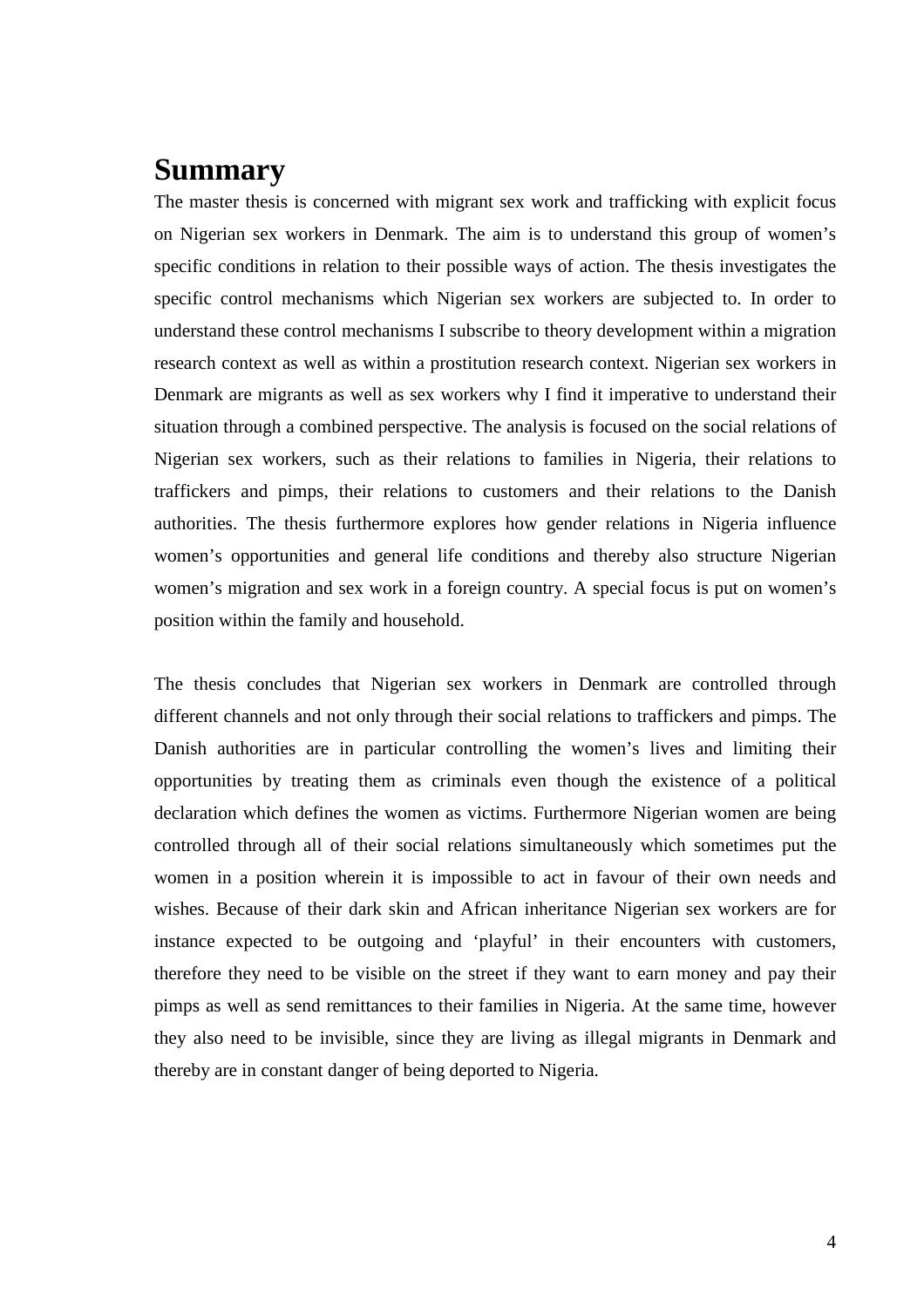Furthermore the thesis concludes that trafficking and migrant sex work are topics which should be addressed through a transnational perspective in which women's life conditions in their home countries are of great importance. Therefore it is also imperative that the Danish government and others are willing to address specific focus on women and development issues in the implemented countries such as Nigeria.

The master thesis incorporates both International Development Studies as well as Social Science and was conducted using document analysis of personal reports on Nigerian sex workers in Denmark obtained by a Danish organisation working with foreign women in prostitution. In addition hereto I used observation techniques as well as qualitative interviews with Nigerian sex workers and a key informant.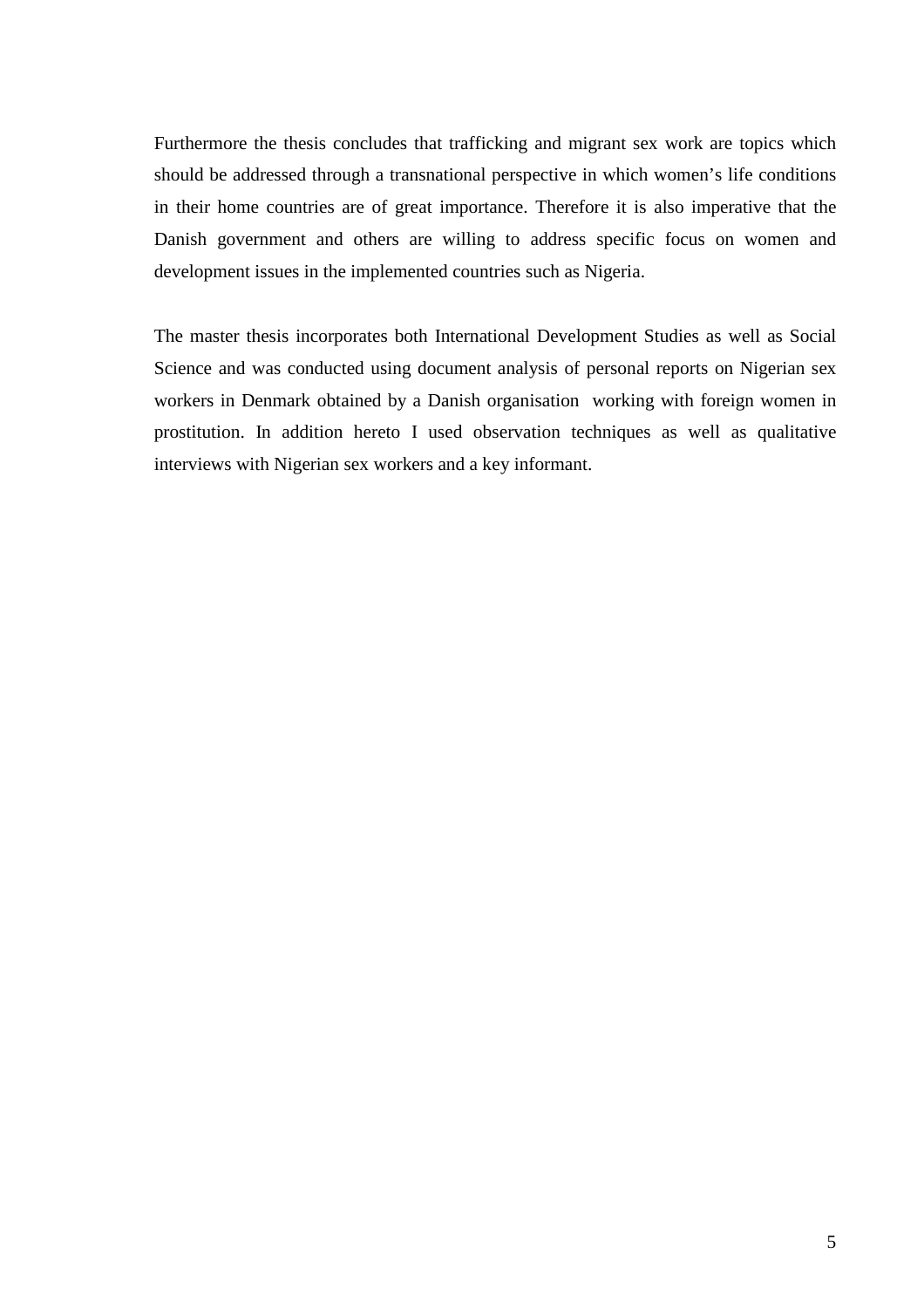# **Kap. 1: Indledning**

# **1.1 Baggrund**

Bevæger man sig i gaderne omkring Kønbenhavns Hovedbanegård sidst på aftenen og/eller først på natten, kan man få øje på mange afrikanske kvinder, som står i gaderne omkring Istedgade, Helgolandsgade og Skelbækgade. De afrikanske kvinder står der for at sælge sex til danske og andre europæiske mænd, og de synes at udgøre størstedelen af det samlede antal af sexarbejdere i området. Mange af de afrikanske kvinder kommer endvidere fra Nigeria.

De nigerianske kvinder adskiller sig imidlertid ikke alene ved deres antal men ligeledes ved deres 'markedsføringsmetoder'. De henvender sig således ofte direkte til potentielle kunder ved at hive fat i dem, tiltale dem og råbe efter dem. Kvinderne er meget smilende, flirtende og tilsyneladende ikke bange for at skabe opmærksomhed omkring dem selv, mens de arbejder. Denne form for handlen afviger fra andre kvinder i prostitution, da de typisk står mere afventende på gaden og ikke i samme omfang henvender sig til forbipasserende mænd. I et interview foretaget med en kriminalassistent, der har jævnlig kontakt med nigerianske sexarbejdere i København, omtales nigerianske kvindernes adfærd på gaden således:

*"…når vi ser dem i gadebiledet, er de også meget, meget aggressive i deres markedsføring når de tager fat i potentielle kunder. En dansk prostitueret ville stå og sige et eller andet, når en kunde går forbi, har du lyst til en varm pige eller en dejlig pige, og så går man bare forbi. Men nigerianske kvinder kan godt tage fat i mænd"* (Interview med kriminalassistent i Københavns politi d. 2/9-2005).

Udtalelsen indikerer altså, at nigerianske kvinder er udfarende i deres relation til kunder, og i den forbindelse beskrives kvinderne som aggressive og meget initiativrige. Således fremstår nigerianske sexarbejdere umiddelbart som aktive, udadvendte og handlekraftige aktører.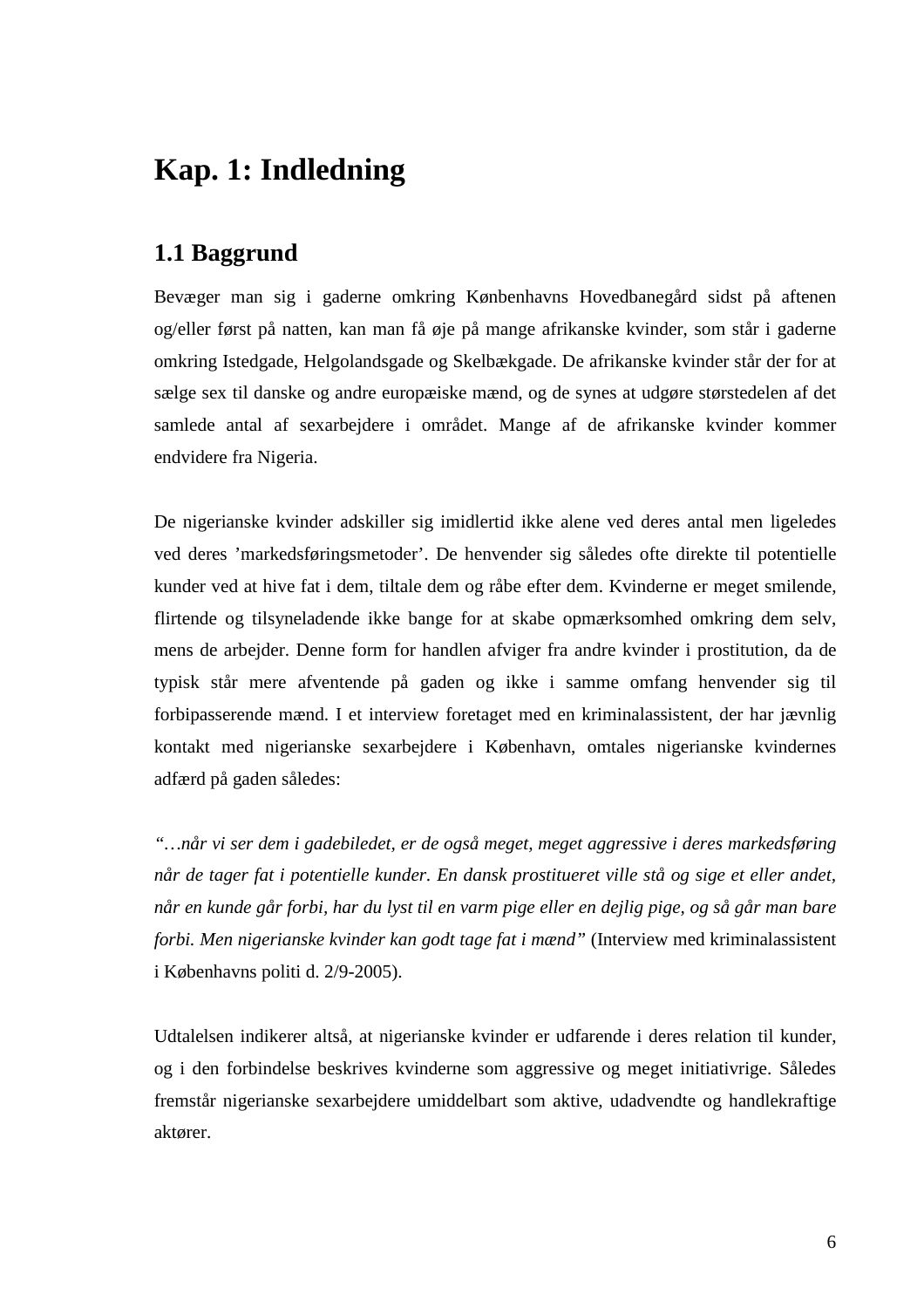På trods af den tilsyneladende selvstændighed og handlekraft som nigerianske kvinder udviser, anslås det, at 40.-45.000 nigerianske kvinder igennem de sidste 15 år har været udsat for trafficking, og ca. 25.-30.000 af disse menes at opholde sig i Europa (Carling 2005: 25-26)<sup>1</sup>. Det bør dog understreges, at sådanne tal er usikre og til dels beror på kvalificerede gæt frem for egentlige statistiske optegnelser (Kelley 2003:19). Trafficking<sup>2</sup> er blevet defineret på et utal af måder, men oftest er der fokus på tvang, bedrageri og fysisk og/eller psykisk magtudøvelse eller andre former for udnyttelse (Lisborg 2001:76). Størstedelen af de nigerianske sexarbejdere, som inddrages i dette speciale synes ligeledes at have været udsat for trafficking, idet de ofte fortæller om store gældsbeløb til agenter samt om trusler og vold udført af agenter<sup>3</sup> mod dem selv og deres familie.

Forskningslitteraturen, såvel som mere populære medier, vidner ligeledes om utallige historier omhandlende kvinder, herunder nigerianske kvinder, som har været udsat for fysisk vold eller bedrag. Kvinder som lænkes til deres senge, unge piger som gentagende gange voldtages for derved at blive nedbrudt og 'genopbygget' som sexarbejder og kvinder som arbejder 20 timer i døgnet, er bare få eksempler på disse historier (se f.eks. Brown 2001, Carling 2005, Moustgaard og Brun 2001, Aghatise 2004). Sådanne historier sætter fokus på de kontrolformer, som opstår mellem agenterne og kvinderne, hvilke skaber nogle specifikke betingelser, som kvinderne dagligt må agere og handle indenfor. Betingelser der altså umiddelbart står i modsætning til det indtryk, man får af nigerianske kvinder, når man møder dem på gaden i København.

En af de primære aktører, som til dagligt har kontakt med nigerianske kvinder i prostitution i Danmark, er Reden - STOP Kvindehandel (RSK). RSK er en selvejende institution under KFUKs sociale arbejde<sup>4</sup> og udfører i det daglige socialt arbejde med udenlandske kvinder i

<sup>&</sup>lt;sup>1</sup> Disse tal referer (højst sandsynligt) ikke alene til kvinder, som arbejder i sexindustrien, men ligeledes til kvinder som arbejder som hushjælp, tjenestepige e. lign.<br><sup>2</sup> Trafficking kaldes også menneskehandel eller handel med mennesker. Jeg har imidlertid valgt at benytte

betegnelsen trafficking, idet denne betegnelse er mere nuanceret og ikke alene referer til handelselementet, men ligeledes til selve 'trafikken' dvs. rekruttering, transport, indrejse i modtagerlandet samt de betingelser, hvorunder kvinderne efterfølgende lever (Moustgaard og Brun 2001:45).

<sup>&</sup>lt;sup>3</sup> Termen 'agenter' er valgt frem for termen bagmænd, for derved at understrege, at der er tale om kvinder såvel som mænd.

<sup>4</sup> KFUKs sociale arbejde er en velgørende organisation, som opretter, driver og støtter bl.a. væresteder og herberger. Organisationen tager udgangspunkt i det kristne værdigrundlag og arbejder ud fra et kristent livssyn (www.kfukssocialearebjde.dk (a og b)).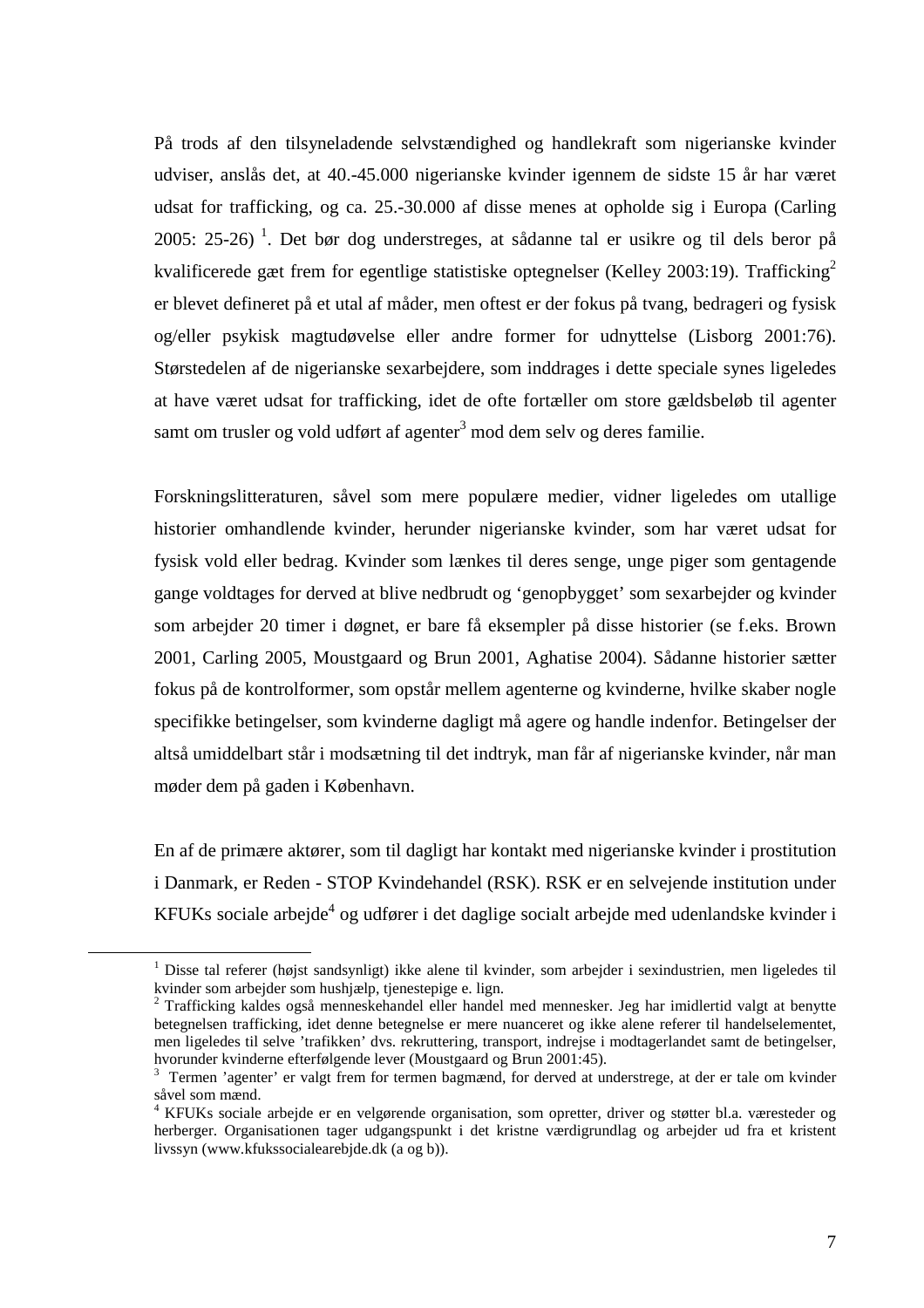prostitution i Danmark, herunder nigerianske kvinder (www.kvindehandel.dk (a)). Som et led i specialeforløbet indgik jeg i et samarbejde med RSK, hvor jeg på baggrund af RSK's journaler<sup>5</sup>, omhandlende nigerianske kvinder på vegne af institutionen, udarbejdede rapporten 'Nigerianske kvinder i prostitution i Danmark' (Holm 2005). Dette samarbejde har ligeledes dannet udgangspunkt for specialets tilblivelse.

### **1.2 Problemfelt**

 $\overline{a}$ 

Nigerianske migrant-sexarbejdere adskiller sig altså umiddelbart fra andre kvinder i gadeprostitution ved at være udfarende og meget aktive i opstarten til det seksuelle møde med potentielle kunder. Dette bliver ofte i mediemæssige sammenhænge kædet sammen med kvindernes relation til agenter:

*"Og deres (afrikanske kvinder, red.) facon er langt mere pågående og aggressiv, når de forsøger at kapre kunder, end man er vant til med prostituerede i Danmark. De tager fat i forbipasserende mænd, holder dem i hånden, lægger armen om dem eller tager dem bagpå, i skridtet eller på brystet …Og det er de nød til for de har travlt med at tjene penge til deres bagmænd"* (Larsen, 2004).

Afrikanske (herunder nigerianske) kvinders adfærd på gaden forklares således med deres økonomiske forpligtigelser overfor agenter. Forskellige publikationer omhandlende migrant-sexarbejde i Danmark vidner imidlertid om, at østeuropæiske og asiatiske sexarbejdere ligeledes har gæld til agenter (se f.eks. Moustgaard og Brun, 2001, Lisborg 2001, Mortensen 2004). Derfor er det tvivlsomt, at nigerianske kvinders adfærd og handlen på gaden alene kan forklares og forstås gennem deres eventuelle relation til agenter.

<sup>&</sup>lt;sup>5</sup> Indholdet af disse journaler vil blive uddybet i metodekapitlet, men det bør understreges, at der ikke er tale om journaler i den forstand, at de indeholder persondata på kvinderne såsom deres fulde navn. Journalerne indeholder derimod kvindernes erfaringer mht. deres rejse til Europa, deres familieforhold i Nigeria og deres prostitution i Danmark.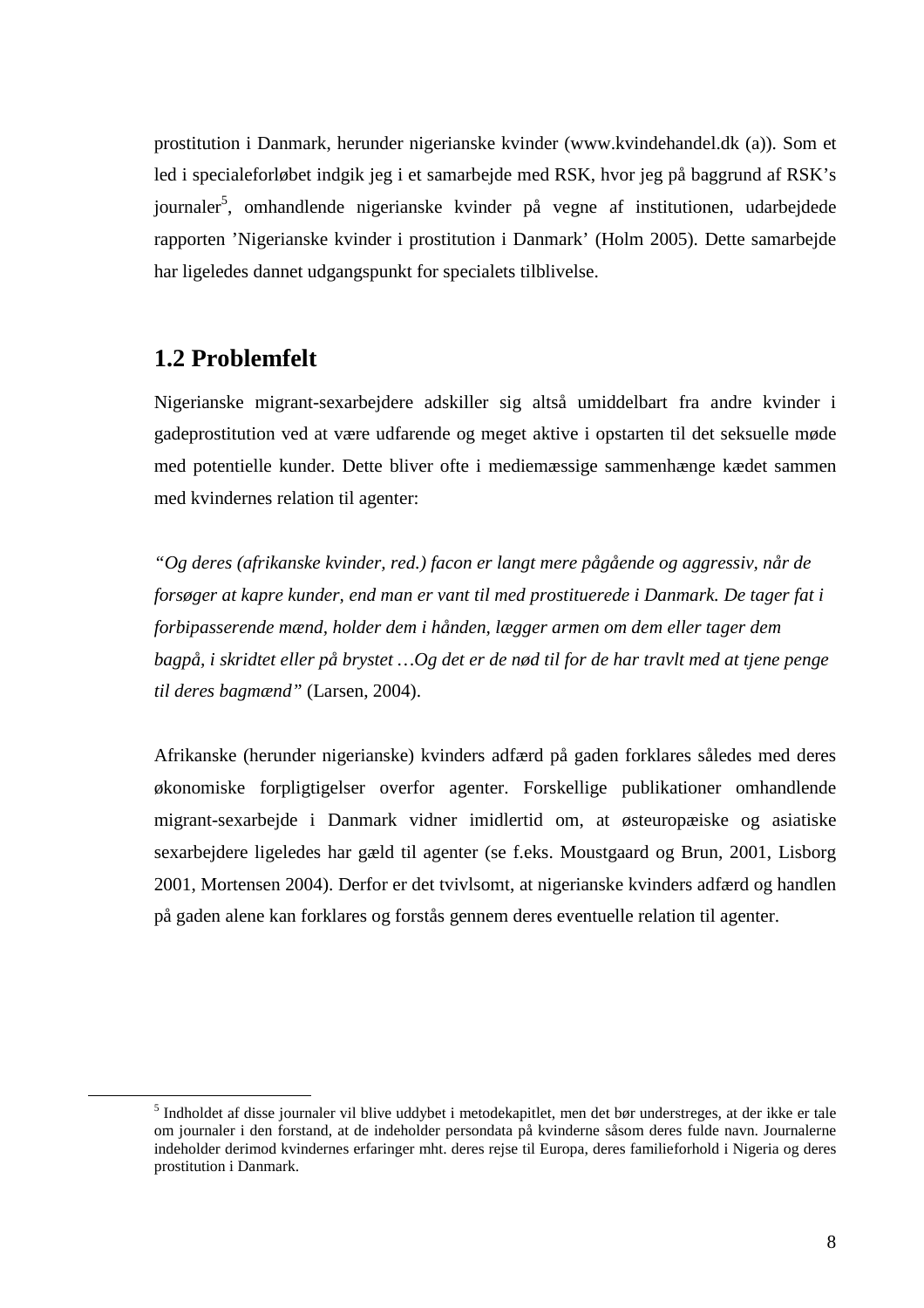I den politiske debat i Danmark, omhandlende udenlandske kvinder i prostitution generelt, har relationen til agenter ligeledes været i centrum. Dette kommer bl.a. til udtryk gennem Regeringens handlingsplan til bekæmpelse af kvindehandel<sup>6</sup>:

*"Disse kriminelle netværk tjener penge på at sende kvinderne til Vesteuropa ved at tage sig betalt for transporten og for at fungere som alfonser for kvinderne. Kvinderne kommer derved i gæld til bagmændene og er under kummerlige forhold tvunget til at arbejde gælden af ved at prostituere sig"* (Handlingsplanen til bekæmpelse af kvindehandel 2002:7).

I dette udsagn lægges der altså vægt på de tvangsmæssige forhold, og det understreges, at agenterne misbruger kvinderne i en sådan grad, at de tvinges til at prostituere sig. Kvinderne konstrueres derved som ofre, og agenterne som krænkere. Derfor antages det også, at kvinderne bør hjælpes gennem en løsrivelse fra agenter, hvilket på nuværende tidspunkt for kvinderne resulterer i en udvisning af Danmark efter blot 15 dage (Handlingsplanen til bekæmpelse af kvindehandel 2002:4).

Der er således tendenser til, at migrant-sexarbejderes<sup>7</sup> situation og betingelser for at handle, herunder nigerianske sexarbejdere, reduceres til et spørgsmål om den kontrol, som skabes i deres relation til agenter. Derved fordres et reduktionistisk blik, hvilket kan skævvride de sociale tiltag, da det bliver vanskeligt at indfange kompleksiteten i migrantsexarbejde som fænomen.

Den kontrol, der skabes i relationen til agenter, har ikke alene et synligt udtryk i form af eksempelvis vold, men kan ligeledes lokaliseres til et konkret subjekt, nemlig agenten. Derfor er denne kontrol ofte mere iøjefaldende. Det må dog antages, at nigerianske migrant-sexarbejdere indgår i andre relationer end agentrelationen alene og derigennem muligvis også underlægges knapt så synlige former for social kontrol.

<sup>6</sup> Regeringens handlingsplan til bekæmpelse af kvindehandel er udgivet i 2002 og indeholder forskellige tiltag, som overordnet sigter mod at støtte ofre for kvindehandel samt forbygge kvindehandel (Regeringens handlingsplan til bekæmpelse af kvindehandel 2002:4).

<sup>&</sup>lt;sup>7</sup> Begrebet migrant-sexarbejdere referer både til kvinder som har været udsat for trafficking, og kvinder, som ikke har. Begrebet vil blive diskuteret senere i kapitlet.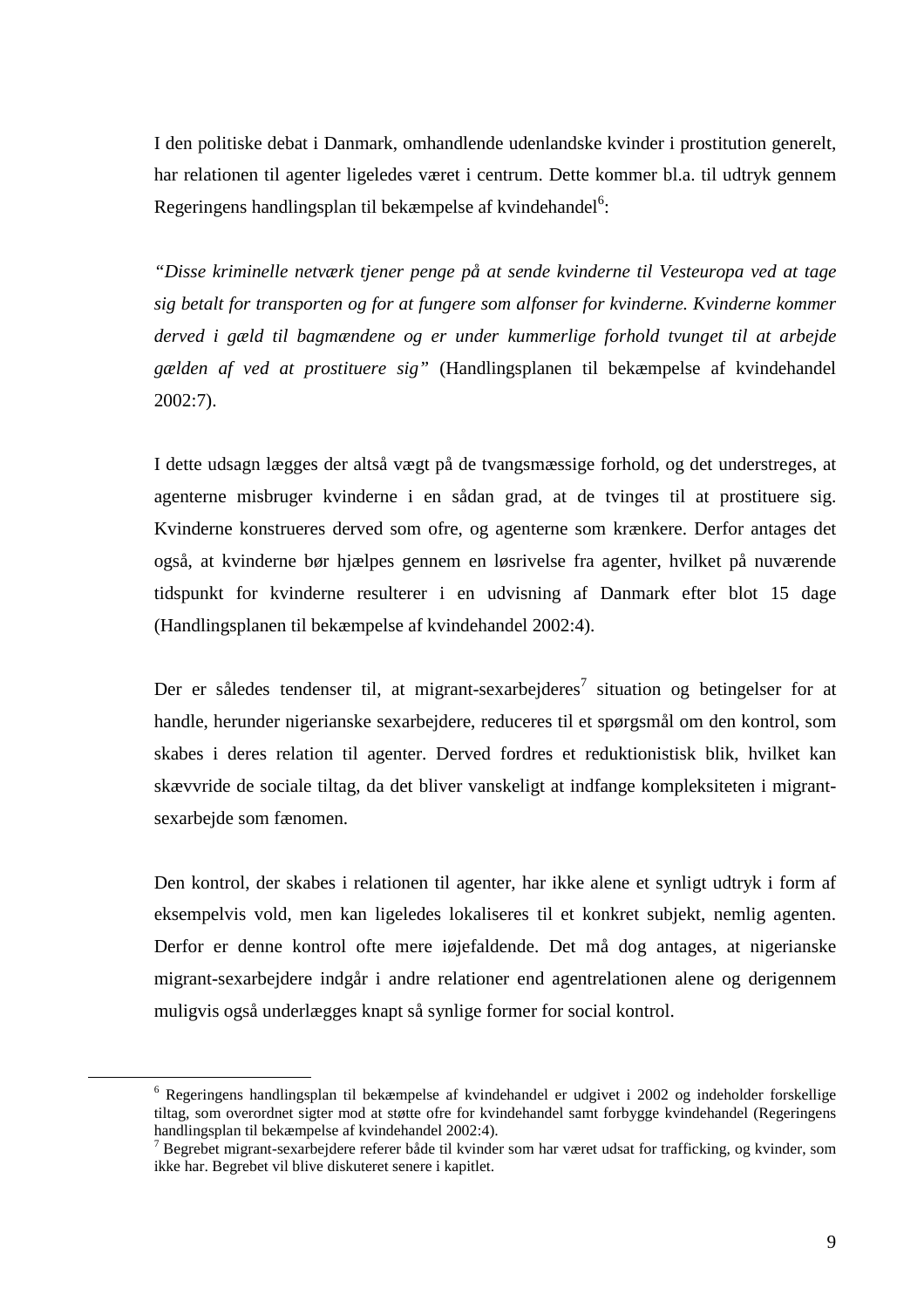I den forbindelse er det blevet fremhævet, at sexarbejdere udover at indgå i magtrelationer til agenter og/eller alfonser også indgår i magtrelationer til kunder og med samfundet generelt, hvilket i praksis ofte er politiet og retten. Disse tre relationer fungerer i et samspil og påvirker således hinanden i praksis (Davidson i Thorbek 2002:6). Det er derfor ikke tilstrækkeligt kun at indarbejde relationen til agenter og/eller alfonser, når fokus rettes mod sexarbejderes situation.

Endvidere er det afgørende at understrege, at nigerianske kvinder i prostitution ikke blot er sexarbejdere, men ligeledes er migranter, hvilket sandsynligvis også påvirker deres relation til myndigheder, kunder og agenter/alfonser. I tillæg hertil betyder kvindernes position som migranter, at de har sociale relationer og bånd i Nigeria, hvilket også kan få en betydning for deres handlemuligheder i Danmark. Ved at betragte kvinderne som migranter og sexarbejdere på en og samme tid åbnes der altså op for en række andre relationer. Relationer som ligeledes kan indeholde specifikke kontrolformer.

Social kontrol kan defineres som det pres, der lægges på enkelte individer eller grupper til at tilpasse sig specifikke værdier og praksisser i et givent samfund (Taylor 2000:5) og i den forbindelse de forventninger der er til aktøren i relation til acceptabel adfærd og handlen. Denne kontrol kan være formel såvel som uformel. Den uformelle sociale kontrol referer eksempelvis til forældres kontrol over børn, hvorimod den formelle kontrol referer til socialarbejdere eller politifolks kontrol over andre (Balvig 1999:262-263). Den sociale kontrol skabes i sociale relationer, idet sociale relationer også er magtrelationer. Den konkrete relation kan derfor udmønte sig i specifikke magtforhold, hvor den ene part besidder en form for autoritet i forhold til den anden (Faist 2000:113-115). Den sociale kontrol, som er indeholdt i aktørernes sociale relationer, sætter derfor også betingelserne for aktørernes muligheder for at handle. Samtlige aktører er gennem deres sociale relationer underlagt social kontrol, og social kontrol, som begreb, relaterer sig altså ikke specifikt til sexarbejde og/eller migrant-sexarbejde. Det interessante spørgsmål i forhold til nigerianske migrant-sexarbejdere er derfor ikke, hvorvidt kvinderne er underlagt social kontrol, men derimod hvilke former for social kontrol, de er underlagt, og hvilke betingelser dette sætter for kvindernes handlemuligheder. Dette undersøges ved at rette fokus mod de specifikke relationer, som kvinderne indgår i som migranter og sexarbejdere.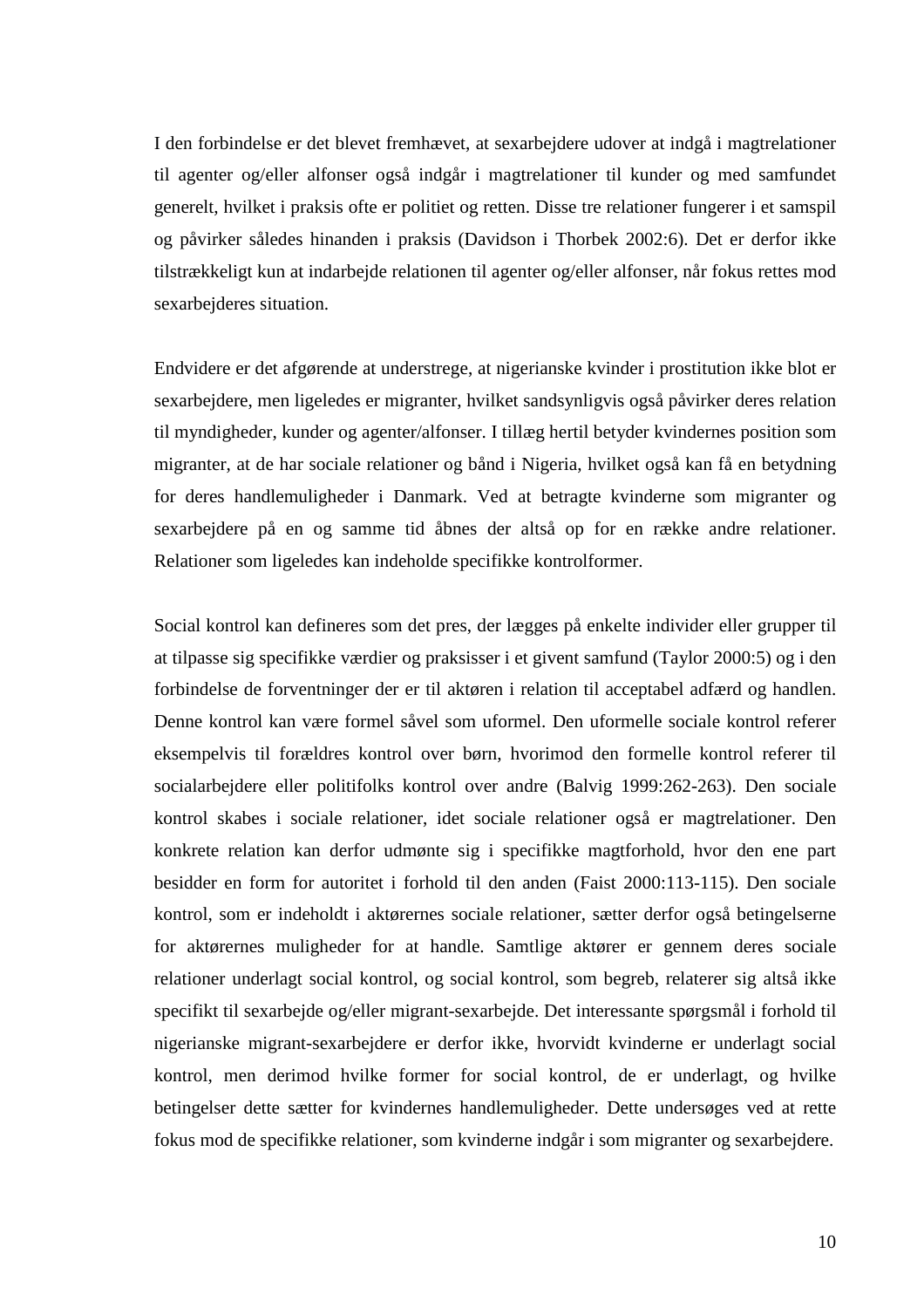En af disse relationer er relationen til de danske myndigheder. Gennem mit arbejde på RSK blev det hurtigt klart, at størstedelen af nigerianske sexarbejdere i Danmark sandsynligvis er illegale migranter, hvilket sætter dem i en specifik relation til de danske myndigheder, idet deres ophold og arbejde i Danmark derved kriminaliseres. Kvinderne bliver således underlagt en mere formel form for social kontrol i kraft af de migrationsreguleringer, som praktiseres i Danmark. Handlingsplanen til bekæmpelse af kvindehandel betyder endvidere, at nigerianske sexarbejdere også underlægges prostitutionsreguleringer, som danske sexarbejdere ikke gør. Disse reguleringer forvaltes i praksis af bl.a. RSK og politiet. Nigerianske sexarbejdere bliver således i deres møde med de danske myndigheder et direkte objekt for social kontrol (Järvinen 1990:23), idet de for det første er udenlandske sexarbejdere, og for det andet er illegale migranter.

Kvinderne indgår ligeledes i en social relation til deres familie og gennem udarbejdelsen af rapporten for RSK, blev det tydeligt, at kvindernes familier ofte er involveret i migrationsprocessen. Desuden har mange af kvinderne under opholdet i Danmark fortsat kontakt med deres familier i Nigeria. Familier er imidlertid ikke homogene enheder, men er netop karakteriseret ved ulige magtforhold, hvorfor nogle familiemedlemmer besidder en mere magtfuld position end andre (Kofman et al. 2000:26-27, Faist 2000:34). Hushold og familier er ofte bygget op omkring patriarkalske strukturer (Faist 2000:97), hvilket betyder, at mandlige medlemmer besidder en mere magtfuld position end kvindelige medlemmer. Jeg antager derfor, at kvindernes relation til familien ligeledes indeholder specifikke former for social kontrol, samt at denne kontrol forsat påvirker kvinderne efter migrationen. På denne baggrund bliver det vigtigt at medtænke et transnationalt perspektiv, dvs. at kvindernes betingelser for at handle også forstås på baggrund af kontrolformer, som virker og fungerer over fysiske grænser og rum.

I tillæg til relationerne til agenter, myndigheder og familien indgår nigerianske sexarbejdere ligeledes i sociale relationer med kunder. I den forbindelse har tidligere prostitutionsforskning påpeget, at sorte sexarbejdere ofte i deres relation til kunder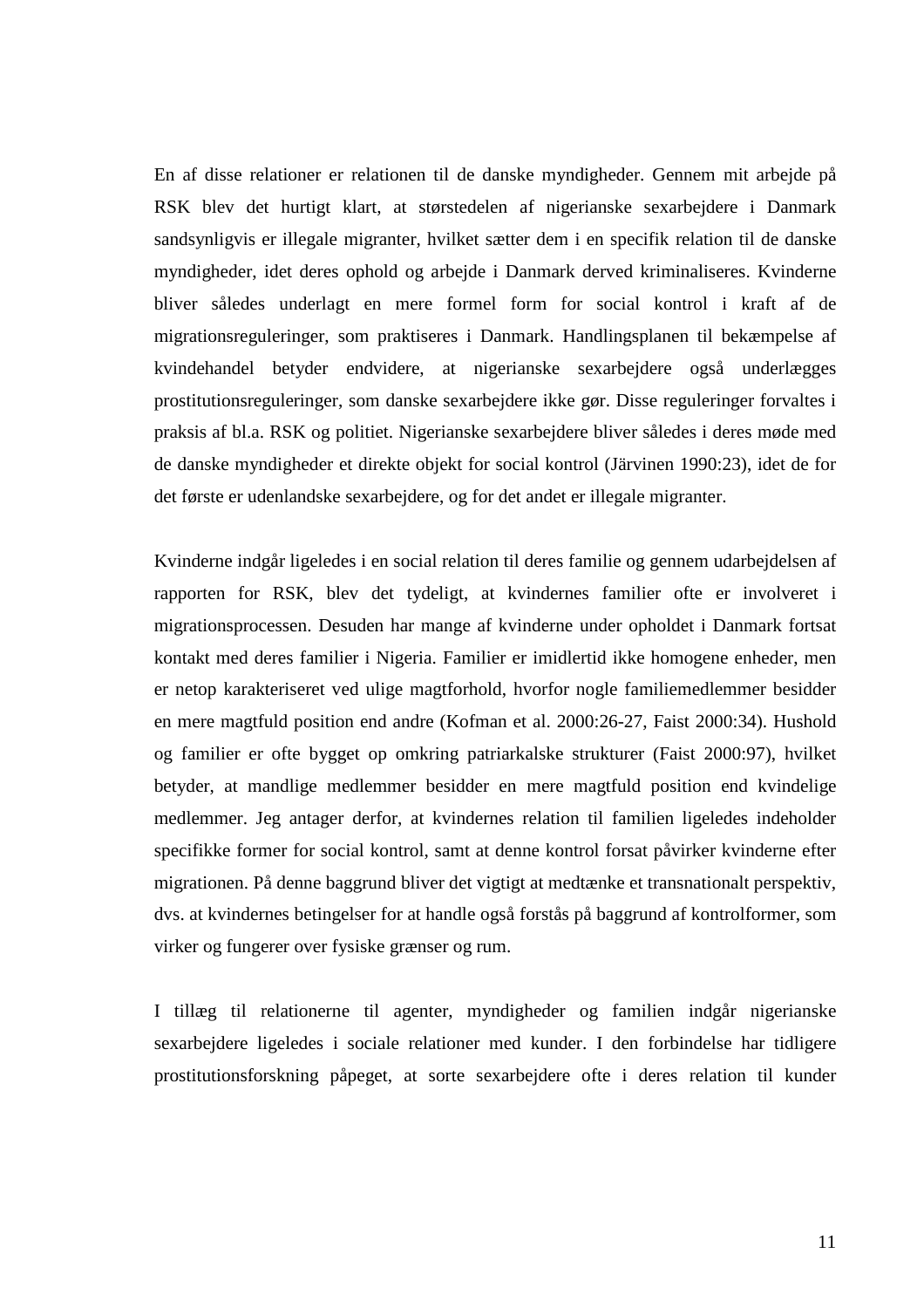forventes at 'opføre' et stereotypt billede af den sorte kvinde<sup>8</sup>, hvor kvinderne tillægges overdrevne seksuelle drifter (Spanger 2001:55). Det stereotype billede udmønter sig muligvis i specifikke forventninger til kvinderne fra kundernes side, som kan betyde, at kvinderne presses til at 'opfylde' disse, såfremt de vil tjene penge som sexarbejdere i Danmark.

Jeg antager således, at nigerianske sexarbejdere befinder sig i et komplekst felt, hvor deres handlen kontrolleres gennem flere kanaler samtidigt, og at disse kontrolformer i et samspil sætter betingelserne for kvindernes handlen. Ved at rette analysen mod de forskellige relationer som kvinderne indgår i, i kraft af deres position som sexarbejdere og migranter, ønsker jeg at undersøge, hvorvidt nigerianske migrant-sexarbejdere er underlagt andre kontrolformer end dem, som skabes i deres relation til agenter; kontrolformer som sandsynligvis er mindre synlige, og derfor har en anden karakter end en åbenlys ulige magtbalance. Så hvad sker der, hvis man retter fokus mod andre relationer end agentrelationen alene? Kommer der derved andre kontrolformer til syne? Og i så fald hvilke betingelser og/eller begrænsninger sætter disse kontrolformer for kvindernes handlen og muligheder?

#### Ovenstående leder frem til følgende problemformulering:

*Hvilke former for social kontrol skabes i nigerianske migrant-sexarbejderes sociale relationer, og hvordan påvirker disse kontrolformer kvindernes betingelser for at handle?* 

#### Arbejdsspørgsmål:

- 1. Hvilken sociokulturel kontekst kommer nigerianske kvinder fra?
- 2. Hvilke relationer indgår nigerianske migrant-sexarbejdere i som henholdsvis migranter og sexarbejdere?
- 3. Hvilke former for social kontrol knytter sig til migrant-sexarbejde som fænomen?

<sup>&</sup>lt;sup>8</sup> Ved at benytte betegnelsen 'sorte kvinder' eller 'sorte sexarbejdere' griber jeg for så vidt ind i en kompleks diskussion omhandlende begreberne race, racialisering, etnicitet osv. (se f.eks. Miles og Small 2000, Arnfred 1996). Jeg vender kort tilbage til begrebet racialisering i teoridelen, men diskuterer ikke forholdet mellem de forskellige begreber i detaljer. Når jeg anvender betegnelsen 'sort' ønsker jeg ikke at indikere, at der er forskellige biologiske distinkte grupper, som kan deles op i 'sort' og 'hvid'. Jeg anvender derimod betegnelsen, idet kvindernes hudfarve tilsyneladende tillægges en afgørende betydning i deres møde med ikke sorte mennesker såsom kunder i Danmark.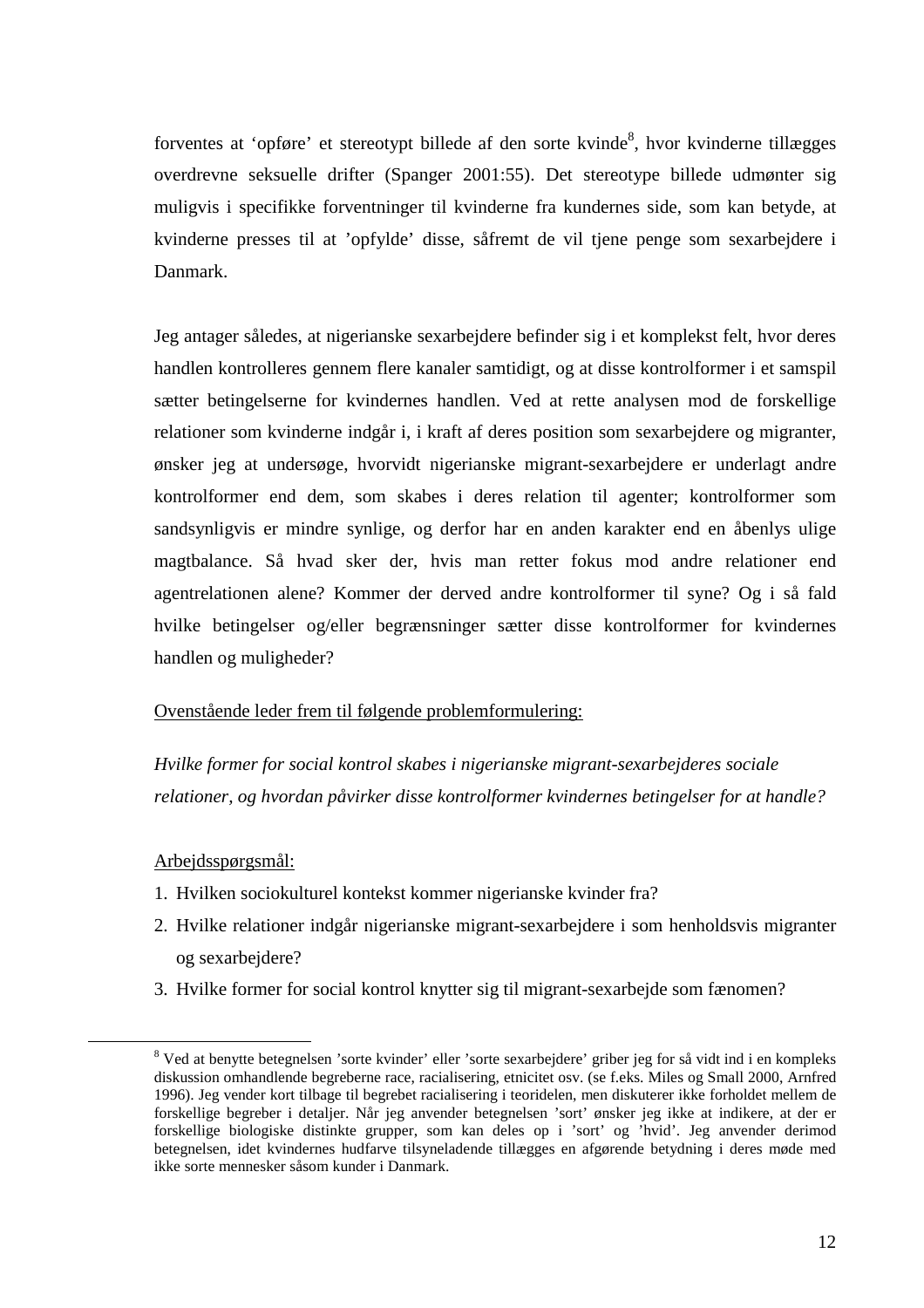- 4. Hvordan manifestere kontrolformerne sig i nigerianske migrant-sexarbejderes sociale relationer?
- 5. Hvilke sociale relationer er henholdsvis mulighedsskabende eller begrænsende for nigerianske migrant-sexarbejderes handlemuligheder?
- 6. Hvad betyder det for nigerianske migrant-sexarbejderes handlemuligheder, at de er underlagt forskellige former for kontrol på en og samme tid?

# **1.3 Uddybning af arbejdsspørgsmål**

#### Arbejdsspørgsmål 1 – Kontekstbeskrivelse

Gennem arbejdsspørgsmål 1 ønsker jeg at skabe en overordnet forståelse af de kulturelle og sociale forhold, som nigerianske kvinder kommer fra, og som fortsat er med til at sætte betingelserne for deres mulige handlinger. I den forbindelse vil der primært være fokus på nigerianske kvinders position i familien, husholdet og ægteskabet.

#### Arbejdsspørgsmål 2 og 3 - Teori

Arbejdsspørgsmål 2 og 3 har til opgave at afklare, hvordan den udvalgte migrations -og prostitutionsteori kan bidrage til en forståelse af social kontrol i migrant-sexarbejde. For det første ønsker jeg at finde frem til de relevante relationer, og for det andet ønsker jeg at redegøre for, hvilke kontrolformer der opstår i disse relationer, samt hvordan de kan analyseres.

#### Arbejdsspørgsmål 4, 5 og 6 - Analyse

Disse tre arbejdsspørgsmål vil fungere som diskussionsredskaber til brug i analysen.. Gennem arbejdsspørgsmål 4 undersøges, hvilke kontrolformer, der kommer til udtryk i de forskellige relationer og gennem arbejdsspørgsmål 5 diskuteres, hvorvidt, hvordan, og hvornår relationerne optræder som mulighedsskabende for kvinderne og hvornår de optræder som begrænsende. Gennem arbejdsspørgsmål 6 ønsker jeg at diskutere kvindernes betingelser for at handle ved at eksplicitere og belyse, hvordan de forskellige sociale relationer og tilhørende kontrolformer i praksis griber ind i hinanden og skaber et specifikt afgrænset handlingsfelt. I den forbindelse sættes der fokus på, hvordan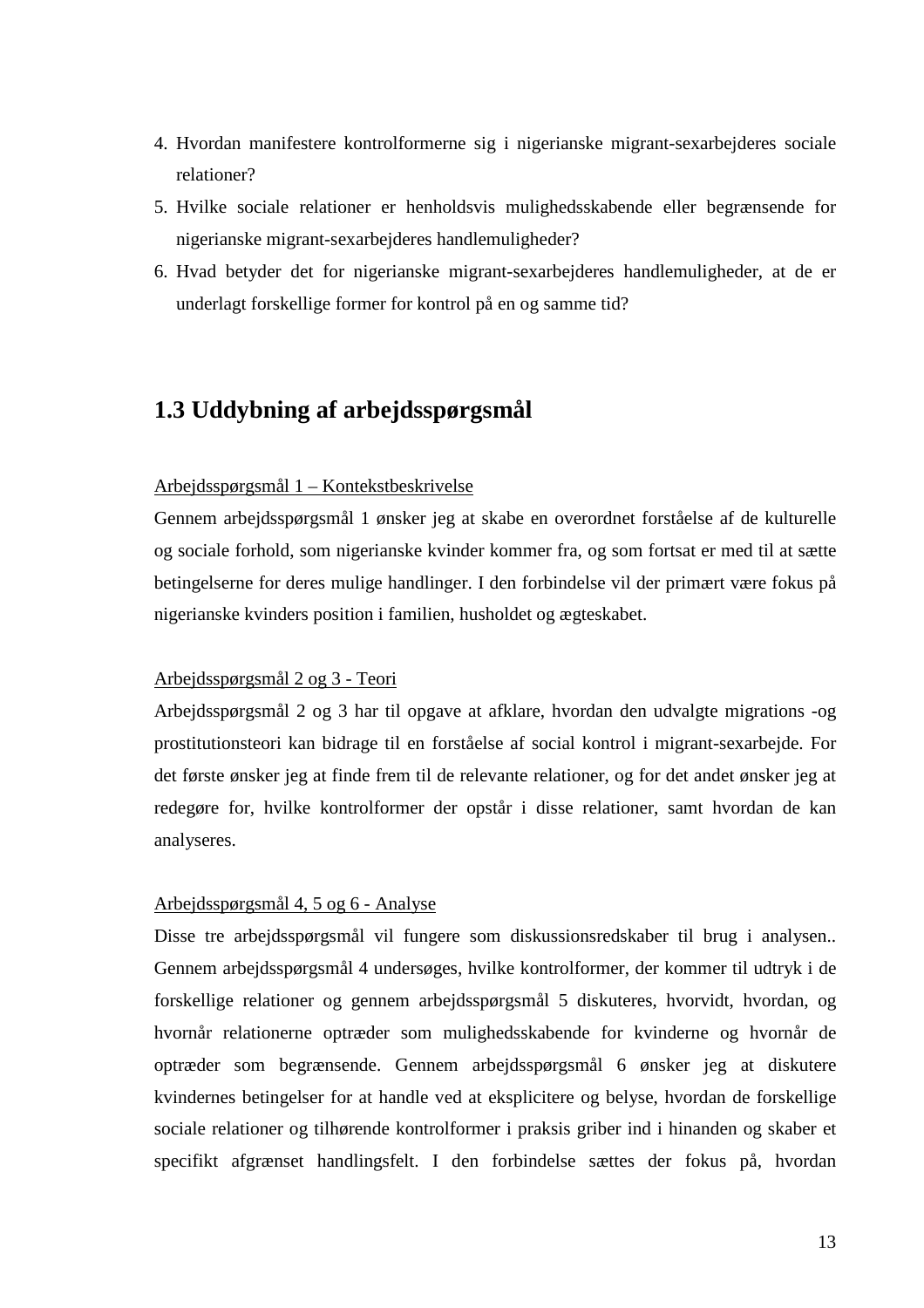kvindernes position som migranter og sexarbejdere interagerer og muligvis stiller kvinderne i et spændingsfelt, hvor de mødes med modsatrettede krav til deres handlen, idet de underlægges forskellige former for social kontrol.

## **1.4 Teoretiske perspektiver**

Nigeriansk migrant-sexarbejde i Danmark er et forholdsvis nyt fænomen, som ikke tidligere har været direkte genstand for migrationsrelaterede eller prostitutionsrelaterede studier<sup>9</sup>. Dansk produceret forskning omhandlende migrant-sexarbejde generelt har imidlertid fremhævet, at kvinderne bør betragtes som subjekter, der handler indenfor afgrænsede mulighedsrum (Lisborg 2001:76) og ikke nødvendigvis eller alene som individer, der er tvunget ud i migration og prostitution af agenter. Pointen er altså, at sexarbejdere som alle andre individer på en og samme tid må betragtes som aktive aktører og subjekter for dominans (Kempadoo 1998:8-9). Migrantkvinder i prostitution handler dog indenfor et specifikt rum, som til tider kan være repræsenteret af en lang række af dårlige valgmuligheder (Lisborg 2001:84). For at begribe dette specifikke rum og/eller handlingsfelt kan det således være fordelagtigt at fokusere på migrant-sexarbejdere som migranter og sexarbejder på en og samme tid og derved indarbejde et migrationsperspektiv såvel som et prostitutionsperspektiv.

#### **Migrationsperspektivet**

 $\overline{a}$ 

Migrationsforskningen har ofte været centreret om strukturelle forklaringer eller aktørorienterede forklaringer i forhold til, hvorfor og hvordan folk migrerer. Således har der enten været fokus på strukturernes determinerende effekt eller individers egeninteresser i relation til migrationsprocesser (Kofman et al. 2000:22-23). Endvidere er der ofte blevet lagt vægt på 'pull' -eller 'pushfaktorer', hvilket betyder, at man enten har fokuseret på forholdene i afsenderlandet eller modtagerlandet som afgørende for, hvordan folk flytter sig. Disse klare opdelinger er imidlertid ved at ændre sig. Således er der i dele af den feministiske migrationsforskning bl.a. kommet fokus på push - og pull faktorer samtidigt,

<sup>&</sup>lt;sup>9</sup> Rapporten 'Nigerianske kvinder i prostitution i Danmark' som altså er udarbejdet i forbindelse med dette speciale for RSK er imidlertid en undtagelse (Holm 2005). Endvidere har Marlene Spanger arbejdet med afrikanske kvinder i prostitution i Danmark generelt (Spanger 2000, Spanger og Sjørup 2001, Spanger 2001).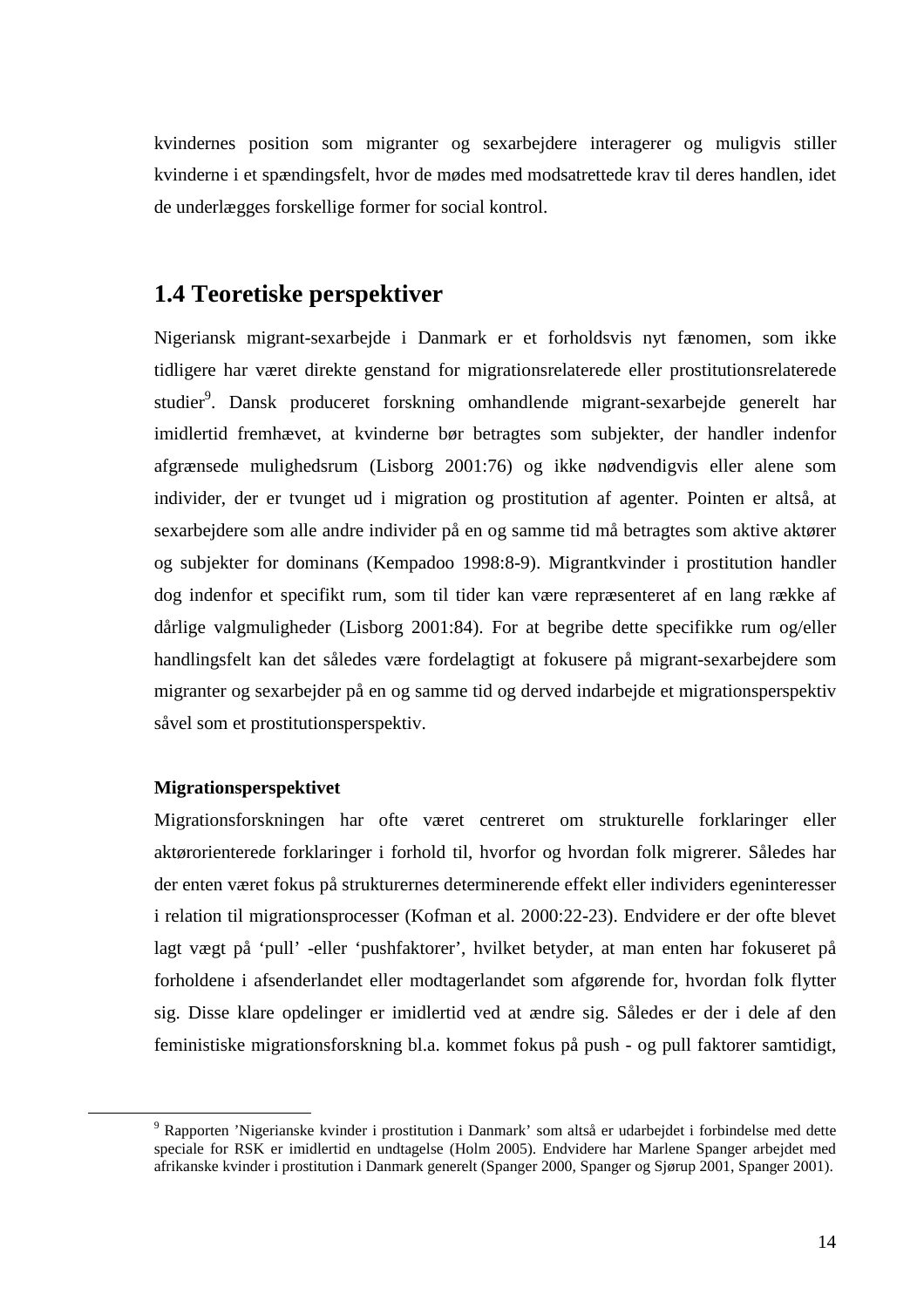dvs. at kvindernes vilkår i hjemlandet tænkes sammen med de globale udviklingstendenser (se f.eks. Ehrenreich og Hochschild 2002).

Mens de rige lande er blevet rigere, er tendensen, at de fattige lande samtidig er blevet fattigere, hvorfor der på verdensplan er massive globale uligheder. Disse uligheder er en blandt mange faktorer, som er medvirkende til at skabe og forme migration fra den såkaldte tredje verden<sup>10</sup>. Den stigende fattigdom i den såkaldte tredje verden har specielt påvirket kvindernes levevilkår og hverdagslivsbetingelser, hvilket bl.a. skyldes IMF og Verdensbankens implementering af strukturtilpasningsprogrammer, som medførte nedskæringer i både offentlige goder og kommunale jobs (Ehrenreich og Hochschild 2002:7-8). Dette har for det første betydet, at kvinderne har fået flere opgaver i det daglige, idet nogle af de opgaver, som tidligere blev varetaget af offentlige myndigheder er blevet 'reprivatiseret' i den forstand, at kvinderne igen må påtage sig ansvaret for eksempelvis børneomsorg og ældrepleje (Mohanty 2003:18). For det andet rammes kvinderne, i kraft af deres reproduktive status i forbindelse med fødsler, hårdest når eksempelvis sundhedstilbud forringes (Cypher og Dietz 1997:581). For det tredje har nedskæringen i offentlige services betydet, at kvinder generelt har vanskeligere ved at få arbejde, eftersom kvinder hyppigere end mænd er ansat i statslige og/eller kommunale stillinger (UN 2002:6- 9). Når de offentlige goder reduceres, får kvinderne derved færre indkomstmuligheder samt flere opgaver og pligter i hverdagen. På denne baggrund kan der argumenteres for, at der er sket en feminisering af fattigdommen (Kofaman et al., 2001: 24). Feminiseringen af fattigdommen har endvidere medvirket til en tilsvarende feminisering af migrationen (ibid.). Feminiseringen af migrationen er karakteriseret ved en stigning i antallet af kvindelige migranter på verdensplan samt det forhold, at kvinder på nuværende tidspunkt ofte er såkaldte initiativmigranter, dvs. at de migrerer uafhængigt af mandlige slægtninge og/eller ægtemænd i modtagerlandet (Kofman et al. 2000:1).

I tillæg til de nære omstændigheder såsom feminiseringen af fattigdommen reagerer kvindelige migranter ligeledes på mere globale omstændigheder, herunder en stigende mangel på arbejdskraft i den vestlige del af verden. Således har vestlige kvinders

<sup>10</sup> Jeg anvender betegnelsen 'den tredje verden' i mangel på bedre og vælger derfor også konsekvent at skrive 'den såkaldte tredje verden' for at understrege, at der ikke er tale om et hierarki, hvor den vestlige verden er overlegen den ikke vestlige verden.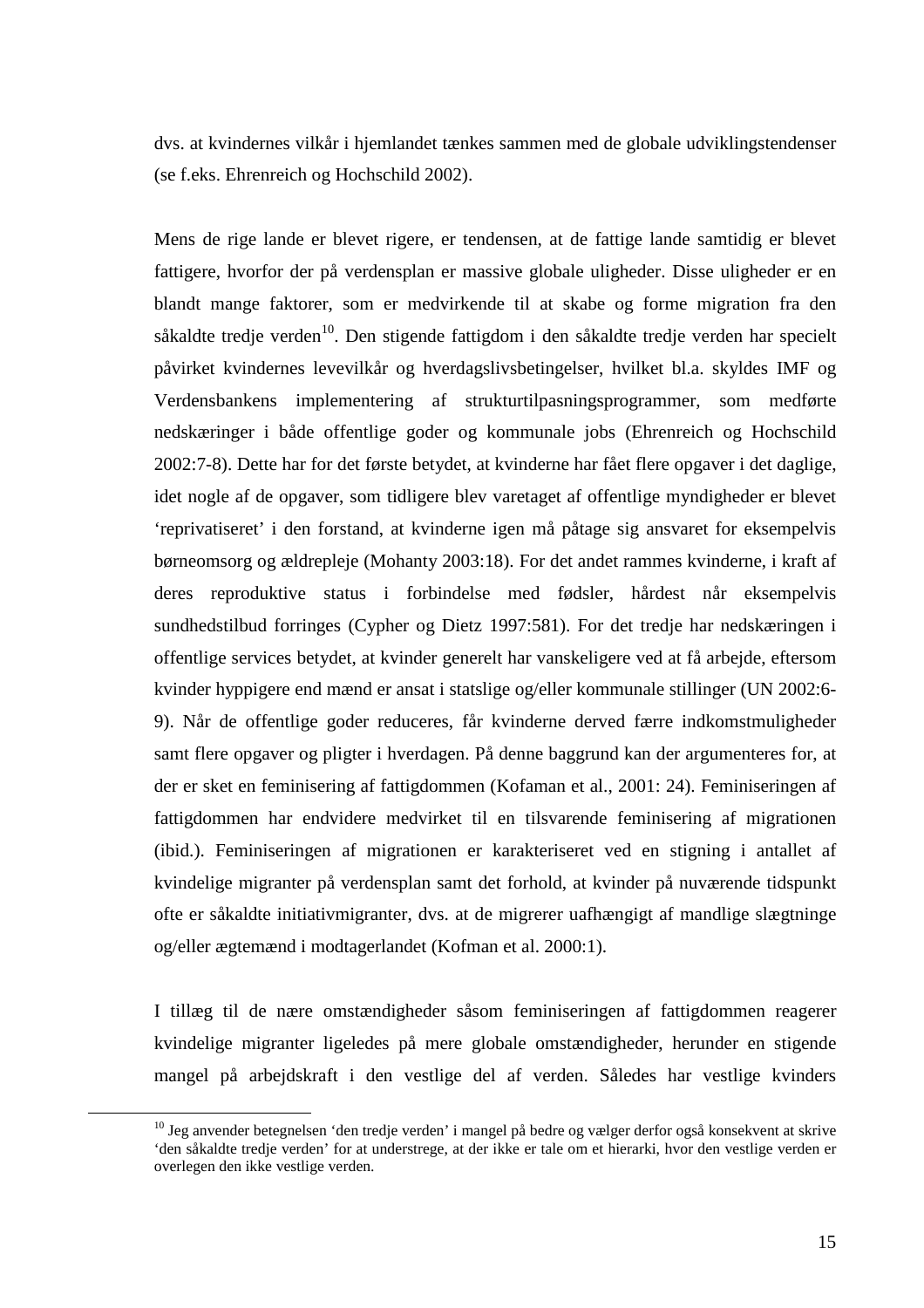indtrædelse på arbejdsmarkedet bevirket, at vestlige familier efterspørger såkaldte omsorgsressourcer (Ehrenreich og Hochschild 2002: 5, 8-9). Sådanne omsorgsressourcer refererer til børnepasning, husarbejde og til dels også sexarbejde (Ehrenreich og Hochschild 2002:4-5). Disse jobs besættes typisk af migrantkvinder, idet kvinderne sjældent har andre muligheder for at få arbejde i modtagerlandet (Kofman et al. 2000:114). Endvidere er der en stor efterspørgsel på migrantkvinder til denne type arbejde (Mohanty 2003:18). I den sammenhæng er det blevet fremhævet, at den vestlige verden på nuværende tidspunkt udnytter den såkaldte tredje verden ved at trække deres omsorgsressourcer ud af landene på samme måde, som vesten tidligere har udnyttet og udbyttet den såkaldte tredje verden i relation til bl.a. naturressourcer (Ehrenreich og Hochschild 2002:4). Således er det altså nødvendigt at medtænke en udviklingsoptik, når fokus rettes mod migrant-sexarbejde, idet fænomenet for det første til dels er et produkt af feminiseringen af fattigdommen i den såkaldte tredje verden. For det andet virker kvindernes migration tilbage på afsenderlandet, idet deres familier mangler de omsorgsressourcer, som kvinderne bidrog med i det daglige. Dette har bl.a. resulteret i, at unge piger tages ud af skolen for at tage sig af mindre søskende (Ehrenreich og Hochschild 2002:3).

Kvinders migration og sexarbejde ses altså indenfor disse perspektiver ofte som en reaktion mod eller en tilpasning til de overordnede socioøkonomiske betingelser, hvorunder de lever. Dette blik bevæger sig til dels over i en afhængighedsteoretisk tilgang, idet der er fokus på forskellene mellem økonomisk rige og fattige lande og ikke mindst det forhold, at de økonomisk rige lande udnytter de økonomisk fattige lande (se f.eks. Degnbol-Martinussen 1999:85-100).

#### **Prostitutionsperspektivet**

Prostitutionsforskningen fokuserer ofte på, hvorvidt sexarbejde bør analyseres som et frivillig eller et påtvungen valg. I den forbindelse kan den feministiske forskningsdebat om prostitution lidt forsimplet inddeles i to overordnede tilgange (O'Neill 2001:16).

Indenfor den første tilgang betragtes prostitution som en undertrykkelse af kvinder og aktiviteten anses som et onde i sig selv, dvs. at prostitution anses som skadelig for samtlige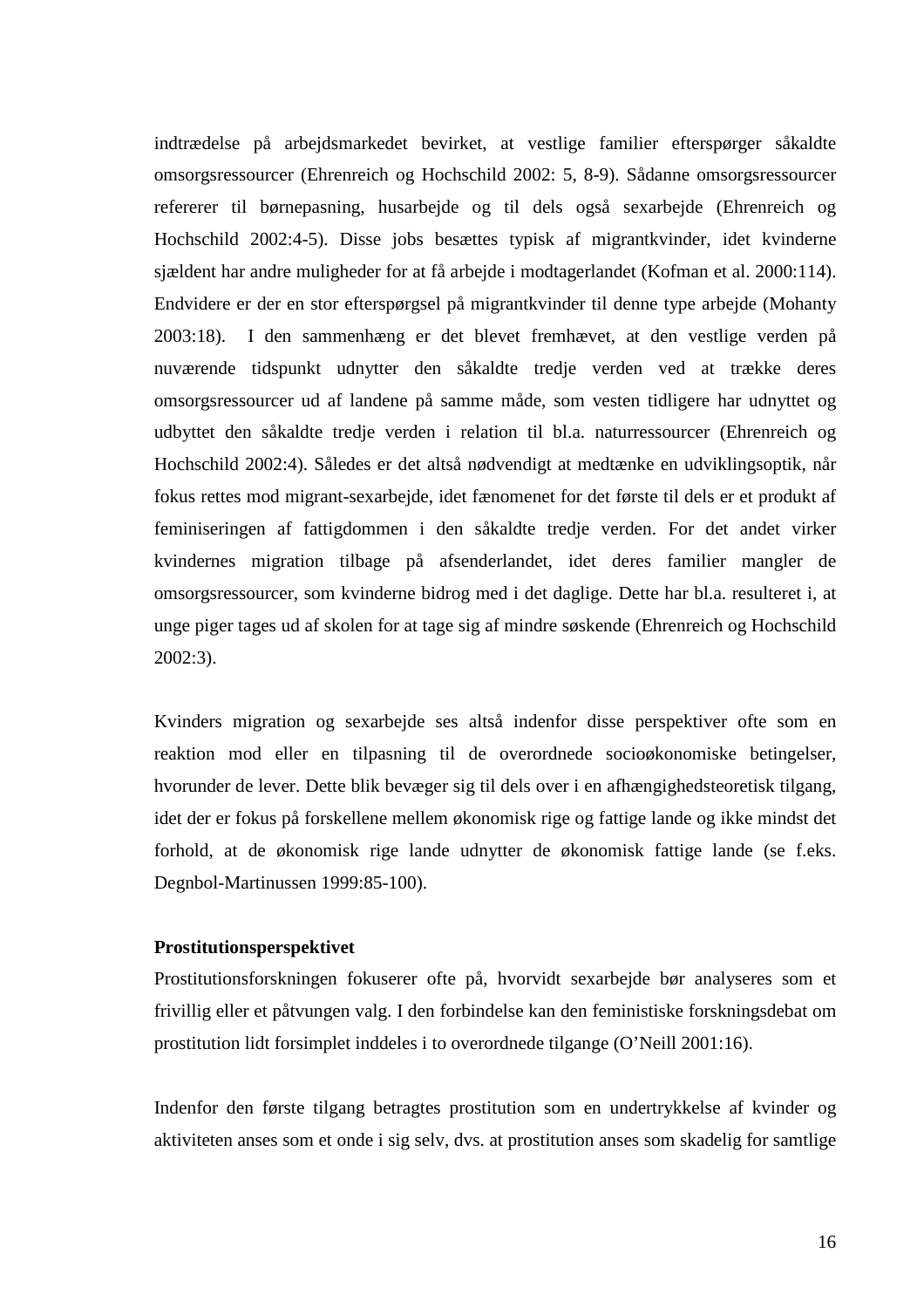kvinder, der er involveret i denne praksis (O'Neill 2001:16). Heri lægger der altså en antagelse om, at ingen kvinder frivilligt vælger at arbejde i sexindustrien. Samtlige sexarbejdere anses derfor som underlagt tvang (Chapkis 1997:51). Videre anses prostitution som en patriarkalsk størrelse, der påvirker alle kvinder og kønsliggjorte relationer (O'Neill 2001:16). Denne tilgang bliver kaldt for en abolitionistisk tilgang (Thorbek 2002:6), hvilket hentyder til, at man ønsker et forbud mod prostitution. Således ønsker man indenfor denne tilgang at afskaffe og kriminalisere prostitution<sup>11</sup> (ibid.:6-7).

Den anden tilgang fremhæver det forhold, at prostitution i nutidens samfund for mange er et frivilligt valg, og derfor også bør være en legitim profession, hvorfor sexarbejdere har krav på de samme rettigheder som andre arbejdere (O'Neill 2001:16). Indenfor denne retning sondres der ofte mellem frivillig og tvungen prostitution, og afkriminalisering af prostitution som et erhverv fremhæves. Det understreges endvidere, at selvbestemmelse også bør være et element, når fokus rettes mod migrant-sexarbejde og trafficking (Doezema 1998:37). Denne tilgang har ikke som sådan nogen entydig benævnelse, men omtales ofte i litteraturen som en rettighedstilgang, hvorfor jeg vil benytte denne betegnelse. Dette skyldes, at man indenfor denne tilgang fremhæver rettigheder som afgørende i relation til en forbedring af sexarbejderes forhold, idet det ikke er prostitutionen, der betragtes som et problem, men derimod de forhold, hvorunder prostitutionen finder sted (Chapkis 1997:131). Der lægges i den forbindelse vægt på, at kvinder i prostitution bør omtales som *sexarbejdere,* idet prostitution af mange indenfor denne tilgang betragtes som et arbejde på linie med andre erhverv (Kempadoo 1998:3).

Både den abolitionistiske tilgang og rettighedstilgangen arbejder overordnet set indenfor distinktionen tvang – frivillighed. Den abolitionistiske tilgang understreger altså, at prostitution til hver en tid er forbundet med tvang og rettighedstilgangen påpeger, at spørgsmålet om tvang og frivillighed bør afgøres i relation til den enkelte kvinde og hendes specifikke situation.

<sup>&</sup>lt;sup>11</sup> På nuværende tidspunkt er der imidlertid flere abolitionister, der fremhæver det forhold, at kvinder i prostitution ikke bør straffes. Derimod bør straffen rettes mod kunderne og/eller tredje parter (Chapkis 1997:134).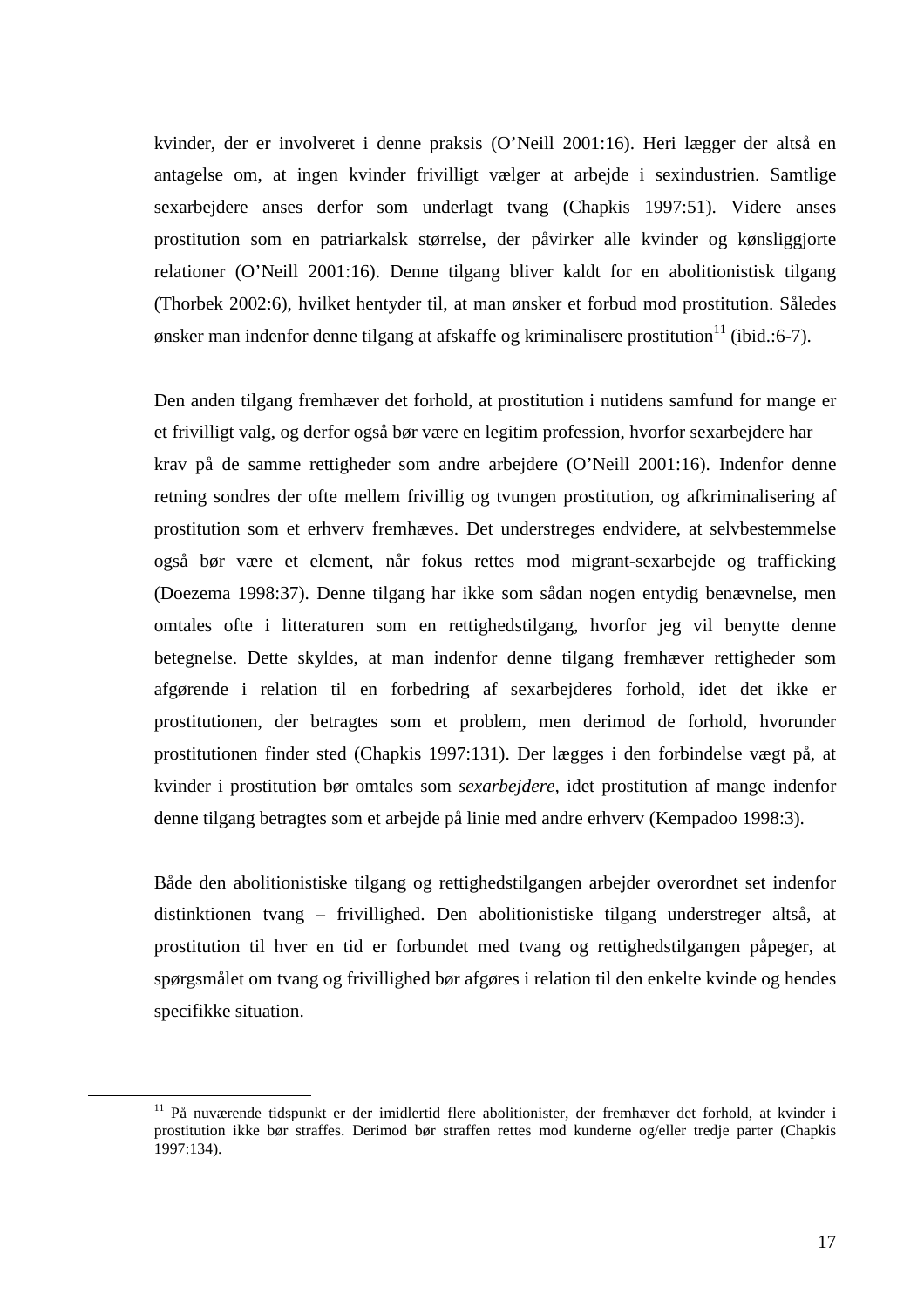## **1.5 Analytisk og teoretisk tilgang**

Jeg ønsker således at analysere nigerianske migrant-sexarbejderes betingelser for at handle ved at rette eksplicit fokus mod kontrolformer. I den forbindelse rettes det analytiske blik mod sociale relationer som den lokalitet, hvor kontrolformerne udspiller sig og/eller manifesterer sig. For at gennemfører en sådan analyse arbejdes der ud fra en kombination af migrationsperspektivet og prostitutionsperspektivet, idet kvinderne er migranter og sexarbejdere på en og samme tid. Derfor kan deres situation heller ikke analyseres alene ud fra et migrationsperspektiv eller et prostitutionsperspektiv, men må nødvendigvis analyseres gennem en sammenfletning af de to perspektiver.

Sådanne kombinationer er for så vidt allerede fortaget (se f.eks. Ehrenreich og Hochschild 2002). Dog tager disse kombinationer, som beskrevet, primært udgangspunkt i et overordnet strukturelt niveau med fokus på feminiseringen af fattigdommen i den såkaldte tredje verden og det globale arbejdsmarked. Dette strukturelle niveau udgør den overordnede ramme, indenfor hvilken nigerianske migrant-sexarbejdere handler, men som beskrevet i problemfeltet ønsker jeg imidlertid at rette eksplicit fokus mod de sociale relationer, og de kontrolformer som skabes heri, hvorfor et entydigt strukturelt niveau ikke er tilstrækkeligt.

Jeg arbejder derfor ud fra et perspektiv, der forbinder et aktørorienterede og strukturorienterede niveau. Dermed bliver det muligt at komme ud over dikotomierne aktør-struktur (som ofte har kendetegnet migrationsforskningen) samt frivillighed - tvang (som ofte har kendetegnet prostitutionsforskningen). Analysen placeres således på et såkaldt mesoniveau, hvor der rettes eksplicit fokus mod de sociale relationer og sociale bånd, som kvinderne indgår i samt indholdet i disse (Faist 2000:31). Disse relationer knytter sig til afsender - og modtagerland på en og samme tid (Faist 2000:33). Ved at fokuserer på sociale relationer er der altså fokus på den mellemmenneskelige relation og derfor hverken på strukturerne eller aktørerne alene, men på mødet mellem de to niveauer.

I denne sammenhæng anvendes begrebet social kapital som et analytisk redskab, der sætter fokus på de kontrolformer, som opstår i de sociale relationer. Social kapital refererer for det første til det forhold, at individer ved at indgå i sociale relationer med andre kan opnå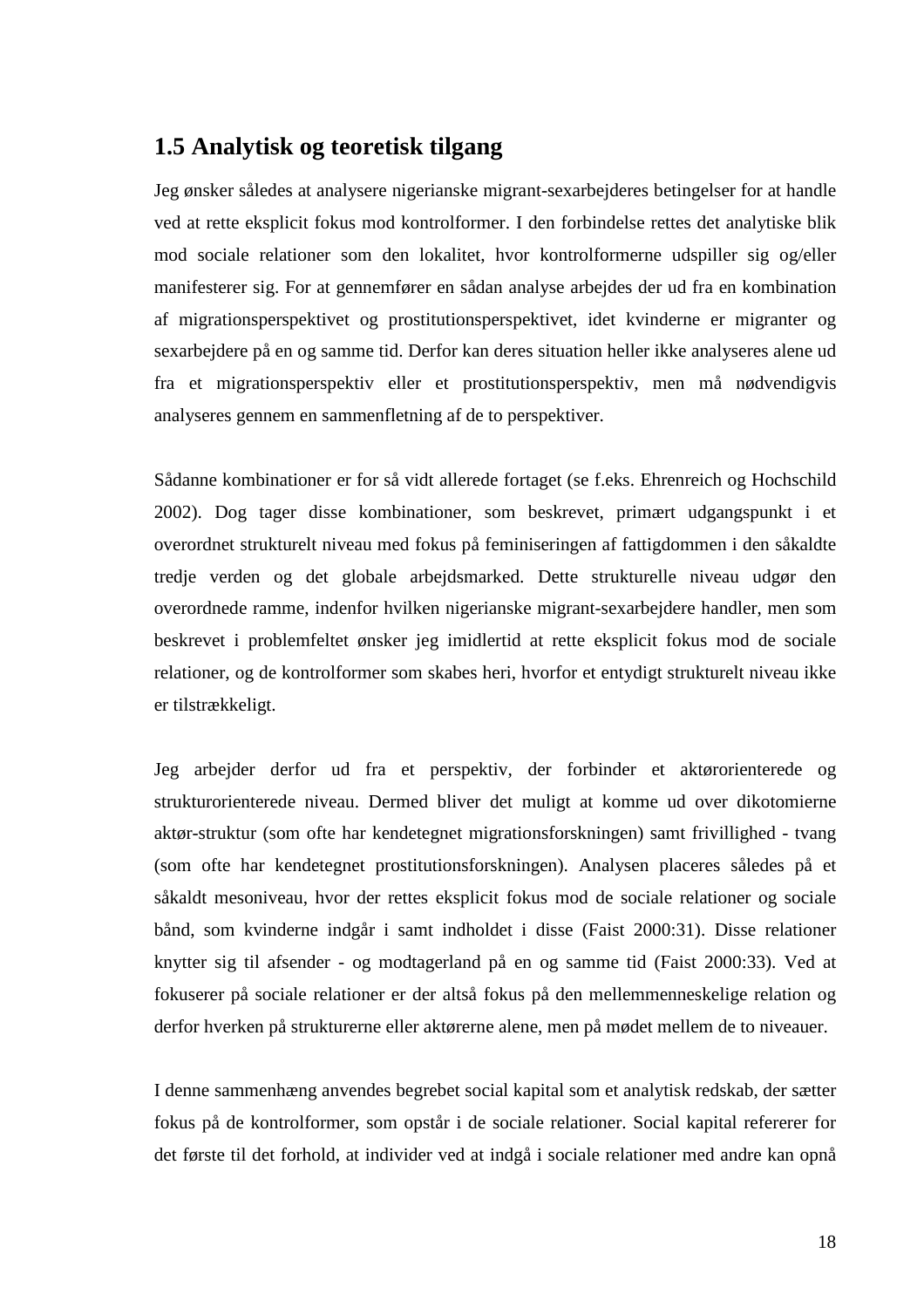adgang til disse andres ressourcer, og social kapital kan derved blive en kanal, hvorigennem individer kan udvide deres handlemuligheder (Faist 2000:111-112). For det andet kan social kapital også resultere i social kontrol, idet den sociale kapital ligeledes betyder, at medlemmer i et fællesskab eller lignende pålægges specifikke forpligtigelser og forventninger, hvilke i visse tilfælde kan udvikle sig til overvågning og sanktioner (Faist 2000:113-115). Dette er bl.a. kommet til udtryk ved, at relationen til agenter giver kvinderne adgang til arbejde og bolig i Danmark, men samtidig også kan betyde, at kvinderne underlægges social kontrol som udmønter sig i vold og trusler.

Ovenstående pointer er hentet fra migrationsforskningen. Jeg inddrager imidlertid ligeledes elementer fra prostitutionsforskningen, og i den forbindelse trækkes der bl.a. på dele af rettighedstilgangen. Dette skyldes, at man indenfor dele af denne tilgang har forsøgt at overskride dikotomien tvang-frivillighed ved i højere grad, at fokusere på de betingelser, hvorunder kvinderne arbejder. I den forbindelse har der været fokus på kvindernes relationer til kunder, agenter og myndighederne, samt den kontrol som skabes heri (se Chapkis 1997, 2000). I tillæg hertil anvender jeg en såkaldt konstruktivistisk prostitutionstilgang, som ligeledes formår at overskride dikotomien tvang-frivillighed. Den konstruktivistiske prostitutionstilgang sætter eksplicit fokus på kontrolformer i prostitution og diskuterer i den forbindelse, hvordan sexarbejderes situation og daglige liv påvirkes af de kontrolformer, der skabes i relationen til myndighederne frem for at beskæftige sig med årsager til prostitution (Järvinen 1990:23), dvs. hvorvidt kvinderne er frivillige eller tvungne sexarbejdere. Den konstruktivistiske prostitutionstilgang og dele af rettighedstilgangen vil primært blive anvendt i en analyse af de kontrolformer, som skabes i kvindernes relation til de danske myndigheder, dvs. de mere formelle former for social kontrol, hvorimod begrebet social kapital altså i højere grad relaterer sig til uformelle kontrolformer, som skabes i relationen til familien og agenter, herunder alfonser.

De specifikke sociale relationer, som er genstand for analysen, er udvalgt på baggrund af gennemlæsning af RSK's journaler omhandlende nigerianske kvinder samt prostitutionsforskningen og migrationsforskningens påpegning af, hvilke relationer der påvirker kvindernes betingelser for at handle som henholdsvis sexarbejdere og migranter. Disse relationer er skematisk illustreret nedenfor: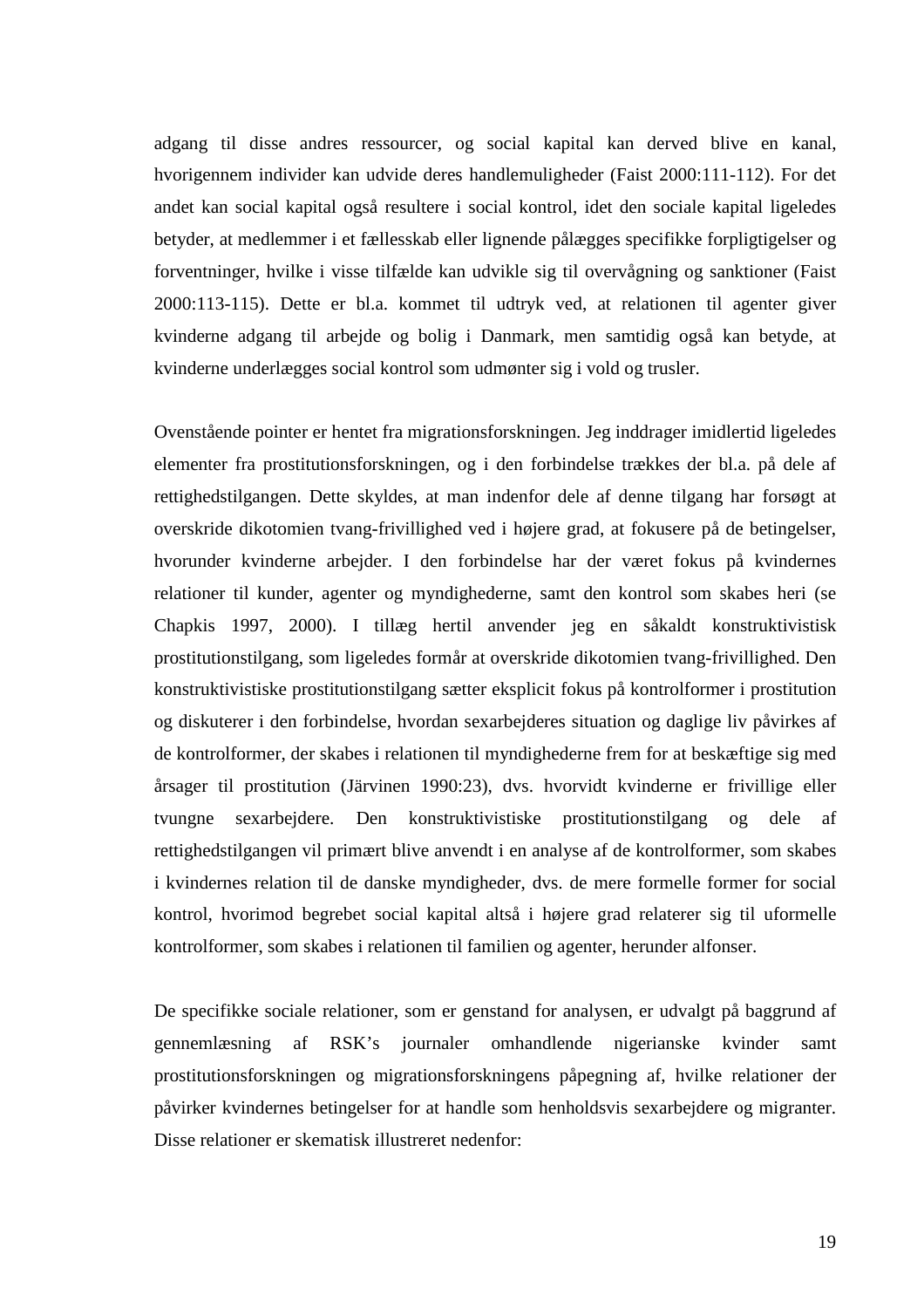| <b>MIGRANTER</b>               | <b>SEXARBEJDERE</b>   |
|--------------------------------|-----------------------|
| Agenter                        | Alfonser/agenter      |
| Familien                       | Kunder                |
| De danske myndigheder          | De danske myndigheder |
| (Flygtningenævnet og politiet) | (RSK og politiet)     |

Det kan diskuteres, hvorvidt relationen til myndighederne, dvs. relationen til politiet, RSK og Flygtningenævnet, kan placeres som *social* relation, idet relationen til dels beror på mere formelle forhold såsom specifik lovgivning. Ikke desto mindre er det netop fortolkningen og den praktiske udførelse, der er centrum for analysen og ikke lovgivningen som sådan. Der er derfor også fokus på det konkrete mellemmenneskelige møde i forbindelse med relationen til myndighederne, hvorfor jeg også taler om sociale relationer i denne sammenhæng.

Nigerianske kvinder i prostitution i Danmark vil i dette speciale blive omtalt som *migrantsexarbejdere*, idet jeg for det første ønsker at fremhæve det forhold, at fænomenet er tæt forbundet med migrationsprocesser, hvilket også er begrundelsen for, at jeg benytter migrant-sexarbejde frem for termen 'transnational prostitution'. For det andet ønsker jeg at benytte begrebet sexarbejder for at understrege, at kvindernes deltagelse i prostitution har karakter af en aktivitet og/eller et arbejde (Kempadoo 1998:3). Begrebet 'sexarbejder' er imidlertid et omdiskuteret begreb. Det er bl.a. blevet fremhævet, at begrebet indeholder en holdning om prostitution som en frigørende praksis, samt at prostitution gennem begrebet kædes sammen med en specifik identitet (Spanger 2001:51, 2000:102). Dette skyldes, til dels, at begrebet ofte benyttes indenfor rettighedstilgangen til prostitution, hvor mange netop understreger, at prostitution også kan være et frivilligt og bevidst valg. Jeg ser imidlertid ikke nogen logisk sammenhæng mellem begrebet sexarbejder og det forhold, at man ser prostitution som en identitet eller som en frigørende praksis. Dette skyldes at arbejde i alt almindelighed ikke nødvendigvis er forbundet med identitet eller frihed. Således er der mange andre typer af arbejde, udover prostitution, som også kan indeholde udnyttelse såsom fabriksarbejde, plantagearbejde og tekstilfremstilling (Bindman 1998:65- 67). Derfor mener jeg heller ikke, at begrebet sexarbejder pr. automatik indebærer, at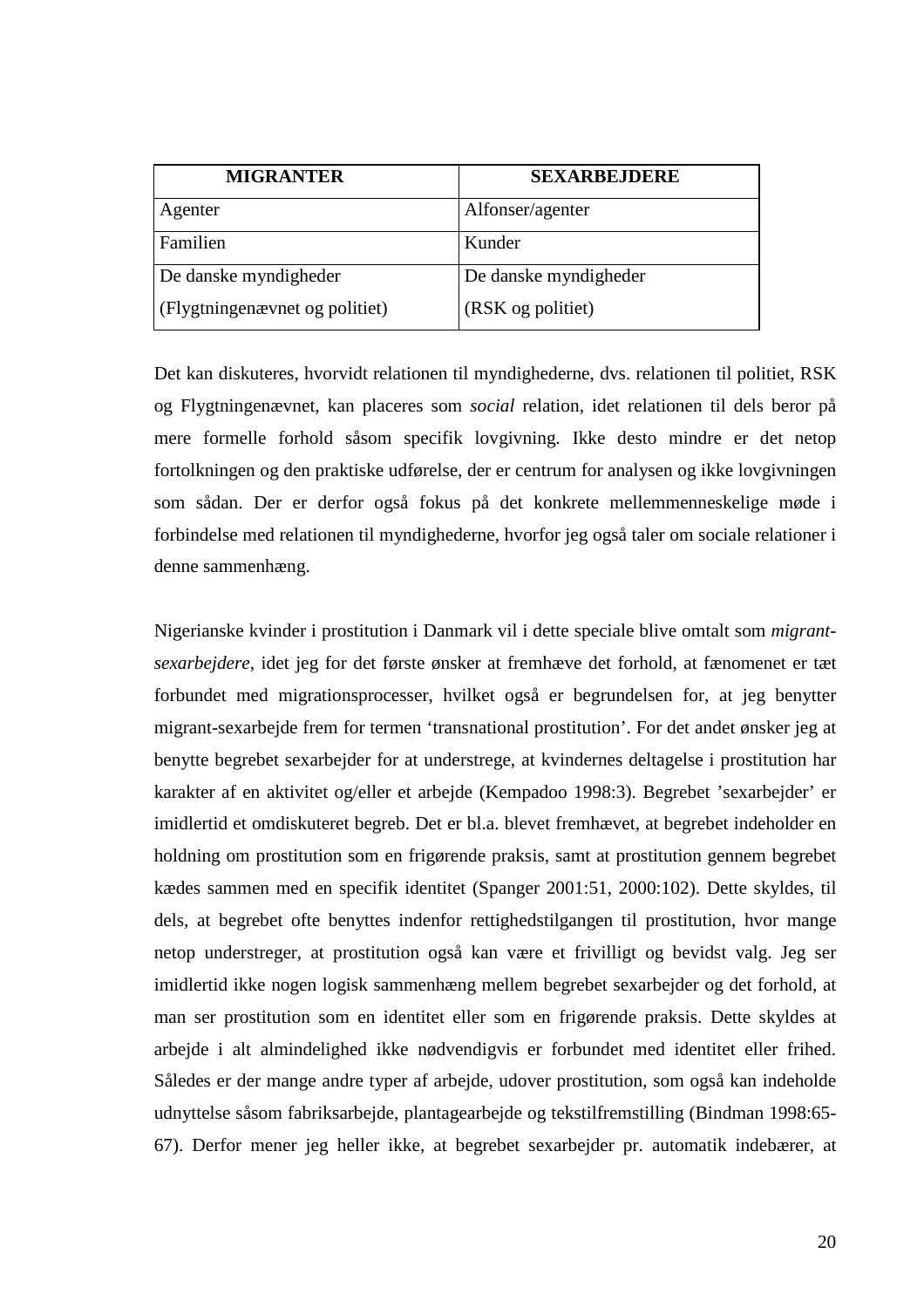kvinderne identificere sig med prostitutionen eller ikke er udnyttede og undertrykte. Begrebet hentyder alene til, at kvinderne jævnligt udfører en aktivitet eller en handling, hvilken resulterer i en økonomisk indkomst.

Migrant-sexarbejde refererer altså til det forhold, at en aktør som kommer fra et land, arbejder i prostitution i et andet land, og betegnelsen dækker således både kvinder der har været udsat for trafficking, og kvinder som ikke har. Dermed ikke sagt at kvinder som har været udsat for trafficking og andre migrantkvinder i prostitution, lever under identiske betingelser og vilkår. Pointen er alene, at man ikke kan indfange forskellighederne i gruppen og kompleksiteten i fænomenet nigeriansk migrant-sexarbejde ved i udgangspunktet at arbejde ud fra en inddeling i handlede/ikke handlede kvinder. Dette skyldes, at denne inddeling kan resultere i en kategorisering af kvinderne i frivillige henholdsvis tvungne sexarbejdere, hvilket jeg netop ønsker at undgå, da en sådan tilgang er for unuanceret til studiet af prostitution.

Specialet er integreret og dækker derfor socialvidenskab såvel som internationale udviklingsstudier. Den socialvidenskabelige del relaterer sig i særdeleshed til den overordnede teoretiske og analytiske forståelsesramme, hvor der er fokus på sociale relationer og den mellemmenneskelige interaktion. Endvidere sættes der eksplicit fokus på forholdet mellem individ og samfund, hvilket specielt afspejles i de sociale relationer til myndighederne, idet disse relationer også er et produkt af det danske velfærdssamfunds ønske om at regulere og styre specifikke samfundstendenser og sociale problematikker. internationale udviklingsstudier dækkes primært ved, at nigeriansk migrant-sexarbejde som fænomen sættes ind i en transnational ramme, hvor fænomenet også forstås som et produkt af forholdet mellem økonomisk rige og økonomisk fattige lande og ikke mindst kvinders generelle forhold i den såkaldte tredje verden. Der sættes i denne forbindelse eksplicit fokus på nigerianske kvinders specifikke betingelser i hjemlandet, og i særdeleshed deres position som kvinde og datter i en familiekontekst.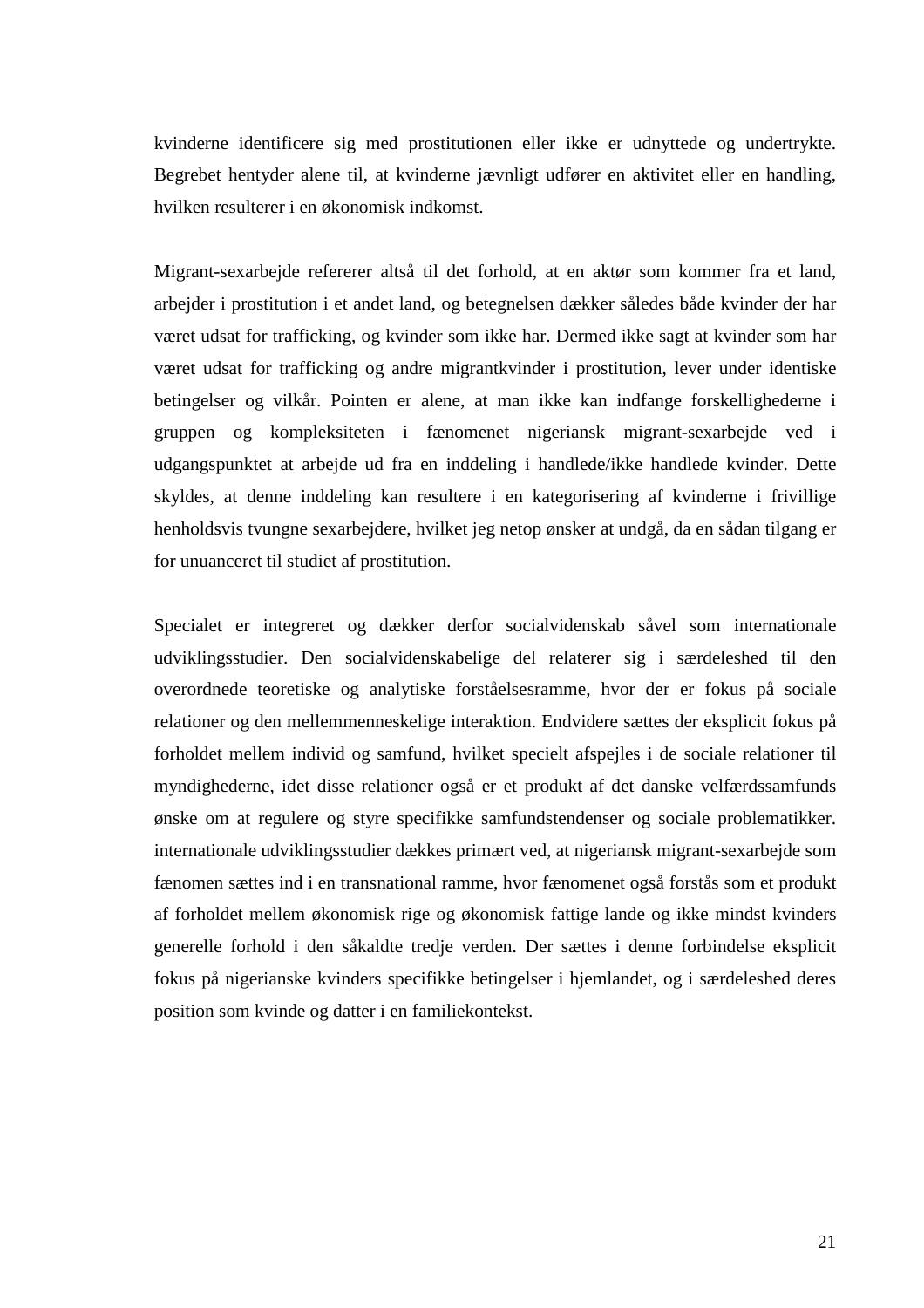# **Kap. 2: Metode - videnskabsteori, empiri og analysestrategi**

Følgende kapitel indeholder en redegørelse og diskussion af den metodiske fremgangsmåde i specialet, samt en diskussion af de grundlæggende videnskabsteoretiske antagelser som specialet bygger på. Ligeledes præsenteres det empiriske fundament, og der redegøres for den analytiske proces. Indledningsvis ønsker jeg imidlertid at diskutere samarbejdet med RSK, da dette samarbejde, som nævnt i indledningen, udgør rammen for specialets tilblivelse.

# **2.1 Samarbejdet med Reden - STOP kvindehandel**

På et tidspunkt i specialeforløbet blev jeg kontaktet af RSK, idet de var blevet oplyst om, at jeg skrev speciale om nigerianske kvinder i prostitution og derfor ville høre om jeg kunne holde et foredrag om nigeriansk kultur og samfundsforhold. Dette måtte jeg imidlertid afslå. I stedet indgik jeg et samarbejde med institutionen i forbindelse med udarbejdelsen af en rapport omhandlende nigerianske kvinder. I den sammenhæng fik jeg adgang til RSK journaler, som jeg ligeledes fik tilladelse til at benytte i forbindelse med specialet. Jeg valgte derfor at benytte journalerne som den primære empiriske kilde $^{12}$ .

Igennem udarbejdelsen af rapporten indgik jeg i et samarbejde med lederen af RSK, Trine Lund-Jensen samt den kulturmedarbejder<sup>13</sup>, som på daværende tidspunkt havde den tætteste kontakt til nigerianske kvinder i prostitution, Michelle Mildwater. Mildwater har ligeledes fungeret som nøgleinformant og har endvidere arrangeret to interviews med nigerianske sexarbejdere på mine vegne. I tillæg hertil har jeg en enkel gang deltaget i RSK's opsøgende arbejde på gaden. RSK udgør således på mange måder rammen for det empiriske materiale, og de begrænsninger henholdsvis muligheder, som er forbundet

<sup>&</sup>lt;sup>12</sup> Samarbejdet med RSK var på frivillig basis dvs. at der ikke har været nogen økonomisk forbindelse mellem mig og RSK.

<sup>&</sup>lt;sup>13</sup> Kulturmedarbejder er RSK's betegnelse for de socialarbejdere, der til dagligt har kontakt med udenlandske kvinder i Prostitution. Betegnelsen referer til, at socialarbejderne er rekrutteret med henblik på, at de tilsammen dækker forskellige kulturelle og sproglige baggrunde (Lund-Jensen 2005:4-5).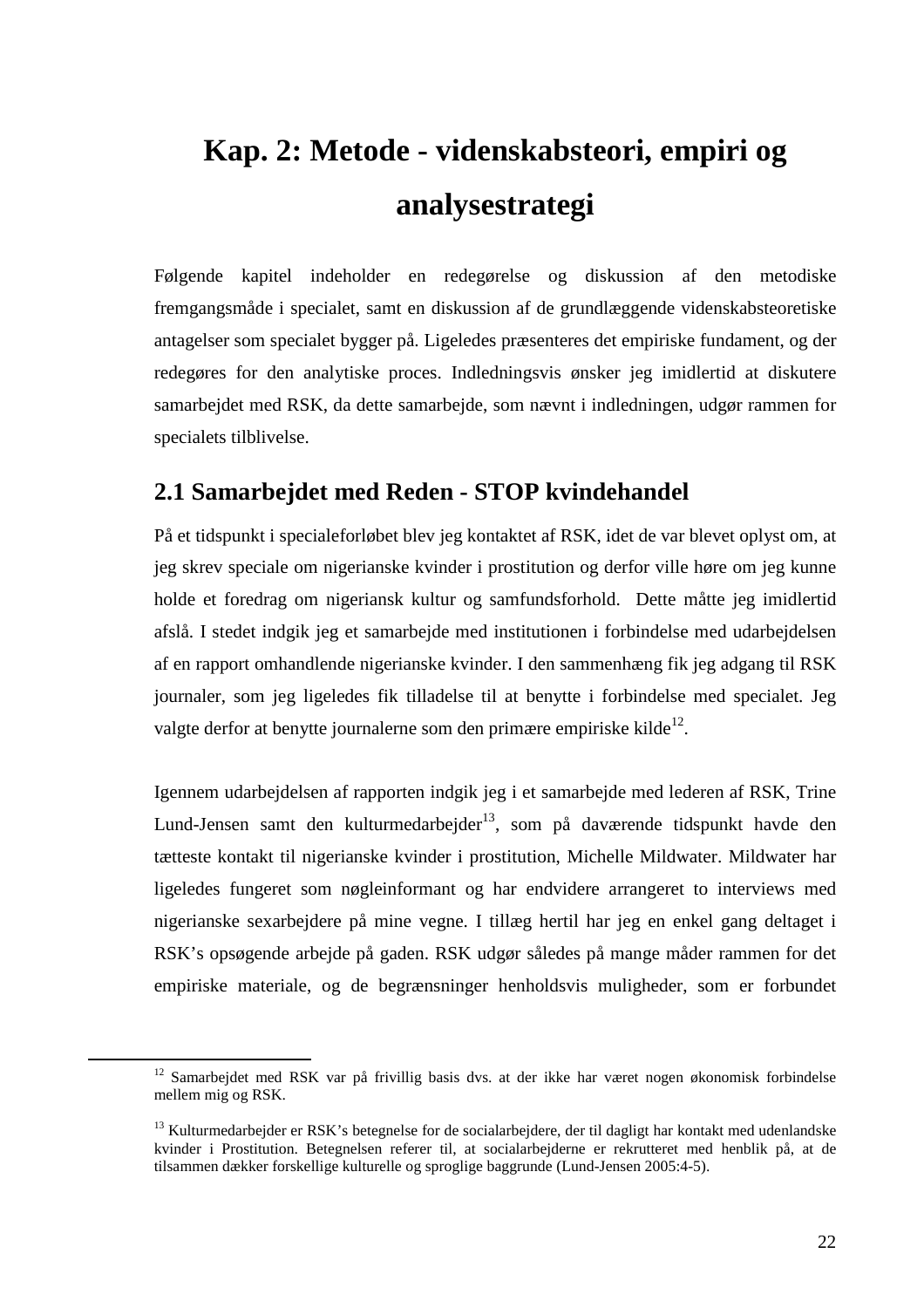hermed, vil blive diskuteret senere i dette kapitel. I det følgende ønsker jeg kort at præsentere RSK som institution.

#### **Hvad er RSK**

RSK er en selvejende institution under KFUK's sociale arbejde og er en konsekvens af Redens<sup>14</sup> arbejde i København. RSK udfører i det daglige socialt arbejde med og for udenlandske kvinder i prostitution, herunder kvinder som har været udsat for trafficking (Lund-Jensen 2004:3). Det kan diskuteres, hvorvidt RSK kan kategoriseres som en myndighedsrepræsentant, idet institutionen altså er selvejende. RSK er imidlertid etableret som et led i Regeringens handlingsplan til bekæmpelse af kvindehandel, og institutionens arbejde er derfor også finansieret gennem ligestillingsministeriet. Derigennem bliver RSK altså også et statsligt organ, som udfører socialt arbejde for og i overensstemmelse med den danske stat, hvorfor jeg mener, at RSK kan kategoriseres som en myndighedsrepræsentant.

RSK påbegyndte deres arbejde i 2002 og er på nuværende tidspunkt finansieret frem til december 2006. RSK's målsætning er for det første at fungere som modelprojekt i forbindelse med en etablering af rådgivende tilbud til udenlandske kvinder i prostitution. For det andet at afprøve beskyttelses - og rådgivningstilbud i forbindelse med hjemsendelser af udenlandske kvinder, som har været udsat for trafficking og for det tredje at dokumentere dette arbejde (Lund-Jensen 2005:3). I relation til denne overordnede målsætning har RSK i det praktiske, sociale arbejde etableret følgende tiltag: 1) opsøgende arbejde på gaden i København 2) opsøgende arbejde på bordel/massageklinik i København 3) en anonym telefonrådgivning og 4) et beskyttelsestilbud for kvinder, som har været udsat for trafficking  $15$ (Lund-Jensen 2005:3).

<sup>14</sup> Reden er et værested for kvinder i prostitution, hvor kvinderne kan få mad, bad og overnatningsmuligheder. Endvidere kan de modtage hjælp til at komme ud af prostitution (www.reden.dk). <sup>15</sup> RSK har imidlertid ændret navnet på dette tilbud, således at det nu kaldes for et krisecenter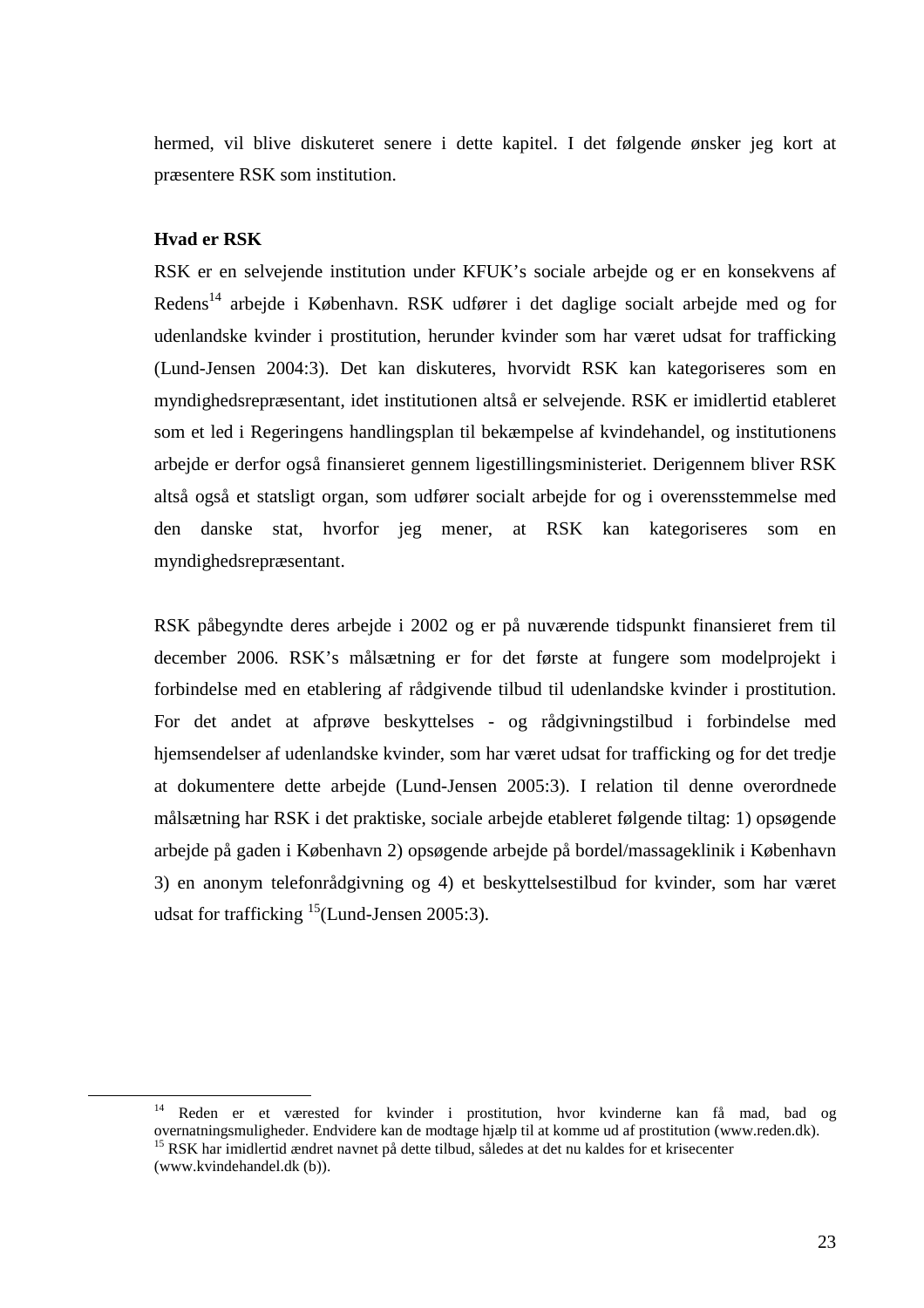#### **Socialforskning og socialt arbejde**

 $\overline{a}$ 

Igennem de senere år har der i Danmark været en kritik af det sociale arbejde fra socialforskningens side. I den forbindelse beskyldes socialarbejdere ofte for at udøve en massiv form for klientgørelse, hvor socialarbejdere skaber og påvirker såkaldte problemidentiteter, og klienters eventuelle modvilje mod at samarbejde med socialarbejderen bliver tolket som et symptom på, at der er noget galt med klienten (se Järvinen og Mik-Meyer 2003). Jeg erklærer mig for så vidt enig i dele af denne kritik, idet mødet mellem socialarbejder og klient i visse tilfælde kan resultere i en situation karakteriseret ved overgreb og disciplinering (Henriksen og Prieur 2004:101).

Det er dog bemærkelsesværdigt, at kritikken sjældent løfter sig fra sit teoretiske udgangspunkt, hvorfor den sjældent indeholder reelle ændringsforslag, som synes implementerbare i det praktiske sociale arbejde (Henriksen og Prieur 2004:110). Snarere bliver det en ensidig kritik, hvorigennem socialarbejdere primært ses som udøvere af symbolsk vold (Henriksen og Prieur 2004:104). Derved er der fare for, at forholdet mellem socialforskere og socialarbejdere fremstår som en oppositionel relation, hvor socialforskernes analyser alene bliver opfattet som en undergravning af det praktiske sociale arbejde (Henriksen og Prieur, 2004). Dette kan medvirke til en situation, hvor socialarbejdere ikke ønsker at samarbejde med de aktører, som udfører social forskning (ibid:109-110), hvilket er problematisk, såfremt formålet med socialforskningen er socialt forandring.

Det er således afgørende med positiv kommunikation og dialog mellem forskere og socialarbejdere i relation til social forandring. Derfor finder jeg det også vigtigt, at RSK ikke alene får lejlighed til at læse specialet, men ligeledes kommenterer på mine konklusioner mht. RSK's arbejde<sup>16</sup>. Derved fordres en aktiv dialog og diskussion, hvor RSK's erfaringer som organisation og praktikere tages seriøst og medregnes som en ressource indenfor socialforskningen. Således anlægger specialet et perspektiv, hvor

<sup>&</sup>lt;sup>16</sup> Det er i den forbindelse leder af RSK Trine Lund-Jensen, som har haft mulighed for at læse specialet igennem og kommenterer på mine konklusioner om RSK's arbejde. RSK har imidlertid ikke haft nogen kommentarer til specialet.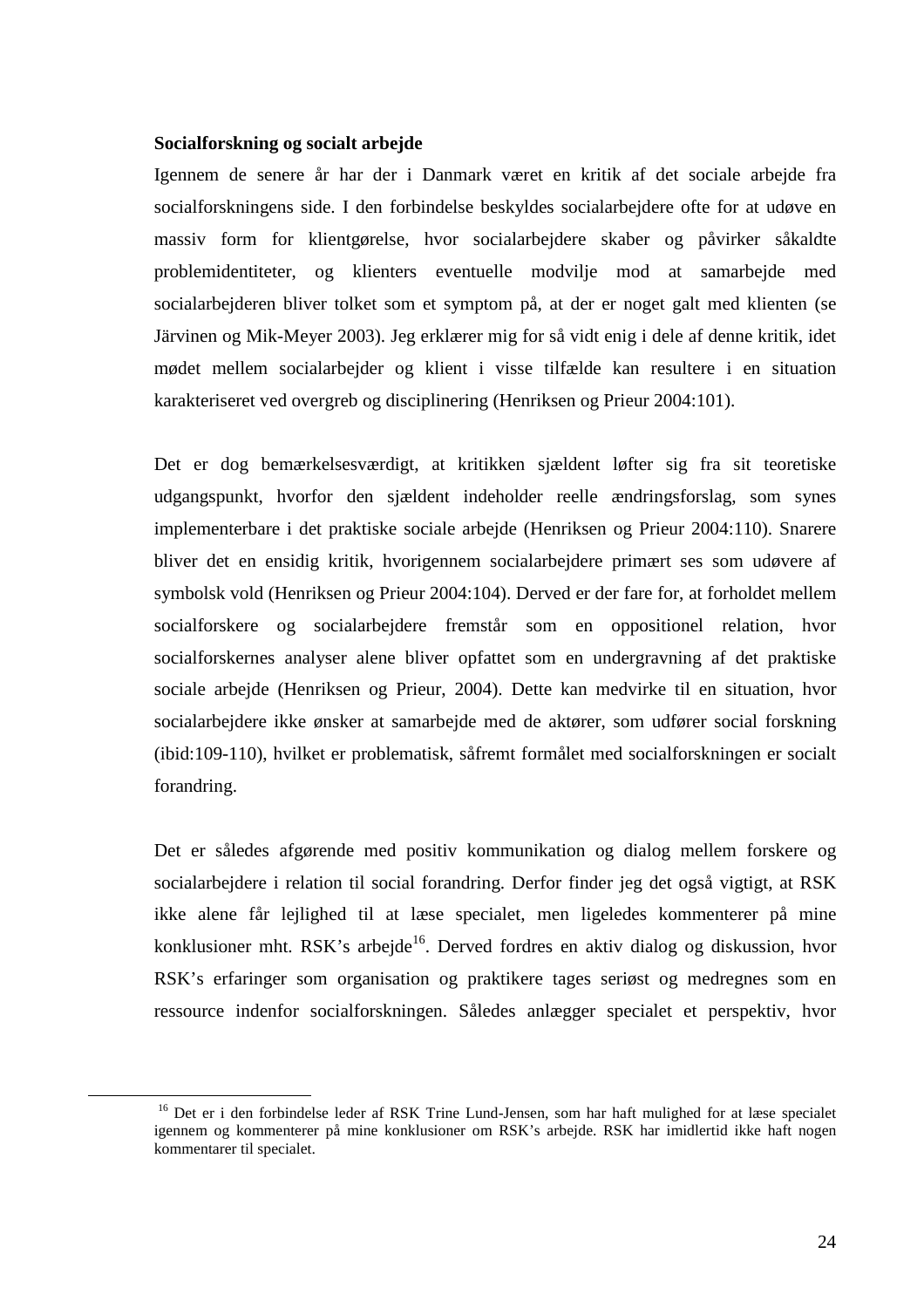interaktion mellem forskere/studerende og praktikere fremhæves som afgørende, og samarbejdet med RSK skal bl.a. forstås indenfor denne kontekst.

Inspireret af Tove Thagaards (1998:62) forståelse af aktiv deltagelse i feltarbejdet kan min position i relation til RSK kategoriseres som aktiv deltagende. Dette skyldes, at jeg for det første skrev en rapport for institutionen. For det andet deltog jeg i journalskrivning i samarbejde med nøgleinformanten og tog derved del i institutionens daglige arbejde. Det tætte samarbejde med RSK indeholder i den forbindelse visse metodiske problematikker, idet jeg gennem udfærdigelsen af rapporten i et vist omfang blev et talerør for RSK og derfor også for deres grundlæggende holdninger til prostitution. Således har jeg i perioder ikke kunne undgå at arbejde med fænomenet nigeriansk migrant-sexarbejde gennem RSK's optik. Dette har været problematisk i forhold til specialeprocessen, idet RSK er en kristen organisation med meget klare holdninger til prostitution, hvor prostitution ses som undertrykkende og forbudet med tvang (RSK's tilgang til prostitution vil blive diskuteret senere i kapitlet). Det har derfor været en udfordring at opretholde en balance mellem en udbredt moralsk holdning til prostitution, hvor prostitution ses som et onde, der skal bekæmpes, og den tilgang jeg igennem specialet anlægger, hvor prostitution anses som kontekstafhængigt og derfor hverken i udgangspunktet som frigørende eller undertrykkende. I kraft af det tætte samarbejde kan det imidlertid ikke undgås, at jeg i et eller andet omfang er blevet påvirket af RSK's holdninger til prostitution samt deres konkrete arbejde, hvorfor specialet sandsynligvis ville have haft en anden udformning og et andet formål, såfremt jeg ikke havde indgået i dette samarbejde.

### **2.2 Videnskabsteori**

På baggrund af den begrænsede viden om nigerianske kvinder i prostitution i Danmark anlægger specialet en eksplorativ tilgang. Dette betyder, at man forsøger at begrebsliggøre et hidtil, utilstrækkeligt forstået fænomen (Olsen 1999:182-183), i dette tilfælde nigeriansk migrant-sexarbejde i Danmark. I denne proces har den tilgængelige empiri i overvejende grad været styrende for problemstillingen, og empirien har således været bestemmende for, hvilke aspekter af fænomenet som kunne belyses. Det eksplorative element består således i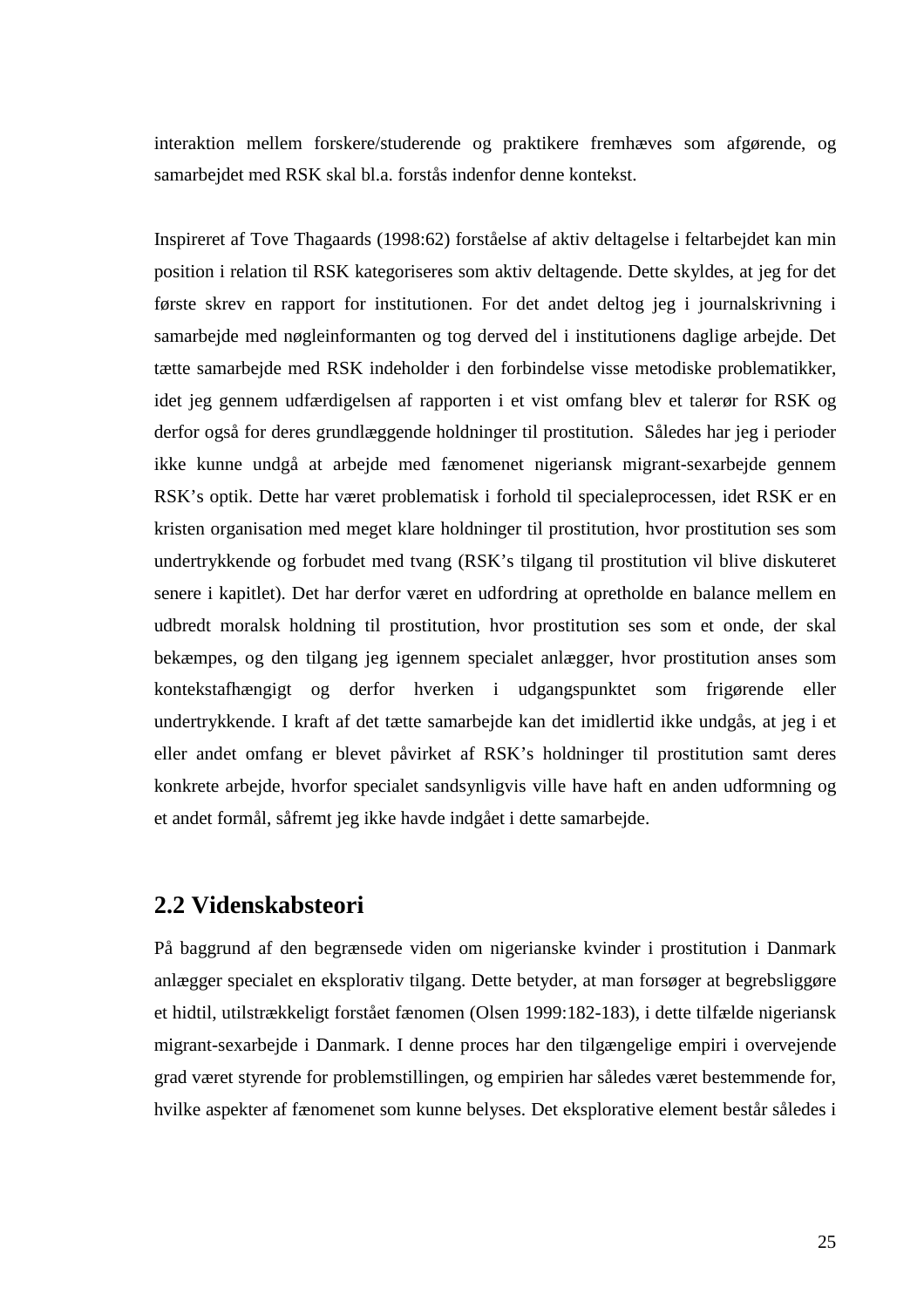en åben tilgang til feltet, hvor problemstillingen kontinuerligt er blevet tilpasset i samspil med de informationer, den tilgængelige empiri indeholdt.

#### **Socialkonstruktivisme**

Specialet indskriver sig i en socialkonstruktivistisk forståelsesramme, hvorfor den sociale virkelighed anses som skabt i interaktionen mellem individer og grupper. Således indeholder den sociale virkelighed ingen iboende essens, som forskeren og eller/den studerende kan afdække. Derimod anses den sociale virkelighed som flydende og foranderlig, og den sociale verden er derfor et produkt af sociale processer (Burr 1995:5). Således anlægges et anti-essentialistisk perspektiv (ibid.). Indenfor en socialkonstruktivistisk tilgang anses virkeligheden altså som formet af vores erkendelse af den, hvorfor sociale fænomener ikke er evige og uforanderlige, men netop skabes i specifikke sociale og historiske processer (Rasborg 2005:349).

Socialkonstruktivisme er for så vidt en bred betegnelse, som i praksis kan antage mange forskellige udtryk, og det er derfor misvisende at tale om konstruktivisme i ental (Rasborg 2005:350). Det specifikke udtryk i dette speciale er en antagelse om, at sociale fænomener, såsom prostitution, altid er kontekstafhængige og derfor heller ikke indeholder en iboende essens (Järvinen 1993:24). Dette betyder, at fokus rettes mod de betingelser, hvorunder kvinderne lever og arbejder, for derigennem at undersøge deres situation som sexarbejdere. Jeg antager altså ikke i udgangspunktet, at sexarbejde er undertrykkende eller frigørende, eftersom fænomenet aldrig kan forstås og analyseres isoleret.

Som det fremgår af problemformuleringen, spørges der til, hvordan de kontrolformer, som skabes i kvindernes relationer, påvirker deres betingelser for at handle. Indenfor en socialkonstruktivistisk ramme forstås handlen og handlinger som et produkt af specifikke verdensbilleder, og forskellige verdensbilleder fører for så vidt til forskellige sociale handlinger (Burr 1995:5). På denne baggrund inddrager jeg gennem arbejdsspørgsmål 1 en diskussion af kvindernes sociokulturelle baggrunde for derigennem at skabe en forståelse af det verdensbillede, som kvinderne er vokset op med og som fortsat påvirker deres handlinger og valg under opholdet i Danmark.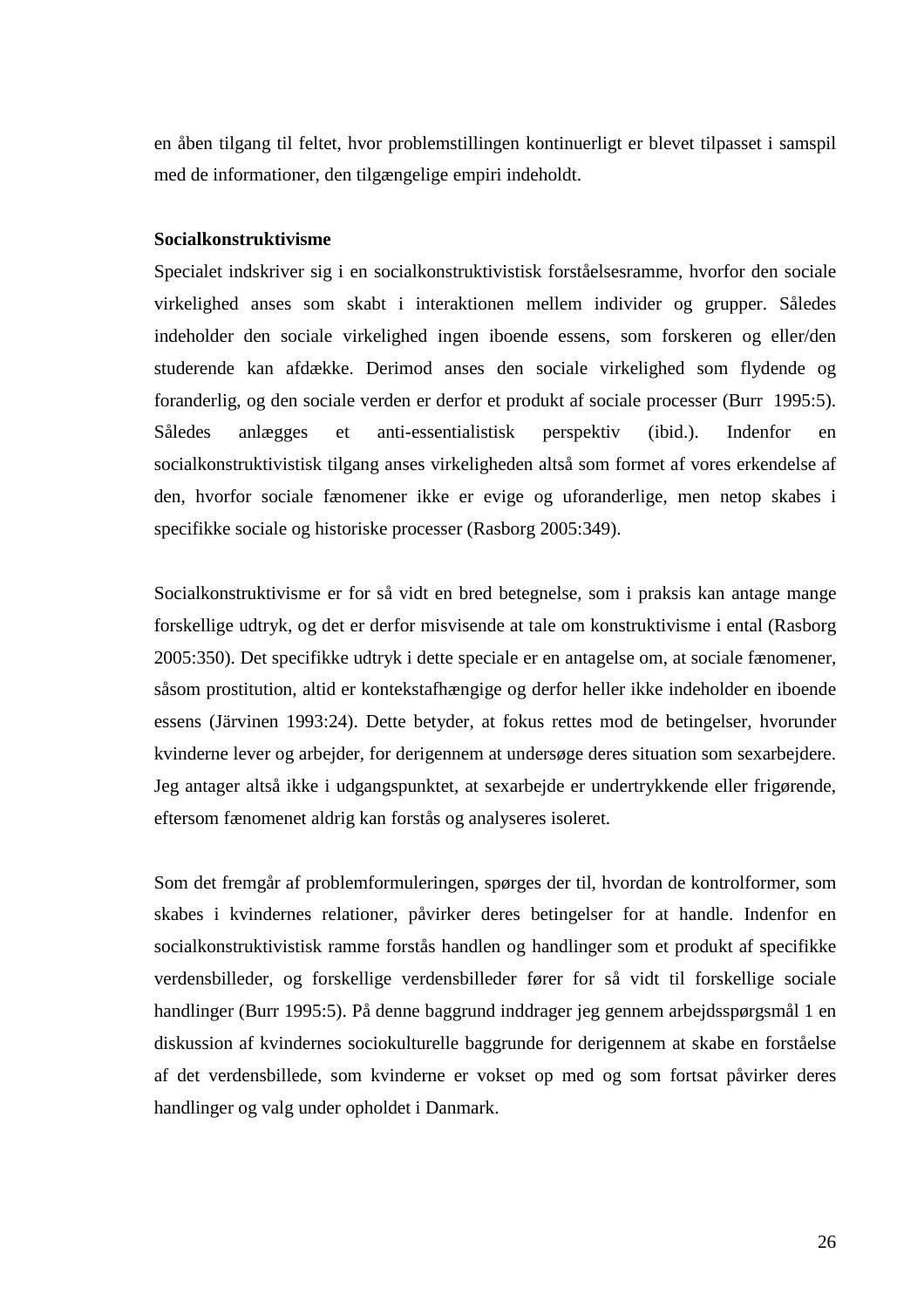#### **Samspillet mellem teori og empiri**

Som nævnt ovenfor afhænger handlinger af det specifikke verdensbillede, som aktører befinder sig i (Burr 1995:4-5). De mål, som søges indfriet gennem forskellige handlinger, er således også kulturelt forankret, og forskellige kulturer lægger ligeledes vægt på forskellige handlingstyper og værdier (Frønes 2002: 48). Derfor bør det ikke tages for givet, hvad der driver en pågældende aktørs handlinger (ibid.). Den intention eller det mål, som individer søger at realisere gennem deres handlinger, stemmer altså ikke nødvendigvis overens med andres opfattelse af handlingerne, idet handlingerne er et kulturelt produkt og skabt i specifikke sociale relationer. Handlinger kan derfor heller ikke stå alene; de er ikke noget i sig selv, men konstrueres derimod af den som fortolker dem (Frønes 2002:12). Den specifikke teoretiske ramme, som jeg lægger ned over det empiriske materiale, åbner derfor op for bestemte måder at forstå nigerianske kvinders handlinger på og er således en tolkning blandt mange.

Som allerede nævnt har specialet primært et eksplorerende formål, og jeg har derfor i udgangspunktet taget afsæt i de empiriske data. Dog har der kontinuerligt fundet en vekselvirkning sted mellem empiri og teori, og jeg har således arbejdet med et dialektisk forhold mellem teori og data. Denne fremgangsmåde kan kategoriseres som en abduktiv tilgang, dvs. en tilgang hvor tyngdepunktet hverken er på den teoretiske eller den empiriske dimension alene, men netop ligger mellem teori og empiri og kan for så vidt betegnes som et samspil mellem en induktiv og deduktiv tilgang (Thagaard 1998:174, 178). En abduktiv tilgang indebærer, at forskeren og/eller den studerende udvikler en analytisk ramme på baggrund af etableret teori, som udgør grundlaget for en forståelse af mønstrene i det empiriske materiale (Thagaard 1998:175). Således har jeg ikke en ambition om at afprøve og teste en specifik teori ej heller på baggrund af analysen at modificere eller udvikle teori, derimod er formålet med den anvendte teori at skabe en forståelseshorisont. Således tolkes mine data i lyset af specifikke teoretiske optikker (Thagaard 1998:178).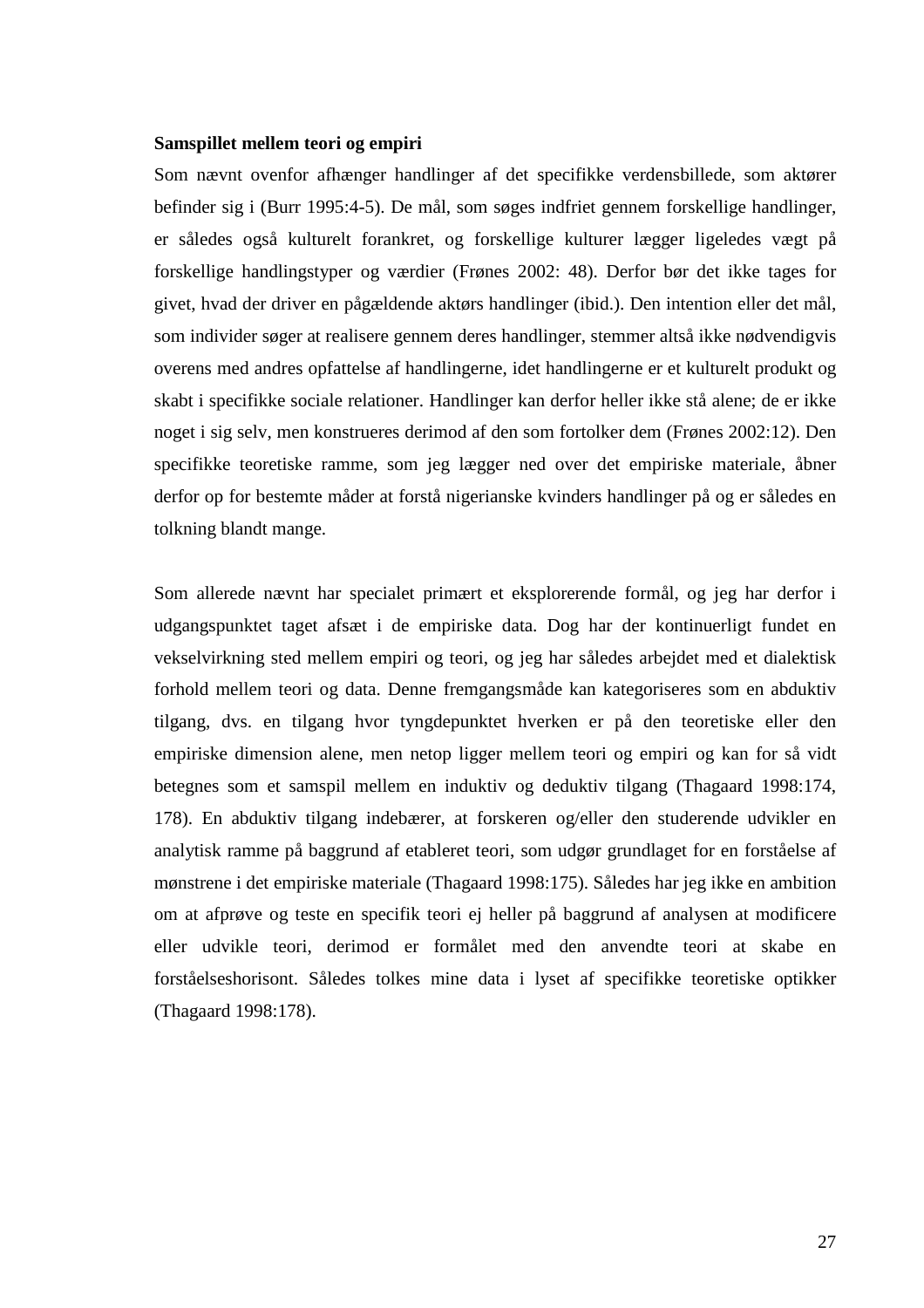### **2.3 Metodik**

#### *2.3.1 Anvendte empiriske kilder*

Empirien er en sammensat størrelse, som udgøres af forskellige empiriske kilder. Således arbejdes der ud fra en bricolageinspireret tilgang, (også kaldet triangulering), hvor forskellige empiriske data benyttes i et samspil (Mørck 1998:23-24). Mere specifikt er der tale om en såkaldt data-triangulering, hvorigennem der benyttes forskellige empiriske kilder såsom interviews, observationer og dokumenter (Pedersen og Land 2001:37). Triangulering refererer til det forhold, at man i en undersøgelse benytter forskellige repræsentationer af virkeligheden, her i form af forskellige empiriske kilder (Denzin og Lincoln 2003:8). De forskellige repræsentationer kan tilsammen skabe et komplekst billede af det fænomen, som studeres, dvs. nigeriansk migrant-sexarbejde. Triangulering er således et forsøg på at skabe en dybdegående forståelse af et specifikt socialt fænomen (Ibid.).

Endvidere øger brugen af forskellige empiriske kilder kvaliteten i en undersøgelse (Widerberg 2002:180), idet fænomenet undersøges gennem mere end et enkelt datagrundlag. Det vil altså sige, at triangulering ligeledes kan fungere som en form for kvalitetsvurdering i relation til de fremkomne resultater (Pedersen og Land 2001:37). Qua det socialkonstruktivistiske udgangspunkt er det dog vigtigt ikke at udvælge en empirisk kilde, som den der lægger tættest 'sandheden' eller det virkelige, og som de andre kilder vurderes op imod (Järvinen 1998:22). Således er den viden, som er genereret gennem interviews med sexarbejdere ikke nødvendigvis mere virkelighedsnær end den viden, som kommer til udtryk i eksempelvis myndighedsjournaler omhandlende kvinder i prostitution (ibid:23). På denne baggrund ønsker jeg altså ikke at vurdere troværdigheden af indholdet i journalerne i forhold til interviews med nigerianske sexarbejdere, men netop arbejde med de forskellige empiriske kilder som forskellige repræsentationer af det samme fænomen, nemlig nigeriansk migrant sexarbejde i Danmark.

Samtlige empiriske kilder er alle kvalitative i deres karakter. Således er der tale om interviews, 'uformelle' samtaler med min nøgleinformant, observationer på gaden og dokumenter primært i form af journaler omhandlende nigerianske kvinder og såkaldte gaderapporter fra RSK. Ligeledes inddrages dokumenter i form af en intern metoderapport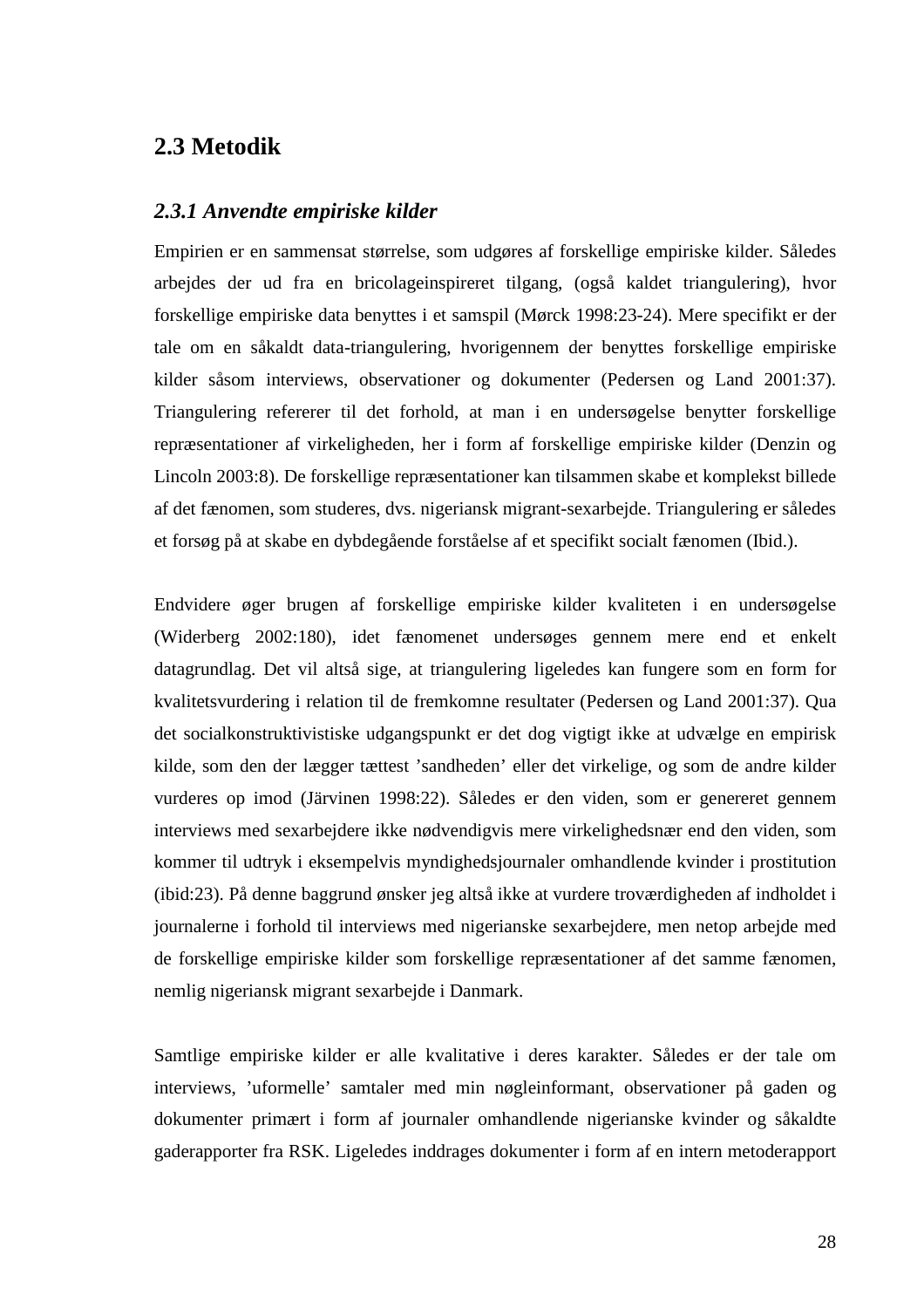fra RSK samt tekster fra Flygtningenævnet, som indeholder information om nigerianske sexarbejderes afslag på asyl. Disse empiriske kilder vil blive diskuteret nedenfor.

#### **Samtaler med nøgleinformanten**

Nøgleinformanter er personer, som giver den studerende og/eller forskeren meget indsigt i det emne som studeres (Thagaard 1998:70). Nøgleinformanten var, da empirien blev indsamlet, kulturmedarbejder i RSK og havde på daværende tidspunkt daglig kontakt med nigerianske kvinder i prostitution og er således valgt, idet min relation til vedkommende igennem hele processen har resulteret i meget brugbar information om nigerianske migrant-sexarbejderes situation. I den konkrete sociale relation til kvinderne har nøgleinformanten indtaget en position som socialarbejder og repræsentant for RSK. Den information, som er indhentet gennem samtaler med nøgleinformanten, må derfor også forstås i forhold til RSK's overordnede forståelsesramme, herunder deres opfattelse af kvindernes situation og ikke som neutrale gengivelser af kvindernes fortællinger. De problematikker, der er forbundet hermed, vil blive diskuteret senere i kapitlet.

Samtalerne med nøgleinformanten fandt ofte sted på baggrund af gennemlæsning af journalerne, men samtalerne satte ligeledes fokus på forskellige interessante emner og problemstillinger, såsom nigerianske kvinders interaktion med politiet, hvilket efterfølgende blev udforsket mere detaljeret gennem journalerne. Således har der altså fundet et samspil sted mellem de uformelle samtaler og analysen af journalerne. Endvidere har jeg ofte brugt min nøgleinformant til at få supplerende oplysninger i henhold til enkelte kvinders historier. Derudover deltog jeg som nævnt også i journalskrivning i samarbejde med nøgleinformanten, hvilket var en god anledning til at tale om specifikke emner, idet det blev muligt med udgangspunkt i en konkret historie at spørge dybere ind til forskellige aspekter ved kvindernes liv.

Samtalerne med nøgleinformanten fandt sted i forbindelse med udarbejdelsen af rapporten til RSK. Under disse samtalerne skrev jeg noter ned, hvilke efterfølgende blev skrevet ind i et dokument. I visse sammenhænge bad jeg ligeledes nøgleinformanten om at tale med kvinderne om specifikke emner, som var vigtige i relation til specialets problemstilling. Information og viden, som er opnået igennem samtaler med nøgleinformanten, indgår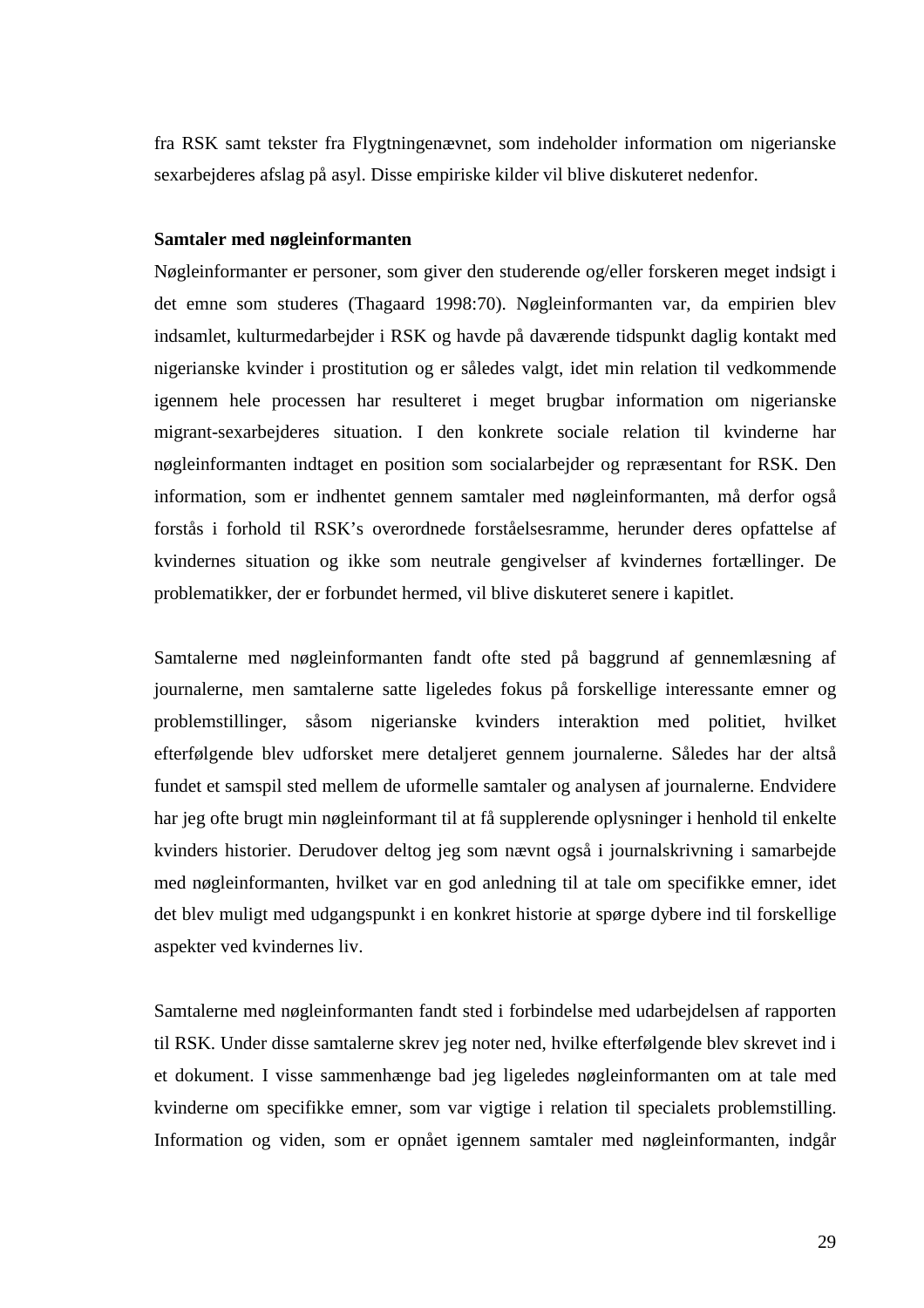således som empirisk kilde, og når jeg refererer til denne empiriske kilde vil der stå: (Mildwater).

#### **Journalerne**

RSK's journaler kan kategoriseres som *samtalerapporter*, *visitationsrapporter* og *indskrivningsrapporter.* Disse rapporter består af nedskrevne samtaler med nigerianske kvinder i prostitution og indeholder fortællinger om kvindernes baggrunde, deres rejse til Europa og deres daglige liv i Danmark. Rapporternes omfang og indhold varierer meget, hvorfor nogle rapporter indeholder mange brugbare informationer, og andre kun indeholder få oplysninger om kvindernes liv og baggrunde, således er journalerne ikke konsistente i deres indhold. *Samtalerapporterne* er blevet til gennem forskellige møder med kvinderne. Typisk er historierne blevet fortalt til RSK's medarbejdere under besøg hos læge, foretagelse af abort, besøg på asylcenter eller lignende. Samtalerapporterne er knapt så systematiske i deres indhold og tager ofte udgangspunkt i en konkret begivenhed. *Visitationsrapporterne* er blevet til i forbindelse med samtaler med nigerianske kvinder, som er blevet anholdt og tilbageholdt af politiet, dvs. at mødet mellem kvinderne og RSK har fundet sted i politiets varetægt, dog uden politiets fysiske tilstedeværelse. Visitationsrapporterne tager udgangspunkt i et skema, som indeholder information om kvindens opholdsstatus, hendes psykiske og fysiske tilsand, hvorvidt hun har været udsat for trafficking og selve politiforløbet. *Indskrivningsrapporterne* er blevet udfærdiget i forbindelse med kvindernes ophold i sikkerhedstilbudet og bygger ligeledes på samtaler med kvinderne. En indskrivningsjournal er bygget op omkring fem forskellige skemaer, som hedder 'Indskrivningsskema'. 'Vejen til Danmark', 'Ophold i huset', 'Baggrund' og 'Ophold i Danmark'. Det første skema indeholder basis information om kvinden dvs. alder, opholdsstatus osv. Det andet skema indeholder information om kvindernes rejse til Danmark og hendes psykiske og fysiske tilstand. Det tredje skema indeholder information om, hvilke tilbud kvinden har benyttet under opholdet i beskyttelsestilbudet samt hendes fremtidsplaner. Det fjerde skema fokuserer på kvindernes familiemæssige, erhvervsmæssige og uddannelsesmæssige baggrunde og det femte skema beskæftiger sig med kvindens prostitutionserfaringer i Danmark.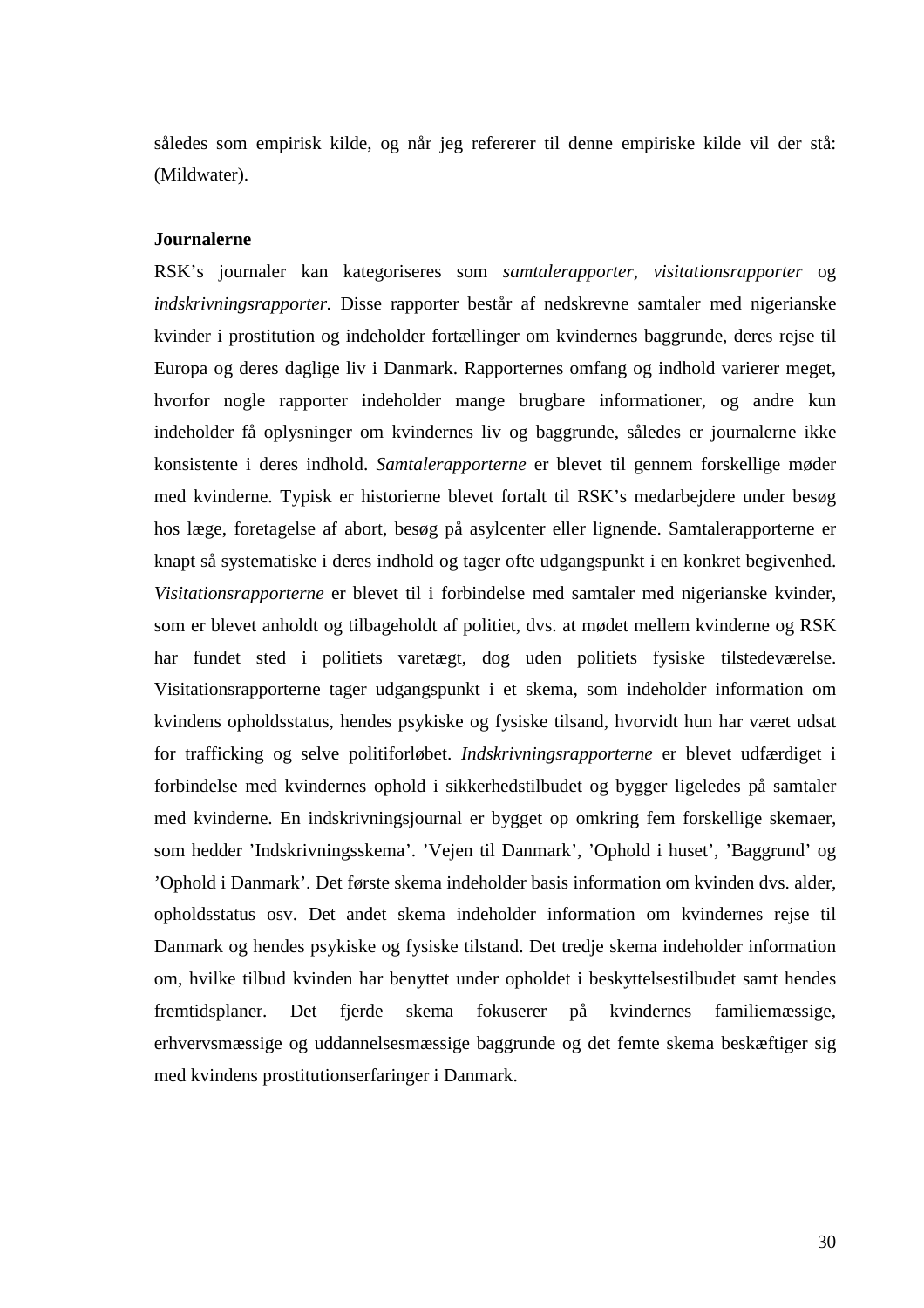Jeg har på baggrund af journalerne udvalgt 47 kvinder, som vil indgå i det empiriske materiale. Disse kvinders journaler udgøres altså både af visitationsrapporter, indskrivningsrapporter og samtalerapporter. Nogle af kvinderne har mere end en rapporttype, eksempelvis en visitationsrapport samt en indskrivningsrapport, hvorfor der er tale om mere end 47 journaler samlet set. Kvinderne er udvalgt på baggrund af indholdet i deres journaler, dvs. at jeg har valgt de kvinder, hvis journaler indeholdt mest information om de sociale relationer, som jeg ønsker at belyse, hvilke altså er relationen til familien, relationen til agenter/alfonser, relationen til kunder og relationen til de danske myndigheder. I tillæg hertil inddrages ligeledes RSK's *gaderapporter,* som indeholder optegnelser over RSK's observationer og samtaler med kvinder i prostitution under deres opsøgende arbejde på gaden.

#### **Vurdering af journalerne som empirisk kilde**

Brugen af RSK's journaler som empirisk kilde til nigerianske kvinders historier placerer dele af analysen som en dokumentanalyse (Repstad, 1993 (a), Thagaard 1998). Journalerne adskiller sig fra interviewene, observationerne og samtaler med nøgleinformanten ved at eksistere forud for eller uafhængigt af specialet (Repstad 1993:78 (a)) Ved at benytte journalerne som empirisk kilde tolker jeg altså på historier, situationer og begivenheder, som de er fortalt til og fortolket af en tredje part. Således er journalerne blevet til indenfor en konkret forståelsesramme og med et eget formål. Dette indebærer specifikke problemer i relation til kildevurdering og validitet (Repstad 1993:77 (a), Thagaard 1998:56), idet journalerne ikke alene belyser nigerianske kvinders erfaringer og fortællinger, men ligeledes afspejler RSK's værdier og perspektiver. Man bør derfor gøre sig bekendt med den kontekst, hvori teksterne er produceret for derigennem at anskueliggøre, hvilke dele af virkeligheden der fremhæves og ligges vægt på (Repstad 1993:79 (a)).

I mødet med RSK indtager nigerianske kvinder en position som sociale klienter. Sociale klienters problemer bliver imidlertid ikke alene defineret i relation til institutionen, men de produceres så at sige også i relation hertil (Järvinen og Mik-Mayer 2003:16-17). Således skabes kvindernes problemer, som de kommer til udtryk i journalerne, i interaktionen med RSK, og det er derfor muligt, at kvindernes historier og italesættelser af deres problemer ville være anderledes, såfremt jeg selv havde foretaget interviews med samtlige kvinder.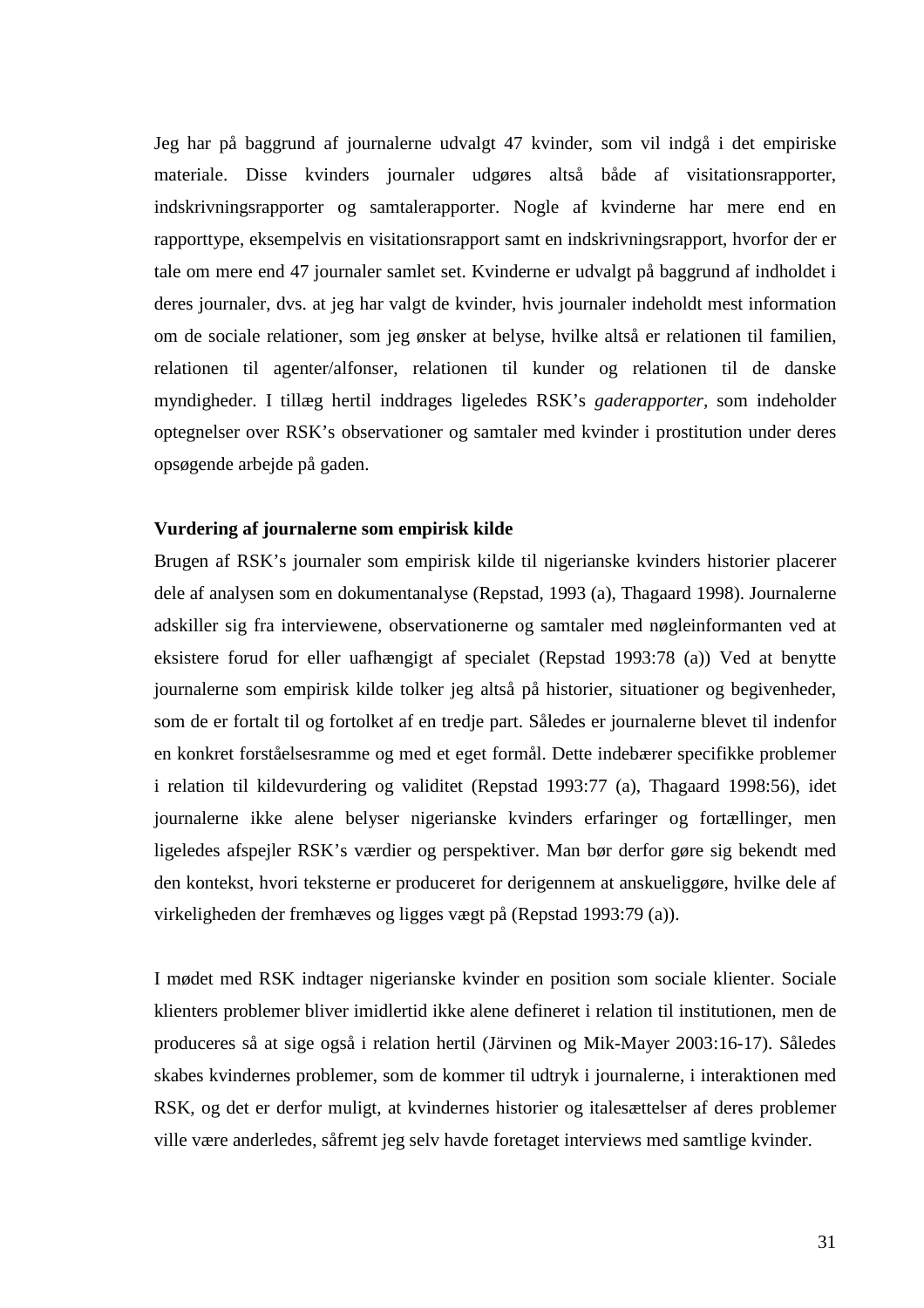Det er dog vigtigt at understrege, at al empiri produceres i en form for interaktion igennem specifikke relationer (Pedersen og Nielsen 2001:7) og er derfor altid formet af de specifikke omstændigheder. Derfor mener jeg også, at journalerne kan fungere som empirisk kilde til kvindernes fortællinger. Pointen er, at der bør tages højde for netop de omstændigheder, hvor indenfor empirien er produceret, og i den forbindelse er det naturligvis en ulempe, at jeg ikke selv har været til stede under samtalerne. Jeg vil derfor i det følgende diskutere RSK's prostitutionstilgang og værdigrundlag for derigennem at gøre rede for den overordnede kontekst, hvori journalerne er produceret. Endvidere vil jeg vende tilbage til relationen mellem kvinderne og RSK i analysen.

#### **RSK's tilgang til prostitution**

RSK's holdning til prostitution og trafficking kan karakteriseres som en abolitionistisk prostitutionsforståelse, idet prostitution opfattes som vold mod kvinder. Således antages det, at al prostitution er skadelig for kvinder, og at frivillig prostitution i princippet ikke er mulig (O'Neill 2001:15). Følgende citat er taget fra en intern rapport i RSK, og beskriver institutionens holdning til prostitution:

*"RSK betragter ikke prostitution som et erhverv, der kan ligestilles på arbejdsmarkedet med andre erhverv. Der er ikke tale om en erhvervstransaktion mellem to ligestillede parter. Det er manden, som med pengene i hånden, køber retten til brug af kvindens krop. Vi betragter prostitution som vold mod kvinder med baggrund i de dokumenterede kort- og langtids fysiske og psykiske skadevirkninger, kvinder udsættes for ved et liv i prostitution"* (Lund-Jensen 2005:8).

Således anser man i RSK, i tråd med den abolitionistiske tilgang, prostitution for en voldshandling. Den forståelsesramme, hvori journalerne er blevet til, bygger altså på en forestilling om kvinderne som ofre for en udnyttelse samt en holdning om, at prostitution altid er et overgreb, og derfor til hver en tid bør bekæmpes. Det er på denne baggrund sandsynligt, at kvinderne i relationen til RSK placeres som ofre, hvilket har stor betydning, idet individers selvbillede til dels må harmonerer med andres billeder af dem (Järvinen og Mik-Mayer 2003:13). Kvinderne træder således ind i den position, de tilbydes i den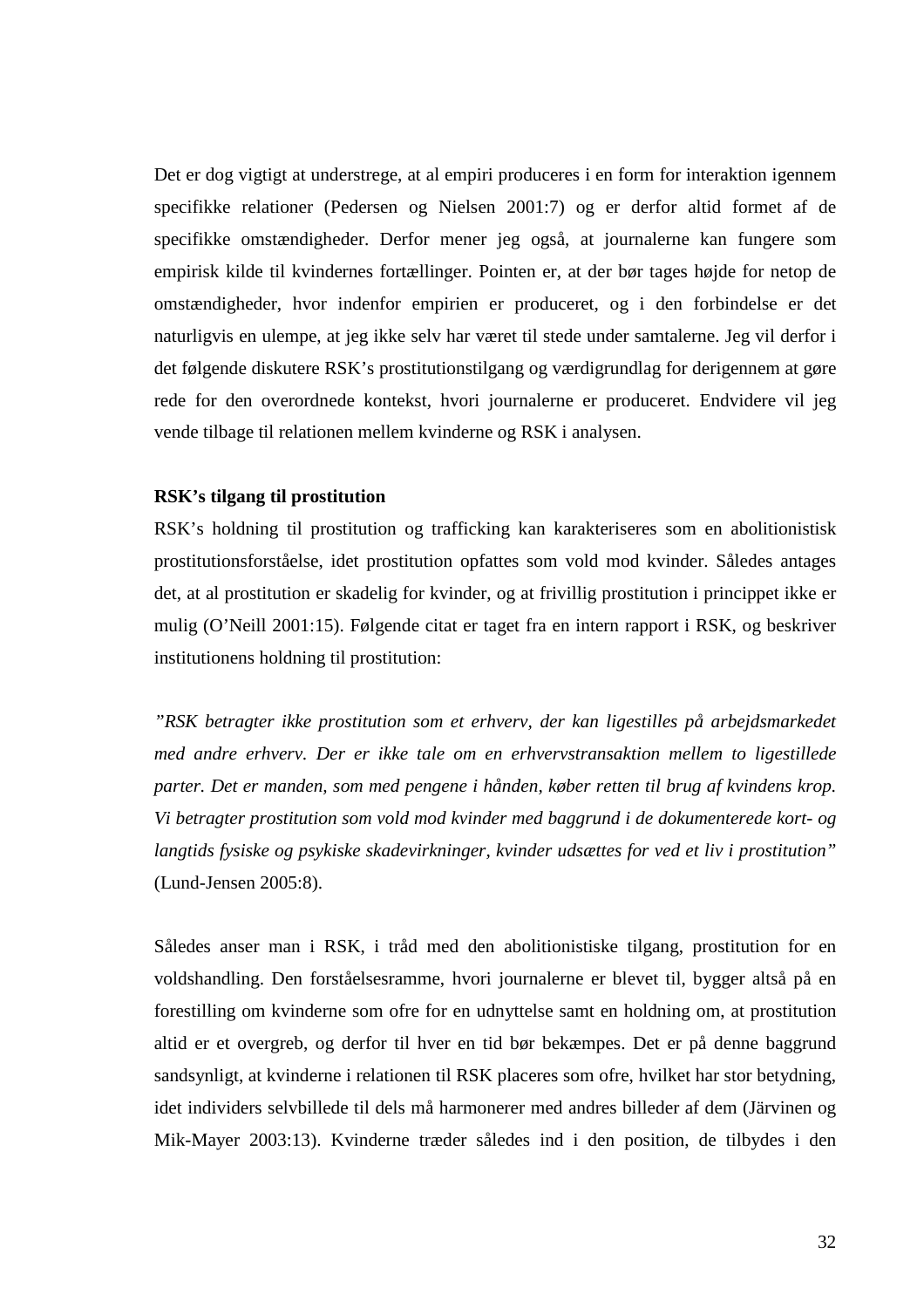konkrete relation, hvilket kan afføde specifikke historier eller specifikke udlægninger af en given fortælling. Det er derfor muligt, at kvindernes fortællinger indeholder flere tvangselementer end, hvis jeg selv havde foretaget interviews med kvinderne. Endvidere tager kvinderne muligvis afstand fra deres prostitution på grund af den prostitutionsopfattelse, som de mødes med af RSK. Således har institutionens beskrivelser af klienten ofte forrang over klientens beskrivelse af sig selv og sin situation (Järvinen og Mik-Mayer 2003:19). Journalernes konkrete indhold er altså for det første et resultat af den position, kvinderne indtager i deres møde med RSK, og for det andet et produkt af RSK's overordnede forståelsesramme. Derfor er det vigtigt at arbejde med journalerne som en udlægning blandt mange og ikke som en neutral gengivelse af kvindernes fortællinger.

Journalerne indeholder dog ofte deskriptive fortællinger, dvs. hvordan kvinden er kommet, hvem hun er kommet sammen med, hvordan hendes hverdag er nu osv. Endvidere fravælger jeg (i det omfang det er gennemskueligt) at inddrage eksplicitte vurderinger af kvindernes 'tilstand', dvs. kulturmedarbejdernes kommentarer om kvindernes psykiske tilstand, kvindernes oplevelse af skyld og skam m.m.. Jeg undlader altså at inddrage de oplysninger, som fremstår som indlysende normative vurderinger på nær når fokus rettes mod relationen mellem kvinderne og RSK, da disse udsagn i denne sammenhæng er meget sigende.

#### **Intern metoderapport fra RSK**

Dette dokument indeholder en redegørelse, diskussion og evaluering af RSK's arbejde med udenlandske kvinder i prostitution. Rapporten er udfærdiget af lederen af RSK, Trine Lund-Jensen. Jeg har allerede anvendt rapporten ovenfor i forbindelse med en afklaring af RSK's tilgang til prostitution, men vil inddrage denne empiriske kilde igen i analysen når fokus rettes mod relationen mellem RSK og nigerianske migrant-sexarbejdere.

#### **Flygtningenævnets dokumenter vedrørende nigerianske kvinders asylsager**

Flygtningenævnet behandler klager over afgørelser, som er truffet af udlændingestyrelsen (www.fln.dk). De dokumenter, der inddrages som empiriske data, indeholder information, om på hvilket grundlag nigerianske migrant-sexarbejdere afvises asyl i Danmark og sætter således specifikt fokus på kvindernes situation som illegale migranter. Dette tekstmateriale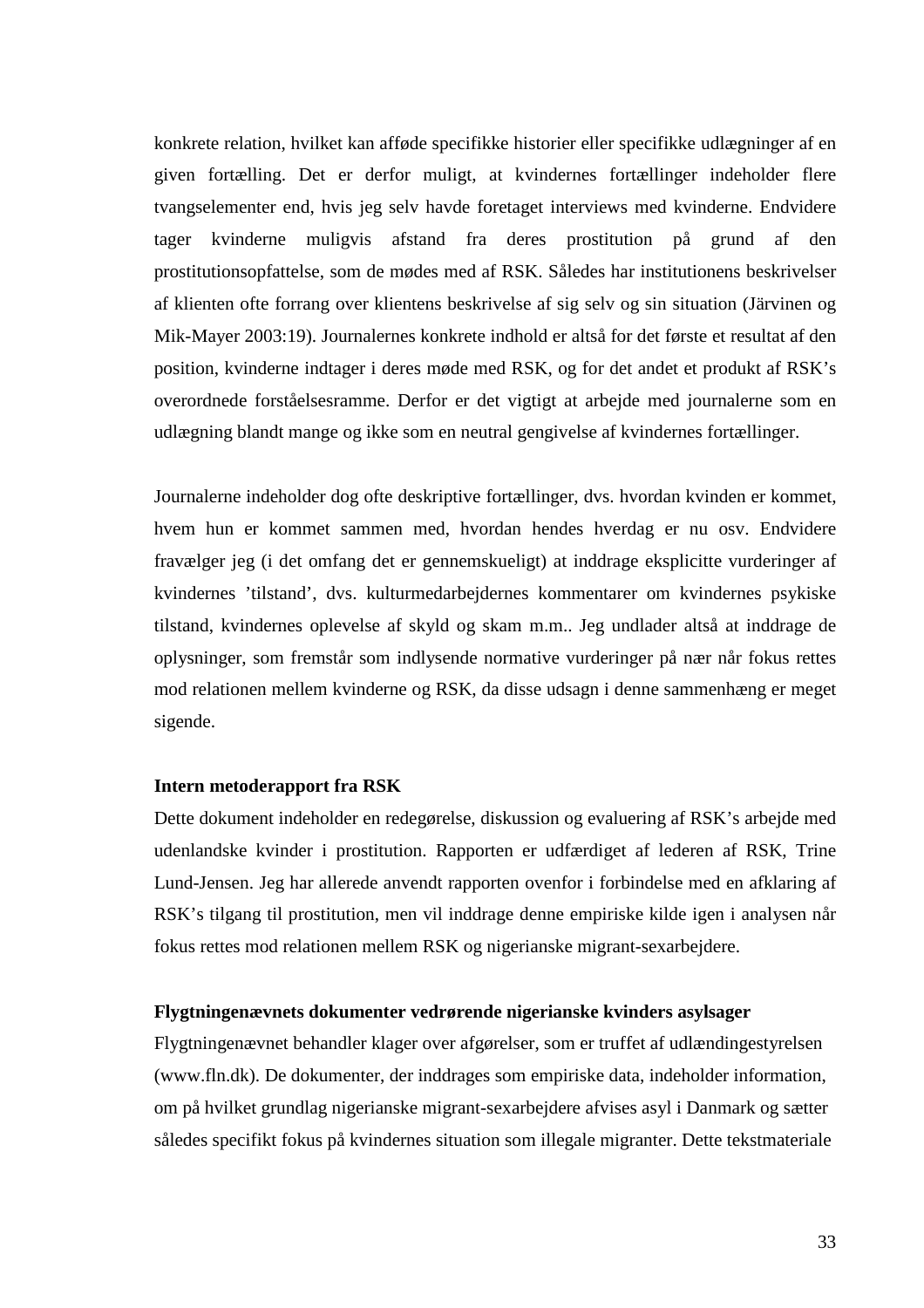vil blive benyttet i analysen af de kontrolformer, som skabes i kvindernes relation til de danske myndigheder og er lokaliseret på Flygtningenævnets hjemmeside (www.fln.dk)

#### **Interviews med nigerianske migrant-sexarbejdere**

I udgangspunktet ønskede jeg, at kvalitative interviews med nigerianske migrantsexarbejdere skulle udgøre det bærende empiriske fundament. Jeg har imidlertid kun formået at gennemføre to interviews, idet kvinderne sjældent var interesseret i at deltage i et interview eller en længere samtale. Der kan være mange årsager til dette. Først og fremmest har jeg undervurderet det forhold, at kvinderne er en del af kriminelle netværk samt lever i Danmark som illegale migranter, hvilket i samspil gør interaktioner med individer udenfor miljøet risikabelt. Desuden får kvinderne ikke noget ud af at takke ja til et interview, dog tilbød jeg i visse situationer penge, hvilket altså heller ikke gjorde en forskel.

#### **Interviewguiden**

Begge interviews kan karakteriseres som såkaldte halvstrukturerede interviews (Kvale 1994:129). Således blev interviewene gennemført vha. en interviewguide, som indeholdt en række temaer, som jeg ønskede at diskutere samt forslag til spørgsmål. Dog blev rækkefølgen i spørgsmålene ændret undervejs som interviewet skred frem for derved at forfølge de svar, kvinderne gav (Kvale 1999:129). Endvidere var der spørgsmål, som aldrig blev stillet, idet jeg i den konkrete situation følte det var upassende at spørge ind til eksempelvis kvindernes specifikke erfaringer med kunder. Det forhold, at jeg fravalgte sådanne spørgsmål på trods af, at de stod i interviewguiden er muligvis en konsekvens af mit samarbejde med RSK. I forbindelse med udarbejdelsen af rapporten for RSK har jeg således gentagende gange fået at vide, at kvinderne har svært ved at tale om sådanne emner, da de ifølge RSK føler skyld og skam. Derved har jeg ladet mit samarbejde med RSK sætte nogle begrænsninger i forhold til de emner jeg i den konkrete situation valgte at tale med kvinderne om.

Interviewguiden er udarbejdet gennem to stadier. For det første producerede jeg en interviewguide, som dækkede specialets vigtige forskningsspørgsmål (Kvale 1994:134), såsom hvordan påvirker familierelationen kvindernes muligheder for at handle, eller hvilke betingelser sætter relationen til eventuelle agenter for kvindernes handlen under deres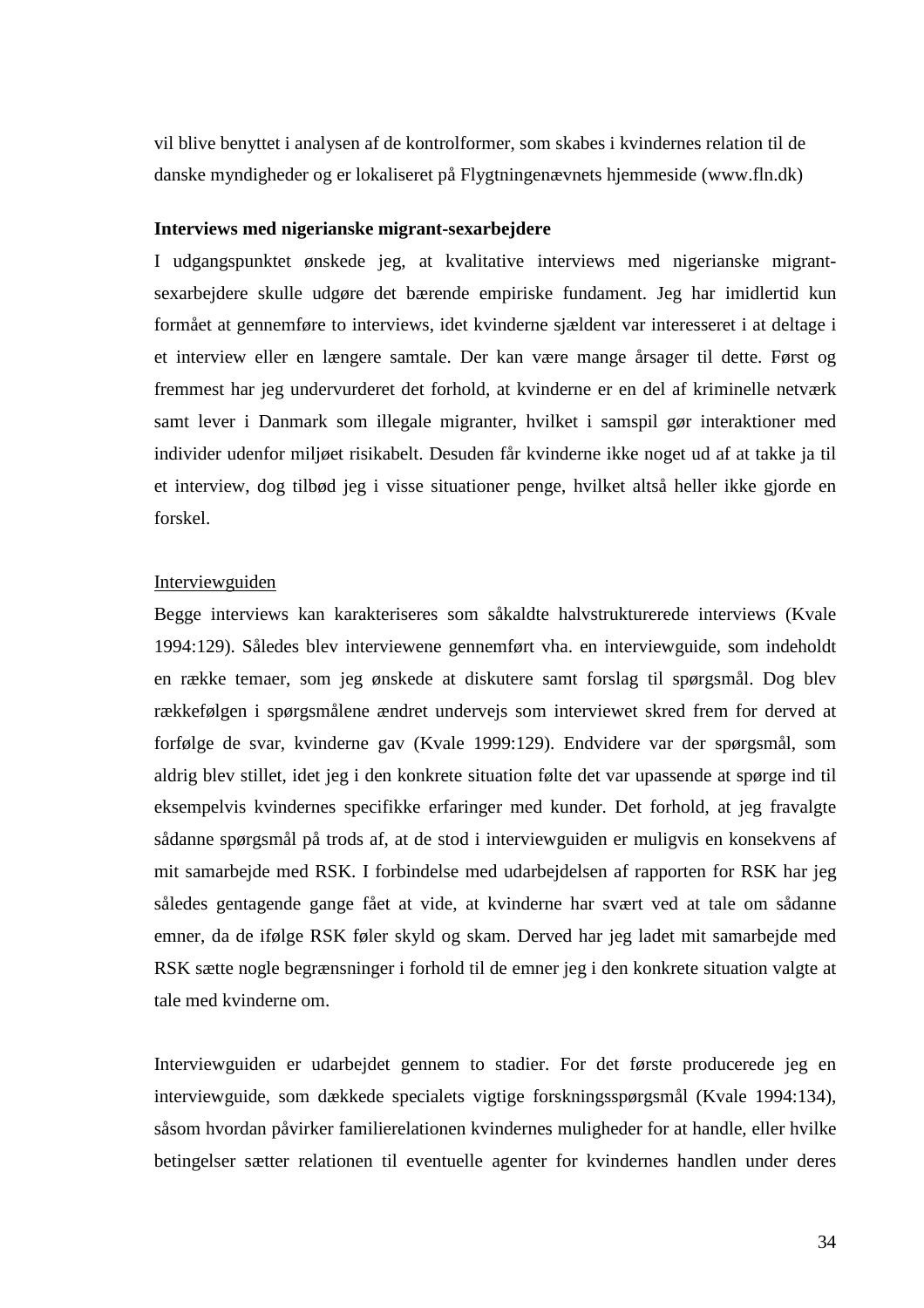ophold i Danmark. På denne baggrund producerede jeg en mere udførlig guide, som indeholdt de spørgsmål, der skulle stilles under selve interviewet<sup>17</sup> (ibid.) (interviewguiden er udfærdiget på engelsk og vedlagt som Bilag  $A^{18}$ ).

#### Interviewsituationen

 $\overline{a}$ 

Det ene interview (interview med Merian– vedlagt som bilag B) blev foretaget i mit eget hjem og fandt sted i min dagligstue. Inden interviewets gennemførelse mødtes jeg med nøgleinformanten og Merian, hvorefter vi besøgte en optiker, idet Merian skulle have briller. Det andet interview (interview med Anaia – vedlagt som bilag C) blev foretaget, mens kvinden opholdt sig i RSK's beskyttelsestilbud og fandt sted i en lille systue.

Interviews varede ca. halvanden time og jeg betalte begge kvinder 500 d.kr. for at deltage i interviewet. Det kan naturligvis diskuteres, hvorvidt det af etiske og metodiske årsager er forsvarligt at betale informanter penge for at medvirke i et interview. For det første er det muligt, at kvinderne efterfølgende har følt sig presset til at give noget til gengæld og derfor har fortalt en anden historie end ellers. For det andet kan det diskuteres, hvorvidt jeg som studerende går ind og påtager mig en rolle som køber (kunde) i forhold til kvinderne og/eller udnytter deres sårbare position ved at betale penge, som de ofte har hårdt brug for. I begge tilfælde vurderede jeg imidlertid, at det var metodisk forsvarligt, på baggrund af en pragmatisk erkendelse af, at jeg ellers ikke ville få nogle interviews. Med hensyn til de etiske problematikker vurderede jeg ligeledes, at pengetransaktionen var forsvarlig, idet Merian brugte pengene på et par briller, og Anaia skulle hjem to dage efter interviewet og havde derved mulighed for at komme tilbage til Nigeria med en eller form for økonomiske midler. Således gik pengene sandsynligvis ikke til eventuelle agenter eller alfonser, men til kvinderne selv.

Nøgleinformanten var til stede under begge interviews, hvilket var en stor hjælp, idet hun i kraft af sit daglige arbejde med kvinderne har erfaring med deres sprog og kulturelle

<sup>&</sup>lt;sup>17</sup> De spørgsmål som er stillet gennem interviewet har primært været deskriptive spørgsmål specielt de indledende spørgsmål dvs., spørgsmål som *"kan du beskrive din hverdag som barn?"* eller *"hvorfor tog du af sted?"*, *"hvad er godt ved Danmark?"* osv. Formålet var således primært at få informantens spontane beskrivelser af forløbet eller specifikke situationer (Kvale 1994:135) og samtidig få samtalen i gang ved at benytte spørgsmål som er forholdsvis 'lette' at diskutere.

<sup>&</sup>lt;sup>18</sup> Dette eksemplar af specialet indeholder imidlertid ingen af de nævnte bilag.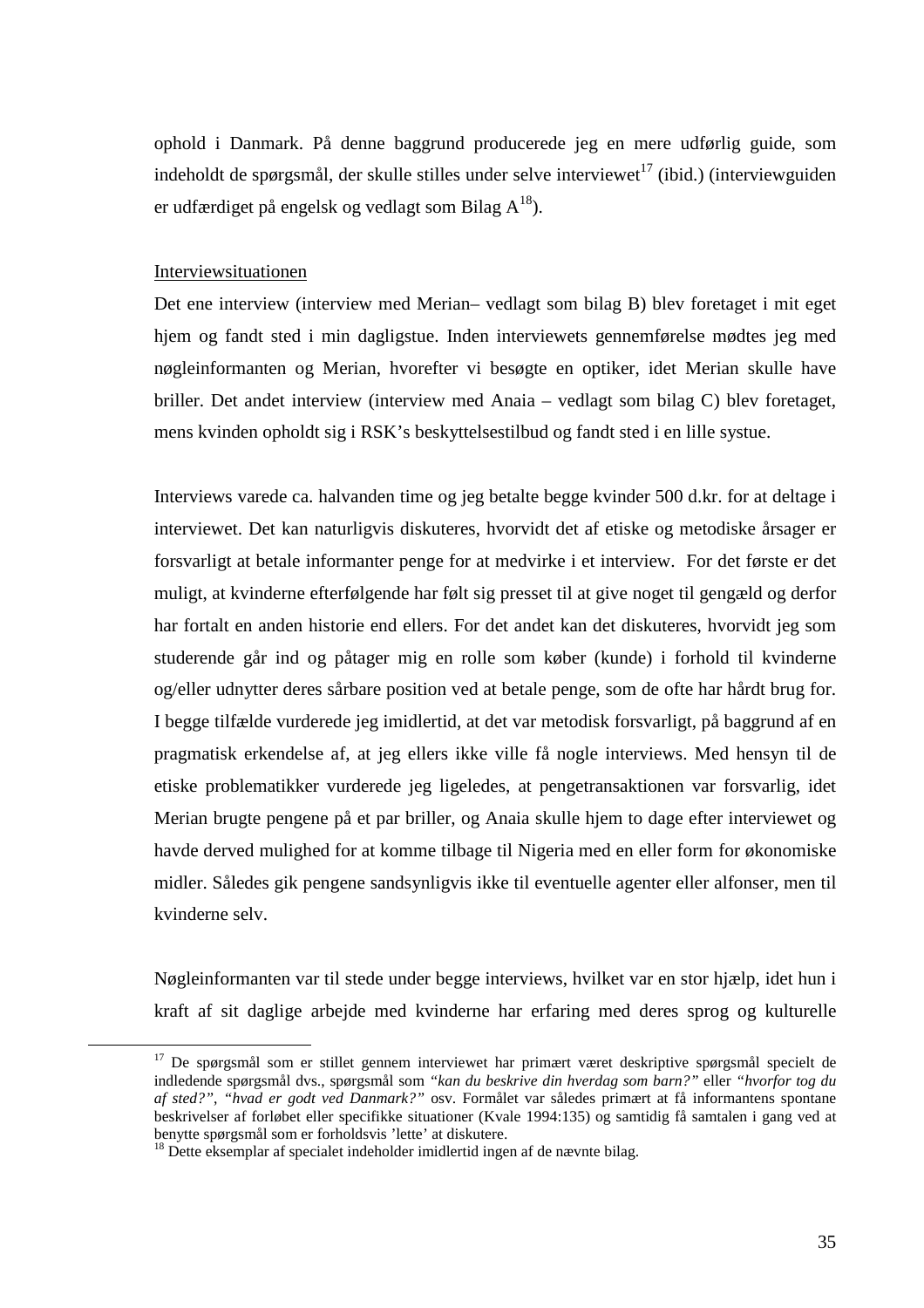'tankesæt'. Nøgleinformanten omformulerede derfor en del af mine spørgsmål, idet der var nogle af mine formuleringer, kvinderne ikke forstod. Samtidig oversatte nøgleinformanten også sprogligt for mig i de tilfælde, hvor jeg ikke kunne forstå hvad informanten sagde. Begge interviews blev foretaget på engelsk og på trods af at begge kvinder talte udmærket engelsk, var det til tider vanskeligt at forstå, hvad de sagde. Dette skyldes, at man i Nigeria bl.a. taler såkaldt pidgin engelsk og/eller nigeriansk-engelsk, hvilket i sin udtalelse og grammatik i større eller mindre grad afviger fra standard engelsk (Carling  $2005:34$ )<sup>19</sup>.

Således fungerede nøgleinformanten som en form for tolk under samtalen, både i kulturel og sproglig forstand. Dette har naturligvis også visse implikationer, idet nøgleinformanten har haft en betydelig indflydelse på interviewets forløb, herunder de emner der blev diskuteret, og det er muligt, at interviewet havde udviklet sig i en anden retning, såfremt nøgleinformanten ikke var til stede. Endvidere har nøgleinformanten i selve oversættelsesprocessen også tolket på de svar, hun har oversat og muligvis sat svarene ind i sin egen forståelsesramme, som til dels i kraft af hendes position som kulturmedarbejder i RSK beror på RSK's generelle holdning til prostitution.

De to interviews blev ikke båndet, hvilket først og fremmest skyldes, at jeg gennem samtaler med min nøgleinformant var blevet frarådet at benytte båndoptager, idet kvinderne ofte er meget nervøse i kraft af deres position som illegale migranter. Jeg valgte derfor helt at undlade at spørge kvinderne, om jeg måtte bånde samtalen. Dette var for så vidt et pragmatisk valg, som skyldes, at det har været vanskeligt at få interviewaftalerne. Jeg ønskede derfor ikke at løbe den risiko, at spørgsmålet om båndoptageren ville gøre kvinderne utrygge og påvirke hele interviewsituationen i en negativ retning. Jeg har i stedet i løbet af samtalen skrevet noter, hvilket naturligvis giver mindre fyldige data $^{20}$ . Beslutningen om at undlade brug af båndoptager skal altså ses som et forsøg på at gøre samtalen mindre formel (Thagaard 1998:90) og derigennem skabe de bedste betingelser for en tryg situation, hvor informanterne ikke behøves at frygte at deres udtalelser bliver givet videre til eksempelvis politiet.

<sup>19</sup> Samtlige citater fra interviewene er oversat fra engelsk til dansk.

<sup>&</sup>lt;sup>20</sup> Interviewnoterne er altså vedlagt som bilag B og C og indeholder de informationer, der er genereret gennem interviewene. Ligeledes har jeg enkelte gange under interviewet skrevet direkte ned, hvad kvinden har sagt. Disse udsagn er skrevet i kursiv.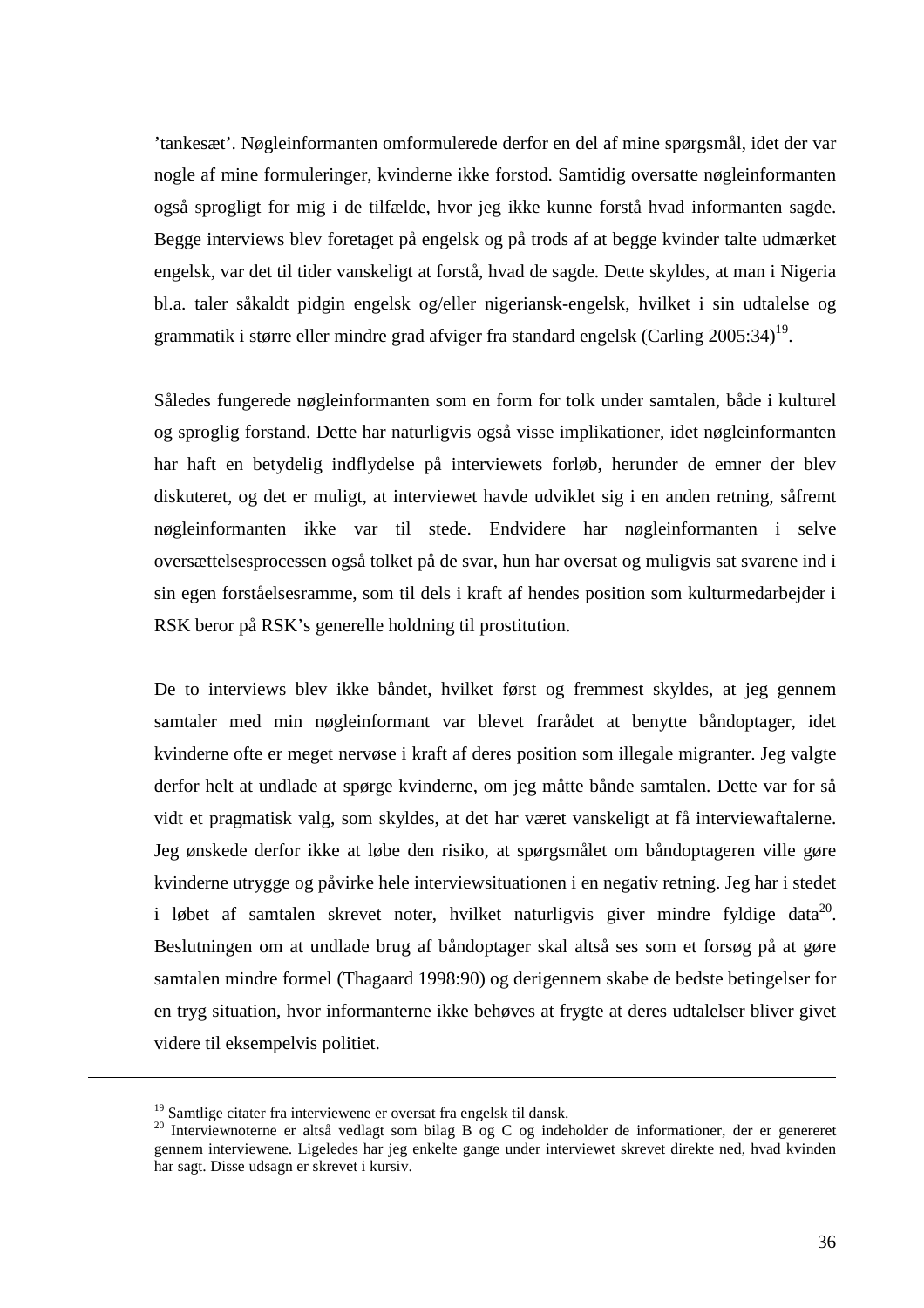### Relationen mellem interviewer og informant

Relationen mellem interviewer og informant er ofte præget af en ulige magtbalance, idet det er intervieweren, der præsenterer emnerne samt styrer interviewforløbet (Kvlae 1994:131). Idet jeg arbejder ud fra en eksplorativ tilgang, ønskede jeg så vidt muligt at undgå, at jeg som interviewer alene satte dagsordnen. Ved at fravælge båndoptager blev der skabt rum for, at kvinderne kunne introducere emner eller temaer, eftersom der opstod pauser i samtalen mens jeg skrev noter ned. Disse pauser valgte jeg at benytte positivt ved at give kvinden mulighed for at reflektere således, at hun efterfølgende selv ville bryde tavsheden (Kvale 1994:137). Dette lykkedes op til flere gange, og derved var kvinderne ligeledes med til at sætte dagsordenen for, hvilke emner og temaer der blev diskuteret.

Interviewsituationer består af menneskelige interaktioner, hvorigennem der udvikles viden (Kvale 1994:130), og den viden, som genereres, påvirkes derved af intervieweren og informantens opfattelser af hinanden (Thagaard 1998:80). For at opnå information om vigtige emner er det derfor afgørende, at der opstår en form for nærhed mellem interviewer og informant (Thagaard 1998:100), og det er i den forbindelse vigtigt, at intervieweren formår at skabe en kontekst, indenfor hvilken informanten føler sig tilstrækkelig tryg til at tale åbent om sine oplevelser og erfaringer (Kvale 1994:130, Thagaard 1998:99). På denne baggrund forsøgte jeg at skabe en tryg situation for informanten, bl.a. ved gentagende gange at fortælle informanten, at hun selv kunne afgøre, hvad hun ønskede at svare på.

Derudover har nøgleinformantens tilstedeværelse altså ligeledes bidraget til at skabe en tryg situation, idet kvinderne kendte hende på forhånd og tidligere havde fortalt dele af deres historie til hende. Trods ovenstående formåede jeg imidlertid ikke at skabe en situation, hvor kvinderne var tilpas trygge til at dele hele deres historie, hvilket naturligvis afspejles i empirien. Det bør dog understreges, at dette forhold ikke nødvendigvis er et resultat af, at kvinderne ikke følte sig trygge, men kan lige såvel være et bevidst valg fra kvindernes side. Det vil sige, at de af andre årsager ikke ønskede at tale om specifikke emner.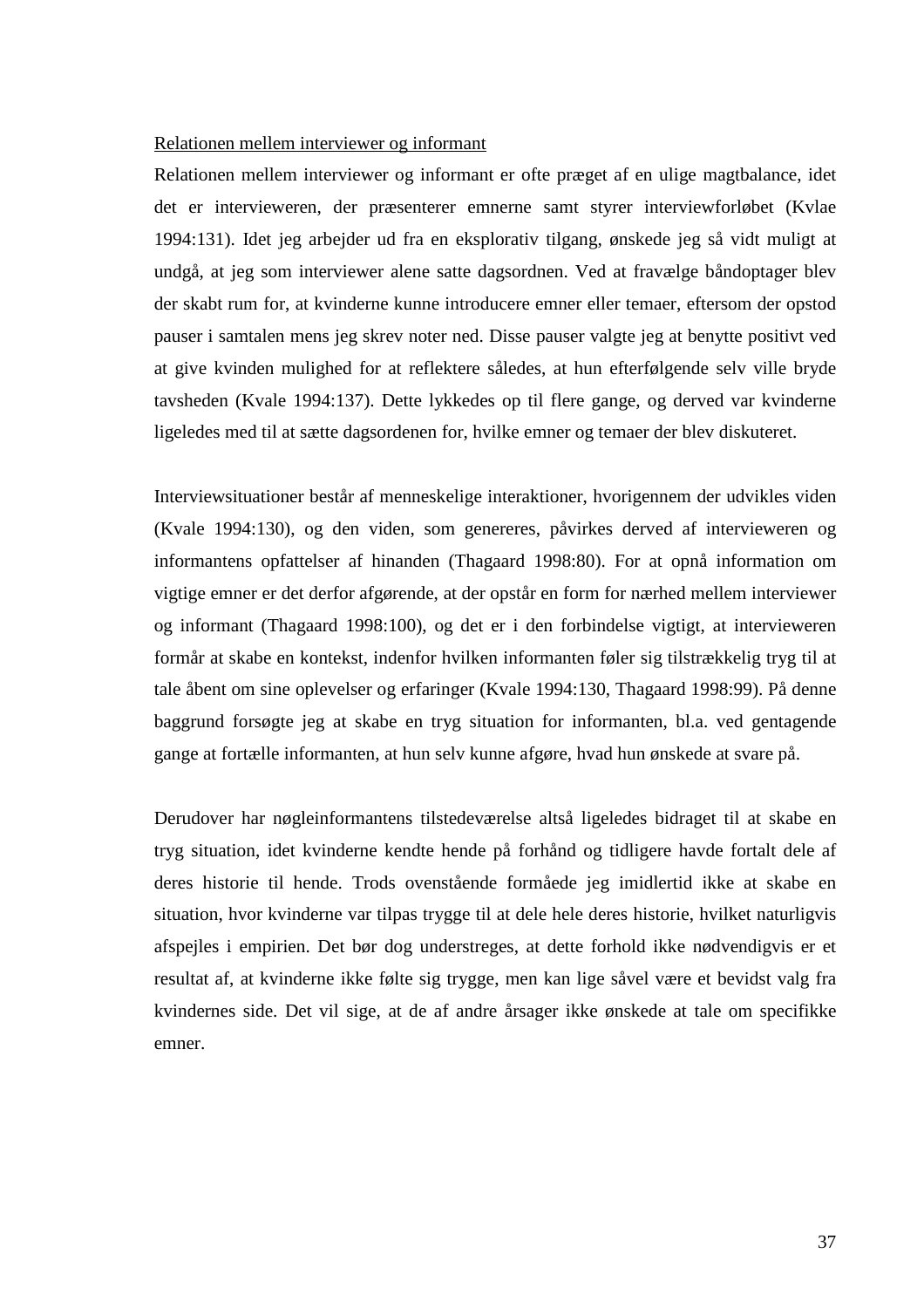### **Interview med kriminalassistent**

I tillæg til de to interviews med nigerianske sexarbejdere har jeg ligeledes, i forbindelse med udarbejdelsen af rapporten for RSK, foretaget et interview med en kriminalassistent i Københavns politi. Interviewet havde i udgangspunktet et informativt sigte, hvilket betyder, at jeg søgte politiets overordnede viden og erfaringer med nigerianske migrantsexarbejdere i Danmark. Det viste sig efterfølgende, at interviewet også indeholdt information, som belyste relationen mellem politiet og kvinderne. Interviewet vil derfor blive inddraget i analysen af relationen mellem politiet og nigerianske migrantsexarbejdere. Interviewet blev optaget på bånd, og dele af interviewet er efterfølgende blevet udskrevet. Dog har jeg fravalgt at vedlægge dette interview som bilag, idet det benyttes i et meget begrænset omfang.

### **Gadeobservationer**

Feltarbejdet på gaden var i udgangspunktet et forsøg på at finde informanter, men som allerede beskrevet lykkedes dette imidlertid ikke. Trods dette inddrages feltarbejdet forsat i specialet, da jeg herigennem har foretaget observationer i miljøet samt haft korte samtaler med kvinderne. Jeg har således foretaget observationer mht. kvindernes interaktion med kunder, andre kvinder i prostitution, med RSK's medarbejdere og med mig som studerende.

Observationerne er foretaget på gaderne omkring Skelbækgade og Istedgade i København. Indledningsvis deltog jeg en enkelt gang i RSK's sociale opsøgende arbejde for derved at få et indblik i miljøet. Jeg har efterfølgende gået en del aften - og natlige 'ture' i området i følgeskab med en medstuderende. I alt har jeg foretaget gadeobservationer 8 aftener fordelt over en periode på ca. 2 måneder. Typisk opsøgte jeg afrikanske kvinder på gaden, hvorefter jeg kort fortalte, hvem jeg var, og hvad jeg lavede. Efterfølgende gav jeg kvinderne et kort med mit telefonnummer og navn i håb om, at de ønskede at deltage i et interview. Det primære formål med observationerne på gaden var altså at finde interviewpersoner, og da det efter ca. 2 måneder blev klart, at dette ikke lod sig gøre, valgte jeg at afbryde gadeobservationerne.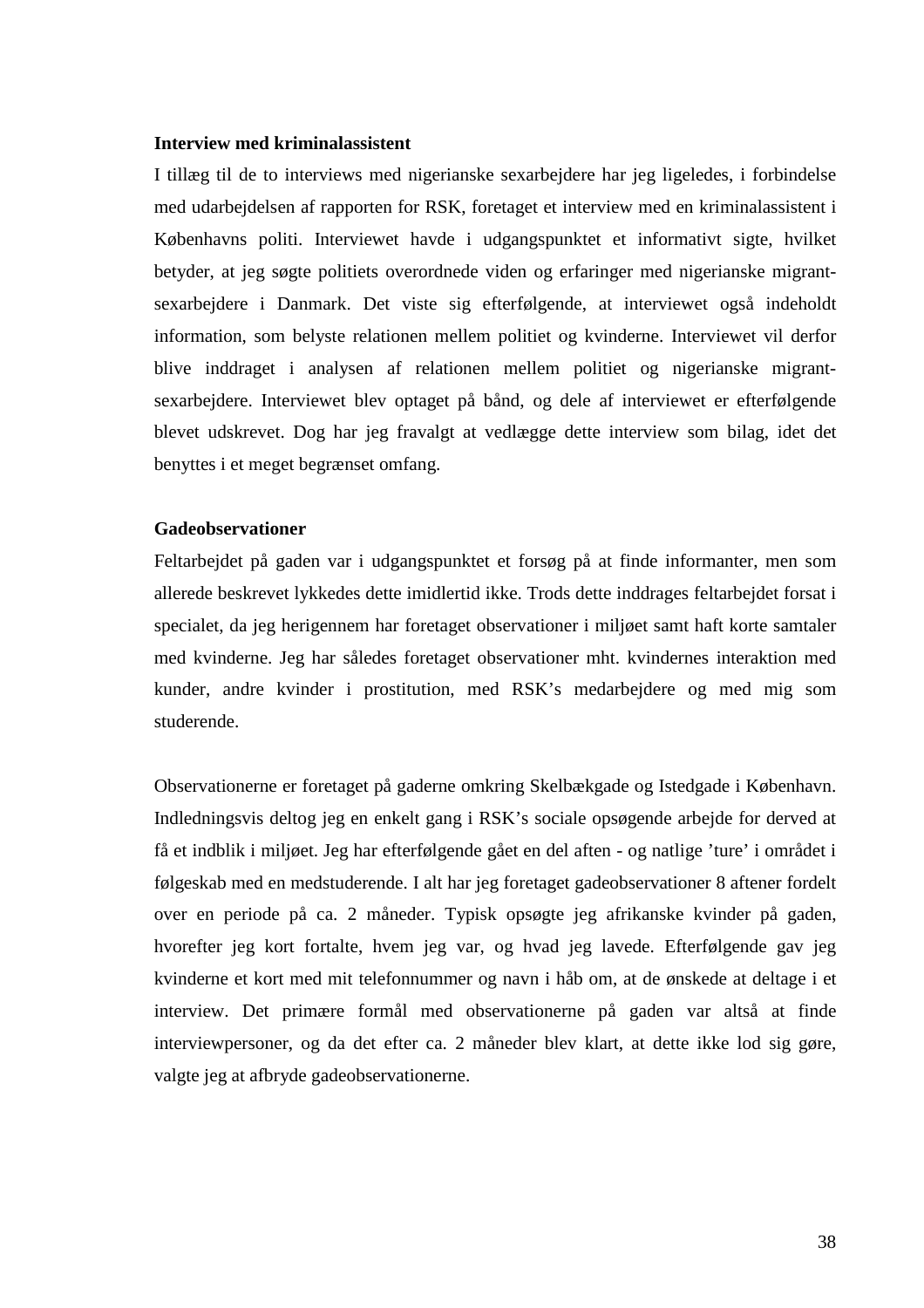Observationerne på gaden kan placeres et sted imellem lukket og åben observation (Repstad 1993:25-29 (b)). Dette skyldes, at jeg ofte præsenterede mig selv for kvinderne, men ikke desto mindre foregik observationerne i det offentlige rum dvs. på gaden, og jeg kontaktede derfor heller ikke alle kvinder, som jeg observerede (ibid.). Endvidere er der tale om såkaldt ustruktureret observation, idet formålet var at observere forskellige typer af hændelser og sociale handlinger i de 'naturlige' omgivelser uden at benytte en på forhånd konstrueret observationsguide (Kristiansen og Krogstrup, 1999:57-60). Jeg fandt det upassende at nedskrive noter under selve observationerne og/eller interaktionerne med kvinderne, da kvinderne muligvis derved ville opleve en større grad af overvågning, end de allerede alene ved min tilstedeværelse gjorde (Kristensen og Krogstrup, 1999:151-152). Eftersom jeg ikke har anvendt en på forhånd konstrueret observationsguide, har jeg umiddelbart efter observationerne nedskrevet noter på baggrund af det jeg så, og de indtryk jeg fik (ibid.) Således foretog jeg kondenserede beskrivelser af det observerede, hvilket betyder, at jeg lavede sammenfatninger af de hændelser og situationer, som fandt sted under observationen (Kristiansen og Krogstrup, 1999:154) (observationerne er vedlagt som bilag D).

Observationerne på gaden er forholdsvis begrænsede, og jeg opnåede således jeg ikke den ønskede interaktion med kvinderne. Den form for observation, som blev foretaget, er derfor relativ distanceret, og det har ikke været muligt at 'træde' ind i kvindernes meningsunivers (Kristensen og Krogstrup, 1999:110). Det bør i denne sammenhæng nævnes, at dette for så vidt gør sig gældende for alle de empiriske data, og jeg kan derfor ikke gennem analysen diskutere kvindernes oplevelser og forståelser men alene se deres situation 'udefra', dog til dels gennem deres egne fortællinger.

### *2.3.2 Metodiske overvejelser i forbindelse med analysen*

Samtlige empiriske kilder er i første omgang forarbejdet gennem en tekstproduktion. Det vil sige, at det grundlag, hvorpå analysen hviler, består af tekst i form af observationsnoter, tekst i form af noter taget under samtaler med nøgleinformanten, tekst i form af interviewnoter og ikke mindst tekstmateriale i form af journalerne (Pedersen og Land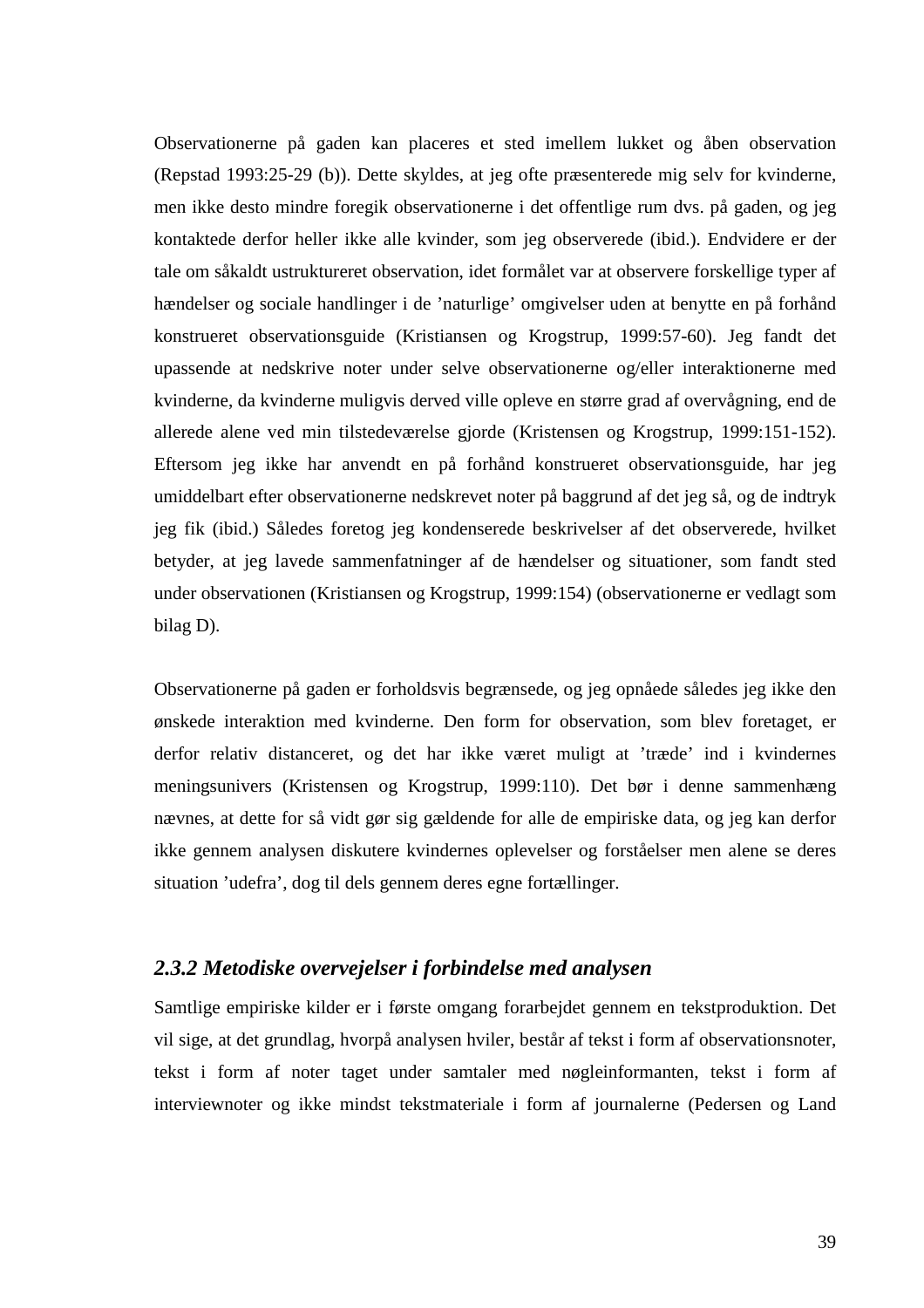2001:35). I tillæg hertil benyttes altså også tekstmateriale i form af dokumenter fra Flygtningenævnet samt en rapport udfærdiget af RSK.

Eftersom journalerne og de to interviews med nigerianske migrant-sexarbejdere udgør det primære empiriske grundlag, vil jeg i det følgende redegøre for den analytiske fremgangsmåde i relation til dette empiriske materiale. På trods af, at de empiriske kilder alle er kvalitative i deres karakter, og at analysen primært er udarbejdet ud fra kvalitative metodiske fremgangsmåder, har jeg ligeledes anvendt mere kvantitative analyseredskaber såsom gennemsnitsberegning og optælling af forekomster. Det vil altså sige, at der også indgår en grad af kvantificering i den metodiske fremgangsmåde, hvilket for så vidt er tilfælde i samtlige kvalitative studier (Haavind 2000:16). Der er dog ikke tale om egentlig systematisk statistik, som generelt kan belyse fænomenets udbredelse, men alene om forekomster, som afspejler dette speciales empiri.

### **Analysestrategi: journaler og interviews**

Den anvendte analysestrategi i relation til journalerne og de to interviews bygger på en kombination af en såkaldt personcentreret analysetilgang (Thagaard 1998:125-127) og en temacenteret analysetilgang (ibid.:149-150) Dette betyder, at jeg i analyseprocessen har vægtet de enkelte historier og sammenhængen i disse, samtidig med at jeg sideløbende har arbejdet med en tematisering af mine data. Denne kombination er valgt, da det gennem en personcenteret analysetilgang bliver muligt at indfange helhedsperspektivet i de enkelte kvinders historier (Thagaard 1998:162), og gennem en temacentreret analysetilgang ligeledes åbnes op for en sammenligning af informationer fra samtlige kvinder (ibid.:149). Således bliver det muligt gennem brugen af forskellige analyseniveauer at skabe en helhedsforståelse af de empiriske data (ibid.:125).

Analysen af journalerne og interviewene kan overordnet set inddeles i en deskriptiv og en tolkende fase, hvor den deskriptive fase henviser til tematisering af teksten og kodning i relation til identificering af mønstre (Thagaard 1998:130). Den tolkende fase henviser til den del af processen, hvor der inddrages teoretiske begreber (ibid.). Disse to overordnede faser har imidlertid været inddelt i 6 mindre faser, hvoraf de første fire kan beskrives som deskriptive og de sidste to som tolkende.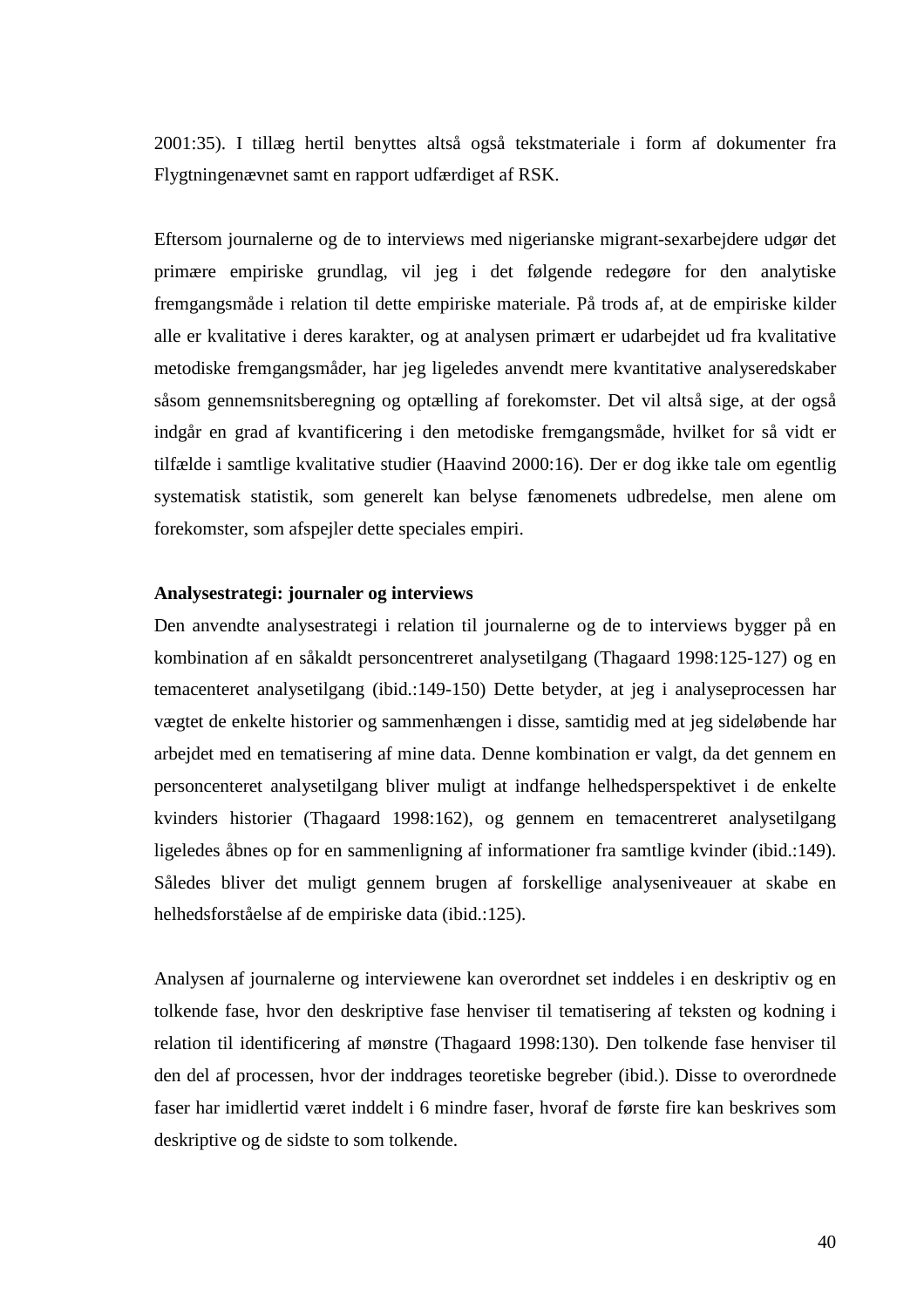### Personcenteret analyse – fase 1

Analyseprocessen blev indledt ud fra en personcentreret analysetilgang. Jeg læste således journalerne og interviewene igennem og producerede i den forbindelse et sammendrag af hver enkel journal og interview. På baggrund heraf skabte jeg et indledende overblik over, hvilken information journalerne og interviewene indeholdte. Endvidere udviklede jeg en forståelse af de enkelte kvinders historier og situation. Undersøgelsesenheden, dvs. det som blev studeret (Thagaard 1998:126), var i denne indledende fase de enkelte kvinder.

### Deskriptiv kodificering – fase 2

 $\overline{a}$ 

I fase 2 læste jeg sammendragene igennem og identificerede i denne proces relevante temaer som gik igen, såsom familiens involvering, relationen til agenter og interaktioner med politiet. Derved påbegyndte jeg en kodificering af mine data, idet jeg kodede teksten på baggrund af temaer, der optrådte som centrale i kvindernes historier. Denne indledende kodificering kan kategoriseres som en deskriptiv eller induktiv kodificering, hvorigennem jeg forsøgte at fremhæve teksternes meningsindhold (Thagaard 1998: 130).

#### Tematisering og meningskondensering – fase 3

På baggrund af ovenstående proces oprettede jeg et samlet dokument<sup>21</sup>, hvor jeg inddelte oplysningerne fra sammendragene i temaer baseret på den indledende deskriptive kodificering. Disse temaer svarede overens med de forskellige sociale relationer som jeg ønskede at undersøge dvs. kvindernes forhold til deres familie, deres erfaringer med politiet osv. Gennem denne tematisering blev der udarbejdet en sammenfattende version af dataene, og således blev meningen i dataene "koncentrerede" (Thagaard 1998:128), hvilket kan betegnes som en såkaldt meningskondensering (Kvale 1997: 190). Igennem meningskondenseringen blev lange passager fra journalerne altså reduceret til kortere udsagn (Kvale 1997:190).

<sup>21</sup> Dokumentet indeholdende tematiseringen er ikke vedlagt som bilag, da det indeholder oplysninger om de enkelte kvinder. Oplysninger som er fortrolige og som jeg alene har fået adgang til gennem mit samarbejde med RSK.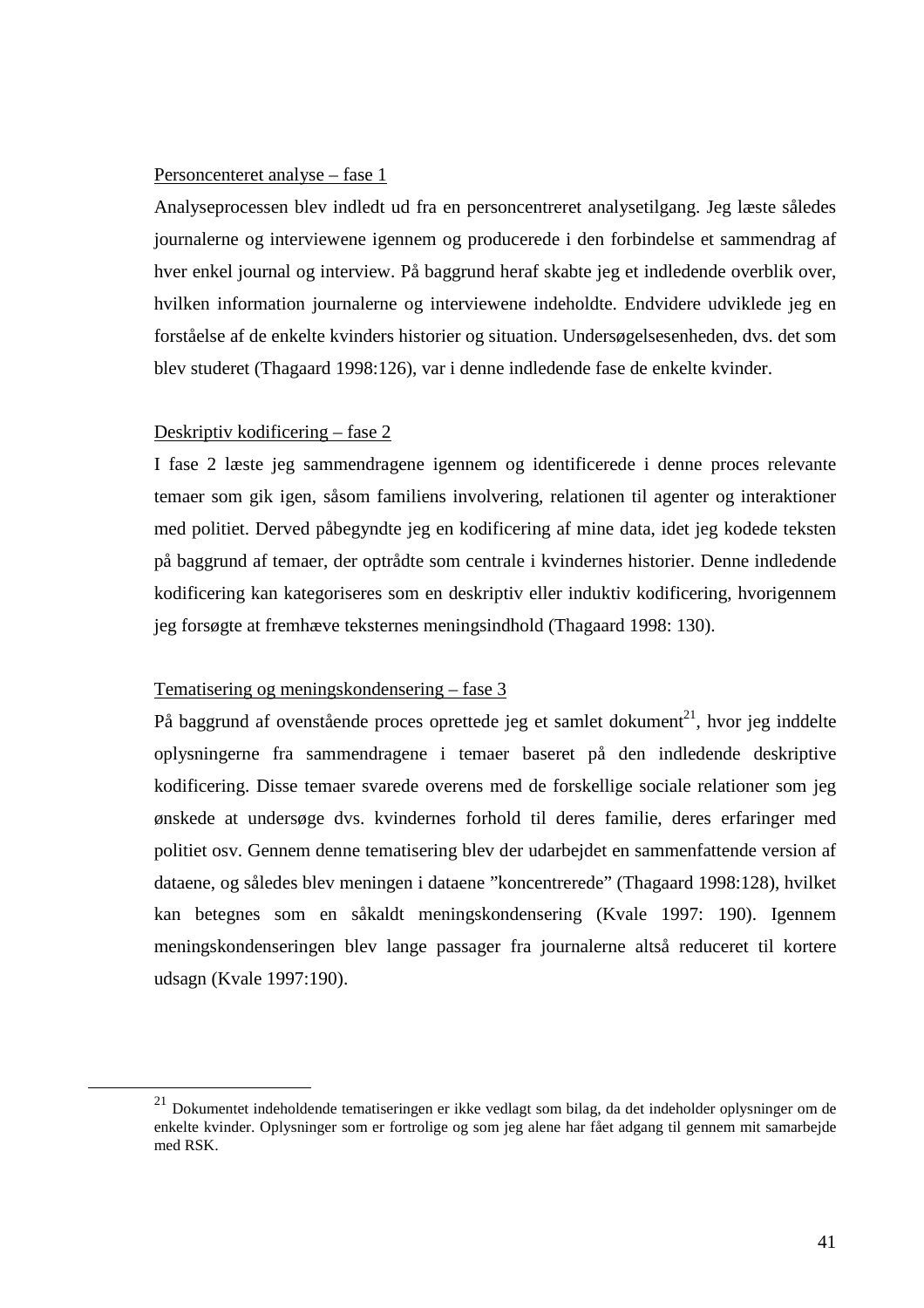### Identificering af mønstre – fase 4

Dokumentet, indeholdende tematiseringen og meningskondenseringen, blev gennemlæst op til flere gange. Formålet med gennemlæsningerne af dokumentet var at identificere mønstre og tendenser i materialet (Thagaard 1998:137). I denne proces blev der eksempelvis identificeret en tendens til, at mange kvinder sender penge hjem til deres familier. Dog stod disse informationer spredt under forskellige temaer. Således fandt jeg under gennemlæsningerne tendenser og mønstre, som jeg efterfølgende gik ind og undersøgte mere omstændigt igennem, endnu en deskriptiv kodificeringsproces. På denne baggrund oprettedes nye temaer i tillæg til de allerede eksisterende.

#### Tolkende kodificering – fase 5

Dokumentet blev ligeledes læst igennem med henblik på en mere teoretisk kodificering (Thagaard 1998:130), hvor jeg forsøgte at forstå og forklare de tendenser og mønstre, som var identificeret på baggrund af den deskriptive kodificering, tematiseringen og meningskondenseringen. De teoretiske pointer blev skrevet direkte ind i dokumentet efter, hvert tema. Som eksempel kan igen nævnes det forhold, at kvinderne sender penge hjem til deres familier. Den teoretiske optik gjorde det muligt at forstå dette forhold på en specifik måde, nemlig som et udtryk for forventninger til kvinderne fra deres familie og/eller som et udtryk for reciprocitet fra kvinders side. Således tolkede jeg i denne fase på de mønstre og tendenser, som tidligere var blevet identificeret.

### Personcenteret analyse (igen) – fase 6

Gennem tematiseringen og meningskondenseringen blev det muligt at skabe et helhedsindtryk af kvindernes situation, dog var dette helhedsindtryk baseret på brudstykker fra forskellige kvindernes historier. Dette fremstod imidlertid i visse sammenhænge som problematisk, idet jeg i den tolkende fase ikke kunne inddrage den specifikke kontekst og sammenhæng som forklaringsmekanisme i relation til kvindernes handlen. Eksempelvis viste tematiseringen, at en del kvinder flyttede sig forholdsvist autonomt rundt i Europa. Dog var det ikke muligt gennem tematiseringen at vurdere, hvorvidt kvindernes samlede historie spillede en rolle i relation til deres mere mobile adfærd. Derfor valgte jeg at gå tilbage til en personcentreret analysetilgang. Derved forsøgte jeg at undersøge, hvorvidt bestemte former for handlen hang sammen med andre elementer i kvindernes historie,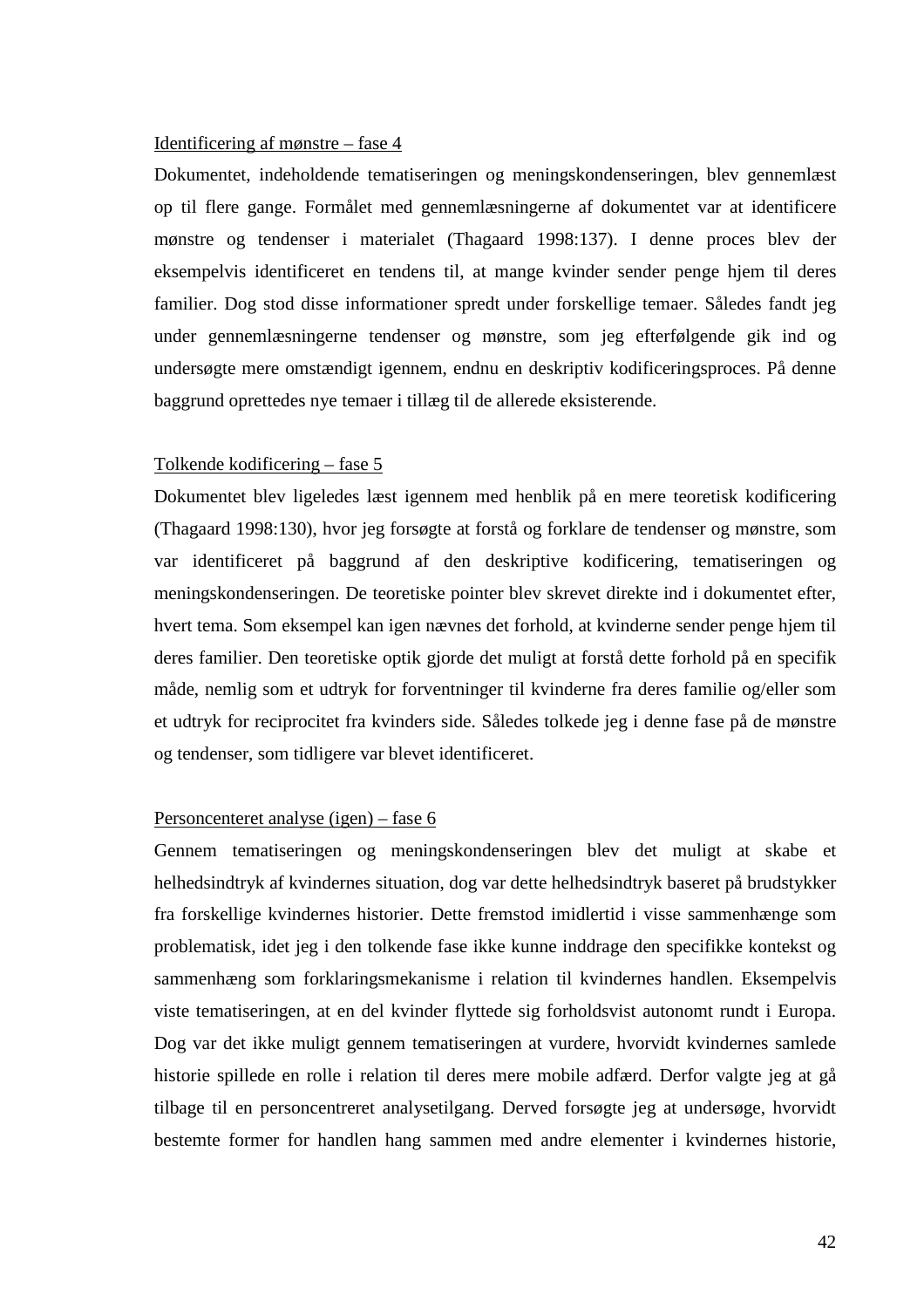eksempelvis deres rejse til Europa eller opholdstilladelse i andre europæiske lande. Personcentrerede analyser giver således i større grad et helhedsperspektiv, hvorigennem man kan studere sammenhænge mellem de forskellige temaer indenfor samme analyseenhed (Thagaard 1998:162). Jeg ønskede således at vende tilbage til helhedsforståelsen og opfriske erindringen om kvindernes individuelle historier, hvorfor jeg igen fokuserede på de enkelte kvinder som undersøgelsesenheden. Formålet med den 6. analysefase var således at fastholde sammenhængen i historierne som afgørende for en forståelse af kvindernes situation.

Som det fremgår af ovenstående, har analyseprocessen været karakteriseret ved en vekselvirkning mellem et eksplicit fokus på enkelte kvinders historie, og en helhedsforståelse som er udviklet på baggrund af en tematisering af materialet. Samspillet mellem de to tilgange (personcentreret analyse og temacentreret analyse) er valgt, idet jeg ønsker at fremhæve sammenhængen i de enkelte kvinders historier og derved sætte fokus på det samlede forløb og den enkelte kvindes situation som unik. Omvendt ønsker jeg også at undersøge, hvilke forhold, som er generelle for kvindernes levevilkår og historie bl.a. for at vurdere, hvorvidt de enkelte historier er atypiske eller typificerende for materialet. Dette dobbelte analytiske fokus afspejles ligeledes i den analytiske fremstillingsform.

### **Fremstilling af data**

Analyseteksten indledes med en personcentreret fremstillingsform inspireret af den svenske sociolog Karin Widerberg. Widerberg arbejder med såkaldte portrætter, der kort fortalt indeholder et sammendrag af en virkelig persons liv eller situation (Widerberg 2002:141). Der inddrages 5 forskellige portrætter, hvilke er produceret på baggrund af udvalgte sammendrag af journaler og de to interviews. Brugen af portrætter er til dels valgt på baggrund af empiriens karakter. Jeg har således kun i et begrænset omfang mulighed for at benytte citater, hvorfor en personcentreret fremstillingsform i stedet kan synliggøre empiriens karakter og derved underbygge specifikke tolkninger og konklusioner. Gennem brugen af portrætter ønsker jeg altså at fremhæve sammenhængen i den enkelte historie og derved ikke kun formidle kvindernes fortællinger i brudstykker under de forskellige sociale relationer, da en sådan kortfattet fremstilling af empirien kan bevirke, at den analytiske tekst kommer til at fremstå forenklet (Thagaard 1998:193-194).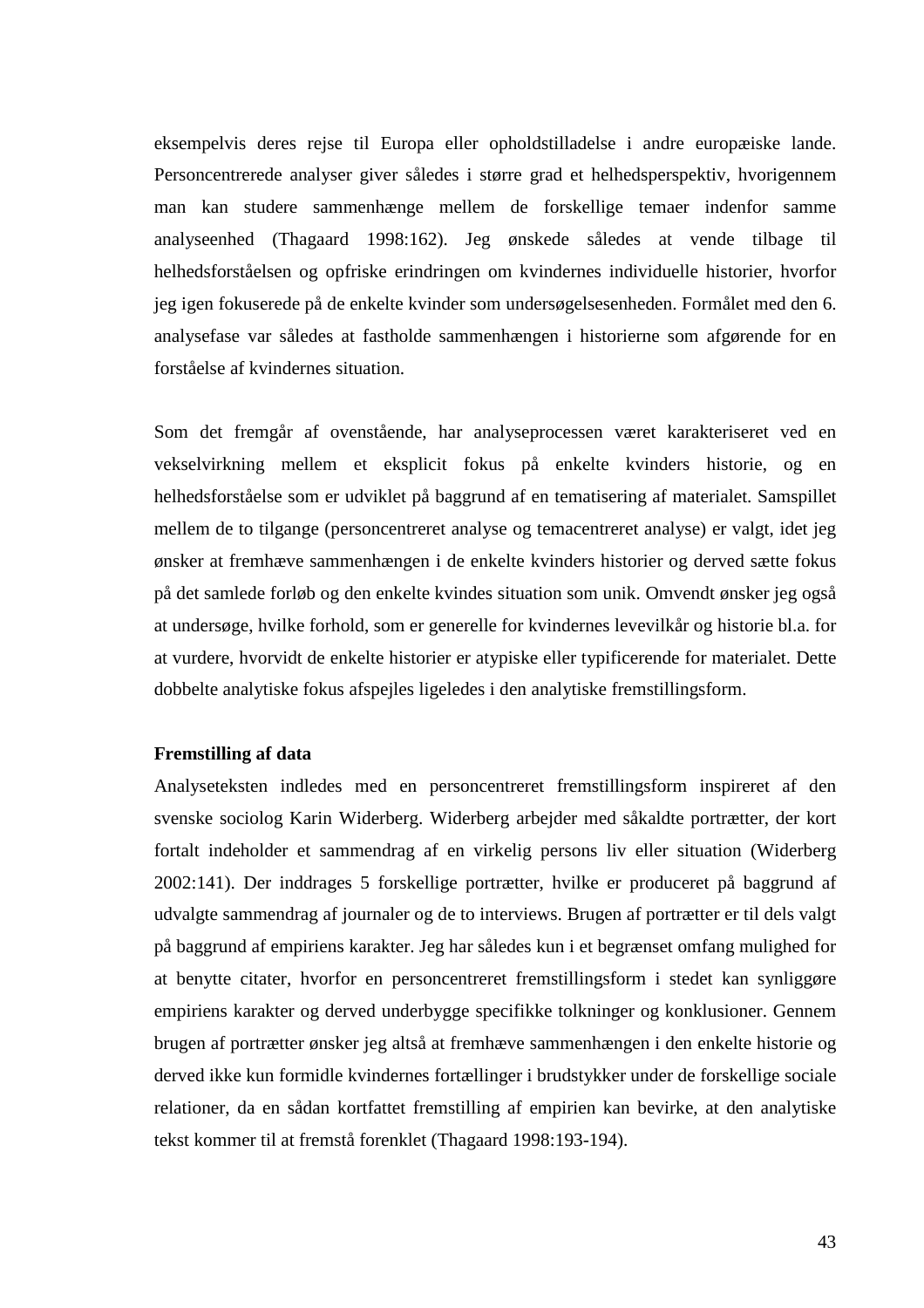Portrætterne er primært deskriptive i deres karakter og skal ses som enkeltstående historier, der beskriver enkelte kvinders liv og erfaringer. De fem portrætter repræsenterer forskellige grupper af kvinder og er således også med til at fremhæve forskellene mellem kvinderne. Portrætterne tjener derfor ligeledes det formål at fremhæve, at nigerianske migrant-sexarbejdere ikke er en homogen 'masse' og dermed pointere, at det typiske ikke findes, men at alle personer og situationer derimod er sammensatte og komplekse (Widerberg 2002:142).

Efter de 5 portrætter vil jeg med udgangspunkt i samtlige empiriske kilder eksplicit diskutere de forskellige sociale relationer, som kvinderne indgår i som sexarbejdere og som migranter. Som nævnt er disse relationer: relation til familien, til agenter/alfonser, til kunder og til de danske myndigheder. De danske myndigheder inddeles yderligere i tre relationer, nemlig relationen til politiet, relationen til RSK og relationen til Flygtningenævnet. Formålet med denne del af analysen er at diskutere, hvordan den sociale kontrol manifesterer sig i disse relationer, samt hvordan relationerne og de tilhørende kontrolformer påvirker hinanden og således i et samspil sætter rammerne for nigerianske migrant-sexarbejderes betingelser for at handle.

Der vil konsekvent gennem analysen være referencer til den empirisk kilde, der anvendes. Disse referencer vil tage form som følger: Ved generelle tendenser: *(journaler og interviews)* eller *(journaler).* Ved specifikke empiriske eksempler som bygger på en enkel kvinde skrives: *(interview med X + sidetal)*, *(samtalerapport), (indskrivningsrapport)* eller *(visitationsrapport).* Ved informationer som er opnået igennem samtaler med nøgleinformanten skrives: *(Mildwater).* Ved observationer skrives: *(observationsoversigt + angivet dato)* og ved henvisning til RSK's gaderapporter skrives *(gaderapport).* Ved henvisning til RSK's metoderapport skrives: *(Lund-Jensen 2005: sidetal)* og ved henvisning til Flygtningenævnets dokumenter skrives: *(www.fln.dk (a eller b))*.

#### **Anonymitet**

Problemer mht. anonymifisering knytter sig specielt til analytiske fremstillinger, som kombinerer personcentrerede analyser med et deskriptivt niveau (Thagaard 1998:195),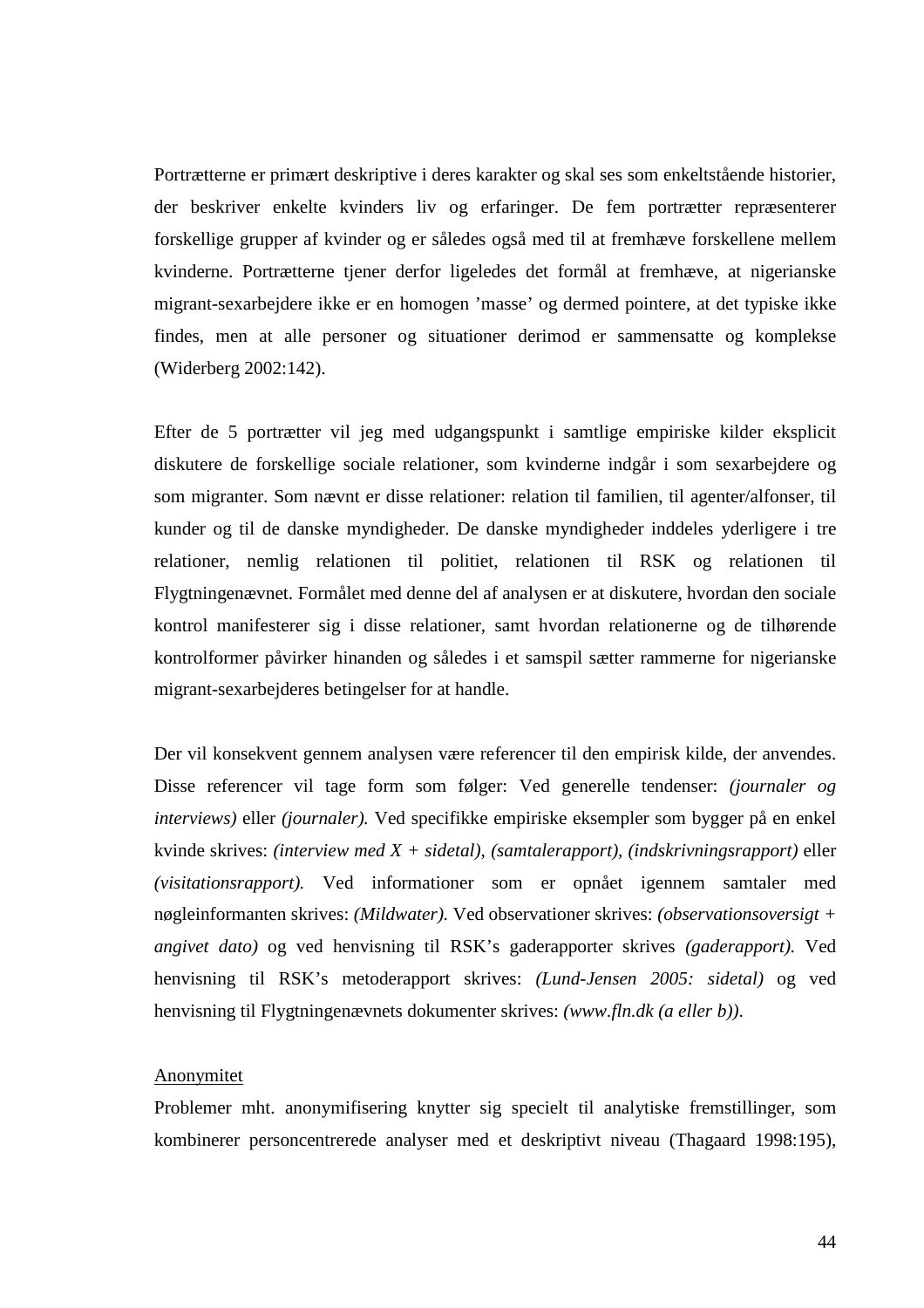hvilket jeg netop gør gennem brugen af portrætter. I den forbindelse kan det fremstå som problematisk, at jeg beskriver kvindernes historie så deskriptivt og personligt, som jeg gør, da det er muligt, at kvinderne derved kan genkendes og identificeres. For at imødekomme denne problematik har jeg for det første valgt at opdigte andre navne og for det andet at udskifte enkelte oplysninger i portrætterne med fiktive oplysninger, hvilket også kaldes for symbolske tilsløringer (Thagaard 1998:200). Disse oplysninger er imidlertid enten oplysninger, som ikke relaterer sig til problemstillingen, eller oplysninger som svarer til de generelle tendenser i materialet. Således har jeg eksempelvis ændret antallet af søskende, kvindens alder eller oplysninger om kvindens boligsituation i Nigeria eller i Danmark.

# **2.4 Kvalitetsvurdering**

Specialets socialkonstruktivistiske udgangspunkt sætter visse betingelser for en kvalitetsvurdering af den metodiske fremgangsmåde samt en vurdering af de fremkomne konklusioner. Dette skyldes, at det analytiske objekt indenfor denne forståelsesramme er flydende og flertydigt og til dels formes i mødet med forskeren/den studerende (Järvinen og Mik-Mayer 2005: 9). I den forbindelse er det vigtigt at fremhæve, at al forståelse, herunder videnskabelig forståelse, er historisk og kulturelt specifikt, hvorfor forståelse i princippet er historisk og kulturelt relativt (Burr 1995:3-4). Det er derfor ikke muligt at fremhæve sin egen forståelse som nærmere en eventuel 'sandhed' end andres forståelser af et givent fænomen.

På denne baggrund kan det indenfor en socialkonstruktivistisk ramme være problematisk at argumentere for, at *en* udlægning af verden er mere korrekt end andre udlægninger. Dette er imidlertid ikke ensbetydende med, at alle forskningsresultater har samme status eller gyldighed (Jørgensen og Phillips 1999:167-168). Pointen er derimod, at eftersom der ikke eksisterer nogen objektiv sandhed, kan man ikke vurdere resultaterne i forhold til deres sandhedsværdi (ibid.). Derimod bør man arbejde med en eksplicitering af forskningsprocessen dvs., at man gør forskningsprocessen så gennemsigtig som mulig således, at det bliver tydeligt, hvordan man metodisk er gået frem og ud fra, hvilke kriterier forskningen skal vurderes (Jørgensen og Phillips 1999:167-168).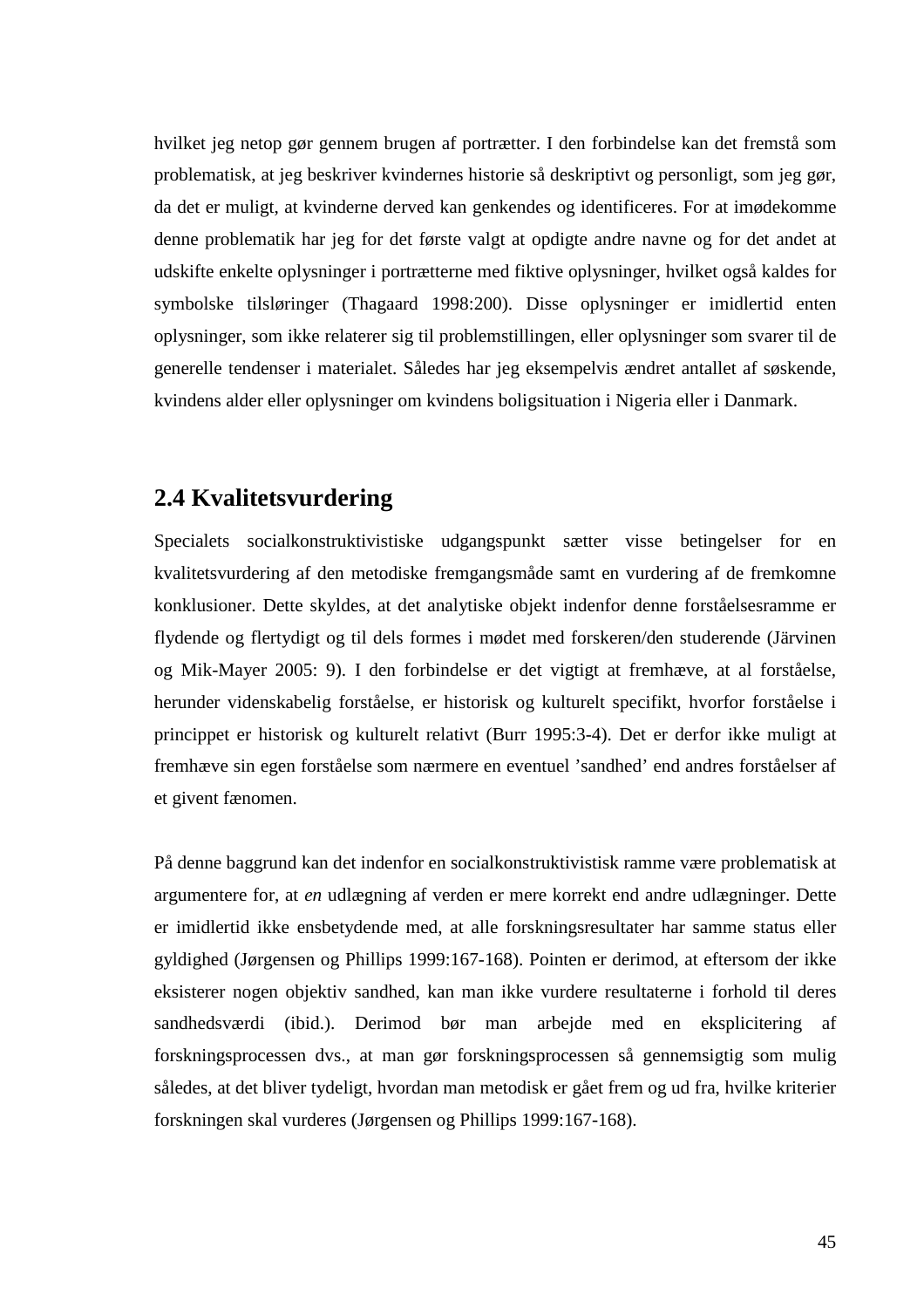I den forbindelse kan begrebet troværdighed være et anvendeligt redskab, eftersom begrebet henviser til, at forskeren og/eller den studerende reflekterer over den kontekst, hvori empirien er produceret og i den forbindelse, hvordan eventuelle relationer mellem interviewer og informant har influeret på det empiriske materiale (Thagaard 1998: 179). Diskussionen af de empiriske kilder og den kontekst hvori de er produceret, samt redegørelsen for den analytiske proces skal bl.a. ses som et forsøg på at øge specialets troværdighed og derved gøre processen så gennemsigtig som mulig. Endvidere vil jeg forsøge at imødekomme dette overordnede krav om eksplicitering af processen ved at formidle analysen så gennemsigtigt som muligt, bl.a. ved konsekvent at referere til den anvendte empiriske kilde.

#### Bekræftbarhed

I tillæg til ovenstående ønsker jeg ligeledes at arbejde med konkrete kvalitetsvurderingsredskaber. I den forbindelse inddrages begrebet bekræftbarhed (Thagaard 1998:181-182). Bekræfbarhed relaterer sig til tolkningen af resultaterne, og refererer for det første til, hvorvidt undersøgelsens resultater kan underbygges af anden forskning (ibid.). For at imødekomme dette 'krav' benytter jeg løbende gennem analysen andre forsknings resultater og undersøgelser omhandlende migrant-sexarbejde og prostitution som et diskussionsredskab, hvorigennem jeg ønsker at sætte mine egne resultater og konklusioner i perspektiv. Derved benytter jeg altså anden forskning som en form for validering af mine egne resultater samt som et værktøj, hvorigennem det bliver muligt at nuancere fænomenet og derved også fokusere på forskellene mellem tidligere forskningsresultater og mine egne konklusioner.

Derudover indebærer bekræftbarhed som begreb, at forskeren forholder sig kritisk til sine egne tolkninger (Thagaard 1998:181-182). I den forbindelse kan man arbejde med såkaldte negative tilfælde, hvor igennem det bliver muligt at vurdere tolkningernes holdbarhed. Negative tilfælde betyder, at der findes frem til de steder i materialet, hvor de generelle tendenser og mønstre ikke gælder eller kun synes at være repræsenteret i mindre grad (Thagaard 1998:181-182). Herigennem bliver det muligt at fremhæve, under hvilke forhold tolkningen gælder, og under hvilke den højst sandsynligt ikke gælder (ibid.). Jeg vil således i analysen arbejde med negative tilfælde og dermed gøre opmærksom på de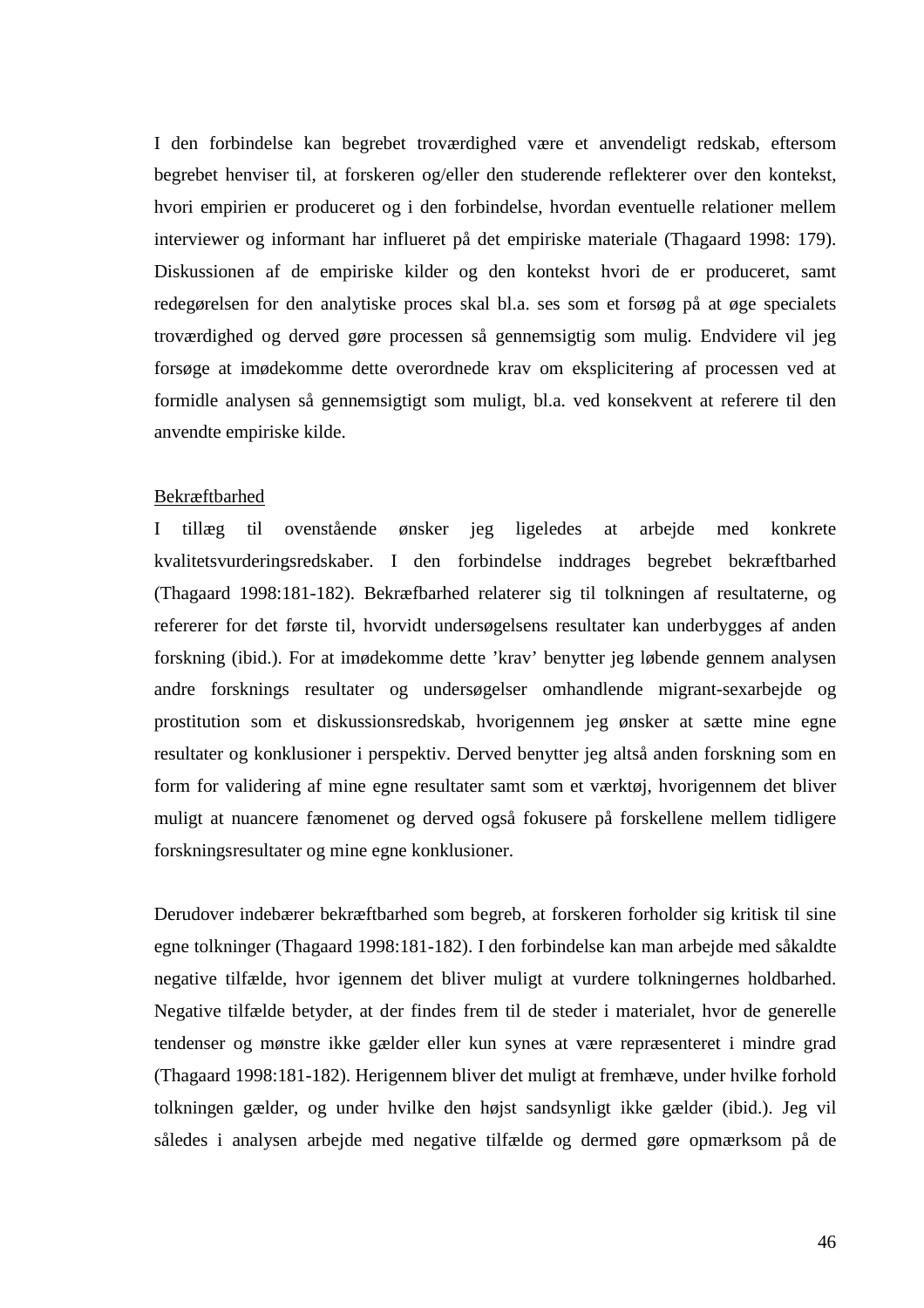tilfælde, hvor tolkningen alene gælder for en enkel kvinde eller en mindre gruppe af kvinder. Jeg benytter imidlertid betegnelsen atypiske tilfælde for at understrege, at der refereres til et metodisk begreb og ikke til en opdeling i positive henholdsvis negative historier.

#### Repræsentativitet og overførbarhed

Der indgår altså 49 kvinder i analysen, hvoraf 47 er fra journalerne, og 2 er fra interviews, jeg selv har foretaget. Konklusionerne repræsenterer således disse kvinders erfaringer og ikke samtlige nigerianske migrant-sexarbejdere i Danmark. Dette er således et lille bidrag til en større debat, som bl.a. handler om globale forandringer, økonomisk fattigdom og lovmæssige og politiske reguleringer på et overordnet plan. Ved at fokusere på nigerianske kvinders sociale relationer bliver det altså muligt at belyse, hvordan disse overordnede og strukturelle forhold spiller en rolle i kvindernes daglige liv, og hvordan dette konkret påvirker deres betingelser for at handle.

Dog ønsker jeg at arbejde med begrebet overførbarhed, som betyder, at den teoretiske forståelse, som knytter sig til en enkel undersøgelse, sættes ind i en bredere sammenhæng dvs. hvorvidt den forståelse, der udvikles gennem specialet, også er relevant i andre situationer (Thagaard 1998:184, 170). Jeg vil på denne baggrund i konklusionen udpege de tendenser, som også kan fortælle noget om en større gruppe af individer. Eksempelvis vil jeg diskutere, hvilke konklusioner som kan gælde for migrantkvinder generelt eller sexarbejdere generelt.

# **2.5 Migrant-sexarbejde i Danmark**

Migrant-sexarbejde generelt er et forholdsvis nyt fænomen i Danmark, men gennem de sidste 10 år er der imidlertid kommet flere og flere migrantkvinder i den danske sexindustri. Således antages det, at antallet af migrantkvinder i prostitution i perioden er blevet 10-dobblet, og denne tendens forventes at fortsætte (Handlingsplanen til bekæmpelse af kvindehandel 2002:8-9). Det er vanskeligt med sikkerhed at afgøre, hvor mange udenlandske kvinder der er involverede i den danske sexindustri, men det anslås, at der er tale om ca. 2000 - 2500 svarende til en tredjedel af samtlige sexarbejdere i Danmark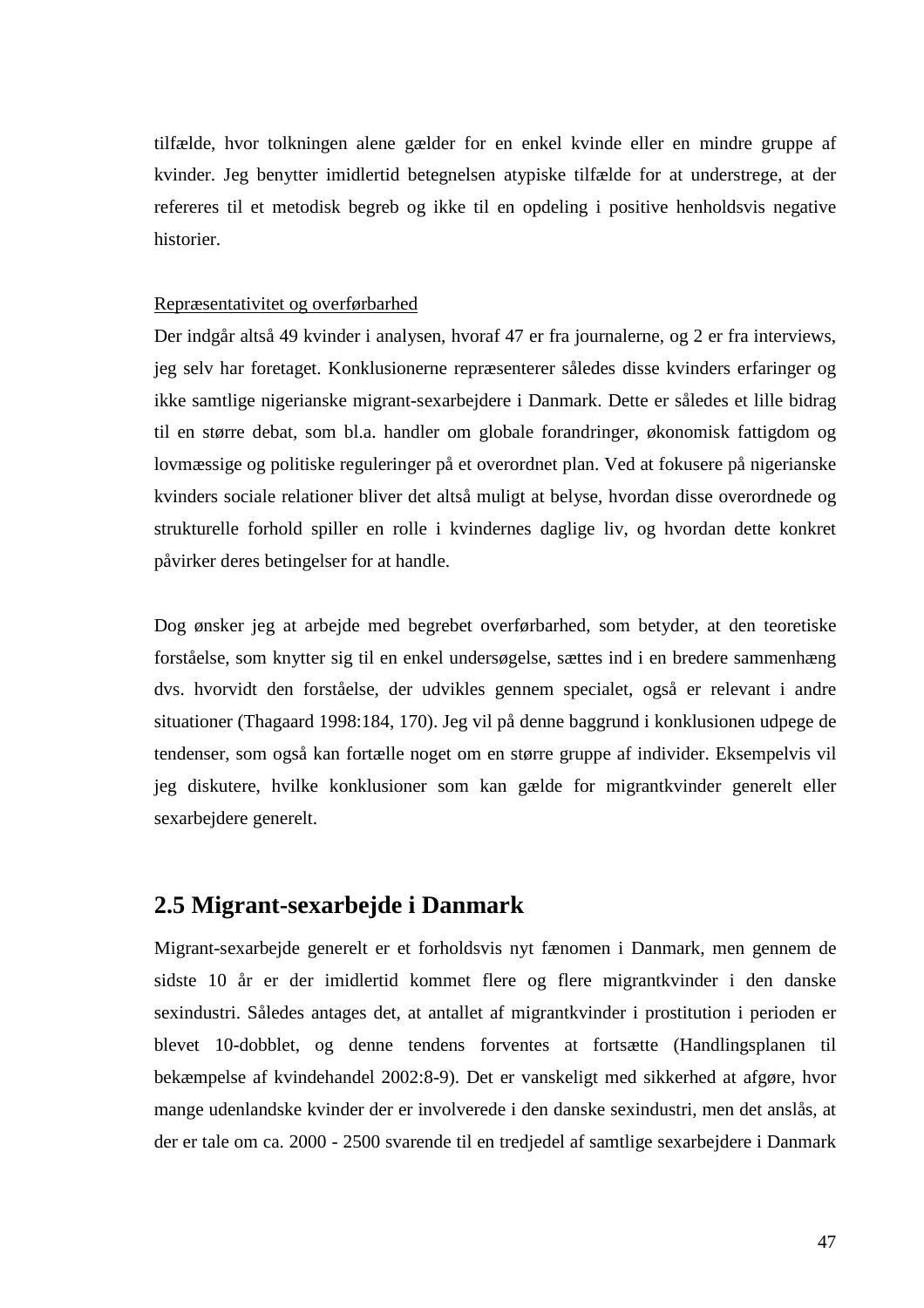(www.lige.dk (a)). Disse tal er imidlertid meget usikre, og afspejler således ikke konkret viden (Handlingsplanen til bekæmpelse af kvindehandel 2002:8). Størstedelen af migrantkvinder beskæftiget i den danske sexindustri er tidligere kommet fra Østeuropa og Østasien. Siden 2003 er nigerianske kvinder imidlertid blevet en fast del af prostitutionsmiljøet i Danmark, og i 2005 var det ikke usædvanligt, at RSK under deres opsøgende arbejde på gaden observerede en overvægt af nigerianske kvinder (Holm 2005:21).

På trods af det stigende antal af nigerianske sexarbejdere samt deres synlighed i gadebillede har man i Danmark imidlertid ingen konkret viden om denne gruppes situation, baggrunde og levevilkår. Den manglende viden omhandlende migrant-sexarbejde gælder imidlertid også, når fokus rettes mod andre grupper (Lisborg 2001:74, Spanger 2001:50), og der er således behov for empirisk forskning, som fordrer en dybere forståelse af kvindernes situation, hvor ud fra der kan udvikles mulige samfundsmæssige initiativer og sociale tiltag (Lisborg 2001:74).

### *2.5.1 De 49 kvinder*

 $\overline{a}$ 

Den gennemsnitlige alder blandt de kvinder, som har oplyst om deres alder er 26  $\ar{a}^{22}$ . Samtlige af kvinderne i materialet kommer fra det sydvestlige Nigeria, primært fra Benin området som ligger i delstaten Edo (journaler og interviews). Ud fra materialet er det vanskeligt at afgøre, hvorvidt kvinderne overvejende kommer fra by - eller landområder. Dog er der eksempler på kvinder, som kommer fra landsbyer såvel som Benin city, som er den 'lokale hovedstad' i Edo området, eller fra Lagos. Dette indikerer, at nigeriansk migrant-sexarbejde både relaterer sig til rurale og urbane områder i det sydvestlige Nigeria. Størstedelen af de kvinder, som har oplyst om deres etniske tilhørsforhold, 'tilhører' en gruppe, som kaldes enten Edo eller Beni. De kvinder, som har oplyst om deres religion, er alle kristne, men mange af kvinderne har ligeledes fortalt om lokale religiøse praksisser kaldet juju (journaler). Juju er en form for såkaldt 'sort magi' (Aghatise 2004:1130).

 $^{22}$  Denne gennemsnitsberegning bygger på 41 kvinder. Gennemsnitsalderen er ikke nødvendigvis et udtryk for, hvornår kvinderne starter i sexindustrien, idet en del af kvinderne har arbejdet som sexarbejdere i andre europæiske lande inden de er kommet til Danmark (journaler). Endvidere er der naturligvis tale om usikre tal eftersom de alene beror på kvindernes egne udsagn, da de i kraft af deres illegale status sjældent besidder dokumenter indeholdende deres personoplysninger.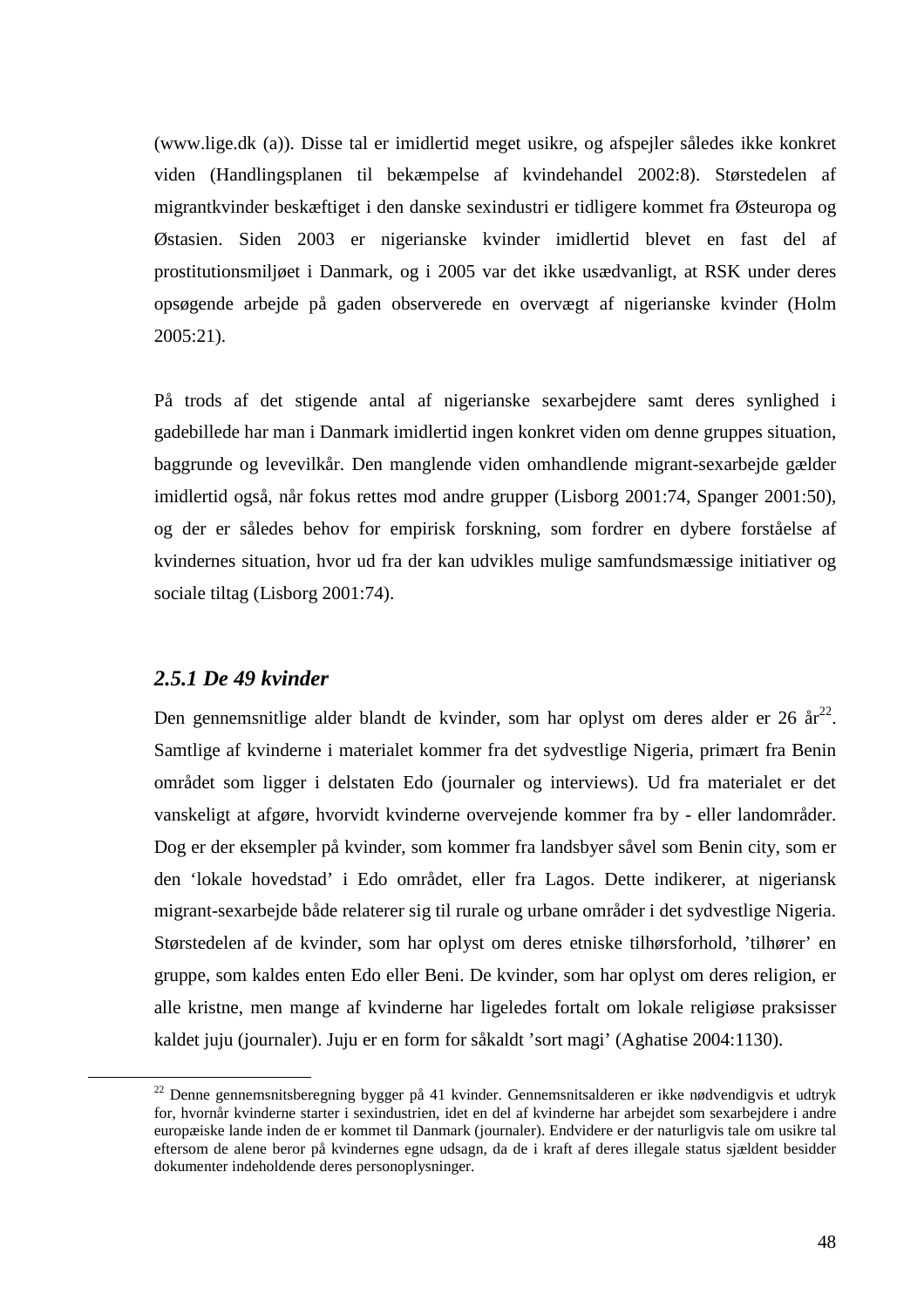Det er ikke ualmindeligt, at kvinderne opholder sig i andre europæiske lande, inden de kommer til Danmark, hvilket typisk er Spanien eller Italien (journaler). Under opholdet i Danmark bor kvinderne ofte sammen med andre nigerianske sexarbejdere og såfremt kvinderne er i gadeprostitution bor de typisk i lejligheder rundt omkring i københavnsområdet (journaler). Ingen af de 49 kvinder har tilsyneladende et misbrugsproblem i form af narkotika eller alkoholmisbrug (journaler).

### **Socioøkonomisk baggrund**

Det er vanskeligt at konkludere noget entydigt om kvindernes socioøkonomiske baggrunde. Der er således indikatorer på, at kvinderne kommer fra fattige familier såvel som mere velstående familier. Dette beror på, at nogle kvinder kommer fra familier uden jord og fattige levevilkår, såsom mangel på mad og bolig. Andre kvinder kommer fra familier med stor jordbesiddelse samt mange forskellige afgrøder (journaler og interviews). Desuden er der eksempler på familier, som har haft økonomiske midler til at sende samtlige børn i skole. Kvindernes uddannelsesniveau sætter altså ligeledes fokus på de forskellige socioøkonomiske baggrunde, da det kræver visse økonomiske ressourcer at finansiere børnenes skolegang. Det forekommer, at kvinderne har en længerevarende uddannelse, såsom en gymnasial - og/eller en universitetsuddannelse, men tendensen er, at størstedelen af kvinderne har en kort skolegang bag sig (journaler og interviews). Uddannelsesniveauet blandt befolkningen i Nigeria er imidlertid generelt set lavt, dette gælder specielt den kvindelige del af befolkningen. Således er alfabetiseringsandelen for kvinder 57,7 %, hvor den for mænd er 73,3 % (UNDP 2004), hvorfor kvinderne i materialet altså ikke umiddelbart synes at afvige fra de generelle uddannelsestendenser i Nigeria.

Tilsyneladende har ingen af de kvinder, som indgår i materialet været i prostitution i Nigeria. Mange af kvinderne har inden afrejsen arbejdet på familiens jord eller andre familiers jord. Derudover har nogle altså studeret, og andre har arbejdet som frisører, babysittere eller handlet med frugt og grønt (journaler og interviews). Der er imidlertid mange kvinder, som ikke omtaler deres tidligere erhverv i Nigeria, hvilket kan skyldes den høje arbejdsløshedsprocent i Nigeria, hvilken specielt er gældende for den kvindelige del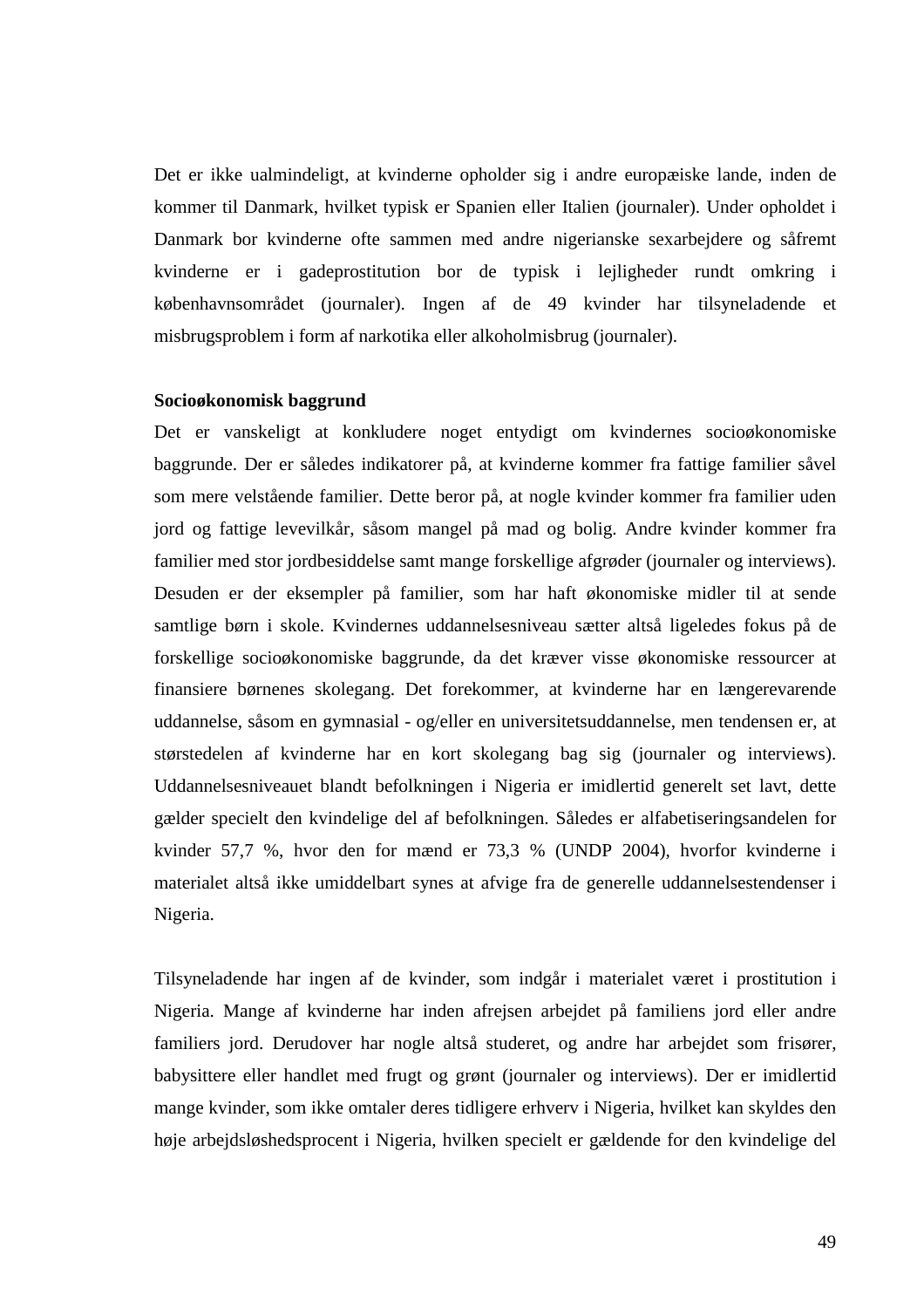af befolkningen (Carling 2005:11). I denne sammenhæng er der en del kvinder, som har fremhævet mangel på arbejde som en af årsagerne til deres migration (journaler).

Det er ikke muligt at vurdere, hvor mange kvinder der kommer fra fattige kår, og hvor mange der kommer fra bedre stillede kår. Det kan blot konstateres, at kvinderne tilsyneladende kommer fra forskellige socioøkonomiske baggrunde, og fænomenet nigeriansk migrant-sexarbejde relaterer sig således ikke alene til fattigdom. Dog er der indikatorer, som netop uddannelsesniveauet blandt kvinderne, som peger i retning af, at størstedelen af kvinderne kommer fra mindre økonomisk bemidlede kår. Således er der grund til at antage, at størstedelen af kvinderne ofte besidder begrænset økonomiske og/eller uddannelsesmæssige ressourcer forud for migrationen. Dette forhold er til dels i modsætning til den gængse antagelse indenfor migrationsforskningen, da det ofte fremhæves, at det sjældent er de fattigste der migrerer, men derimod bedre stilede personer som ligeledes besidder et vist uddannelsesniveau (se f.eks. Castle og Miller 2003:22-23, Ehrenreich og Hochschild 2002:10). Nigerianske migrant-sexarbejdere bryder altså i et vist omfang med denne tendens, idet det tyder på, at de kommer fra alle samfundslag. Dette kan muligvis forklares med, at størstedelen af kvinderne er kommet gennem et traffickingnetværk, hvilket betyder, at deres rejse er blevet arrangeret for dem og i visse tilfælde også finansieret, dvs. at kvinderne først efterfølgende betaler for de påståede omkostninger ved rejsen. Således bliver det også muligt for fattige og ressourcesvage kvinder at migrere. Dog adskiller denne migrationsform sig ofte fra andre ved at indeholde udnyttelse og undertrykkelse, hvilket vil blive diskuteret yderligere i analysen.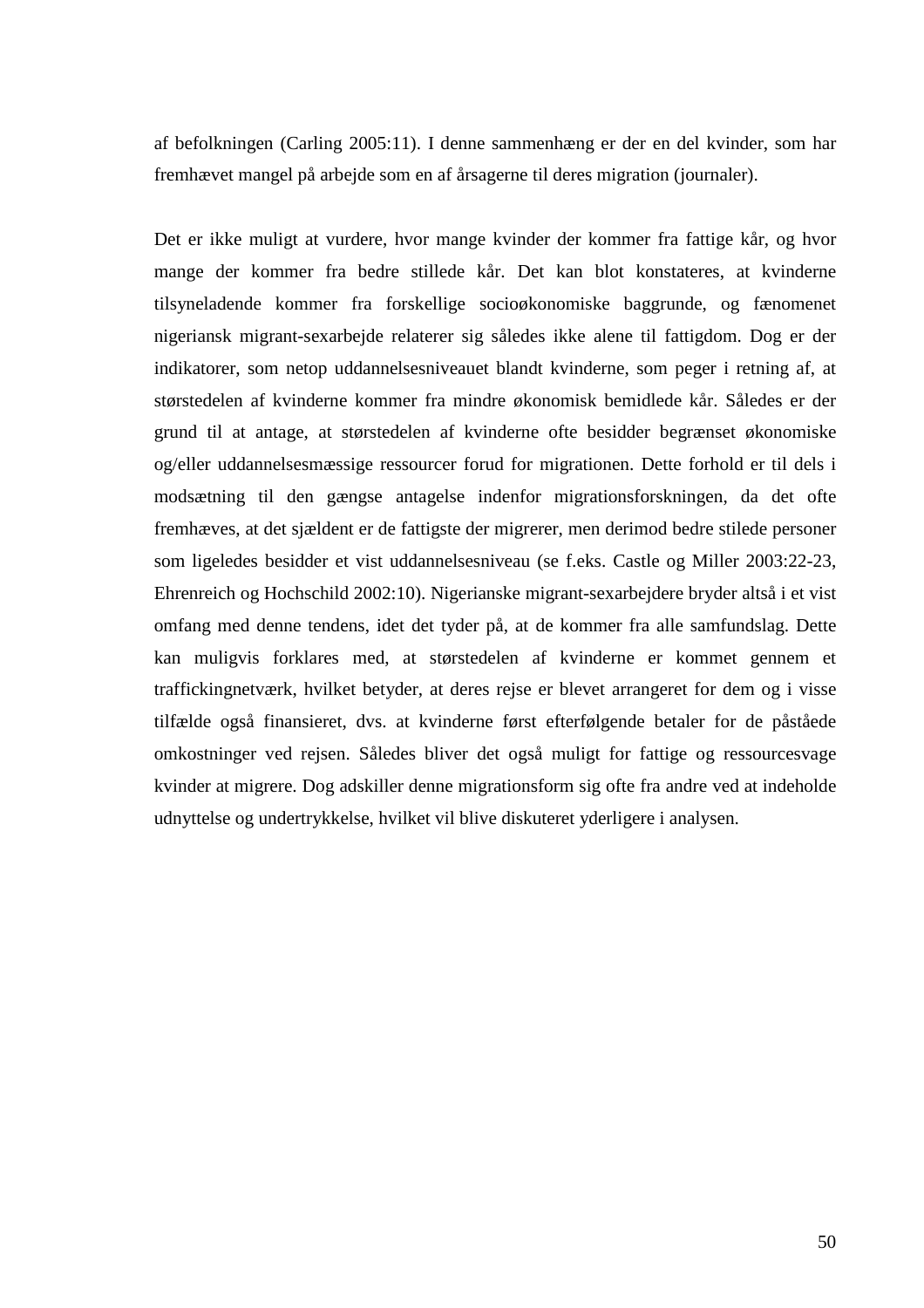# **Kap. 3: Kvinder og køn – en nigeriansk kontekst**

Følgende kapital indeholder en redegørelse for dele af den sociokulturelle ramme, som nigerianske kvinder har befundet sig i forud for migrationen, og som muligvis fortsat påvirker deres handlemuligheder under opholdet i Danmark. Eftersom det analytiske fokus er rettet mod sociale relationer, tages der udgangspunkt i nigerianske kvinders position i familien og husholdet, herunder de forventninger og forpligtigelser kvinderne pålægges i kraft af deres køn. Jeg fravælger for så vidt en eksplicit diskussion af køn som teoretisk begreb, men arbejder altså fortsat med køn som afgørende for kvindernes betingelser for at handle<sup>23</sup>. Dette skyldes, at køn er tæt forbundet med magt og er således med til at organisere strukturerne indenfor familien (Pessar og Mahler 2001:2) og i den forbindelse også hvem, der migrerer (Faist 2000:113).

Nigeria er et land med mange forskellige etniske og religiøse grupper, hvorfor det er vanskeligt at generalisere over kvindernes forhold (Tashjian 2001:156, Scholz og Gomez 2004:71). Med udgangspunkt i religiøst tilhørsforhold kan landet imidlertid overordnet set inddeles i en nordlig del, hvor befolkningen primært er muslimer, og en sydlig del hvor befolkningen overvejende er kristne (Carling 2005:4). Som nævnt i forrige kapitel kommer de kvinder, som indgår i materialet fra den sydlige del af Nigeria (primært fra delstaten Edo), og jeg vil derfor, så vidt muligt, afgrænse redegørelsen i henhold til kvinders vilkår i det sydlige Nigeria.

# **3.1 Familie, slægt og køn**

 $\overline{a}$ 

Familie og slægtskab spiller en afgørende rolle i de fleste nigerianeres liv, og det forventes, at familiemedlemmer støtter og beskytter hinanden (Falola 2001:117). Familien fungerer endvidere som en velfærds - og forsikringsagent i relation til eksempelvis arbejdsløshed, sygdom og alderdom (ibid.), og nigerianere vokser typisk op i store hushold og udvidede

<sup>&</sup>lt;sup>23</sup> Kort fortalt anses køn i tråd med det socialkonstruktivistiske paradigme som kontekstuelt og flydende, hvilket betyder, at køn ikke er en biologisk definerbar størrelse, men et socialt skabt fænomen, hvorfor køn som andre sociale fænomener er kontekstafhængigt. Køn er altså en relationel og dynamisk proces (Pessar og Mahler 2000: 3-4).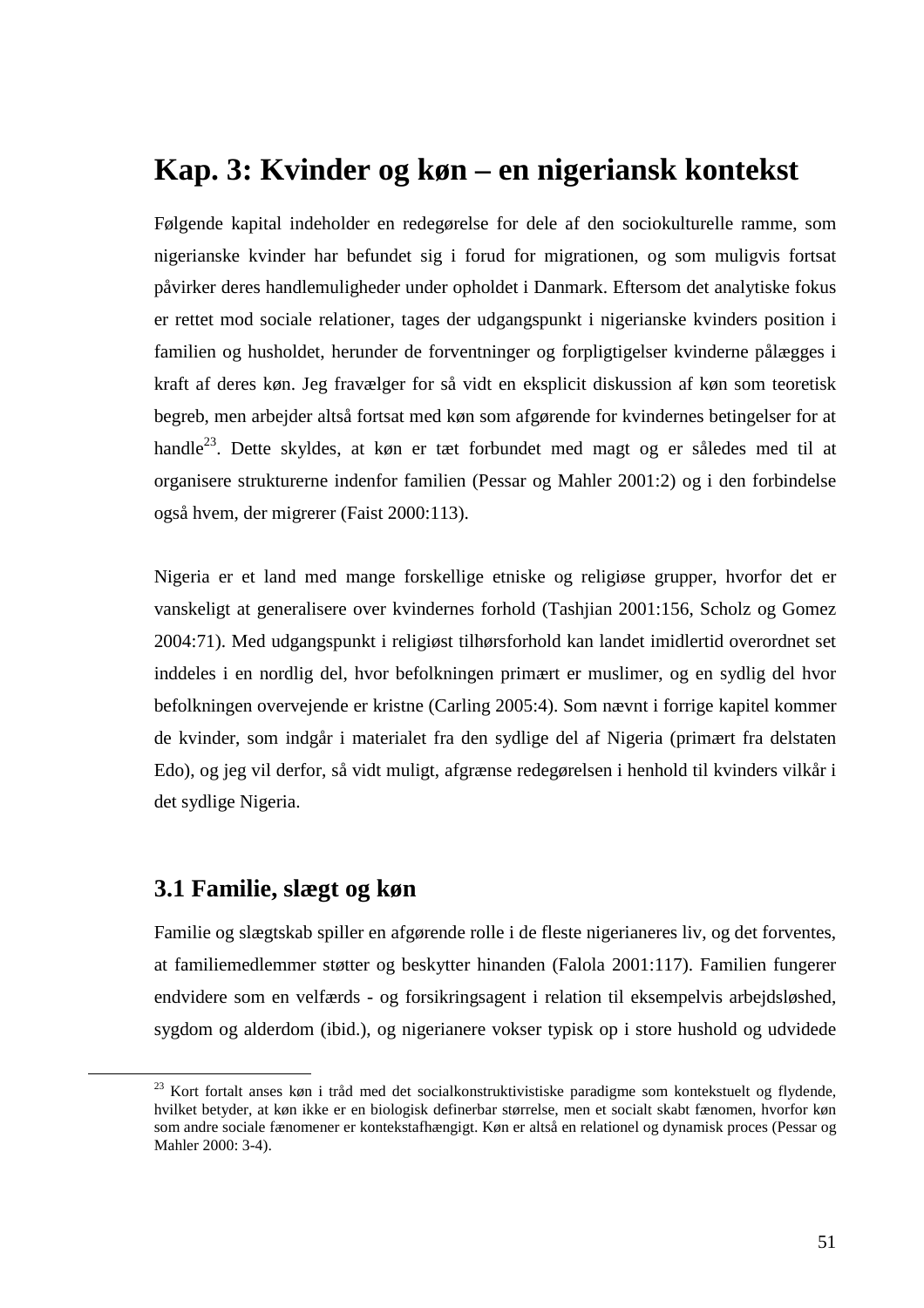familier. Ældre mennesker behandles med respekt og gennem omsorg for ældre, bidrager familiemedlemmerne til at opretholde velfærden og ikke mindst forsikre egen alderdom (Falola 2001:129-130). Den omsorg, som ydes for ældre, er et udtryk for reciprocitet, idet omsorgen er en kompensation for de ældre familiemedlemmers tidligere bidrag til familien eller lokalsamfundet (ibid.:130). Nigerianere definerer ofte deres identitet gennem medlemskab af en slægt eller et lokalsamfund (Falola 2001:130), og oftest praktiseres et ideal om, at den enkelte bør ofre sig for fællesskabets bedste (ibid.). Således foretrækker majoriteten af nigerianere at identificere sig med deres slægt og afviser derved en såkaldt individualistisk livsstil<sup>24</sup>. Dog er der tendenser mod at fællesskabsinteresser og ansvarsfølelsen overfor slægten er aftagende (ibid.).

I Nigeria er slægtskabet (som i mange andre afrikanske lande) ofte af større betydning end ægteskabet (Tashjian 2001: 162). Det skyldes, at slægtskabsbånd har en større social og økonomisk betydning for individerne, da det netop er gennem slægtskabet, at familiemedlemmer oftest får adgang til økonomiske ressourcer såsom jord og bolig (ibid.) Det er imidlertid mere sandsynligt, at familiens ressourcer videregives til mandlige medlemmer af familien ligesom en søns fødsel i højere grad fejres end en datters fødsel. Endvidere prioriteres familiens sønner højere i relation til uddannelse (ibid.). Dette indikerer altså umiddelbart en højere værdisætning af det mandlige køn i relation til familie og slægt. På trods af at familiens ressourcer gives til mandlige medlemmer, er det dog ofte kvindernes ansvar, at familien opnår succes (Aghatise 2004:1135).

De fleste nigerianske kvinder er gennem deres opvækst blevet opdraget til at være ansvarlige for deres egen økonomiske overlevelse og således ikke udelukkende være afhængige af deres kommende ægtemænd. Kvinderne handler således ofte på markedet med fødevare, tilberedt mad, øl og håndværk (Tashjian 2001:59). Edo kvinder er ligeledes dominerende på markederne og har traditionelt set været involveret i handel. Edo kvinder har således igennem længere tid handlet med fødevare, tøj/tekstiler og husholdsprodukter, og det er ikke ualmindeligt, at kvinderne internt indgår kooperative aftaler i forbindelse med afsættelse af varer (Agun 2004:4). I tillæg hertil påtager eller pålægges afrikanske

 $\overline{a}$ 

<sup>&</sup>lt;sup>24</sup> Det er vigtigt at fremhæve, at nigerianere ikke nødvendigvis først og fremmest begriber sig selv som individ, men som en del af et fællesskab. Derfor handler nigerianske kvinder muligvis også ud fra deres egne interesser, når de handler på baggrund af familiens ønsker og behov.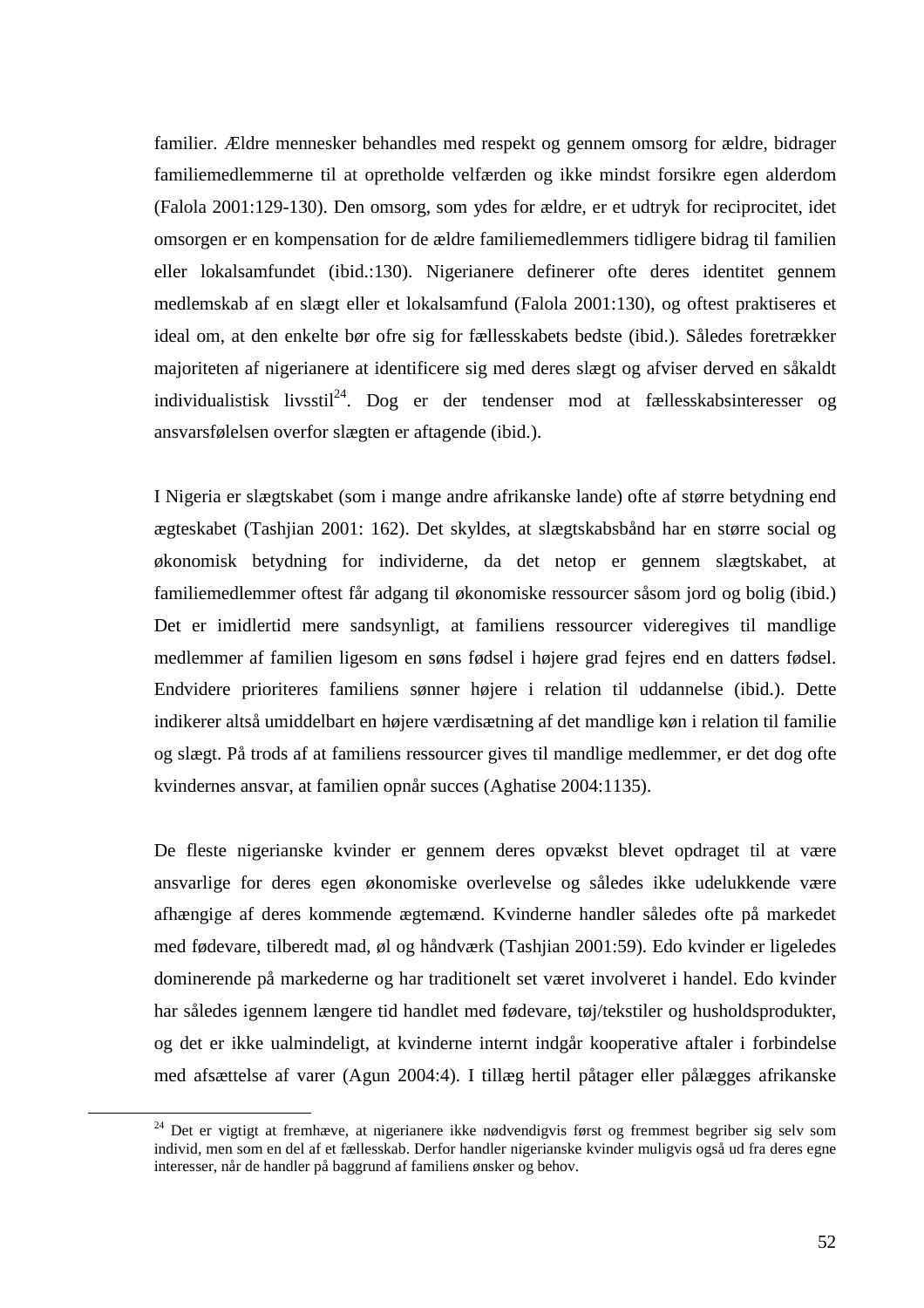kvinder generelt en forsørgerrolle, dvs. at de ikke alene skal tage sig af deres egen økonomiske overlevelse men ligeledes familiens (Kayongo-Male og Onyango 1986:28). Ofte er der tale om mad, tøj og bolig (ibid.). Det er således en naturlig del af afrikanske, herunder nigerianske, kvinders liv at være økonomiske agenter, men som nævnt i indledningen er det blevet vanskeligt for kvinder i den såkaldte tredje verden at finde indkomstgenererende muligheder i hjemlandet. I denne kontekst bliver migration måske en måde, hvorigennem kvinderne kan opretholde deres økonomiske autonomi (Tabet  $1989:205)^{25}$ .

# **3.2 Ægteskab og køn**

 $\overline{a}$ 

Nigerianske kvindernes ret i ægteskabet afhænger formelt set af den ægteskabspagt, som er indgået, hvilket kan være enten traditionel, islamisk eller civil (Scholz og Gomez 2004:72). Bestemmelser om skilsmisse, arveret og forældremyndighed er derfor også afhængig af, hvilket ægteskab kvinderne er indgået i. Således er der i Nigeria forskellige typer af love, der til dels tildeler kvinder forskellige rettigheder, hvilket har resulteret i et komplekst og diffust lovsystem, hvor kvinder kun nyder en begrænset eller ingen beskyttelse (ibid.). I realiteten har kvinder i Nigeria, såfremt de er civilt gift, ret til den samme arv som mænd, men under traditionel lov er det imidlertid således, at kvinder sjældent tildeles nogen arv (ibid:77), og kutymen er, at den ældste søn arver faderens formue (ibid:79-80).

Det antages, at vold mod kvinder er et udbredt fænomen i Nigeria, specielt i landområderne og blandt folk af lav socioøkonomisk status (Tashjian 2001:165). Nigeria har implementeret en lov mod hustruvold, og en kvinde kan formelt blive skilt fra sin mand, hvis hun oplever vold i ægteskabet. Trods dette meldes hustruvold sjældent til politiet, og det anses generelt som et privat anliggende (Tashjian 2001:165). Mænd har imidlertid forsat ret til fysisk at afstraffe deres koner, såfremt volden ikke resulterer i 'omfattende' skader som eksempelvis skader på de indre organer (Scholz og Gomez 2004:72).

 $^{25}$  Det bør nævnes, at Tabet arbejder med intern migration i Nigeria og ikke med international migration.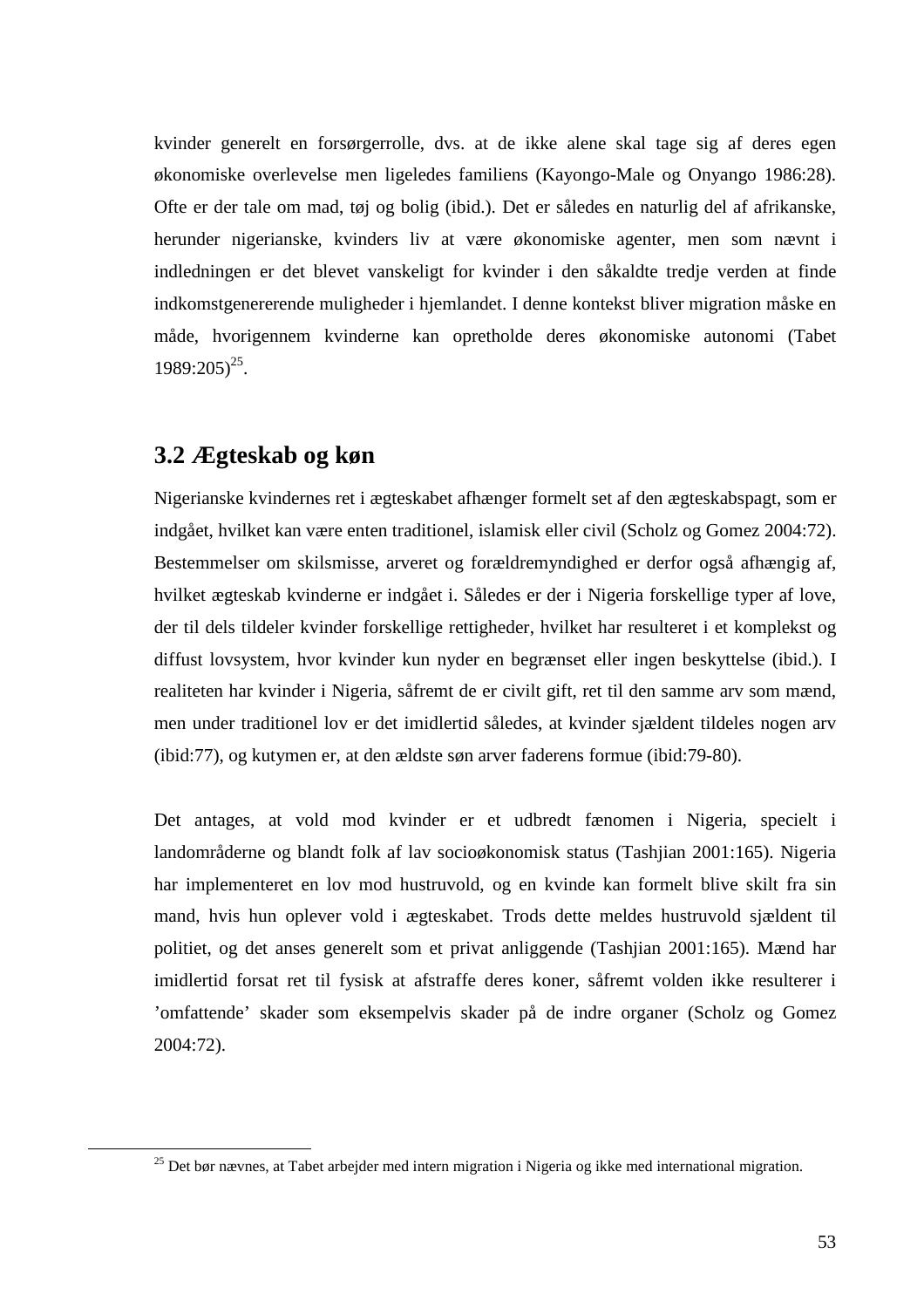Igennem de senere år har der i Nigeria været en stor produktion af 'selvhjælpsbøger', hvori ægteskabet fremhæves som den primære ordnende struktur. I disse tekster lægges der vægt på, at husholdet er blevet destabiliseret samt at familien er gået i opløsning (Newell 1997:170). Disse forhold kædes sammen med nigerianske kvinders økonomiske uafhængighed samt deres insisteren på at vælge deres egen ægtemand (ibid.).

Gennem denne tekstproduktion tillægges nigerianske kvinder ofte positionen mor og kone, og kvinderne gøres i denne sammenhæng ansvarlige for national moral samt børnenes moralske opførelse (Newell 1997:171). Indenfor dette tankesæt konstrueres kvindernes overordnede rolle som moder både for børn, familie og samfundet som helhed. Kvinden fremhæves som symbol på en afrikansk autenticitet, og moderskabet konstrueres som det fundament, hvorpå alt andet i det afrikanske samfund, specielt familien, hviler (Newell 1997:179). Det forhold, at kvinder kædes sammen med det oprindelige eller moderskabet, er imidlertid ikke specifikt for Nigeria men genfindes i mange andre lande og samfundsmæssige kontekster (se f.eks. Mørck 1998, Kofman et al. 2000). Dette tankesæt genfindes ligeledes i officielle taler og dokumenter i Nigeria. Følgende udtalelse er fra en tale holdt af Nigerias præsident, Olusegun Obasanjo:

*"Our confidence in the women of Nigeria is today a demand on you to keep this country together. Women must form the building blocks of peace that can put hold on conflicts and violence…..as mothers of the nation, you owe it as a supreme duty, to fight the ills of the society so as to bring sanity to our land*" (www.nopa.net<sup>26</sup>).

Gennem denne udtalelse konstrueres nigerianske kvinder altså som moder for hele nationen, og i den forbindelse er det tilsyneladende kvindernes ansvar at holde sammen på nationen og bekæmpe sociale 'onder' samt konflikter. Kvindernes funktion bliver derved kædet sammen med en 'frelserrolle', som ikke alene relaterer sig til familien men ligeledes til samfundet som helhed. Således er der indikatorer, som peger på, at nigerianske kvinder mødes med en specifik forventning om, at de som kvinder bør ofre sig for fællesskabet, familien såvel som nationen.

 $\overline{a}$ 

<sup>&</sup>lt;sup>26</sup> Denne internetadresse tilhører imidlertid ikke længere den nigerianske stat.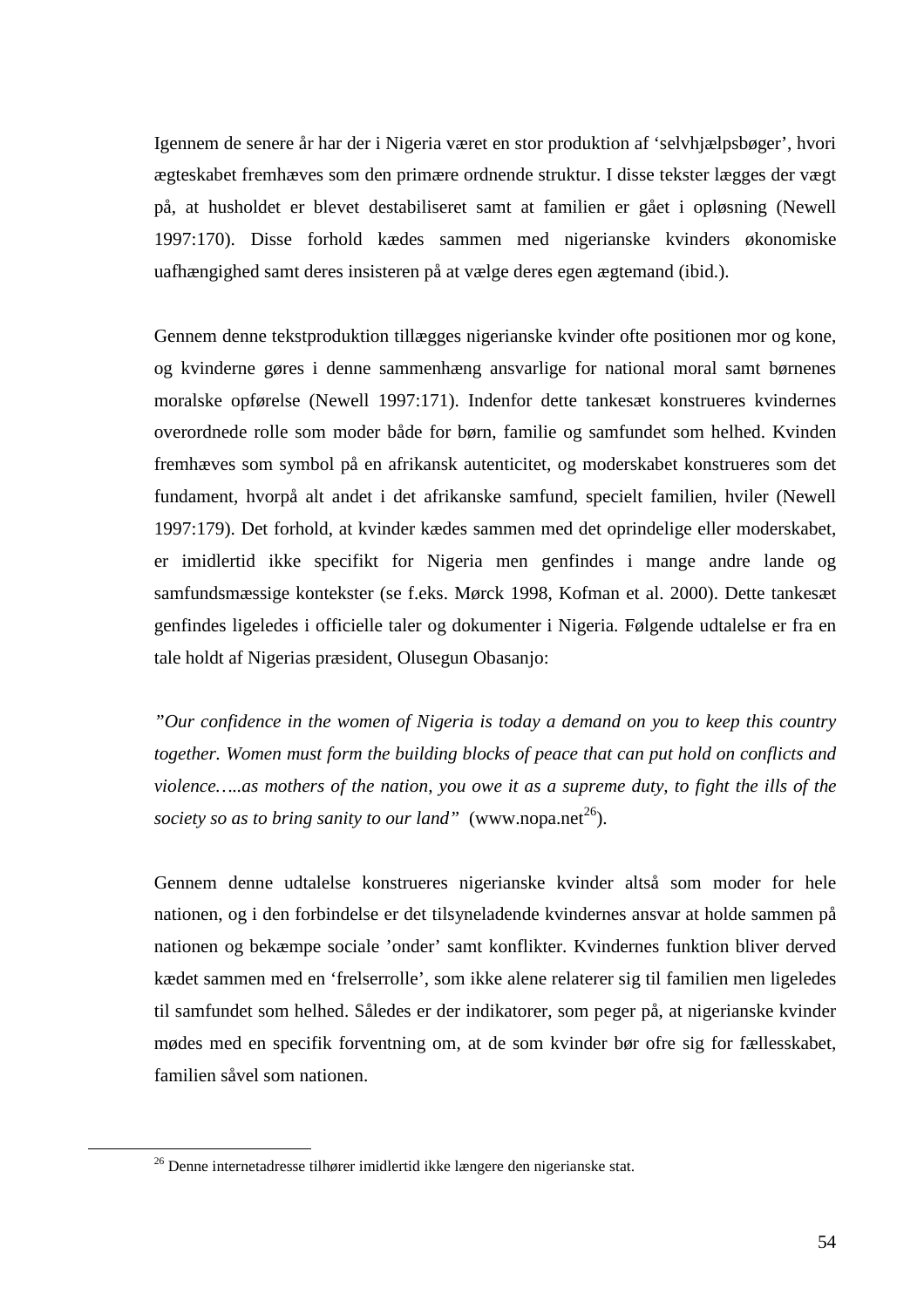### **3.3 Forskellige kønsopfattelser**

Gennem ovenstående redegørelse fremstår nigerianske kvinder som mindre 'magtfulde' end mænd, hvilket til dels udfordres af andre diskurser i Nigeria omhandlende kvinder og køn. Som eksempel herpå kan nævnes den nigerianske antropolog Ifi Amadiume, som netop fremhæver nigerianske kvinders magtfulde position ved blandt andet at vise tilbage til de magtfulde stillinger, som kvinder har haft gennem historien (Amadiume 1997). Sådanne synspunkter er imidlertid blevet kritiseret for alene at romantisere kvinders forhold samt glorificere historien og derved overse de reelle og nuværende problemer (se f.eks. Newell 1997).

Postkolonial feministisk forskning, som beskæftiger sig med afrikanske kvinder generelt, har endvidere påpeget, at kønsstudier i den såkaldte tredje verden overvejende fokuserer på kvinders undertrykte og underprivilegerede position, hvilket bl.a. skyldes, at der anvendes analytiske optikker, som er udviklet i en vestlig feministisk kontekst (Kolawole 2004:258). Derved rettes fokus mod på forhånd afgjorte fænomener, og i denne proces overses kvindernes modstand og/eller de magtfulde positioner, de indtager i andre sammenhænge. Således skabes et stereotypt billede af afrikanske kvinder som passive ofre, der befinder sig i en marginaliserede position i samfundet (Kolawole 2004: 253). Vestlige såvel som ikke vestlige kvinder arbejder altså ofte med køn og kvinder ud fra såkaldte vestlige normsæt, og i denne proces konstrueres vestlige kvinder som frigjorte og tredjeverdens kvinder i modsætning hertil som ofre, traditionsbundne, fattige, uuddannede osv. (Mohanty 1991: 56). Den postkoloniale feministiske tradition fremhæver imidlertid, at kvinder i den såkaldte tredje verden er en sammensat gruppe, hvorfor man ikke bør arbejde med et stereotypt billede af såkaldte tredjeverdens kvinder som undertrykte individer (Schech og Haggis 2000:102-103). Endvidere påpeges det, at forandringer i den såkaldte tredje verden bør finde sted gennem kvindernes egne aktiviteter, bl.a. gennem kvindeorganisationer (Charlton 1998:26). Det vil sige, at man bør arbejde hen imod en feministisk udviklingsteori, som er funderet i kvindernes egne perspektiver og oplevelser (Schech og Haggis 2000:95-97,99). Min pointe er ikke, at diskutere disse forskellige kønsopfattelser yderligere, men blot påpege at gennemgangen ovenfor til dels bygger på 'vestlige' ideer om ulighed mellem kønnene og derved kan kritiseres for ikke i tilstrækkelig grad at indarbejde den postkoloniale feministiske kritik.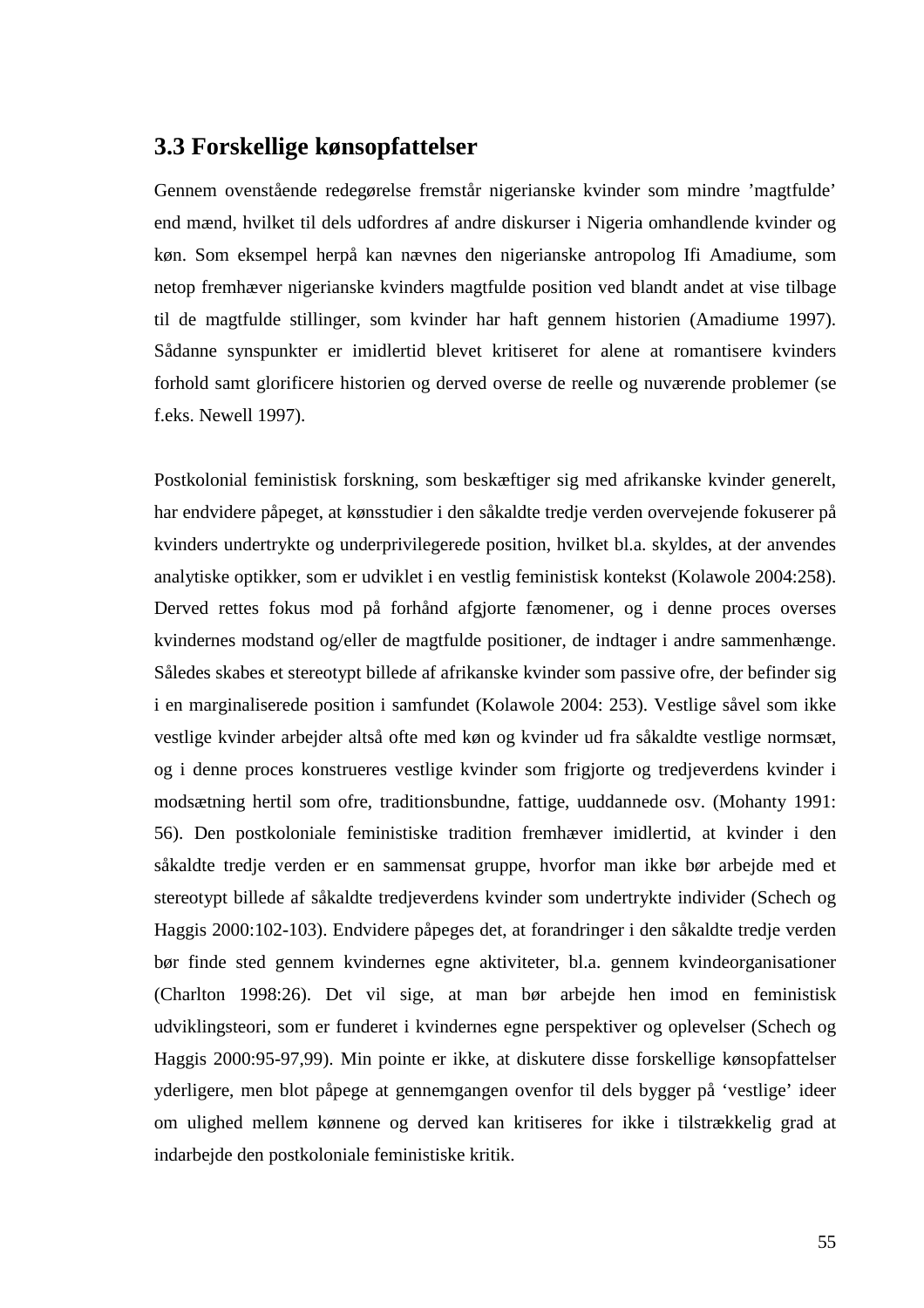# **Kap. 4: Teori**

I problemformuleringen spørges til, hvilke betingelser nigerianske sexarbejdere har for at handle set i forhold til de kontrolformer, som skabes i deres sociale relationer. For at besvare dette spørgsmål ønsker jeg at diskutere handlen gennem en teoretisk optik og derved skabe en overordnet forståelsesramme af handlen som sociologisk begreb. Derigennem sættes der fokus på, hvordan man kan analysere individer og gruppers betingelser og muligheder for at handle.

Derefter ønsker jeg at redegøre yderligere for det anvendte prostitutions - og migrationsperspektiv og i den forbindelse diskutere migration og prostitution som sociale fænomener, for efterfølgende at rette fokus mod de konkrete kontrolformer, der indenfor disse perspektiver sættes i forbindelse med migrationsprocesser samt sexarbejde.

# **4.1 Handlen indenfor en socialvidenskabelig ramme**

Den overordnede diskussion mht. handlen indenfor socialvidenskaben har bestået i, hvorvidt individer bør opfattes som autonome aktører, der handler på baggrund af deres egne interesser og behov eller som individer, der er underlagt overordnede strukturer, som determinerer deres handlen. De to tilgange er ofte blevet omtalt som henholdsvis metodisk individualisme og metodisk kollektivisme (Giljen og Grimen 2000:178-179). I den forbindelse er aktør-struktur diskussionen et centralt tema.

Overordnet set kan man således inddele socialvidenskabelig teori i to grupper, hvoraf den første gruppe af teorier betragter samfundsrelaterede fænomener gennem et strukturperspektiv (Kaspersen 1998:398). I dette perspektiv anses menneskelige handlinger altså som determineret af institutioner og/eller ideologier (Pawson 2000:22), og den enkelte aktørs betydning negligeres (Kaspersen 1998:398). Den anden gruppe af teorier tager derimod udgangspunkt i den enkelte aktør (Kaspersen 1998:398), og der lægges vægt på den rationelle overvejelse bag handlingen (Pawson 2000:22). Aktørperspektivet fremhæver således individet og hans eller hendes personlige motiver for at udfører en specifik handling (Kaspersen 1998:399).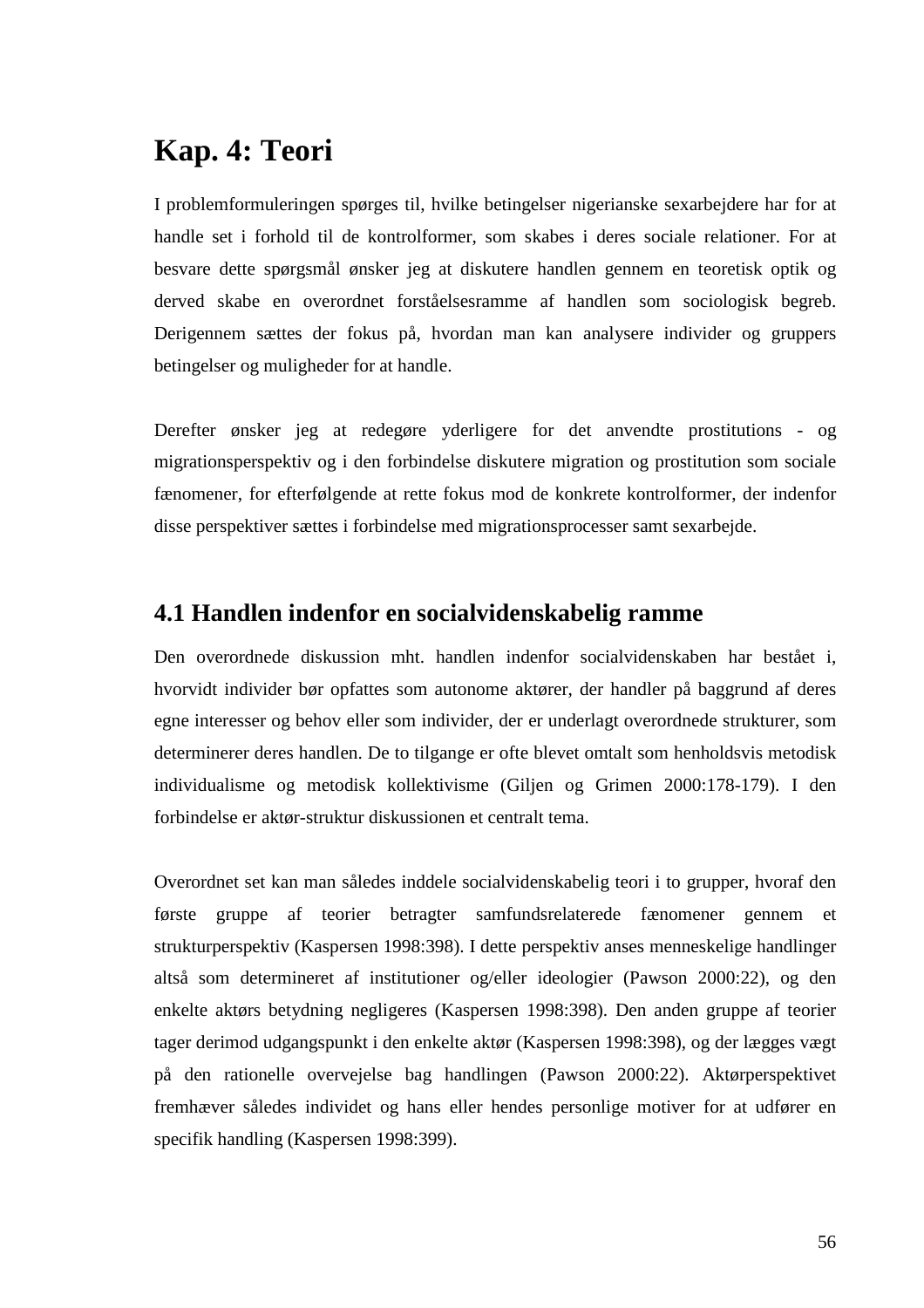Således vil en undersøgelse af menneskelig handling resultere i vidt forskellige svar afhængig af, hvorvidt svarene søges gennem et struktur - eller et aktørperspektiv (Kaspersen 1998:399). Et entydigt struktur - eller aktørperspektiv kan altså resultere i en reduktionistisk tilgang, hvor menneskelig handlen enten bliver tolket som et udtryk for determinisme og tvang eller som et udtryk for frie aktørers ønsker og interesser.

Ved at fokusere på sociale relationer som afgørende for menneskelig handling ophæves dikotomien struktur(tvang)-aktør(frivillighed), eftersom det netop er i relationerne, at struktur og aktør forbindes, og menneskelig handlen bliver derved hverken et udtryk for tvang eller frivillighed, men et udtryk for både og. Aktøren træffer altså ikke uafhængige beslutninger, men må til hver en tid forholde sig til omgivelserne i form af de andre aktører eller grupper, som hun interagerer med. Samtidig tager aktøren aktiv del i de omgivelser, hun interagerer med og kan derved også påvirke disse, således at hendes egen position i relationerne forandres. Dermed bliver det centrale spørgsmål ikke, hvorvidt individer er tvunget til at handle på bestemte måder eller frie til at handle, som de ønsker, men hvordan menneskelig handlen kan forstås på baggrund af de relationer, som de indgår i samt deres specifikke position i disse relationer.

Individer og grupper handler altså i forhold til deres specifikke omgivelser, hvor de til en vis grad er nødsaget til at forholde sig til forventninger fra andre aktører, men hvor de samtidig også kan udfordre disse gennem den konkrete sociale interaktion. I den forbindelse er social kontrol et relevant begreb, da social kontrol netop henviser til det pres, som individer udsættes for enten direkte eller indirekte, og som forsøger at tilpasse individerne til de specifikke værdier og praksisser, som gælder i en given kontekst (Taylor 2000:5). Det bør dog understreges, at individer qua det dialektiske forhold mellem aktør og struktur ikke bare passivt underlægger sig denne kontrol, men ligeledes kan udfordre den bl.a. ved at opføre sig anderledes end forventet (ibid.).

Pointen er således, at individer og/eller grupper har et handlerum, som de kan påvirke. Individer handler imidlertid ikke i et vakuum og deres handlinger er derfor også afhængige af de specifikke omgivelser, herunder forskellige former for social kontrol. Det er derfor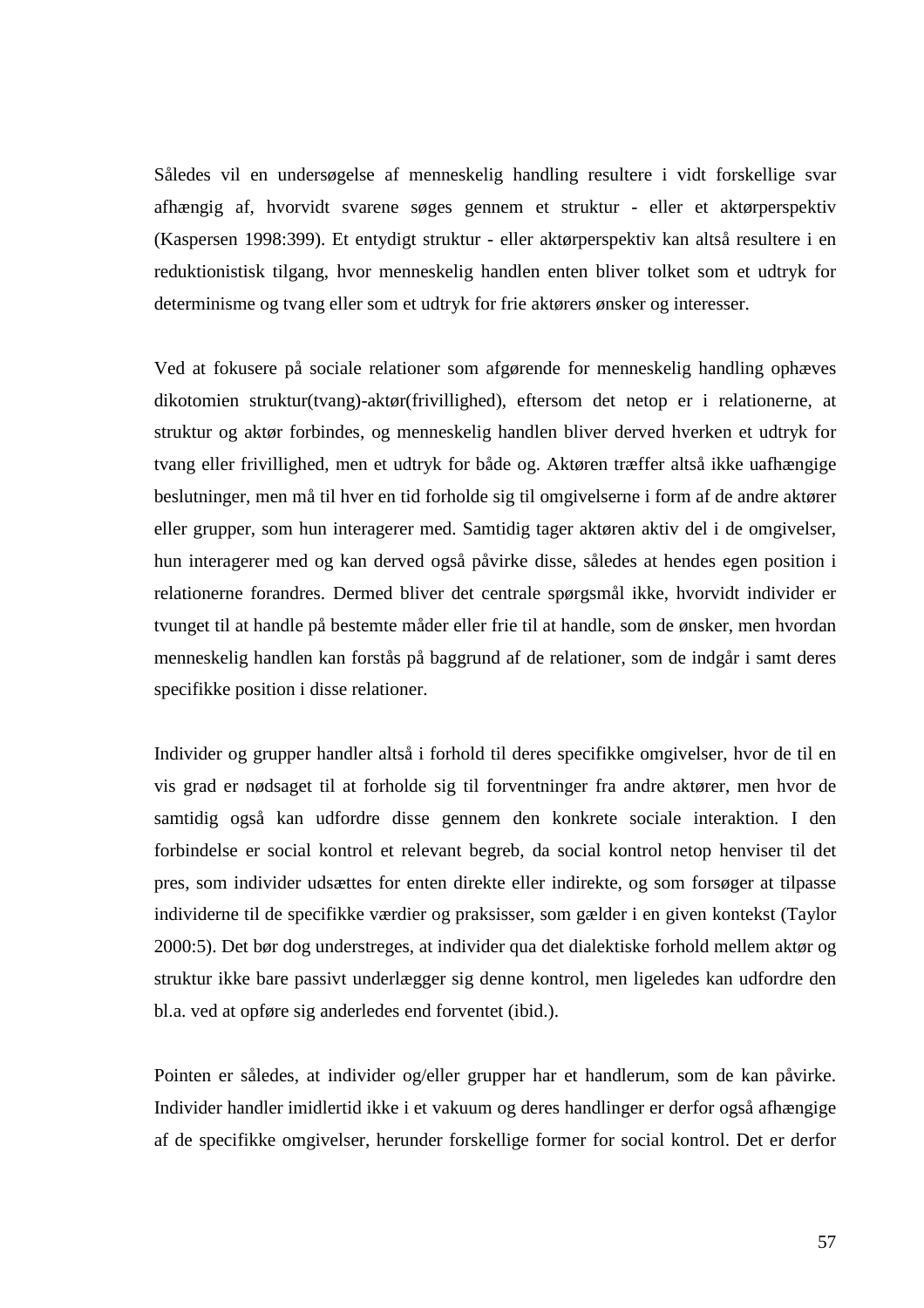vigtigt at understrege, at et fokus på social kontrol ikke er valgt på baggrund af en overbevisning om, at social kontrol er specielt relevant i forhold til sexarbejde og/eller migration, men fordi det gennem dette begreb bliver muligt at forstå aktørernes betingelser for at handle. Dog antages det, at nigerianske kvinder i kraft af deres position som migrantsexarbejdere underlægges specifikke former for social kontrol og i nogle sammenhænge ligeledes en større grad af social kontrol end andre, hvilket naturligvis påvirker deres betingelser for at handle. Dette skyldes, at kvinderne i højere grad end mange andre aktører underlægges en mere formel form for social kontrol gennem konkrete statslige reguleringer. Disse kan være vanskelige at påvirke eftersom der er tale om regler der er institutionaliserede gennem bl.a. udlændingelovgivningen og handlingsplanen til bekæmpelse af kvindehandel.

Menneskelige handlinger skabes altså i mødet mellem forskellige aktører dvs. gennem de sociale relationer, men handlinger må imidlertid ligeledes forstås i forhold til specifikke kulturelle mønstre (Frønes 2002:12). Forrige kapitel 'Kvinder og køn – en nigeriansk kontekst' skal således ses i lyset af, at handlinger også må forstås på baggrund af de specifikke kulturelle og sociale omgivelser, som individerne befinder sig i. Mulige handlinger er altså på en og samme tid bestemt af de sociale relationer, som individer indgår i, samt de kulturelle traditioner og praksisser som aktørerne er en del af. Handlinger udvikles således i interaktioner mellem aktøren, andre aktører og sociale og symbolske mønstre (Frønes 2002:13).

### *4.1.1 Mesoniveauet som analytisk ramme*

På baggrund af ovenstående anlægger jeg et teoretisk perspektiv, hvor individer konstituerer handlen relationelt (Faist 2000:117). Det vil sige, at jeg for at finde frem til nigerianske migrant-sexarbejderes betingelser for at handle vælger at fokusere på deres sociale relationer, idet det netop er i mødet mellem forskellige aktører, at individets handlemuligheder defineres og afgøres. Som kort beskrevet i indledningen bevæger dette perspektiv sig på et mesoniveu. En analyse på mesoniveau indebærer altså, at der rettes eksplicit fokus mod relationer, herunder relationernes konkrete former og indhold frem for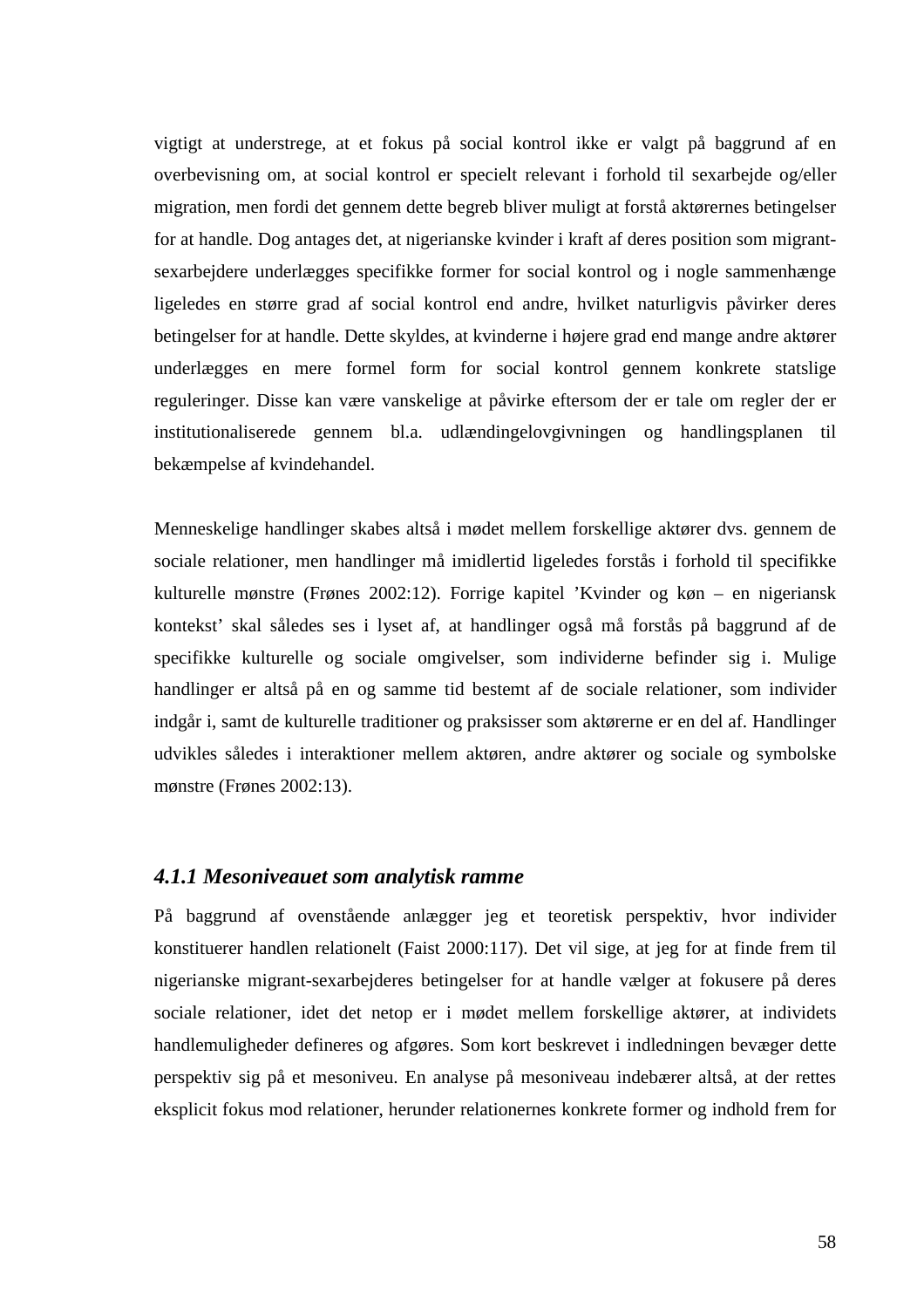et fokus på egenskaber ved de enkelte aktører (Ibid.:33) eller overordnede samfundsmæssige strukturer.

Mesoniveauet som analytisk ramme har, jf. indledningen primært været eksplicit bearbejdet og diskuteret indenfor migrationsforskningen. Specielt har den tyske politolog Thomas Faist arbejdet med mesoniveuet og i den forbindelse sat fokus på sociale relationers betydning for migrationsprocesser og dynamikker (Faist 2000). Jeg ønsker ligeledes at videreføre de overordnede teoretiske og analytiske pointer angående mesoniveauet til prostitutionsperspektivet. Jeg har derfor også udvalgt teoretiske perspektiver indenfor prostitutionsforskningen, som eksplicit arbejder med sociale relationer i prostitution.

# **4.2 Migrationsperspektivet**

Migration er en langvarig proces og refererer både til beslutningen om migration, til selve rejsen og til livet i modtagerlandet (Faist 2000: 53, Hazing 2001:15). Klassificeringer og kategoriseringer af migranter tager typisk udgangspunkt i, hvorvidt årsagerne til migrationen har rod i 'frivillige' eller 'tvangsmæssige' forhold, og ofte tales der om frivillige arbejdsmigranter overfor ufrivillige eller tvungne migranter såsom flygtninge (Faist 2000: 23-24). Frivillighed i relation til migration er imidlertid problematisk, når mesoniveuet udgør den analytiske ramme for undersøgelsen (Faist, 2000: 22). Det skyldes, at mesoniveauet fordrer et relationelt perspektiv, hvor ønsker og valg altid ses som et produkt af specifikke sociale relationer (Faist 2000:123), og altså til hver en tid er influeret af andre og andet end aktørens egne ønsker og interesser. Som beskrevet i indledningen arbejder man ofte i prostitutionsforskningen ud fra dikotomien tvang-frivillighed, hvilket betyder, at man diskuterer, hvorvidt kvinderne selv har valgt at arbejde i prostitution, eller om de er tvunget. Dette tankesæt gør sig altså også gældende indenfor migrationsperspektivet, idet man her diskuterer, hvorvidt aktørerne er tvungne eller frivillige migranter.

Migration er et komplekst fænomen, og migranter udgøres af mange forskellige mennesker med forskellige årsager til at migrere. Det er derfor ikke muligt i udgangspunktet at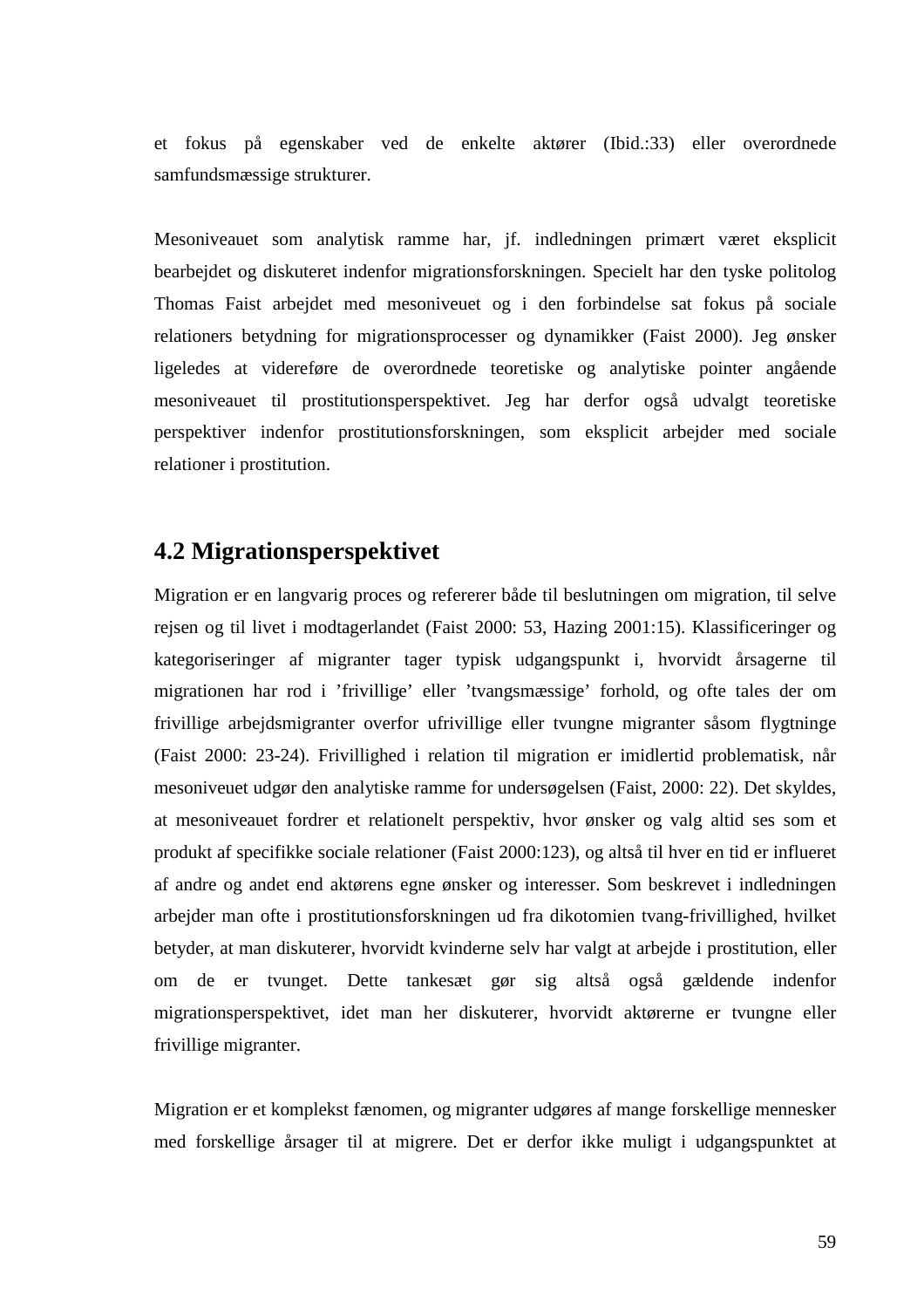klassificere nigerianske migrant- sexarbejdere som den ene eller anden type af migranter. Det eneste fællestræk som samtlige kvindelige migranter deler, herunder nigerianske migrant-sexarbejdere, er deres køn dvs. deres position som kvinde.

### *4.2.1 En husholdstilgang til migration*

Som beskrevet i indledningen har der fundet en såkaldt feminisering af migrationen sted, hvor flere og flere kvinder migrere som uafhængige individer, dvs. at kvinderne migrerer uafhængigt af ægtemænd eller andre mandlige slægtninge i modtagerlandet (Kofman et al. 2000:1). Dette betyder imidlertid ikke, at kvinderne nødvendigvis migrerer som isolerede individer. Dele af den feministiske migrationsforskning har netop sat fokus på kvindelig migration som et led i en familiestrategi, hvor beslutningen om migration træffes i fællesskab og med fællesskabets bedste for øje (se f.eks. Chant 1992:14-15). Så på trods af, at kvinder i stigende grad migrerer som individer, er beslutningen om deres migration muligvis fortsat stærkt influeret af andre medlemmer i familien.

Speciel international migration, som nigerianske kvinder i Danmark altså repræsenterer, finder ofte sted indenfor slægtskabssystemer, såsom familien og husholdet. Disse 'enheder' er ikke nødvendigvis repræsenteret ved homogene interesser eller ønsker og afspejler endvidere patriarkalske strukturer (Faist 2000:34, 97-98). Adgang til magt og andre ressourcer indenfor husholdet er således fordelt i relation til køn, og migrationsprocesser afspejler ofte disse magtrelationer (Kofman et. al. 2000:26-27). Familien kan derfor ikke begrebsliggøres som en neutral kategori, hvorfor man ligeledes må rette fokus mod kvindernes specifikke position og placering indenfor familien.

I den feministiske migrationsforskning er det endvidere blevet fremhævet, at kvinders valg om migration, i højere grad end mænds, påvirkes af fysisk vold, social lov og praksisser samt ødelagte ægteskaber (Kofman et al. 2000: 23-24). Derudover er det muligt, at kvinderne ønsker at undgå omsorgsopgaver i forbindelse med ældre familiemedlemmer (Ehrenreich og Hochschild 2002:11). Det vil sige, at kvindelig migration også er blevet analyseret som et opgør med bl.a. familien og ikke kun som et led i en familiestrategi. Derfor er det også vigtigt at inddrage et perspektiv, som fokuserer på kvindelig migration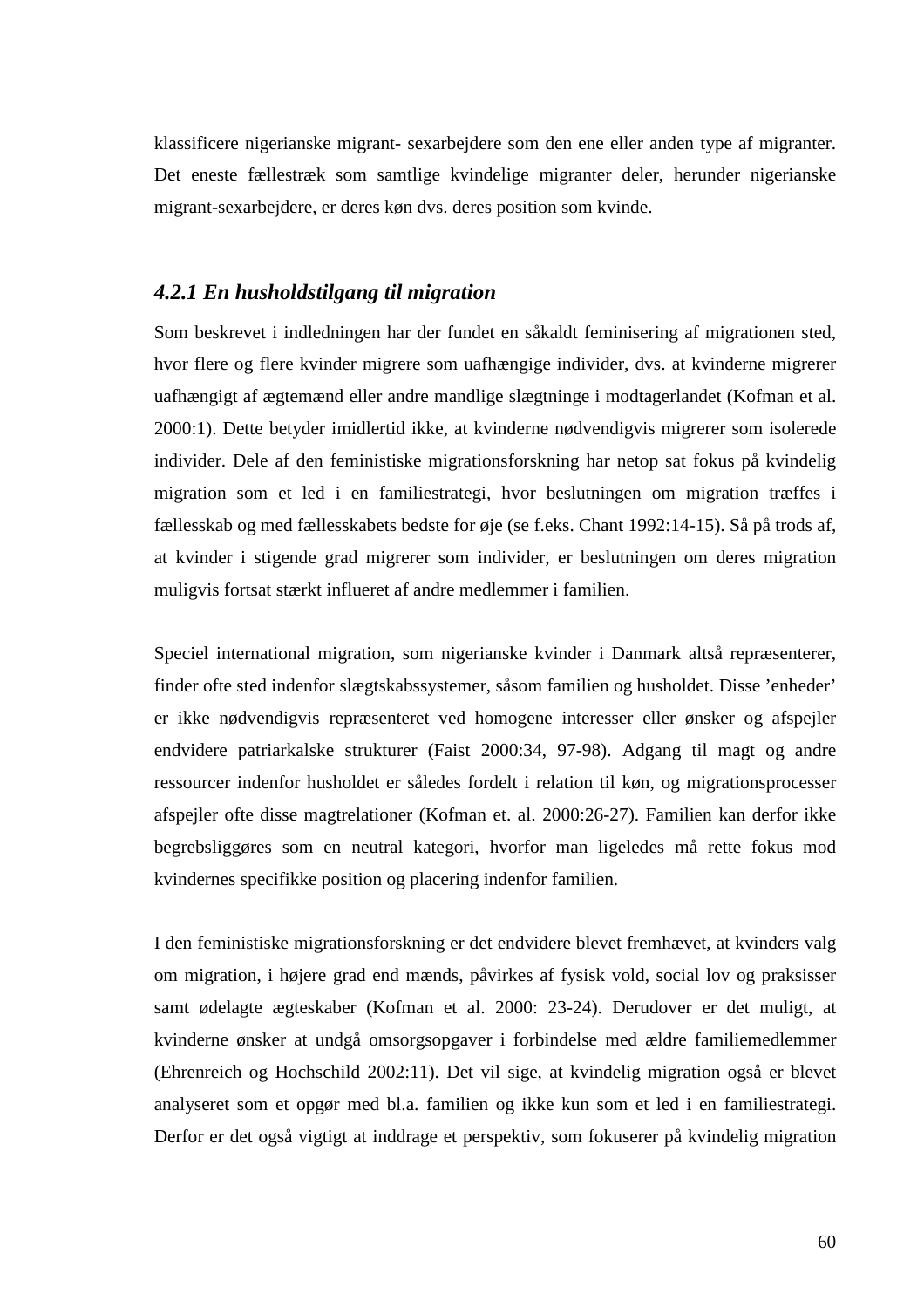som et udtryk for aktører, der ønsker at undslippe samfund, hvor patriarkatet er en institutionaliseret og (mulig) undertrykkende magt (Kofman et al. 2000:24).

På trods af at migrationen kan fungere som en flugt fra familiens forventninger, fortsætter kvindernes forpligtigelser ofte over for familien, efter de er migreret (Chant 1992:16). Mange undersøgelser har endvidere vist, at kvinder er mere tilbøjelige end mænd til at opretholde relationer til deres hjemegne. Dette skyldes bl.a., at kvinder ofte tillægger familien stor betydning eller alternativt, at det forventes, at kvinder i højere grad end mænd opretholder bånd til familien (Chant 1992:17).

Tidligere feministisk migrationsforskning peger således på, at familien spiller en afgørende rolle i forbindelse med kvindelig migration, og jeg vil senere i dette kapital eksplicit diskutere de former for social kontrol, som kan opstå i forbindelse hermed.

# **4.3 Prostitutionsperspektivet**

 $\overline{a}$ 

Som beskrevet i indledningen er der to overordnede tilgange indenfor prostitutionsforskningen, nemlig den abolitionistiske som anser prostitution som forbundet med tvang og udnyttelse, samt rettighedstilgangen som i højere grad fokuserer på sexarbejderes arbejdsbetingelser og rettigheder generelt (O'Neill 2001:16).

Rettighedstilgangen og den abolitionistiske tilgang kan placeres i hver sin ende af et kontinuum i forhold til sexarbejderes grad af selvstændig handlen. I den forbindelse overser den abolitionistiske tilgang ofte kvindernes egne valg og aktive handlen, hvorimod den rettighedsbaserede tilgang fremhæver kvinderne som aktive og selvstændige aktører. Der er imidlertid mange forskellige tilgange, som placerer sig i rummet mellem disse to tilgange, hvorfor en sådan inddeling af prostitutionsopfattelser er for simpel, hvis ikke lige frem reduktionistisk (O'Neill, 2001: 38-39)<sup>27</sup>. Jeg vil i det følgende (til dels med

<sup>&</sup>lt;sup>27</sup> Blandt andet eksisterer der ligeledes en såkaldt funktionalistisk tilgang til prostitution, hvor prostitution anses som en naturlig del af samfundets sammenhængskraft. Mænds seksualitet ses indenfor denne tilgang som essentielt anderledes end kvinders. Sexhandlen anses derved som en sikkerhedsventil og det antages, at samfundet vil opleve en stigning i voldtægter og andre seksuelle overgreb såfremt prostitution forbydes (Järvinen 1998:21).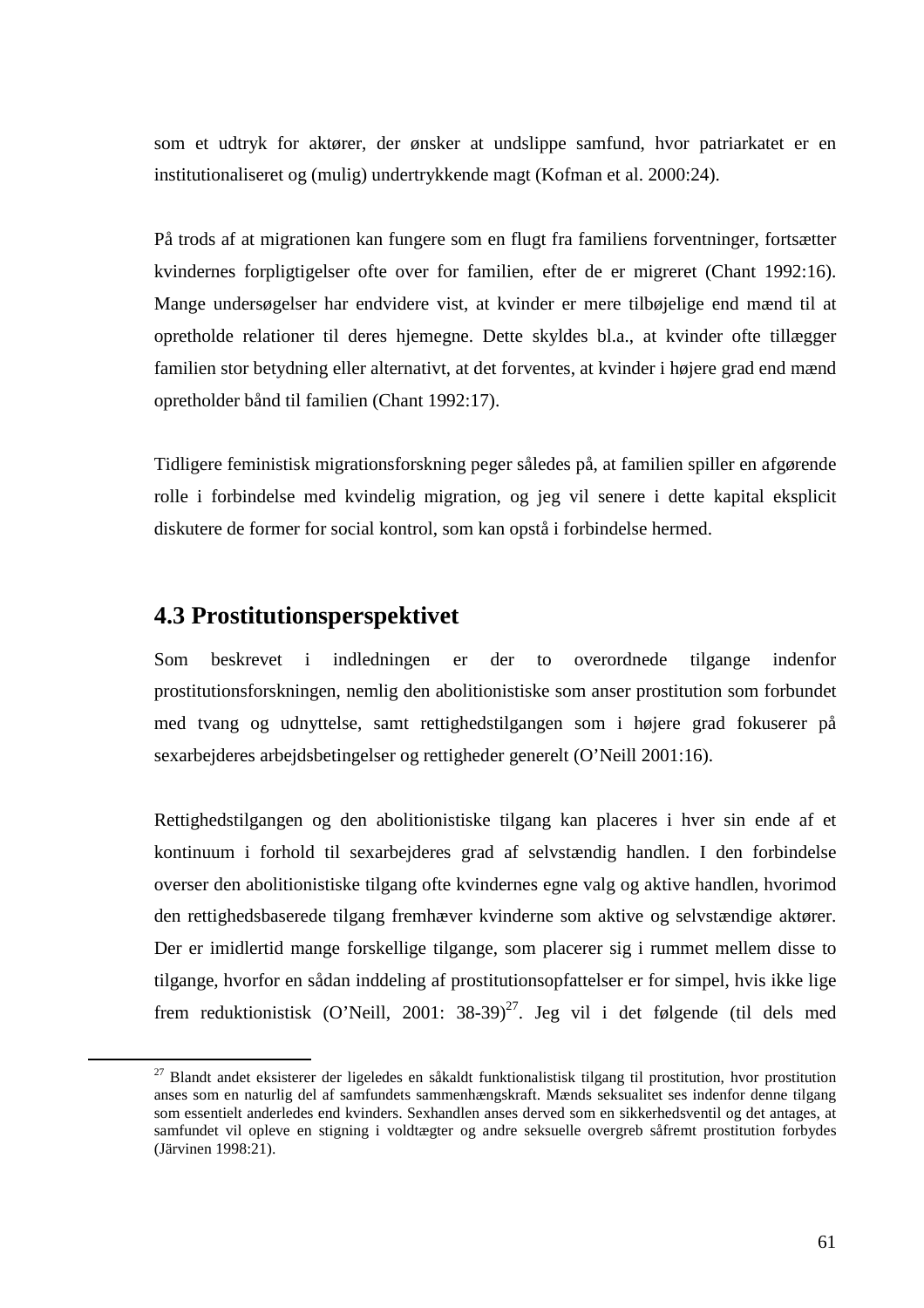udgangspunkt i rettighedstilgangen) udvikle en mere nuanceret tilgang til sexarbejde og i den forbindelse forsøge at komme udover en diskussion af frivillighed og tvang som omdrejningspunktet i en forståelse af prostitution som socialt fænomen.

### *4.3.1 En konstruktivistisk prostitutionstilgang*

Betegnelsen en 'konstruktivistisk prostitutionstilgang' er inspireret af den svensk-finske sociolog Margaretha Järvinen<sup>28</sup> (Järvinen, 1993). De grundantagelser, som er indeholdt i den konstruktivistiske prostitutionstilgang, deles ligeledes af nogle af de forskere, som indskriver sig i rettighedstilgangen, og jeg vil derfor i det følgende, når jeg anvender betegnelsen 'en konstruktivistisk prostitutionstilgang' ligeledes referere til litteratur produceret indenfor rettighedstilgangen. I den forbindelse benyttes i særdeleshed sociologen Wendy Chapkis, idet Chapkis, som Järvinen, har fokuseret på sociale relationer i prostitution.

Det grundlæggende præmis i den konstruktivistiske tilgang er, at prostitution opfattes som en relativ størrelse og begrebsliggøres således som en social konstruktion (Järvinen 1993:24). Dette betyder, at prostitution ikke per se har et konkret og autentisk indhold, men at fænomenet netop er flydende, hvorfor den mening prostitution tillægges varierer i relation til specifikke tidsperioder og samfund (ibid.). Sexarbejderes rolle og position ses derfor heller ikke som definitiv og statisk, men varierer i henhold til mange faktorer, bl.a. i forhold til myndighedernes kontrolinstrumenter (Järvinen 1993:24). Det centrale spørgsmål indenfor den konstruktivistiske prostitutionstilgang er, hvordan sexarbejdere i mødet med myndighedsrepræsentanter, såsom politi og socialarbejdere, defineres og kategoriseres, samt hvilken betydning dette har for kvinderne. Således er omdrejningspunktet ikke de faktorer, som har medvirket til kvindernes prostitution (Järvinen 1990:23), og man kommer derved udover en diskussion af tvang kontra frivillighed.

 $\overline{a}$ 

<sup>&</sup>lt;sup>28</sup> Samme forfatter har ligeledes andetsteds betegnet denne tilgang som en feministisk interaktionistisk prostitutionstilgang (Järvinen 1998).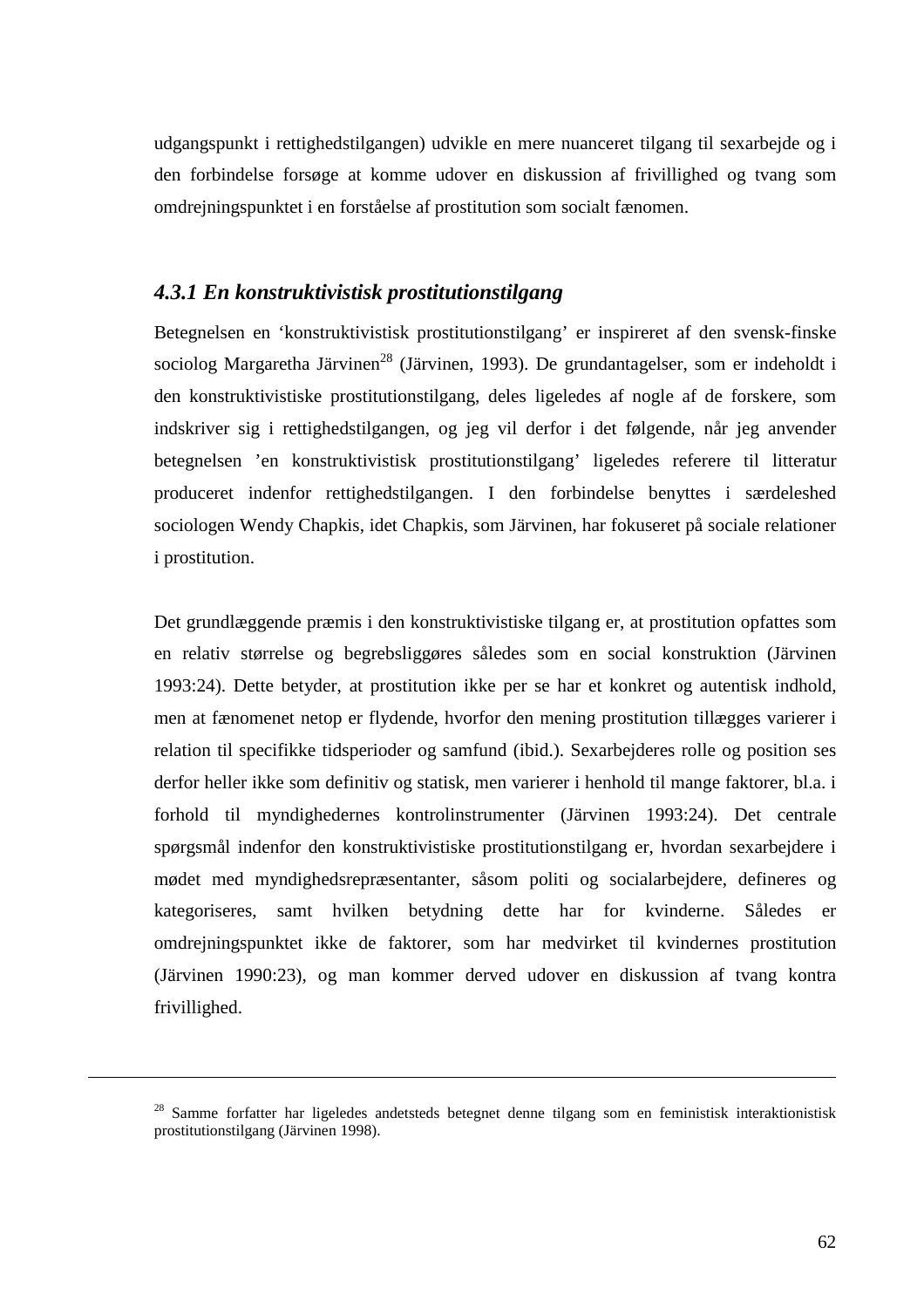Således antages det, at der ikke er noget nedarvet frigørende eller undertrykkende i seksuelle praksisser (Chapkis 1997:26), og sexarbejde er derfor ikke nødvendigvis en manifestation af maskulin magt, men kan ligeledes ses som en modstand mod denne magt. Sexarbejdere kan derfor heller ikke reduceres til passive objekter, men er i lige så høj grad aktører, der benytter sig af den eksisterende seksuelle orden (Chapkis 1997:29).

Prostitution eller sexarbejde er altså ikke en universalistisk og ahistorisk kategori (Kempadoo 1998:6) og indeholder således ikke en på forhånd givet essens. Individers erfaringer med sexarbejde er derfor heller ikke identiske, men afhængig af de specifikke betingelser, hvorunder arbejdet finder sted (Chapkis, 1997:131). Det eneste forhold som alle sexarbejdere deler, er det økonomiske aspekt ved prostitution (Coomarasway i Murray, 1998:54, Järvinen, 1999:27). Således er prostitution en indkomstgenererende faktor i kvindernes liv, men bortset fra dette forhold er prostitution historisk, kulturel og individuel specifikt (Coomarasway i Murray, 1998:54).

### **Tvang og frivillighed - en misvisende teoretisk ramme**

Størstedelen af de kvinder som indgår i materialet har været udsat for trafficking (dette vil blive belyst nærmere i analysen). Trafficking indeholder pr. definition et element af udnyttelse (Carling 2005:1). Det vil sige, at mange af kvinderne har indgået i eller indgår i relationer, hvor de er blevet bedraget og/eller undertrykt. Trafficking, er som nævnt i indledningen, blevet defineret på mange forskellige måder. Jeg definerer trafficking som en proces, hvori migrantkvinder kommer ind i prostitution gennem brugen af tvang, bedrag, udnyttelse eller vold. I den forbindelse nægtes kvinderne fundamentale menneskerettigheder såsom retten til at afgøre, hvorvidt de vil arbejde som sexarbejdere samt retten til at bestemme over deres arbejdsbetingelser eksempelvis hvilke kunder de vil betjene, og hvilke seksuelle ydelser de ønsker at udbyde. Endvidere krænkes deres ret til fri bevægelse (Wijers 1998:69). Trafficking henviser ikke alene til prostitution men finder ligeledes sted i forbindelse med andet arbejde såsom børnepasning eller husligt arbejde i private hjem (ibid.).

Jeg ønsker ikke at underkende det forhold, at mange af de kvinder, som indgår i materialet, er underlagt former for udnyttelse og undertrykkelse som dem, der er beskrevet ovenfor.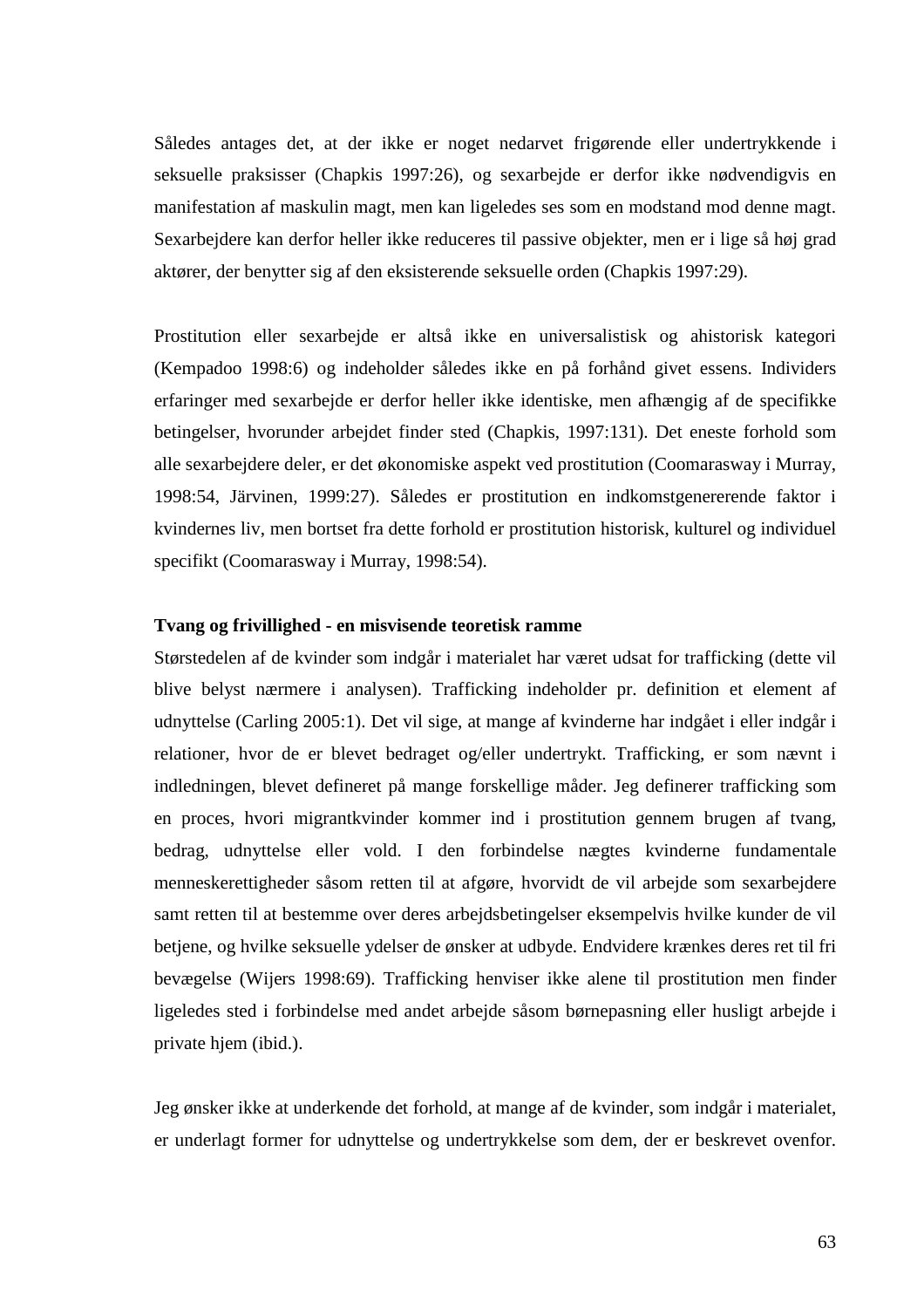Jeg drager imidlertid ikke den konsekvens, at analysen på denne baggrund bør tage udgangspunkt i tvang og udnyttelse. Derfor vil jeg heller ikke analysere kvindernes situation med udgangspunkt i det forhold, at de har været udsat for trafficking, eftersom det ikke nødvendigvis er kvindernes involvering i trafficking, som afgør, hvordan deres nuværende situation er karakteriseret. Det vil sige, at kvinder som ikke har været udsat for trafficking i princippet kan leve under de samme forhold som kvinder, der har været udsat for trafficking og omvendt. Forskellige tidspunkter i processen kan ligeledes være præget af selvstændig handlen henholdsvis mere betinget handlen dvs. betingelserne for at handlen kan variere fra kvinde til kvinde og på forskellige tidspunkter i den enkelte kvindes liv afhængig af de sociale relationer, som de indgår i og deres placering i disse. Derfor kan det forhold, at kvinderne har været udsat for trafficking og derved tvang ikke nødvendigvis fortælle noget om deres nuværende situation. Distinktionen frivillighed – tvang bliver således en misvisende teoretisk ramme, når man ønsker at analysere og forstå sexarbejderes situation (Doezema 1998:34-35).

Det er altså ikke nødvendigvis interessant, om kvinderne i udgangspunktet blev tvunget til at tage af sted eller prostituerer sig. Det interessante består derimod i de betingelser, hvorunder de lever; en kvinde som er gået ind i prostitution med 'åbne' øjne kan forsat blive udnyttet og vice versa. Udfordringen består således i at forstå kvindernes situation uden at arbejde ud fra dikotomien tvang - frivillighed, hvilket kan være vanskeligt, idet både prostitution og migration i en forskningsmæssig kontekst netop diskuteres indenfor denne ramme. Som et forsøg på at overskride denne dikotomi arbejder jeg altså ud fra en konstruktivistisk tilgang til prostitution samt en husholdstilgang til migration.

# **4.4 Kontrolformer i migrant-sexarbejde**

I det følgende redegøres for de teoretiske og analytiske begreber og pointer som anvendes i analysen af kontrolformer i nigerianske migrant-sexarbejderes sociale relationer. Social kontrol er et anvendt begreb indenfor socialvidenskaben og er blevet defineret på mange forskellige måder (Balvig 1999:261). Jeg definerer, som allerede nævnt social kontrol som det pres eller de forventninger, der bliver lagt enten direkte eller indirekte på mennesker til at tilpasse sig specifikke værdier og praksisser i samfundet (Taylor 2000:5). Social kontrol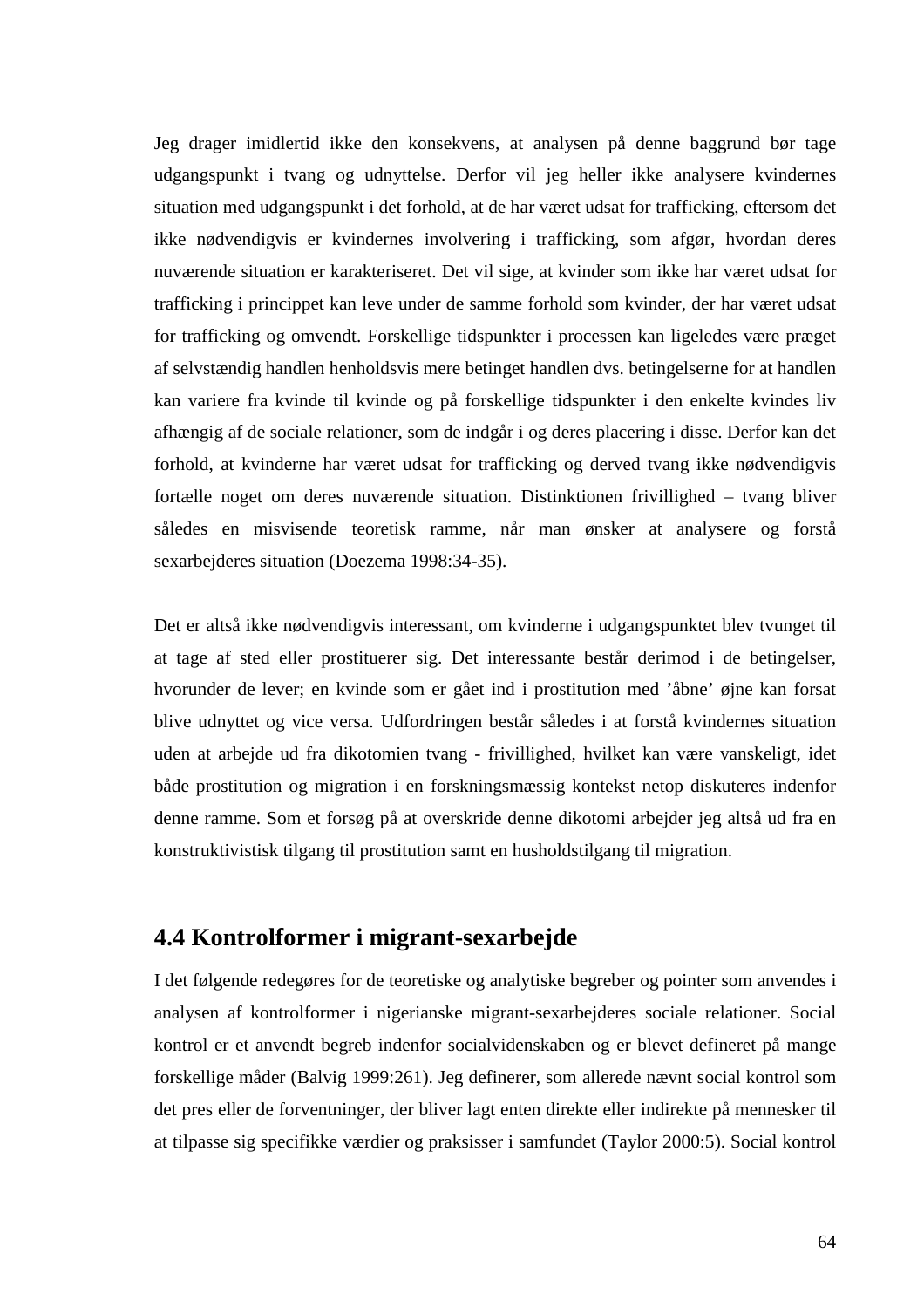indeholder magt i den forstand, at nogle aktører i kraft af deres autoritet har mulighed for at definere andre aktørers betingelser for at handle ved at pålægge dem at opføre sig på bestemte måder og/eller leve op til specifikke forventninger. Jeg fravælger imidlertid en eksplicit diskussion af magt som begreb, idet en sådan diskussion er meget omfangsrig, eftersom magt er et omdiskuteret begreb, der er blevet forstået og defineret på mange forskellige måder (Christensen og Jensen 1986:11).

De former for kontrol, som diskuteres nedenfor, har forskellige udtryk og manifesterer sig ligeledes på forskellig vis i kvindernes daglige liv. I den forbindelse kan social kontrol kategoriseres i forhold til, hvorvidt der er tale om uformel henholdsvis formel social kontrol (Balvig 1999:262). Uformel kontrol henviser til de former for kontrol, som udøves af mennesker i de nære sociale relationer såsom forældres kontrol over børn. Denne form for kontrol kan til tider være ureflekteret og derved utilsigtet og således opstå som en konsekvens af andre handlinger (ibid.:262-263). Den uformelle kontrol er relevant i forhold til nigerianske migrant-sexarbejderes sociale relationer til familien samt i relationen til agenter/alfonser og kunder, da disse relationer netop er karakteriseret ved nære relationer mellem mennesker.

Formel kontrol refererer til specialiserede og formaliserede kontrolformer og udøves eksempelvis af politifolk og socialarbejdere. Denne form for kontrol har i modsætning til den uformelle kontrol altid et reflekteret niveau dvs., at den i en eller anden forstand er tilsigtet og bevidst. Således indeholder den formelle kontrol ofte konkrete mål (Ibid.:262- 263). Dog bør det pointeres, at de aktører, der udøver den formelle kontrol dvs. socialarbejdere og politifolk, i deres praktiske arbejde er nødsaget til at forholde sig til de strukturelle rammebetingelser, som deres arbejde er underlagt (Henriksen og Prieur 2004:108), hvilket bl.a. udgøres af den eksisterende lovgivning på området. I forhold til migrant-sexarbejdere er der eksempelvis tale om udlændingelovgivningen og handlingsplanen til bekæmpelse af kvindehandel. Disse overordnede rammebetingelser inddrages ikke eksplicit i analysen, da det er den praktiske udførelse, der er omdrejningspunktet. Jeg ønsker dog alligevel at fremhæve, at de kontrolformer som opstår i relationerne mellem nigerianske sexarbejdere og myndighedsrepræsentanter også må forstås og ses i lyset af de overordnede strukturelle betingelser. Myndighedsrepræsentanter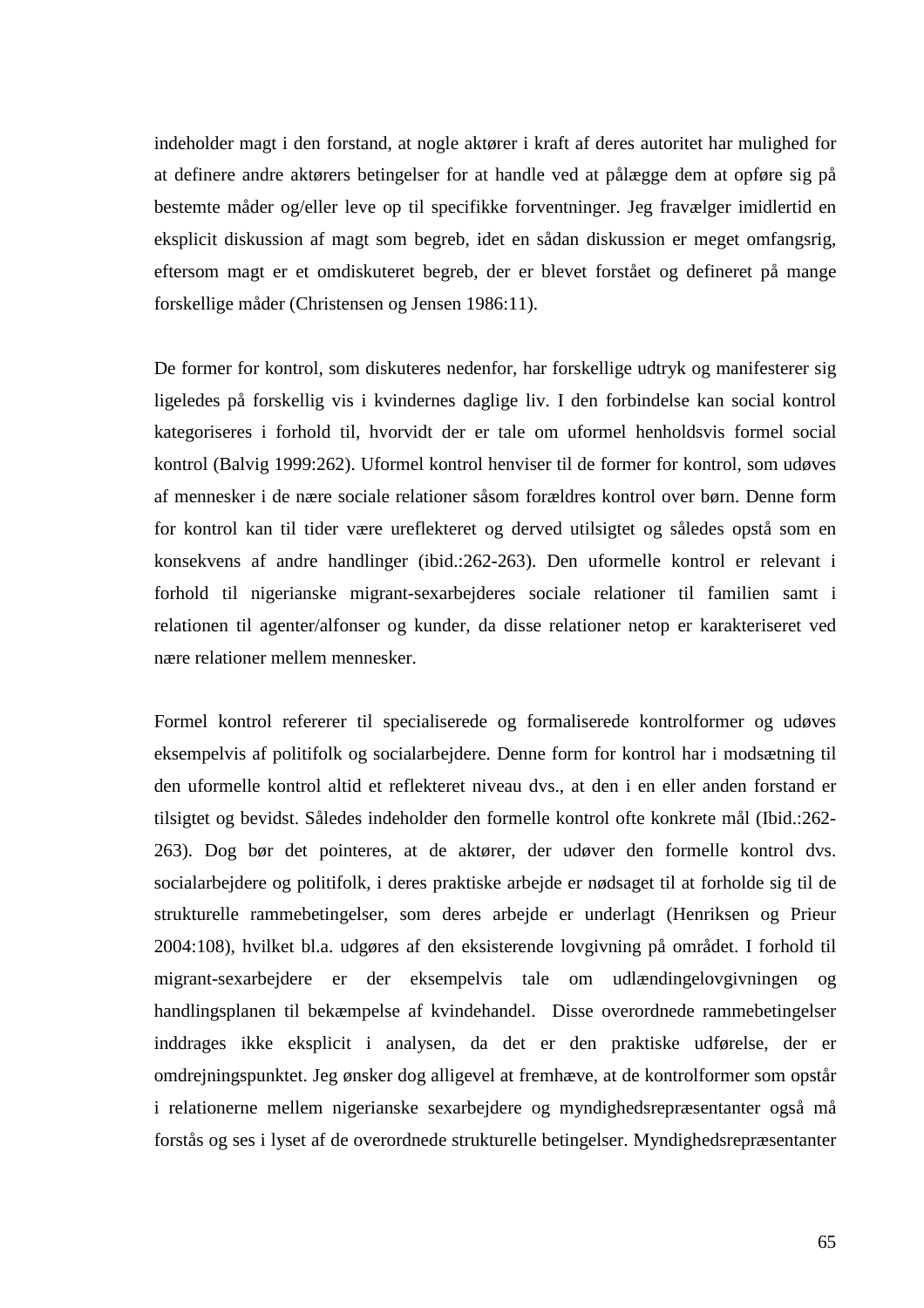er således altid underlagt kontrol ovenfra, de er ikke bare udøvere af kontrol (Henriksen og Prieur 2004:104). Den formelle sociale kontrol er relevant i forhold til nigerianske migrant-sexarbejderes relationer til myndighederne, dvs. relationen til RSK, politiet og Flygtningenævnet, idet disse relationer så og sige er et produkt af et overordnede politisk ønske om at styre og håndtere nogle specifikke samfundsmekanismer og derved også afspejler et reflekteret niveau som indeholder konkrete mål.

Den uformelle kontrol vil blive diskuteret gennem begrebet social kapital samt racialisering og seksualisering. Den formelle kontrol, som ligeledes antager en mere strukturel karakter, og derfor muligvis er vanskeligere for kvinderne at udfordre, vil blive diskuteret i forhold til migrations – og prostitutionsreguleringer udført af myndighedsrepræsentanter, dvs. bl.a. socialarbejdere og politifolk. Der er således tale om kontrolformer, som bevæger sig på forskellige niveauer, men som i et samspil altså antages at sætte rammerne for nigerianske migrant-sexarbejderes betingelser for at handle.

### *4.4.1 Social kapital*

Social kapital refererer oftest til det forhold, at en aktør i kraft af hendes eller hans sociale relationer til andre aktører kan opnå adgang til ressourcer såsom information, bolig, arbejde osv. Det vil sige, at der gennem begrebet typisk sættes fokus på, hvordan individers involvering og deltagelse i grupper og netværk har positive konsekvenser for aktøren (Portes 1998:2). Den franske sociolog Pirrer Bourdieu var den første som udførte en konsistent analyse af social kapital som begreb (Portes 1998: 3). I den forbindelse definerede han social kapital som et aggregat af aktuelle og potentielle ressourcer, som er forbundet til netværk af mere eller mindre institutionaliserede relationer af fælles bekendte, hvilket giver hvert medlem i gruppen adgang til kollektivt ejet kapital (Bourdieu 1985:248- 249). Det vil sige, at social kapital i en 'Bourdieusk' forstand fokuserer på de fordele, individer kan opnå ved at deltage i grupper, og individer kan i den forbindelse opnå adgang til andre ressourcer og kapitalformer (Portes 1998:3-4). For at generere social kapital må en aktør indgå i sociale relationer med andre, og det er disse andre, som bliver den egentlige ressource. Således er social kapital indlejret i strukturerne ved sociale relationer (Portes 1998:7).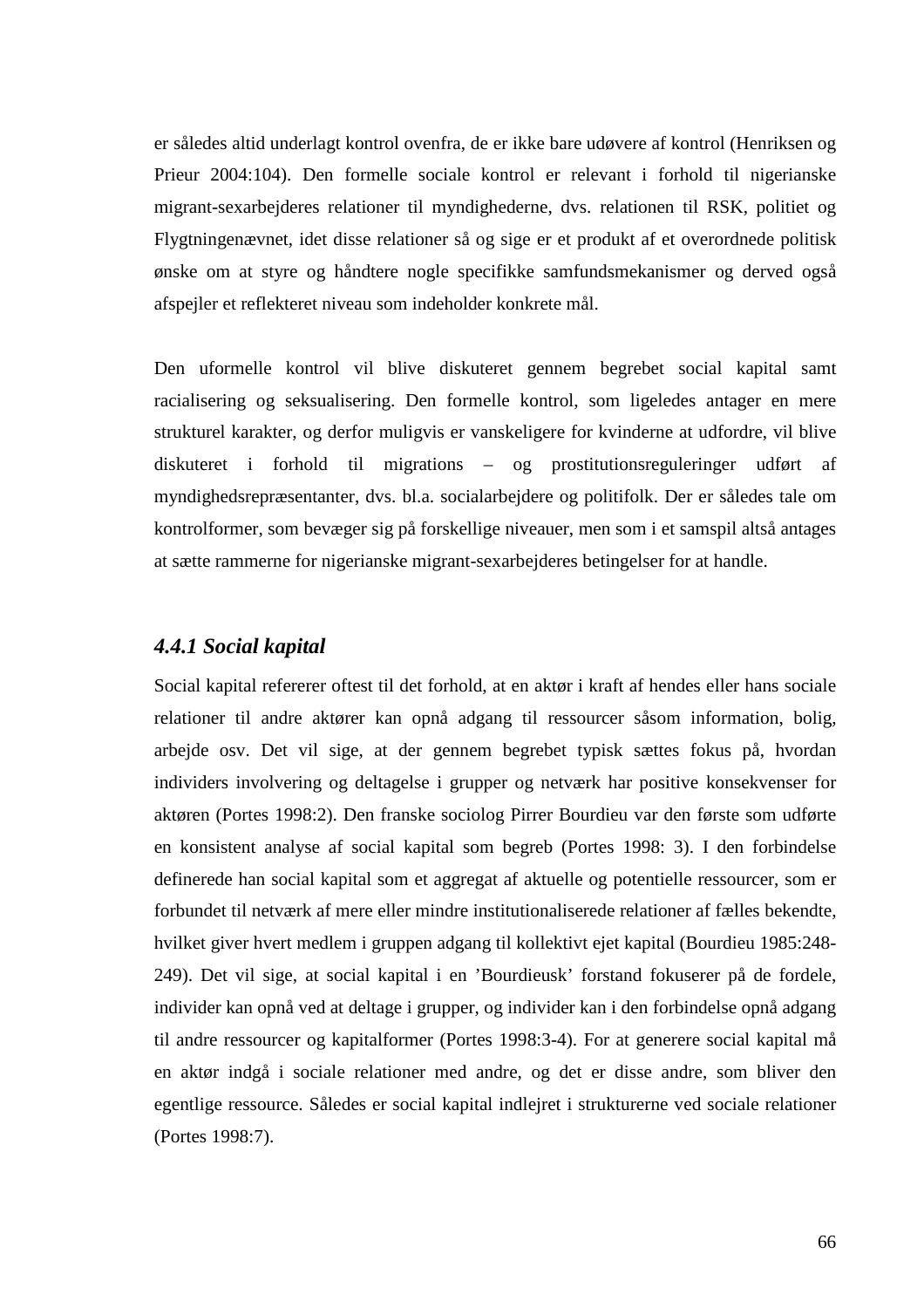Social kapital er blevet anvendt i mange forskellige sammenhænge (Portes 1998:2) men oftest med fokus på de to specifikke forhold, som er nævnt ovenfor nemlig; de positive effekter ved begrebet samt det forhold, at social kapital kan generere andre former for kapital dvs. human og økonomisk kapital. Human kapital henviser til den viden og egenskaber, som folk besidder (Faist 2000:117). Således kan man gennem social kapital få adgang til viden om eksempelvis modtagersamfundet. Økonomisk kapital henviser til de materielle ressourcer, som kan mobiliseres til at opnå fremtidige gevinster (Faist 2000:117), og man kan gennem social kapital eksempelvis få adgang til arbejde, som kan resultere i en økonomisk indkomst.

Social kapital relaterer sig imidlertid også til, hvordan de sociale relationer mellem individer er med til at skabe sammenhold og samarbejde internt i en gruppe og derved integrerer gruppen (Faist 2000:104). Således indeholder social kapital en dobbelthed:

"*…social capital: obligations as a pattern of social exchange, reciprocity as a social norm, and solidarity; and the benefits derived from social capital: access to resources of others, information, and social control through authority"* (Faist 2000:98).

Som det fremgår af citatet, består social kapital i brede vendinger af forpligtigelser, reciprocitet og solidaritet. I tillæg hertil er der tre 'goder' ved social kapital, som altså er adgang til andres ressourcer, information og social kontrol.

### **Reciprocitet, solidaritet og forpligtigelse**

Reciprocitet fordrer handlinger, som udføres, idet aktøren forventer at få noget igen og der er tale om en norm, som bygger på, at man hjælper dem, der tidligere har hjulpet en (Faist 2000:105-106). Reciprocitet betyder bl.a. at de, som migrerer efter migrationen, forbliver loyale og derfor sender penge hjem, og at de, der er blevet tilbage, til gengæld udfører andet arbejde (ibid.:107). Solidaritet er evnen til at se ting gennem andres øjne, og det centrale i solidaritet er således individers villighed til at undertrykke egeninteresser på grund af identifikation med andre i fællesskabet (Faist 2000:109). Solidaritet kan som reciprocitet komme til udtryk ved, at dem, der er taget af sted, støtter dem der er blevet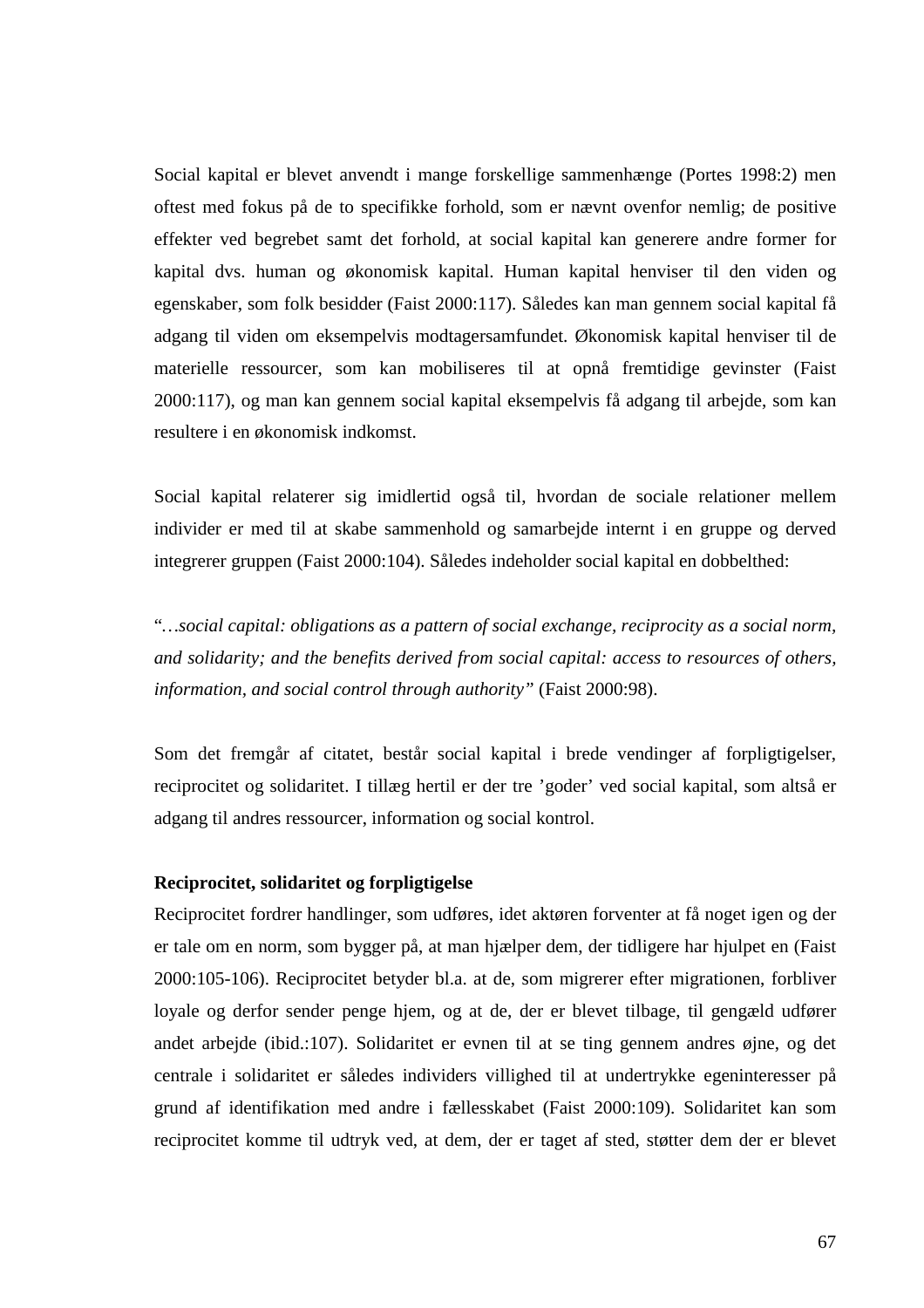tilbage (Faist 2000:109) det vil sige, at migranter forbliver loyale overfor fællesskabet på trods af den store geografiske afstand. Reciprocitet og solidaritet kommer ofte til udtryk i stærke bånd såsom familien (Faist 2000:110) og påvirker altså individer således, at de handler i fællesskabets interesse. Forpligtigelser beror på mere eller mindre konkrete og faste aftaler i relation til en bytning (ibid.:104) og knytter sig dermed ikke alene til stærke sociale bånd, men kan ligeledes opstå igennem svage sociale bånd såsom sociale relationer til agenter. De forskellige medlemmer af et fællesskab, eksempelvis en familie, adskiller sig fra hinanden i forhold til, hvor mange forpligtigelser henholdsvis 'vouchers' de har (ibid.). Således står forskellige individer i en familie eller lignende enten i en situation, hvor de skylder fællesskabet noget eller alternativt har noget til gode.

### **Adgang til andres ressourcer, information og social kontrol**

Som nævnt indeholder social kapital tre overordnede goder. For det første hjælper social kapital medlemmer af netværk og grupper til at få adgang til mere økonomisk og human kapital, idet de gennem social kapital kan få adgang til andre menneskers ressourcer (Faist 2000:112-113). For det andet opnår individer gennem netværk forbedret information, og jo større og mere heterogen gruppen er, jo mere information vil der cirkulere (Faist 2000:112- 113). I forhold til nigerianske migrant-sexarbejdere i Danmark kan der være tale om information i relation til politiets færden. For det tredje kan man gennem social kapital opnå kontrol med andre medlemmer i gruppen eller kollektivet. Jo mere social kapital man besidder, jo mere potentiale eksisterer der for at være den der, kontrollerer frem for den, der kontrolleres (Faist 2000:113). Den sidste gode indeholder imidlertid en dobbelthed, idet den næppe bliver en gode for de aktører, der underlægges kontrollen.

#### **Social kapital som begrænsende**

Ovenfor har der primært været fokus på de positive sider ved social kapital dvs. det forhold, at social kapital kan fungere som en kilde til andre former for ressourcer og kapitalformer samt fungere som en integrationsmekanisme, som fordrer samarbejde og sammenhold. Social kapital som begreb er imidlertid blevet kritiseret for udelukkende at blive anvendt i relation til dets positive indflydelse på samfund og grupper (se Portes 1998). Dette skyldes, at social kapital også kan fungere som en begrænsning og ikke alene som en ressource, idet individer i kraft af deres sociale kapital også pålægges specifikke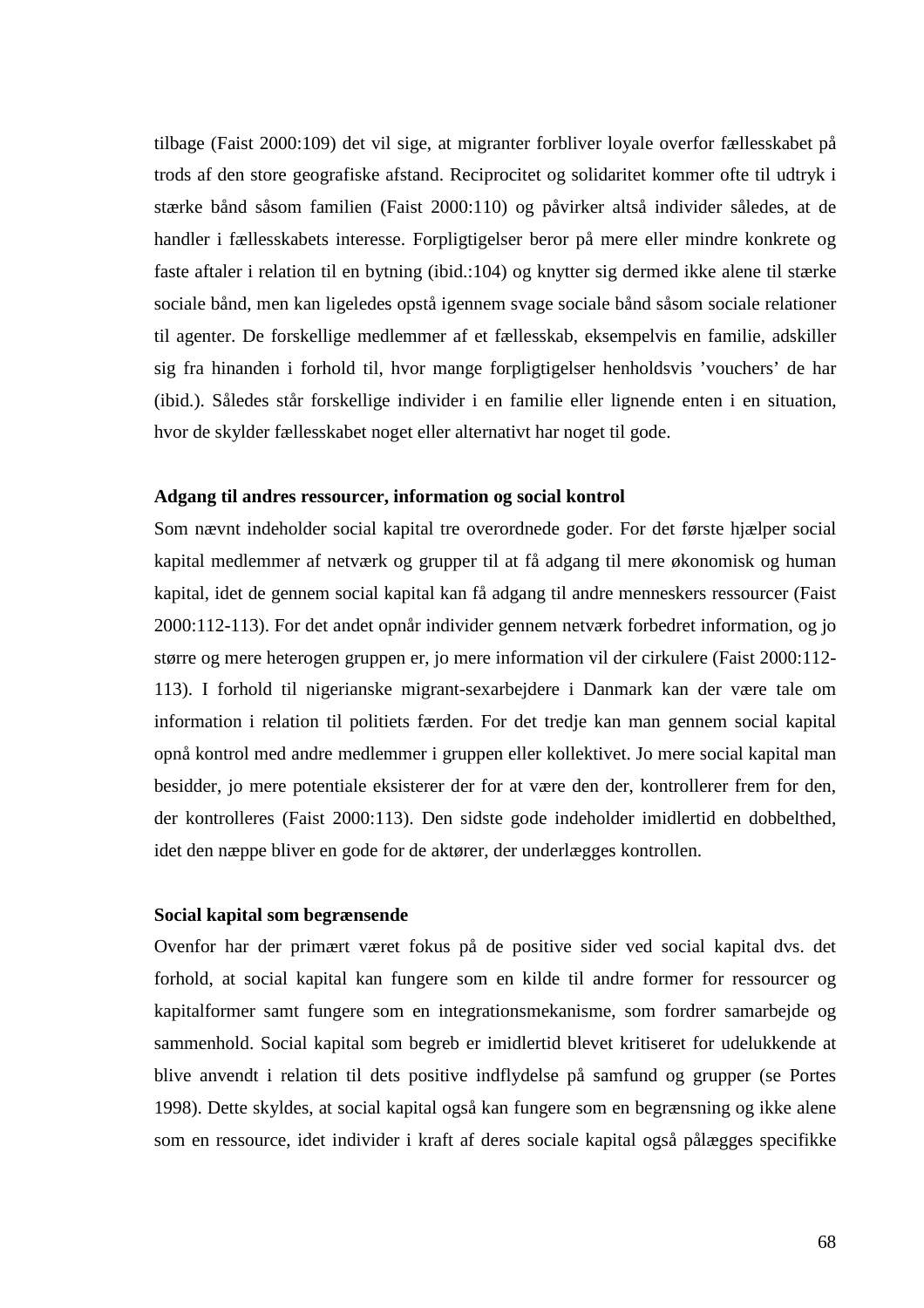forventninger og forpligtigelser, hvilket kan virke restriktivt eller begrænsende i forhold til individernes egne ønsker og interesser (Portes 1998:15-17).

Det begrænsende element ved social kapital relaterer sig således til den sidstnævnte 'gode' ved social kapital nemlig social kontrol. Social kapital har således også negative konsekvenser for grupper og individer, idet social kapital ligeledes kan resultere i, at individers autonomi begrænses, hvilket af Faist er blevet benævnt 'sur kapital' eller 'negativ kapital'(Faist 2000:115). Det kan imidlertid diskuteres, om man i sådanne situationer overhoved kan tale om kapital, idet relationen ikke længere er en ressource for alle parter. Pointen er imidlertid, at social kapital altid opstår i relationer mellem mennesker, og i den forbindelse er der nogle, som har en mere magtfuld position end andre. Således kan den sociale kapital, som er et produkt af en specifik relation, få negative konsekvenser for den ene part og positive for den anden. Derved kan der argumenteres for, at der ikke længere for begge parter er tale om kapital, idet den ene part ikke drager fordel af relationen. Således finder jeg det mere hensigtsmæssigt at tale om de begrænsende eller negative konsekvenser ved social kapital frem for som Faist 'sur kapital' og/eller 'negativ kapital, idet dette begreb i princippet kan tolkes som en modsigelse. Pointen er imidlertid den samme nemlig; at de sociale relationer, som individer indgår i, og som kan generere social kapital, ikke alene har positive konsekvenser men ligeledes kan resultere i forventninger, forpligtigelser, sanktioner og overvågning og dermed social kontrol (Faist 2000:113-115).

Social kontrol har altså negative henholdsvis positive konsekvenser for medlemmer i et netværk afhængig af aktørens placering i relationen. De personer, som har muligheden for at udøve kontrol i et givent netværk, er dem, hvis sociale kapital er høj, dvs. dem som indgår i de fleste sociale relationer (Faist 2000:113). Disse personer har ofte adgang til information samt besidder autoritet og magt, og har derigennem mulighed for at overvåge og/eller sanktionere mod andre medlemmer i gruppen eller kollektivet (Faist 2000:113). I relation til mere organiserede former for migration er det typisk agenten, som kontrollerer adgangen til ressourcer, og han eller hun tager selv en del af disse ressourcer (Faist 2000:114). I sådanne tilfælde er det altså sandsynligt, at en eller få personer definerer rammerne for andres muligheder for at handle.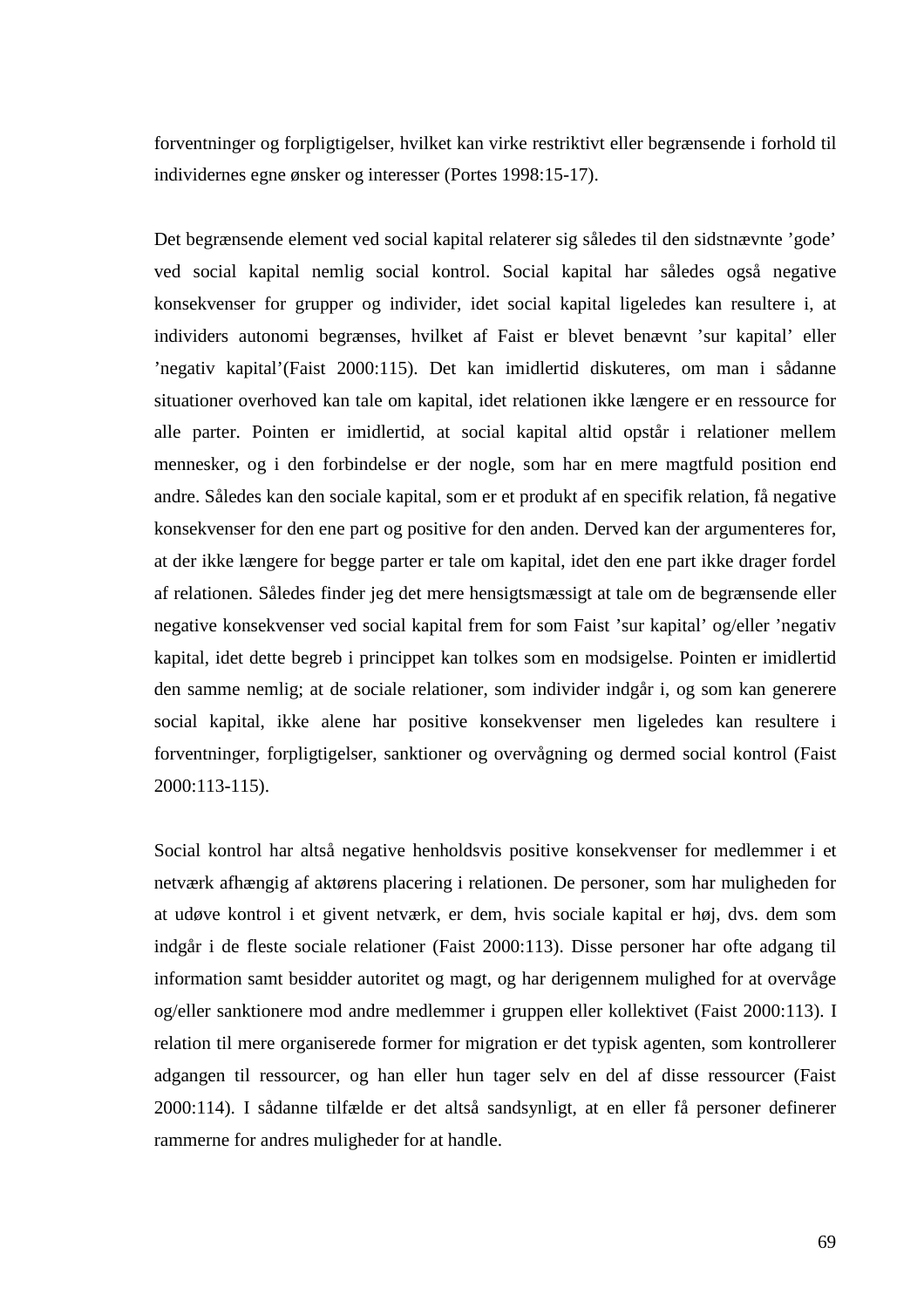Social kontrol finder ligeledes sted i familiemæssige sammenhænge og viser sig bl.a. ved at, enkelte medlemmer i familien afgør, hvem der skal migrere samt hvordan de økonomiske midler som migranten genere skal bruges (Faist 2000:113). Familien kan lægge et stort pres på migranten til at sende penge hjem, hvilket kan resultere i, at migranten ikke har mulighed for at generere økonomisk kapital til eget forbrug (ibid.:115) eller er nødsaget til at arbejde ekstremt meget, eller i erhverv og sektorer som hun/han ellers ikke ville vælge. Således kan de forpligtigelser, som individet har overfor familien, og som er knyttet til den sociale kapital altså udmønte sig i en form for kontrol, hvor familiens ønsker og behov bliver styrende for individets handlinger også efter emigrationen.

Social kapital kan altså give internationale migranter, såsom nigerianske migrantsexarbejdere i Danmark, ressourcer som ellers ikke er dem tilgængelige. Social kapital begrænser dog ligeledes det enkelte individs muligheder på grund af de forpligtigelser og forventninger, der nedarves igennem social kapital, og bliver disse forventninger og forpligtigelser for krævende, begrænser det ikke alene individuel autonomi men ligeledes økonomisk succes (Faist 2000:115). Således kan de sociale relationer både være mulighedsskabende og begrænsende på en og samme tid. Som det vil blive diskuteret i analysen viser dette sig bl.a. ved, at relationen til agenterne for det første udmønter sig i adgang til information, bolig m.m. og samtidig også udmønter sig i sanktioner og overvågning bl.a. i form af trusler og vold.

Social kapital kan altså resultere i former for social kontrol, hvor enkelte individer bliver underlagt specifikke forventninger, forpligtigelser, overvågning og sanktioner, som kan begrænse deres autonomi og sætte rammerne for deres mulige handlen, og det er specifikt i denne sammenhæng, at begrebet social kapital synes relevant i en analyse af nigerianske migrant-sexarbejderes betingelser for at handle.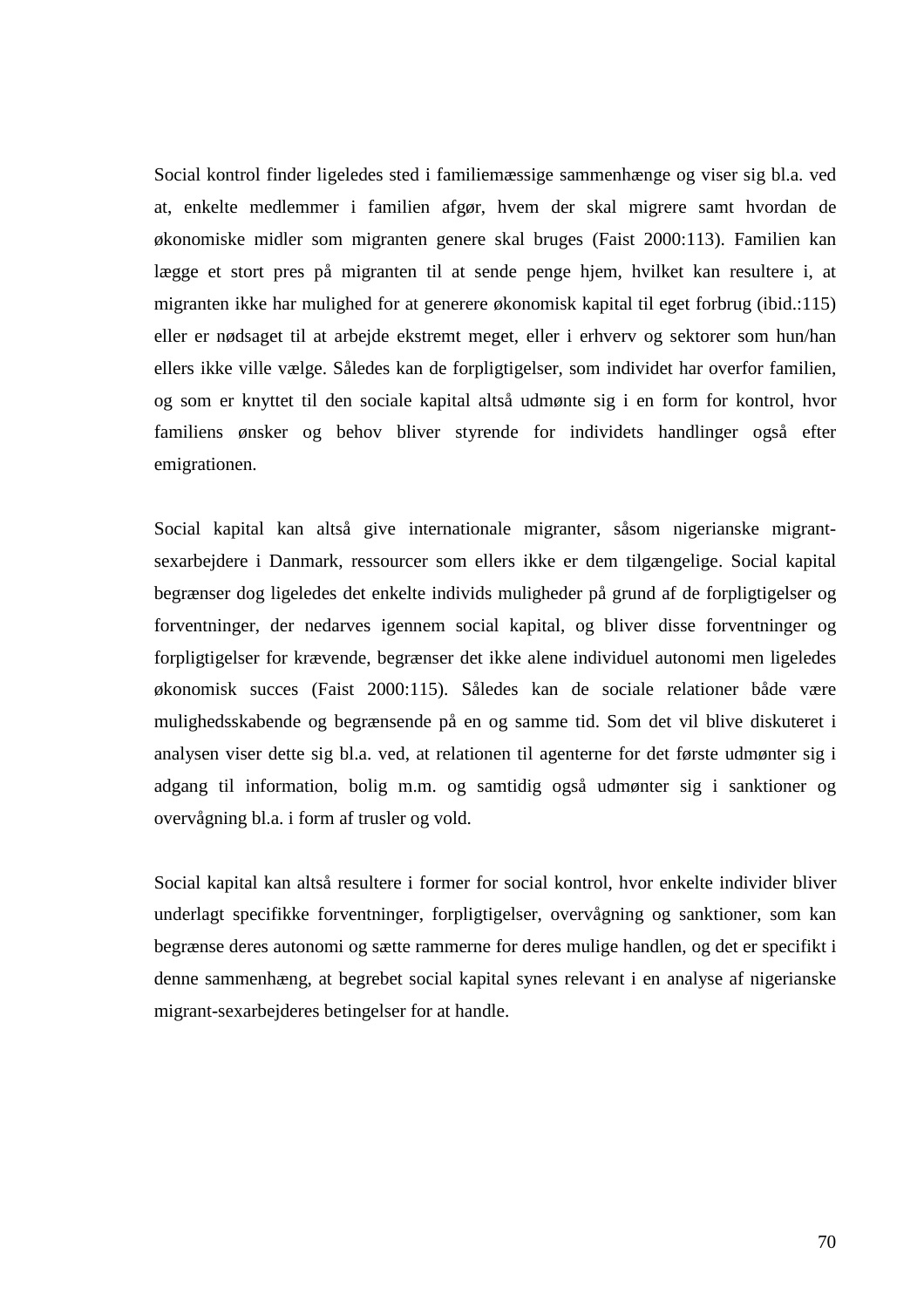### *4.4.2 Racialisering og seksualisering*

Racialisering referere til historisk specifikke og ideologiske processer samt de strukturer som følger heraf og som resulterer i inddeling af mennesker i bestemte sociale grupper (Miles og Small 2000:14). Derved konstitueres naturlige og antagede biologiske distinkte grupper, som hver tillægges bestemte karakteristika (ibid.). Med hensyn til sorte kvinder har sådanne racilaiseringsprocsser specielt fundet sted igennem det 18. århundrede. Derigennem er der blevet skabt et stereotypt billede af sorte kvinders seksualitet, hvor de opfattes som sexlystne samt polygame (Gilman 1985), og sorte kvinder er i denne forbindelse blevet konstrueret som seksuelt aggressive (Kofman et al. 2000:34-35). Som et led i disse racialiseringsprocesser er sorte mennesker blevet sammenlignet med aber, da man antog, at sorte mennesker, i særdeleshed sorte kvinder, havde en abelignende seksueldrift (Gilman 1985:212). Endvidere var der fokus på kvindernes bagdele, som til dels sås som et forstørret kønsorgan. Eksempelvis blev en sort kvinde ved navn Sarah Bartman udstillet i vesten for bl.a. at vise det antagede anomale ved hendes krop, nemlig hendes balder og/eller bagdel, og i denne proces blev hendes figur reduceret til hendes seksuelle dele (Gilman 185:213). Sorte kvinder blev derved portrætteret på meget seksualiserende måder (Arnfred 2004: 65). Parisiske kvinder i prostitution blev gengivet på lignende måder, idet kvinder i prostitution ansås som indbegrebet af seksualiserede kvinder, hvorfor man forestillede sig, at kvinder i prostitution og sorte kvinder havde noget tilfælles (Arnfred 2004: 66).

Igennem historien er der således i Vesten blevet skabt et stereotypt billede af sorte kvinder som seksuelle væsner par execellence (Arnfred 2004:64). Sorte kvinder er derved blevet konstrueret som ekstremt seksuelle og polygame mennesker. Dette stereotype billede har muligvis en afgørende betydning for de kontrolformer, som skabes i nigerianske kvinders relationer til kunder, da det netop er i denne relation, at kvindernes rolle som seksuelt objekt træder eksplicit frem.

Anden forskning med specifik fokus på sorte kvinders prostitution i Danmark har ligeledes indarbejdet denne dimension i forhold til sorte sexarbejderes relation til kunden (Spanger, 2000, 2001). Spanger påpeger ligeledes, at der gennem det 20. århundrede har eksisteret en ide om sorte kvinder, som meget sexlystne, dvs. en forestilling om at kvinderne har en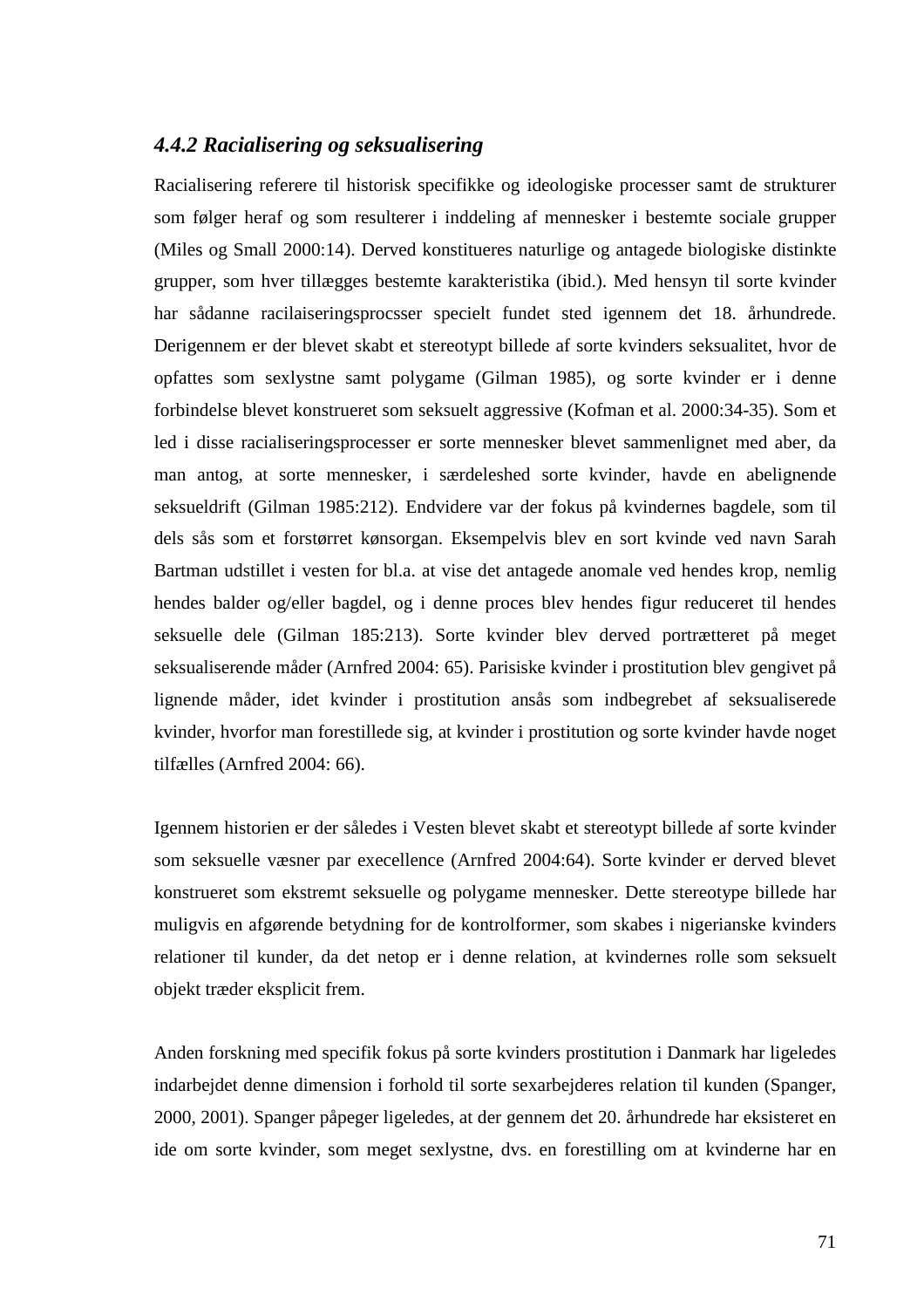voldsom og kropslig seksualitet og samtidig besidder et behov for at have sex med mange mænd (Spanger 2001: 55). Disse forestillinger spiller tilsyneladende forsat en rolle i mødet mellem sorte sexarbejdere og vestlige hvide mænd. Det konkluderes i relation hertil, at kvinderne kan 'gemme' sig bag det stereotype billede af sorte kvinder og derved forblive anonyme i relationen til kunden (ibid.). Dog kan anonymiteten muligvis også optræde som begrænsende i forhold til kvindernes muligheder for at handle, idet stereotypen ligeledes kan fastholde kvinderne i en nedværdigende position (Spanger, 2001:57).

### *4.4.3 Myndighedskontrol: Prostitutions - og migrationsreguleringer*

Indenfor den konstruktivistiske prostitutionstilgang placeres myndighedsrepræsentanter som den sociale kontrols subjekt og sexarbejdere som kontrollens objekt (Järvinen 1990:21). I denne sammenhæng fokuseres der på myndighedernes klassificering af sexarbejderne, samt den betydning den sociale definitions - og kontrol proces har for de sexarbejdere, der underlægges kontrollen (Järvinen 1990:23, 28-30).

Sexarbejdere er ofte et naturligt objekt for myndigheders sociale kontrol, idet de bryder med de historiske samfundsidealer om kvindelighed, hvor kvindelighed forbindes med aseksualitet og monogami (Järvinen 1998:21). Sexarbejdere udstiller derimod deres seksualitet og er endvidere polygame, hvormed de opfattes som afvigende (ibid.). Kvinder, som involverer sig i seksuelle relationer, som ikke relaterer sig til enten ægteskab eller begær, udfordrer altså opfattelsen af anstændig kvindelighed (Chapkis 1997:44), og de udgør således et synligt socialt problem i offentligheden (Järvinen 1990:21). Nogle former for sexhandler anses endvidere som mere uacceptable og anstødige end andre. De kvinder, som praktiserer disse er i højere grad udsat for social kontrol, eftersom de i større udstrækning end andre er 'afvigende' eller i højere grad end andre udstiller deres 'afvigelse'. I den forbindelse anvendes graden af offentlighed ved prostitutionen som en vigtig determinant for kontrollens omfang (Järvinen 1990:32).

Som beskrevet i indledningen er nigerianske sexarbejdere sammenlignet med andre grupper i prostitution i Danmark meget synlige i det offentlige rum. Endvidere er det altså sandsynligt, at nigerianske kvinder i kraft af deres hudfarve også sættes i forbindelse med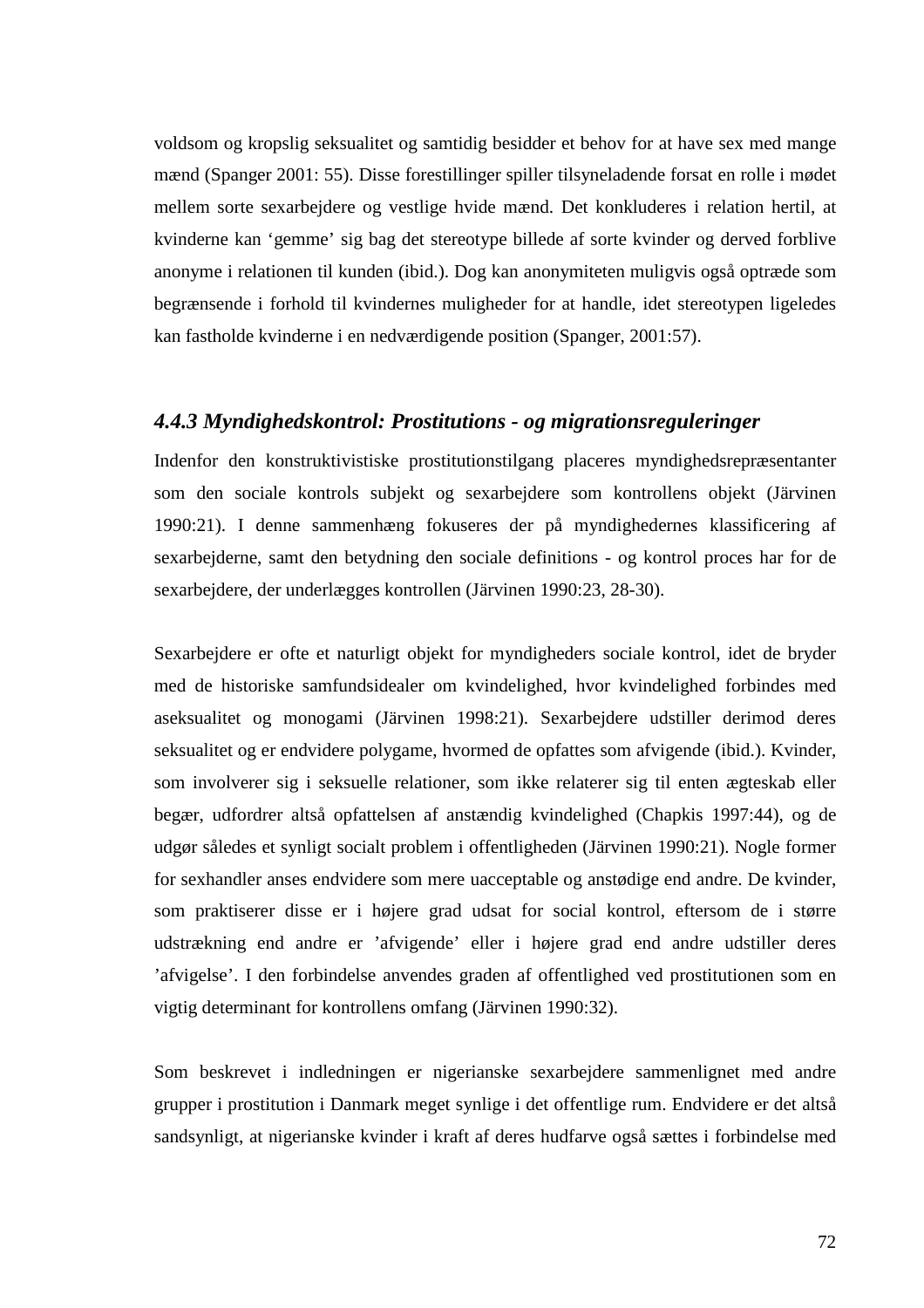afvigende seksuel adfærd, jf. ovenfor og derfor i højere grad end ikke sorte sexarbejdere underlægges social kontrol fra myndighedernes side.

### **Skyldige-uskyldige kvinder**

Myndighedernes definitionsproces af sexarbejdere er ofte karakteriseret ved en forenkling af kvindernes situation, og den sociale kontrol tager således udgangspunkt i et fåtal af faktorer og eller adfærdsmønstre, hvilke antages at have afgørende betydning (Järvinen 1990:31). Endvidere er definitionsprocessen kendetegnet ved såkaldte negative forventninger, idet kvindens position som sexarbejdere kædes sammen med amoralsk adfærd i andre sammenhænge (ibid.). På baggrund af definitionsprocessen finder der ligeledes en kategorisering sted, hvor myndighederne ud fra de forenklede oplysninger af kvinderne kategoriserer dem som nybegyndere eller rutinerede, som hårde eller svage osv.. Den enkelte kvinde behandles med udgangspunkt i denne kategorisering (Järvinen 1990:31).

I den forbindelse får distinktionen frivillighed-tvang en afgørende betydning, idet kvinderne risikerer at blive kategoriseret i overensstemmelse med denne dikotomi. Dette skyldes, at distinktionen ofte i praksis oversættes til en distinktion mellem skyldigeuskyldige kvinder, hvilken kan resultere i en skelnen mellem de kvinder, som fortjener hjælp, og de som ikke gør (Doezema 1998:42). I forhold til migrant-sexarbejdere lægges der ofte vægt på, hvorvidt kvinden var bekendt med, at hun skulle arbejde i prostitution i modtagerlandet. Dette forhold kommer ofte til at afgøre, om kvinden bør kategoriseres som skyldig eller uskyldig (ibid.:43), og derved om hun bør tilbydes hjælp. Eksempelvis afviser man i Holland at efterforske klager om trafficking, hvis kvinden ønsker at fortsætte med at arbejde i prostitution, og i Tyskland får agenter en nedsat straf, såfremt kvinden var klar over, at hun skulle arbejde i prostitution (Doezema 1998: 42). Kvindernes placering som skyldig eller uskyldig afhænger altså ofte af, hvorvidt kvinden på forhånd kendte til prostitutionselementet (ibid.:43), eller om hun forsat ser prostitution som en fornuftig og måske eneste mulighed.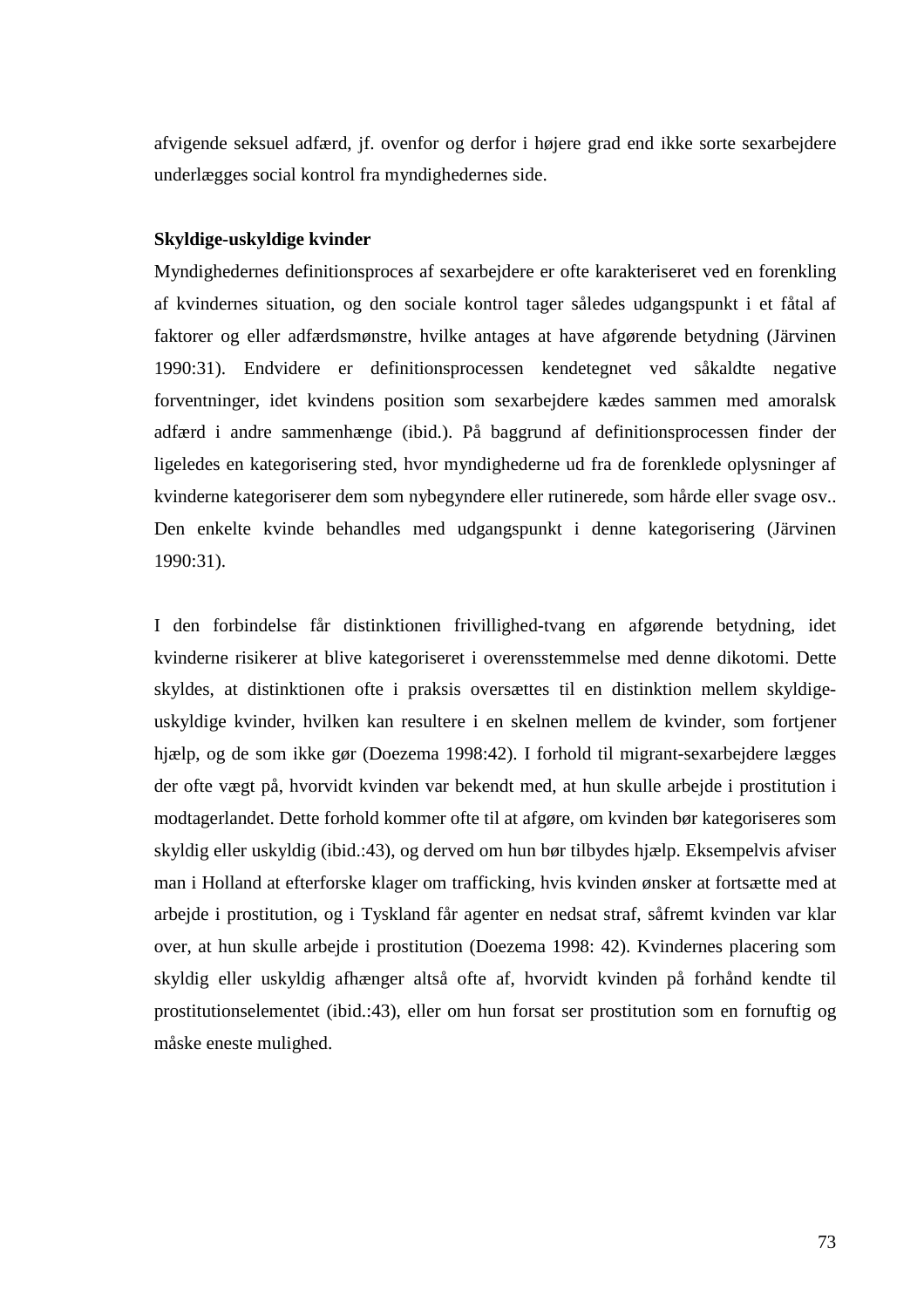### **Illegale Migranter**

 $\overline{a}$ 

Den sociale kontrol som udøves af myndigheder overfor sexarbejdere generelt afhænger endvidere af, hvorvidt prostitution er ulovligt eller lovligt. I Danmark er prostitution afkriminaliserede<sup>29</sup>. Dette betyder dog ikke, at samtlige sexarbejdere kan prostituerer sig uden at bryde loven, eftersom migrant-sexarbejdere uden arbejds - og opholdstilladelse i modtagerlandet fortsat begår en kriminel handling (Chapkis 2000:183). Størstedelen af de kvinder, som indgår i det empiriske materiale er som nævnt illegale migranter, hvorfor deres praksis som sexarbejdere i Danmark altså også kriminaliseres. Anden forskning har indikeret, at illegale migrant-sexarbejdere ofte forsøger at undgå kontakt med politiet, idet politiet først og fremmest udgør en risiko og ikke en sikkerhed (Chapkis 1997:132), da kvinderne typisk af myndighederne klassificeres og defineres som illegale migranter (Wijers 1998:72). Derved er der risiko for, at kvinderne kategoriseres som kriminelle og ligeledes behandles derefter.

Kvindernes illegale status får ikke alene en betydning i deres relation til politiet men får muligvis også en betydning i deres relation til Flygtningenævnet. Som nævnt tidligere er der ofte en tendens til at inddele migranter i forhold til tvungne – frivillige migranter, hvilket i praksis oversættes til en distinktion mellem flygtninge og arbejdsmigranter (Faist 2000: 24). Flygtninge og arbejdsmigranter bliver derved dikotome distinktioner, som benyttes af autoriteter, dvs. modtagerlandets myndigheder, overfor internationale migranter (Ibid.:25). Den kategori som den pågældende migrant placeres i kan få vidtrækkende konsekvenser for de muligheder hun, eller han besidder.

Forholdet mellem frivillig migration og tvungen migration kan imidlertid i praksis være flydende, og distinktionen bør derfor ikke anses som et dikotomisk forhold, men derimod bør frivillighed og ufrivillighed (tvang) indplaceres som to ender på et kontinuum (Faist 2000:23). Distinktionen arbejdsmigrant - flygtning kan ikke neutralt på tilsvarende vis indplaceres på dette kontinuum (Ibid.), hvorfor man heller ikke i udgangspunktet kan antage, at nigerianske sexarbejdere i Danmark har taget valget om migration frivilligt. Således er flygtninge ikke nødvendigvis kun tvungne migranter, og arbejdsmigranter er

<sup>&</sup>lt;sup>29</sup> Prostitution blev i 1999 afkriminaliserede i Danmark. Dette indebærer dog ikke en egentlig legalisering og prostitution betragtes derfor heller ikke som et lovligt erhverv på linie med andre erhverv (www.retsinfo.dk).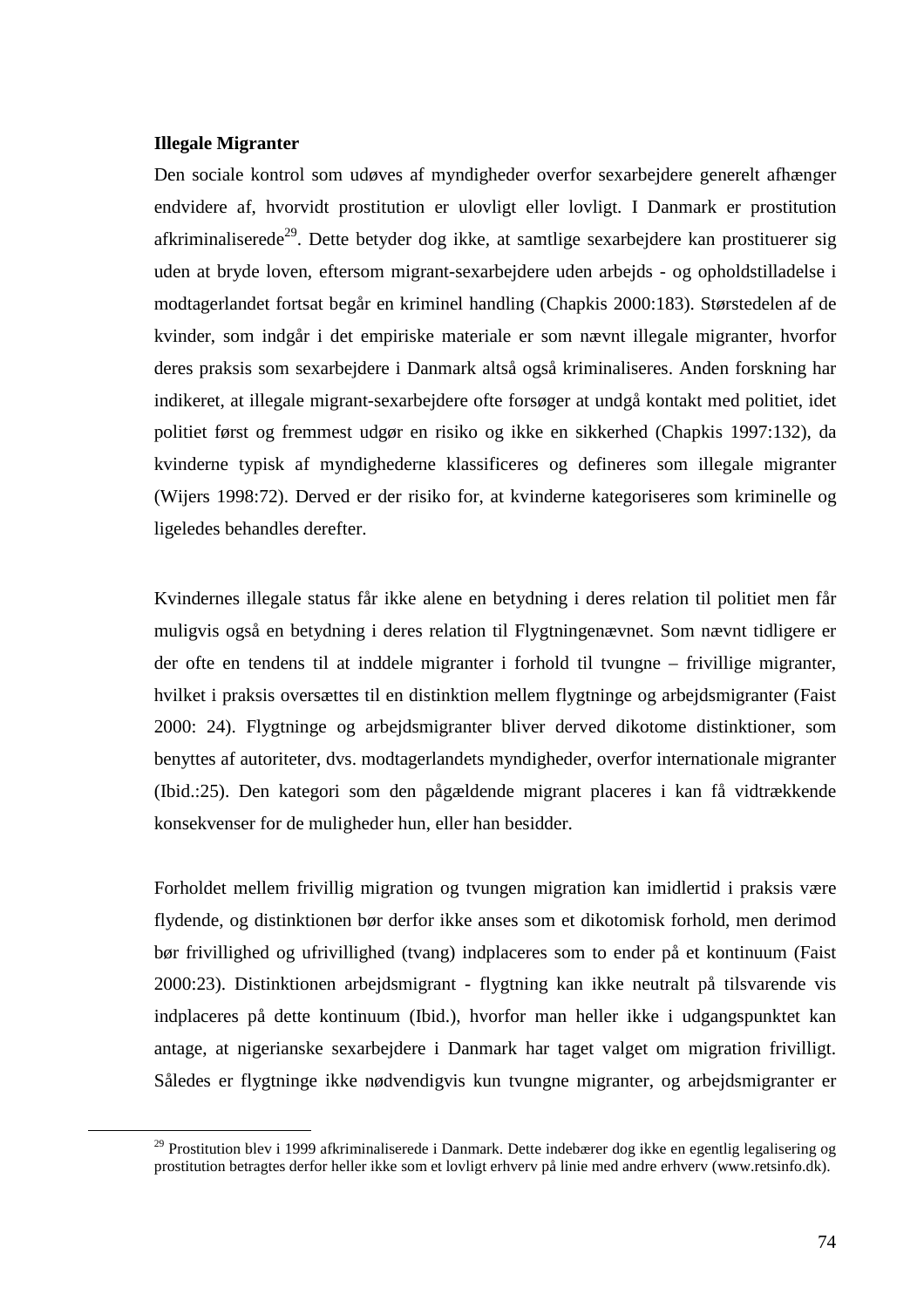ikke nødvendigvis kun frivillige migranter (Faist 2000: 23). Tidligere forskning omhandlende flygtninges vilkår har endvidere fremhævet, at kvinder generelt har vanskeligt ved at blive anerkendt som flygtninge. Dette skyldes, at den forfølgelse, kvinder oplever, ofte relaterer sig til den private sfære, hvilket ifølge FN's flygtningekonvention af 1951 ikke kan danne grundlag for asyl (Crawly 1999:309-311).

### **Sociale klienter**

 $\overline{a}$ 

Samtlige af de 49 kvinder, som indgår i materialet har været i kontakt med RSK og har derigennem også indtaget en position som social klient. I metodekapitlet diskuterede jeg hvordan RSK's tilgang til prostitution sætter nogle specifikke rammer for empiriens karakter. Kvindernes relation til RSK får dog højst sandsynligt også nogle meget virkelige og konkrete konsekvenser for kvinderne, idet relationen ligeledes påvirker den enkelte kvindes handlemuligheder.

De mest virkningsfulde magtudøvelser er ofte dem, som er mest usynlige. Disse omsættes typisk gennem velfærdsstatens hjælpende, støttende og omsorgsgivende institutioner<sup>30</sup>, og det er i denne sammenhæng, man ofte finder de mest disciplinerende relationer (Henriksen og Prieur, 2004:103). Det vil sige relationer, hvori der er faste og indlejrede kontrolformer, som anvendes overfor klienter. I den forbindelse udgør såkaldte velfærdsinstitutioner en vigtig aktør. Det karakteristiske ved velfærdsinstitutioner består bl.a. i, at der ofte finder en klientgørelse sted i det sociale arbejde (Järvinen og Mik-Mayer 2003:9-10). Derved omsættes individets problemer til, hvad man kan kalde for et systemsprog, hvorigennem individets situation afklares og forstås ud fra institutionelle fastlagte diagnoser og forståelsesrammer. I denne proces tilpasses klienten de kategorier, som stemmer overens med institutionens handlingsmodeller (ibid.).

Det er for så vidt i relationen til institutionen, at individets problemer bliver kategoriseret, og det er derfor også i det institutionelle, at problemerne begrebsliggøres, og individets handlemuligheder og fremtidsudsigter formes (Järvinen og Mik-Mayer 2003:14). Individer, hvis ønsker og behov står i konflikt med institutionens løsningsmodeller, kan

<sup>&</sup>lt;sup>30</sup> Jeg placerer altså RSK som en sådan institution, idet RSK er etablerede som et led i Regeringens handlingsplan til bekæmpelse af kvindehandel og har i den forbindelse netop til opgave at støtte og hjælpe migrantkvinder i prostitution i Danmark.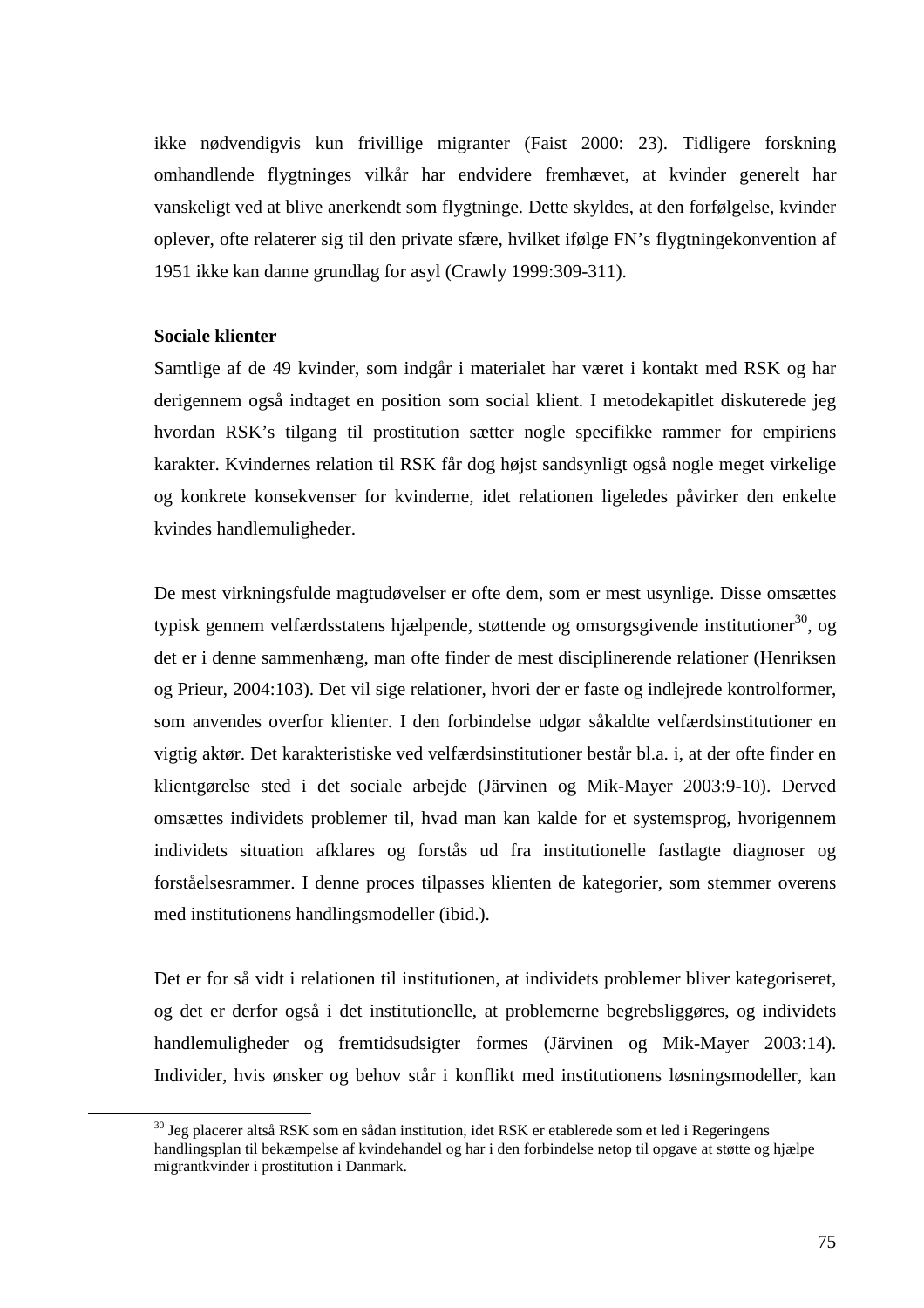risikere at blive defineret som fastlåste, tunge og svage klienter eller som individer med manglende selvindsigt, og klientens eventuelle uvilje mod at samarbejde med socialarbejderen tolkes som et symptom på, at der er noget galt med klienten (Järvinen og Mik-Mayer 2003:20-21). Den ideelle klient er således den brødtyngede klient, som ønsker forandring (ibid.). Den kontrol, som kan opstå i mødet mellem socialarbejdere og klienter, er imidlertid ikke alene begrænsende for klienterne, men kan ligeledes omsættes til muligheder (Henriksen og Prieur 2004: 106).

## **4.5 Operationalisering**

Individers betingelser for at handle afgøres og defineres altså i interaktionen mellem aktører, hvorfor fokus i analysen netop rettes mod disse mellemmenneskelige interaktioner, dvs. de sociale relationer som nigerianske migrant-sexarbejdere indgår i. Dette skyldes, at de sociale relationer indeholder specifikke former for social kontrol, som sætter betingelserne for kvindernes handlemuligheder. De sociale relationer er; relationen til familien, agenter og/eller alfonser, kunder og de danske myndigheder. De danske myndigheder inddeles yderligere i relationen til politiet, Flygtningenævnet og RSK.

De sociale relationer knytter sig både til kvindernes position som migranter og sexarbejdere, og det er derfor afgørende at arbejde med et analyseapparat, som indarbejder bege positioner samt alle relationer. Derved er der tale om et multiperspektiv, hvor kvindernes situation ikke bare analyseres som en konsekvens af deres forskellige positioner og relationer, men ligeledes som en konsekvens af, hvordan disse påvirker hinanden. En sådan analytisk tilgang nærmer sig en intersektionsanalyse, idet intersektionalitet netop refererer til det forhold, at man i studiet af sociale fænomener indarbejder forskellige dominans - og magtsystemer samtidigt, samt fokuserer på samspillet mellem disse (Mørck 2005:67, Lykke 1996:48). Jeg ønsker imidlertid ikke eksplicit at inddrage intersektionalitet som begreb, da dette kræver en større og omfangsrig oprationalisering men blot påpege, at det analytiske apparat i et vist omfang deler de samme grundantagelser.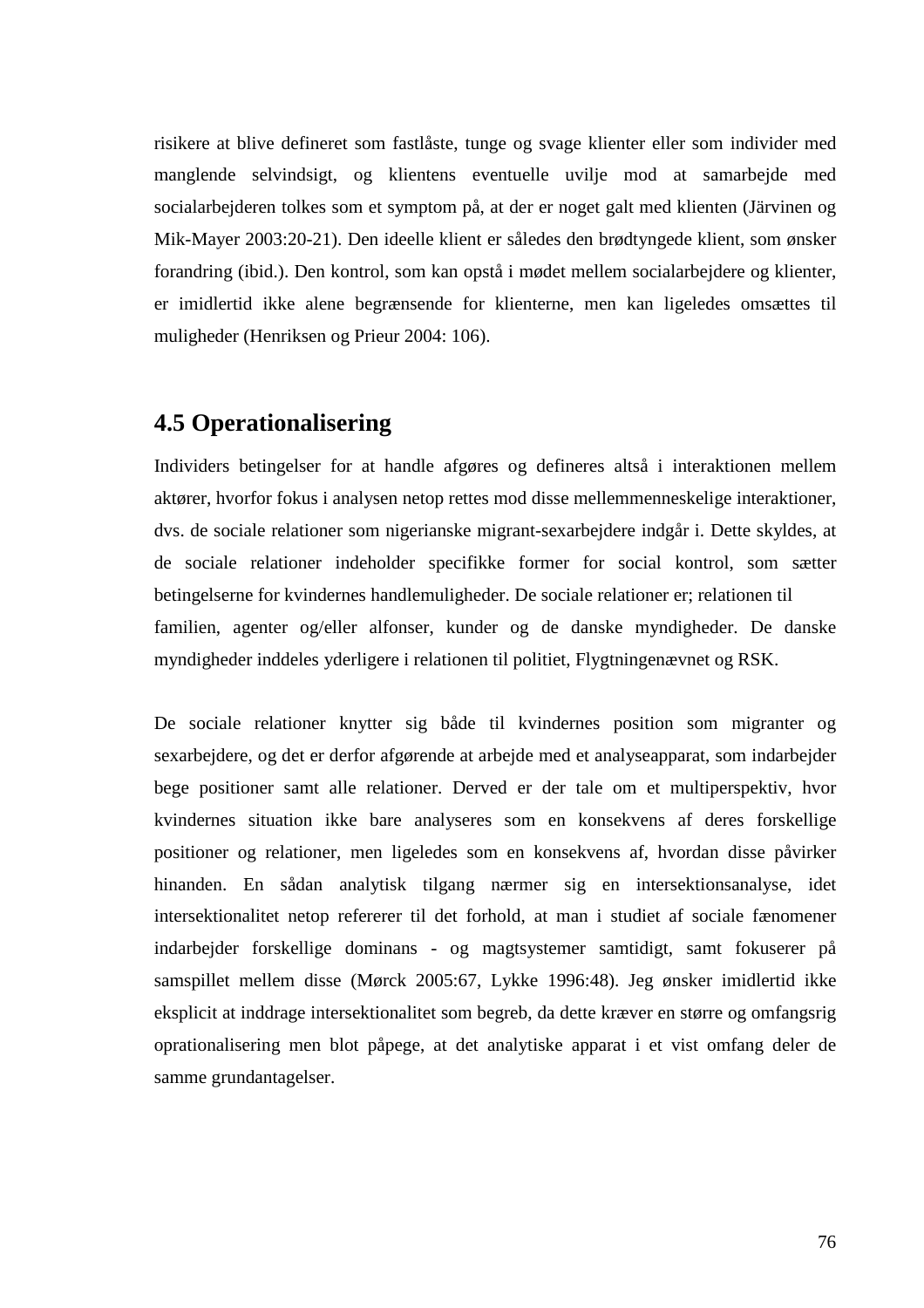For at undersøge hvilke kontrolformer der kommer til udtryk i nigerianske migrantsexarbejderes sociale relationer, og hvordan dette påvirker kvindernes betingelser for at handle, tager analysen udgangspunkt i følgende:

- 1) Det begrænsende element ved social kapital, dvs. forventninger, forpligtigelser, sanktioner og overvågning. Kontroludøverne antages her at være familien og agenter, herunder alfonser.
- 2) Racialisering og seksualisering, dvs. om kvinderne mødes med et stereotypt billede af dem som seksuelt aggressive og sexlystne. Kontroludøverne antages her at være kunderne.
- 3) Myndighedsreguleringer dvs., hvordan nigerianske migrant-sexarbejdere defineres og kategoriseres i forhold til bl.a. distinktionen skyldig-uskyldig, herunder hvorvidt kvinderne defineres og behandles som kriminelle eller ofre, og om de defineres som flygtninge eller arbejdsmigranter. Kontroludøverne antages her at være politiet, RSK og Flygtningenævnet.

Som det fremgik af den teoretiske gennemgang kan nogle af de relationer som indeholder social kontrol, også være mulighedsskabende for kvinderne. Denne pointe videreføres til analysen, hvorfor jeg ikke alene vil påpege kontrolformer men ligeledes diskutere, hvornår og i hvilke sammenhænge relationerne kan fungere som en ressource for kvinderne.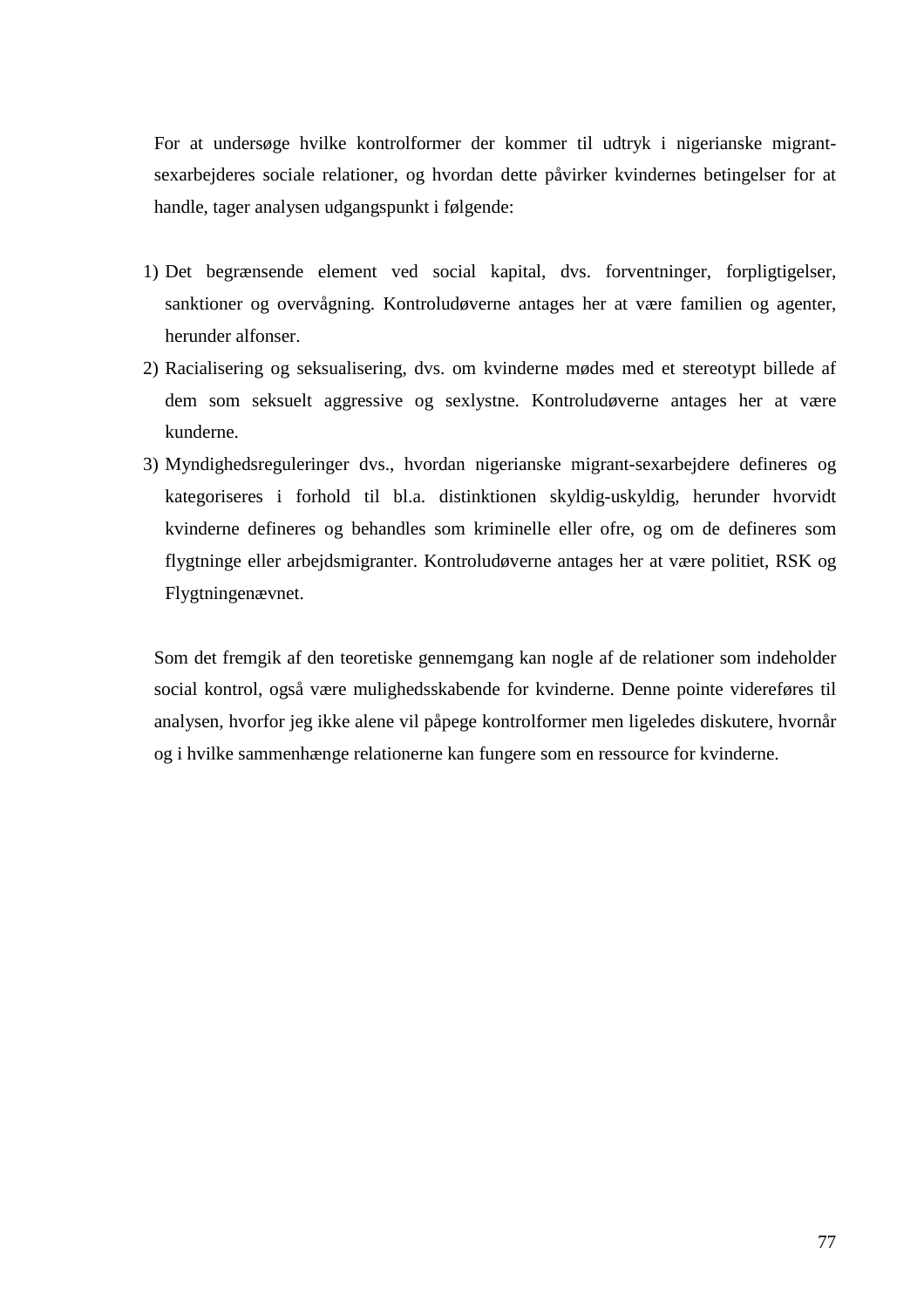# **Kap 5: Analyse**

Analysen indledes med 5 portrætter, hvoraf to bygger på interviews med nigerianske kvinder, samt tre kvinders fortællinger til RSK. Efter portrætterne foretages en analytisk diskussion med eksplicit udgangspunkt i de sociale relationer.

## **5.1 Fem portrætter**

Gennem portrætterne ønsker jeg for det første at give et indblik i enkelte kvinders samlede historie. For det andet at sætte fokus på de udvalgte relationer og de kontrolformer som skabes heri. I den forbindelse ønsker jeg ligeledes at udpege, hvilke relationer som henholdsvis udvider kvindernes muligheder eller begrænser dem. De kvinder, som optræder i portrætterne, er derfor valgt, idet deres historier tilsammen belyser samtlige relationer. For det tredje ønsker jeg gennem portrætterne at sætte fokus på forskelligheden i gruppen.

## *5.1.1 Lisa<sup>31</sup>*

Lisa er en 21-årrig nigeriansk kvinde, som er født og opvokset i delstaten Edo. Hun kommer fra en fattig landbrugsfamilie, som består af hendes fem søskende, hendes mor og far samt farens anden hustru. Lisa har gået i skole i to år og er den ældste datter i familien. Hendes far er syg og er derfor uarbejdsdygtig, hvilket har medvirket til familiens økonomiske problemer (samtalerapport på Lisa).

## Emigrationen

 $\overline{a}$ 

På grund af familiens fattigdom bad Lisas familie hende om at tage til Benin city for at arbejde. I Benin city kom Lisa i kontakt med en kvinde, som tilbød at hjælpe hende med at migrere til Europa. Kvinden og Lisa aftalte, at hun kontaktede Lisa i hendes landsby, og Lisa tog derefter hjem til sin familie (samtalerapport på Lisa). Fjorten dage efter opsøgte

<sup>&</sup>lt;sup>31</sup> Portrættet af Lisa bygger på en samtalerapport, som jeg gennem mit arbejde på RSK selv har været med til at producere. Portrættet er ligeledes trykt i rapporten 'Nigerianske kvinder i prostitution i Danmark' (Holm 2005), men optræder her i en nyredigeret udgave.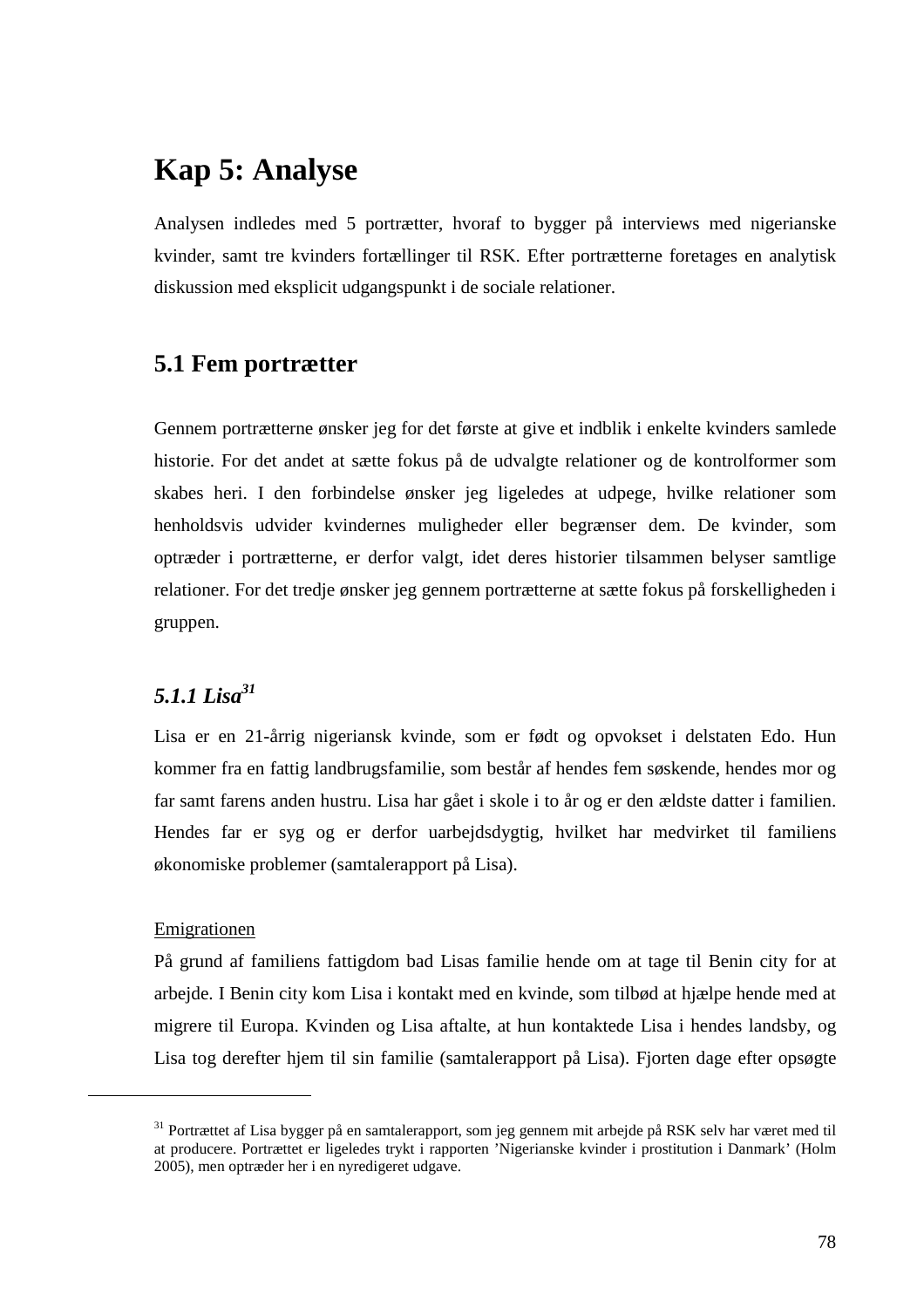kvinden Lisa, og de indgik en aftale. Lisa skrev i den forbindelse under på et gældsbrev. Inden afrejsen gennemgik Lisa ligeledes juju ritualer, hvor der bl.a. blev taget et billede af hendes spejlbillede, hvilket ifølge Lisa gør agenterne i stand til at lokalisere hende, såfremt hun forsøger at skjule sig (samtalerapport på Lisa). Igennem disse ritualer sværgede Lisa ligeledes på, at hun ville hemmeligholde agenternes identitet. Lisa blev derefter hentet af en nigeriansk mand, som tog hende med til Lagos lufthavn, hvorfra hun fløj til Kastrup lufthavn i Danmark (samtalerapport på Lisa).

#### Ankomsten til Danmark

Lisa landede i Kastrup lufthavn medio september 2005, hvor hun blev hentet af en nigeriansk mand. Denne mand konfiskerede hendes papirer og tog hende derefter med til Københavns Hovedbanegård, hvorefter han forsvandt (samtalerapport på Lisa). Lisa gik rundt på hovedbanegården, indtil hun blev kontaktet af en nigeriansk kvinde. Kvinden tilbød hende husly samt at vise hende, hvor Istedgade ligger. Lisa tog derefter med kvinden hjem (samtalerapport på Lisa). Kvinden arbejdede selv på sexbar i København og er muligvis mama (samtalerapport på Lisa). En mama eller madame er en form for alfons, hvilket er en person, som lever af indkomster fra en eller flere sexarbejdere (Järvinen 1993:34). Det er en gennemgående tendens i materialet, at kvinderne møder en anden nigeriansk kvinde, som tilbyder at hjælpe dem med at finde et sted at bo samt arbejde. Dette møde finder ofte sted når og hvis, kvinderne ankommer til København centrum (journaler).

#### Opholdet i Danmark

Lisa begyndte kort efter i gadeprostitution i København. I begyndelsen var hun på gaden fredag og lørdag, men agenterne forlangte flere penge og truede i den forbindelse hendes mor og bror i Nigeria på livet. Lisa begyndte derfor at stå på gaden op til flere dage om ugen (samtalerapport på Lisa). Lisa har fortalt, at hun gerne vil sende penge hjem til hendes familie i Nigeria, men at endnu ikke havde haft muligheden. På dette tidspunkt havde Lisa været i Danmark i ca. 4 måneder (samtalerapport på Lisa).

Lisa blev under hendes ophold i Danmark gravid og fik gennem RSK foretaget en abort, efter at hendes mama havde fortalt hende, at hun omgående skulle gøre noget ved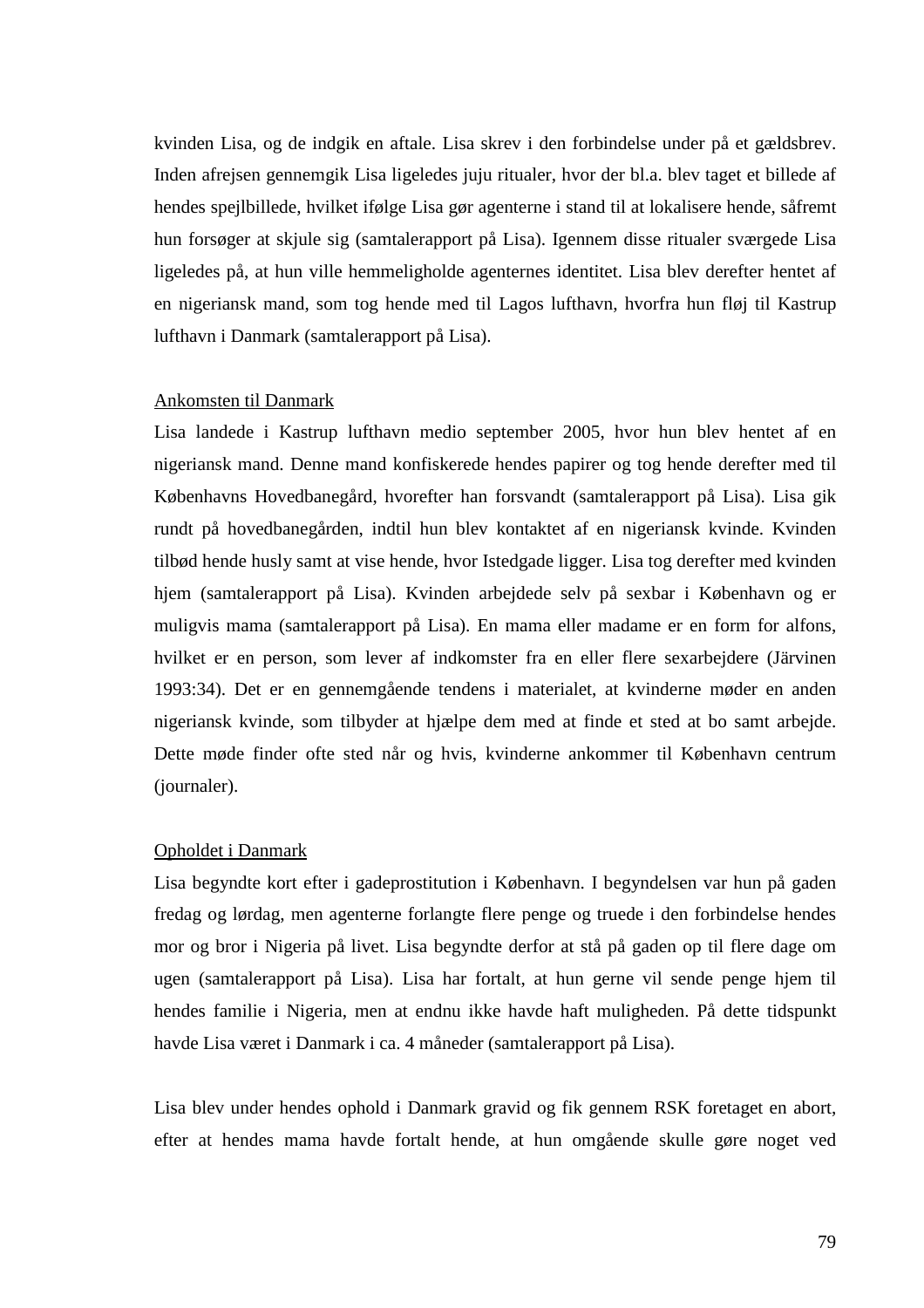problemet (samtalerapport på Lisa). Lisa blev efterfølgende kontaktet af hendes agent, som meddelte hende, at hun skulle til Italien, hvorefter han gav hende et pas indeholdende en anden kvindes billede. Lisa frygtede at blive anholdt af lufthavnspolitiet, idet billedet i passet ikke lignede hende. Hun fortalte derfor hendes agent, at hun ikke ville forlade Danmark. Agenten har indtil videre accepteret Lisa beslutning, og hun er derfor formodentligt fortsat i Danmark, hvor hun prostituerer sig på gaden i København (samtalerapport på Lisa).

## Lisas relationer

Lisas historie sætter for det første fokus på relationen til familien, idet Lisa migrerede for at hjælpe hendes familie, herunder sig selv. Dog blev hun bedt om at tage til Benin city for at tjene penge til familien, hvilket altså indikerer, at der har været nogle eksplicitte økonomiske forventninger til hende, som muligvis har udmøntet sig i social kontrol, således at Lisa også følte et vist pres fra sin familie mht. hendes migration. For det andet belyser Lisas historie relationen til agenter, som både har positive og negative konsekvenser. Relationen til agenterne udmønter sig i social kapital i form af adgang til bolig og arbejde, hvilket muliggør, at Lisa kan blive i Danmark og på længere sigt muligvis generere økonomisk kapital til sig selv og sin familie. Det vil sige, at den sociale kapital, som opstår i relationen til agenterne, også kan omsættes til andre kapitalformer. Relationen pålægger dog også Lisa økonomiske forpligtigelser, som bl.a. resulterede i trusler overfor hendes familie i Nigeria, idet agenterne ikke mente, hun levede op til disse forpligtigelser. Derved skabes der ligeledes social kontrol i relationen til agenterne, hvilket pressede Lisa til at arbejde mere, end hun ønskede. Derudover fik de økonomiske forpligtigelser overfor agenterne den konsekvens, at hun ikke havde mulighed for at sende penge til hendes familie i Nigeria, og hendes økonomiske autonomi blev altså ligeledes svækket.

## *5.1.2 Anna<sup>32</sup>*

 $\overline{a}$ 

Anna er en 32-årig kvinde som kommer fra en landsby i Edoområdet i Nigeria. Hun har gået i skole i ca. 5 år og kan læse og skrive engelsk. Annas mor dødede i forbindelse med

<sup>&</sup>lt;sup>32</sup> Portrættet af Anna er udarbejdet på baggrund af hendes visitationsrapport. Dele af dette portræt er ligeledes trykt i rapporten 'Nigerianske kvinder i prostitution i Danmark' (Holm 2005). Dog optræder det her i en nyredigeret udgave.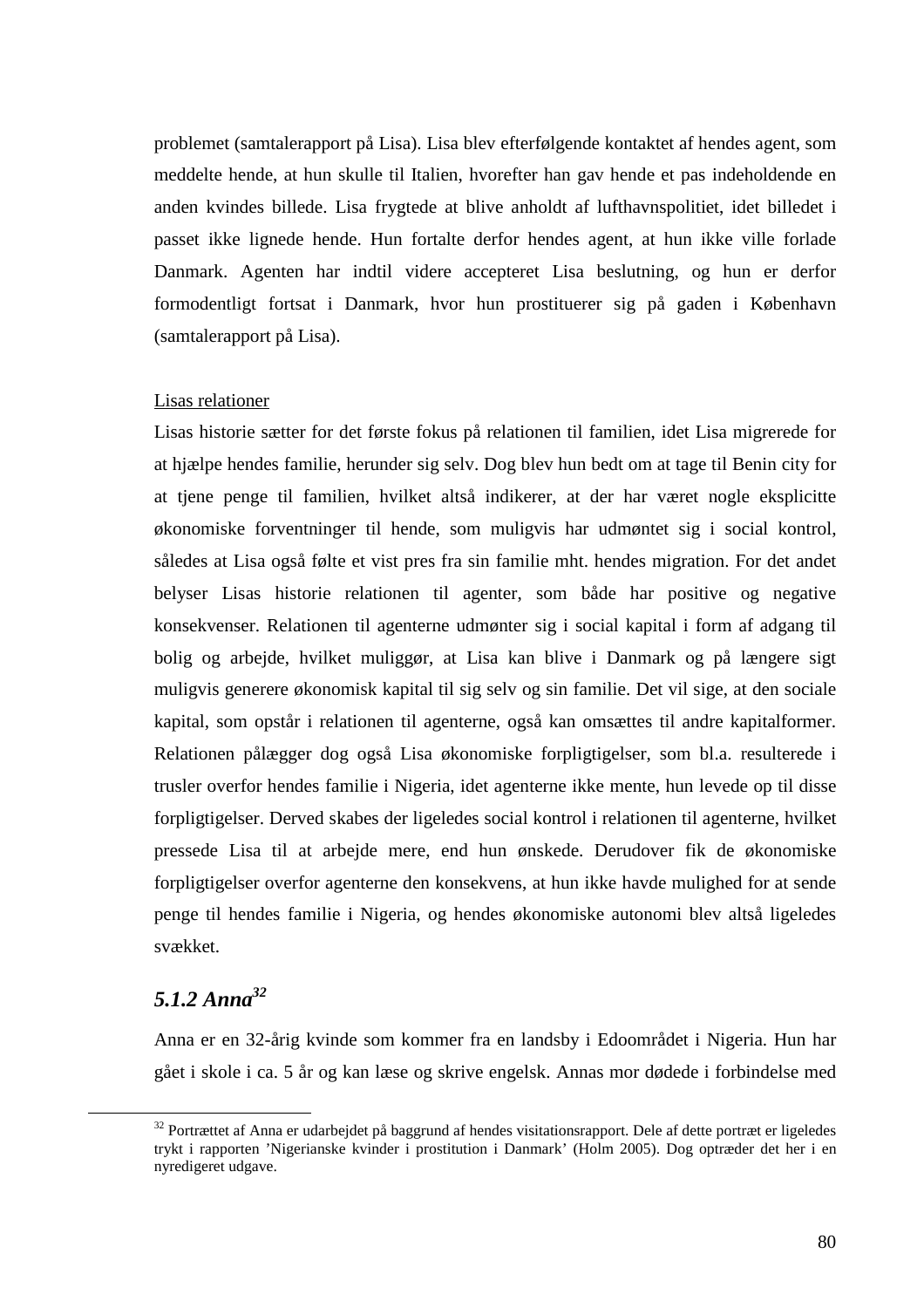Annas fødsel og hun er derfor vokset op hos sin farmor og far, som dyrkede landbrug. Anna har været gift i Nigeria og har to børn. Børnene bor hos faren sammen med hans andre koner (visitationsrapport på Anna).

### Emigrationen

Det var Annas far, stedmor og tante, som præsenterede Anna for den kvinde, som hjalp hende med at komme til Europa (visitationsrapport på Anna). Anna ønskede selv at migrere til Europa for derigennem at hjælpe familien økonomisk (Mildwater). Inden afrejsen gennemgik Anna juju ritualer, og hun har herigennem svoret at hemmeligholde alle informationer, som knytter sig til rejsen ud af Nigeria. Efter disse ritualer tog Anna med kvinden til Benin city, hvorfra rejsen ud af Nigeria begyndte. Hun vandrede sammen med 30 andre mennesker gennem Sahara ørkenen til Marokko i Nordafrika (samtalerapport på Anna). Denne rejse tog et år, og der var op til flere, som døde undervejs. Gruppen blev under hele turen overvåget af 'vagter', som var placeret i front af gruppen, i midten og bagerst. Da gruppen nåede Marokko, var der to nye mænd, som overtog, hvorefter gruppen blev sejlet til Spanien. På dette tidspunkt var de 18 kvinder tilbage (visitationsrapport på Anna).

## Opholdet i Europa/Danmark

Den første periode Anna opholdt sig i Europa, var hun i prostitution i Spanien, og her fortalte agenterne hende, at hun havde en gæld på 200.000 d.kr.. Hendes agenter truede endvidere med at slå hendes far ihjel, hvis hun nægtede at prostituere sig (visitationsrapport på Anna). I tillæg hertil blev hun selv udsat for knivstik udført af hendes mama. Anna valgte trods trusler på livet at flygte til Danmark. Kort efter blev hendes far myrdet. På farens bryst lå en seddel med skriften: *"Det er fordi, din datter er stukket af"* (visitationsrapport på Anna)*.* Annas farmor døde af et hjerteslag, da hun fik denne meddelelse, og nu mener alle i lokalsamfundet, at Anna er skyld i hendes fars såvel som hendes farmoders død. Anna frygter, at når hun vender hjem, så venter en skæbne hende på linje med sin fars (visitationsrapport på Anna). Anna skriver selv følgende om sin situation: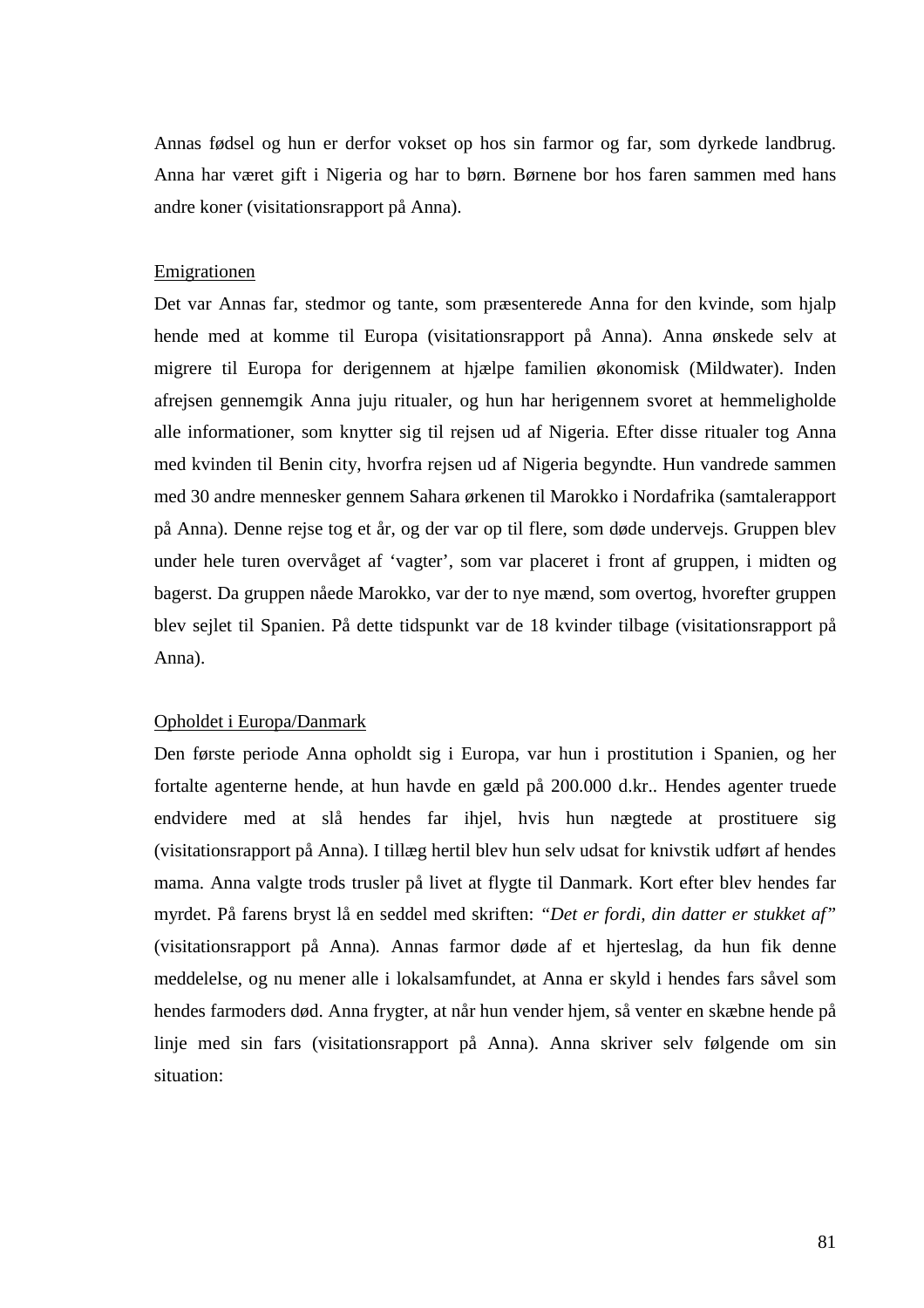"*Folk i landsbyen kan ikke forstå, at det ikke er min skyld, bagmændene er onde mennesker, de siger, jeg skal give dem penge. Når de finder mig i Nigeria, vil de slå mig ihjel fordi jeg stak af fra dem. Folk i landsbyen vil også slå mig ihjel pga. min far og farmors død. Vær sød at hjælpe mig, vær sød at have sympati med mig. Min bedste veninde fortalte mig, at min far var blevet fundet med et stykke papir på hans bryst, som fortæller, at de også leder efter mig. Min far blev skudt med en pistol. Vær sød dommer, du må have sympati med mig og give mig asyl* " (Anna, juli 2004<sup>33</sup>).

Brevet er skrevet i forbindelse med et fængselsophold i Danmark. Anna blev således anholdt af politiet på gaden i København, idet hendes dokumenter ikke stemte overens med hendes egne oplysninger. Hun var i besiddelse af et falsk spansk visum og et originalt pas fra Nigeria udsted i en anden persons navn. Hun blev på denne baggrund sigtet og senere idømt 40 dages fængsel for mened og dokumentfalsk (visitationsrapport på Anna).

Anna mente, at hendes ophold i fængslet var en straf fra agenterne, fordi hun var løbet væk (visitationsrapport på Anna). Hun har således ikke overholdt den aftale, som inden afrejsen blev indgået gennem juju ritualer. Derfor mente hun, at agenterne kunne benytte juju imod hende og derigennem fortsat skade og kontrollere hende (visitationsrapport på Anna). Anna mente imidlertid ikke, at hun var kriminel og kunne derfor ikke forstå, hvorfor det danske politi anholdte og fængslede hende (visitationsrapport på Anna). Anna valgte efter domsafsigelsen at søge om asyl, men hendes sag blev afvist, hvilket betød, at hun ville blive udvist af Danmark og sendt tilbage til Nigeria, hvorfor hun stak af fra de danske myndigheder (visitationsrapport på Anna).

#### Annas relationer

 $\overline{a}$ 

Annas historie sætter fokus på relationen til familien/lokalsamfundet, relationen til agenter samt relationen til de danske myndigheder. Relationen til agenterne fik altså negative konsekvenser for Anna, idet hun var underlagt en omfattende form for social kontrol, idet agenterne benyttede trusler og vold overfor hende og hendes familie. Endvidere blev de juju ritualer, som Anna gennemgik inden rejsen ligeledes omsat til social kontrol, idet hun

<sup>33</sup> Anna har selv taget initiativ til dette brev. Brevet er her oversat fra engelsk til dansk. Det bør nævnes, at Anna selv har opfordret min nøgleinformant til at bruge dette udsagn, hvis det på nogen måde kunne hjælpe andre kvinder i hendes situation, hvorfor jeg finder det etisk forsvarligt at gengive hendes brev.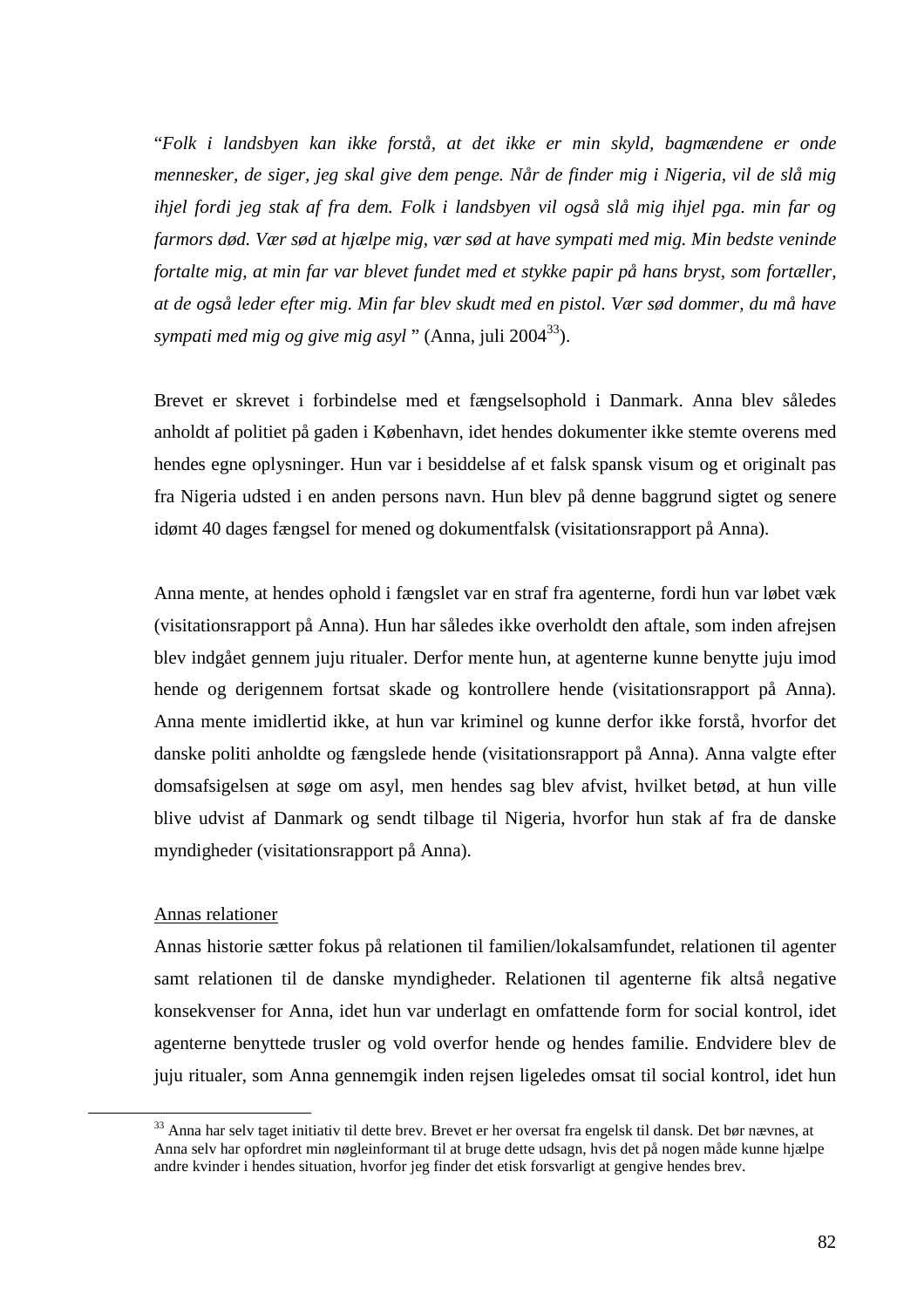mente, at agenterne på denne baggrund havde fået hende fængslet. Hun var derfor nødsaget til at skjule sig for agenterne og kunne altså ikke benytte denne sociale relation som en ressource, relationen blev dermed begrænsende for Anna.

Derudover blev Annas sociale relation til familien og lokalsamfundet ligeledes begrænsende, idet de holdt hende ansvarlig for to dødsfald, og det var derfor heller ikke en mulighed for Anna at vende tilbage til Nigeria. I tillæg hertil kunne eller ville de danske myndigheder ikke hjælpe hende, hvorfor hendes relation til de danske myndigheder ligeledes begrænsede hendes muligheder for at handle, eftersom hun blev anholdt, fængslet og udvist. Således blev Anna af de danske myndigheder først og fremmest defineret som kriminel og behandlet derefter. Annas handlingsfelt er således karakteriseret af et spændingsfelt, hvor hverken relationen til familien/lokalsamfundet, agenterne eller de danske myndigheder bliver mulighedsskabende.

## *5.1.3 Merian <sup>34</sup>*

Merian er en 22-årig nigeriansk kvinde, der lever som illegal migrant i Danmark. Hun kommer fra en landsby i Edoområdet. Merians mor var anden hustru og Merian er det ældste barn i familien. Hun har gået 4 år i skole (interview med Merian:1). Hun har imidlertid gennem størstedelen af hendes barndom og ungdom arbejdet som landbrugsmedhjælper på andre familiers jord, da hendes egen familie ikke ejer jord (interview med Merian:2-3).

## Emigrationen

 $\overline{a}$ 

Da Merian var 13 år døde hendes mor. To år efter moderens død ønskede Merians far at gifte hende bort til en velhavende mand, som boede i samme landsby. Manden var på daværende tidspunkt 70 år og havde allerede 4 koner. Merian ville ikke giftes med manden, hun syntes han var for gammel, og i øvrigt ønskede hun ikke at blive en del af et polygamt ægteskab (interview med Marian:3). Dette skyldes, at hun gennem sin barndom har oplevet utallige konflikter mellem farens forskellige koner (interview med Merian:2). Merian påpegede dog ligeledes, at det er vigtigt at blive gift, og at ægteskabet bør indgås

<sup>34</sup> Dette portræt bygger på et interview, jeg selv har foretaget med en nigeriansk kvinde i prostitution samt på supplerende oplysninger fra kvindens indskrivningsrapport.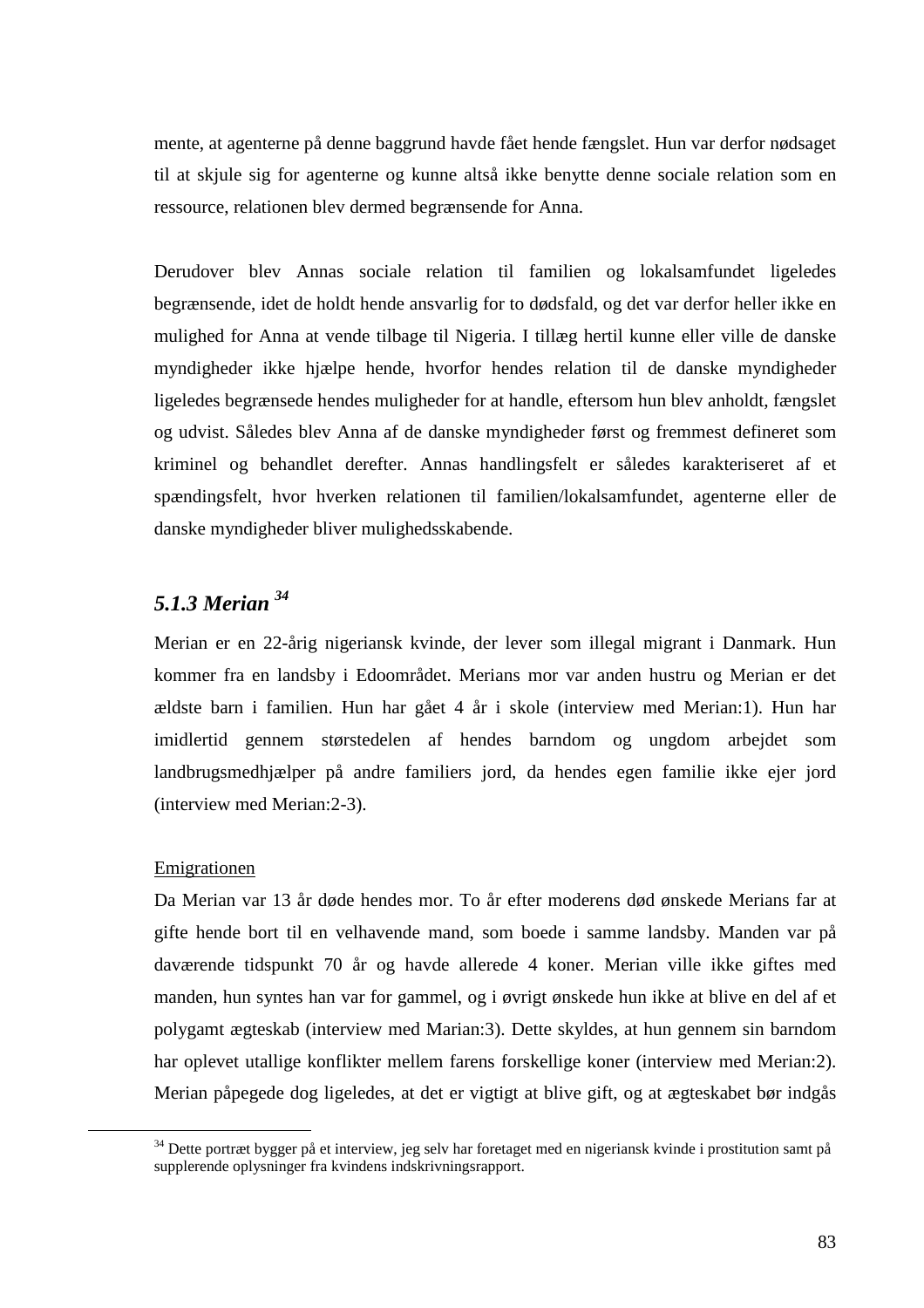når kvinden er mellem 20 og 25 år. I de tilfælde, hvor kvinden ikke er gift, når faren dør, smides hun ud af hjemmet, og det er sønnerne som arver jord og ejendom (interview med Merian: 1-2).

Merians far var imidlertid meget insisterende angående ægteskabet, og Merian valgte derfor at løbe væk hjemmefra. En veninde hjalp hende med at komme til en større by, hvor hun arbejdede som hushjælp. Hun fortalte op til flere gange under interviewet, at hun ikke kunne fortsætte med at leve et sådan liv (interview men Merian:3). Dette skyldes bl.a. at hun blev seksuelt misbrugt af manden i huset (indskrivningsrapport på Merian). Efter ca. fem år mødte Merian en forretningsmand fra Europa. Manden tilbød at tage hende med til Europa. Merian kom derefter om bord på et fragtskib, hvor hun befandt sig i lastrummet i 14 dage, mens skibet sejlede fra Nigeria til Europa (interview med Merian)<sup>35</sup>.

### Opholdet i Danmark

 $\overline{a}$ 

Da Merian ankom til Europa, tog manden hendes pas og gav hende 100 euro. Derefter blev hun sat om bord på et tog til København. Da hun ankom til Københavns Hovedbanegård opsøgte hun nogle nigerianske kvinder, som imidlertid ikke kunne hjælpe hende. De fortalte hende dog om Reden, som hun efterfølgende opsøgte (interview med Merian:3). Merian begyndte at tale med andre nigerianske kvinder, mens de stod på gaderne omkring Københavns Hovedbanegård, men da hun spurgte, hvad de lavede, grinede de af hende. På et senere tidspunkt mødte hun en kvinde, som fortalte, hvad kvinderne lavede, og hvordan det fungerede, og som Merian selv udtrykte det: *"Jeg sagde okay, lad mig blive en del af jeres gruppe"*<sup>36</sup> (interview med Merian:4).

Merian begyndte derefter i prostitution og boede sammen med en anden nigeriansk sexarbejder på et værelse i københavnsområdet. Hun arbejdede på gaden men var ikke nødvendigvis på gaden hver aften. Nogle gange blev hun hjemme bl.a., hvis der var politi i området (interview med Merian:3). Merian kunne endvidere selv afgøre antallet af kunder

<sup>35</sup> Merian har på et senere tidspunkt fortalt en anden historie, hvilken indikerer, at hun er kommet gennem Sahara til Nordafrika og derfra sejlet til et europæisk land (Mildwater).

<sup>&</sup>lt;sup>36</sup> Merian har imidlertid på et senere tidspunkt fortalt, at hun har været i prostitution i Italien og Belgien inden hun kom til Danmark og at hun valgte at tage til Danmark for at tjene penge udenom agenterne (Mildwater).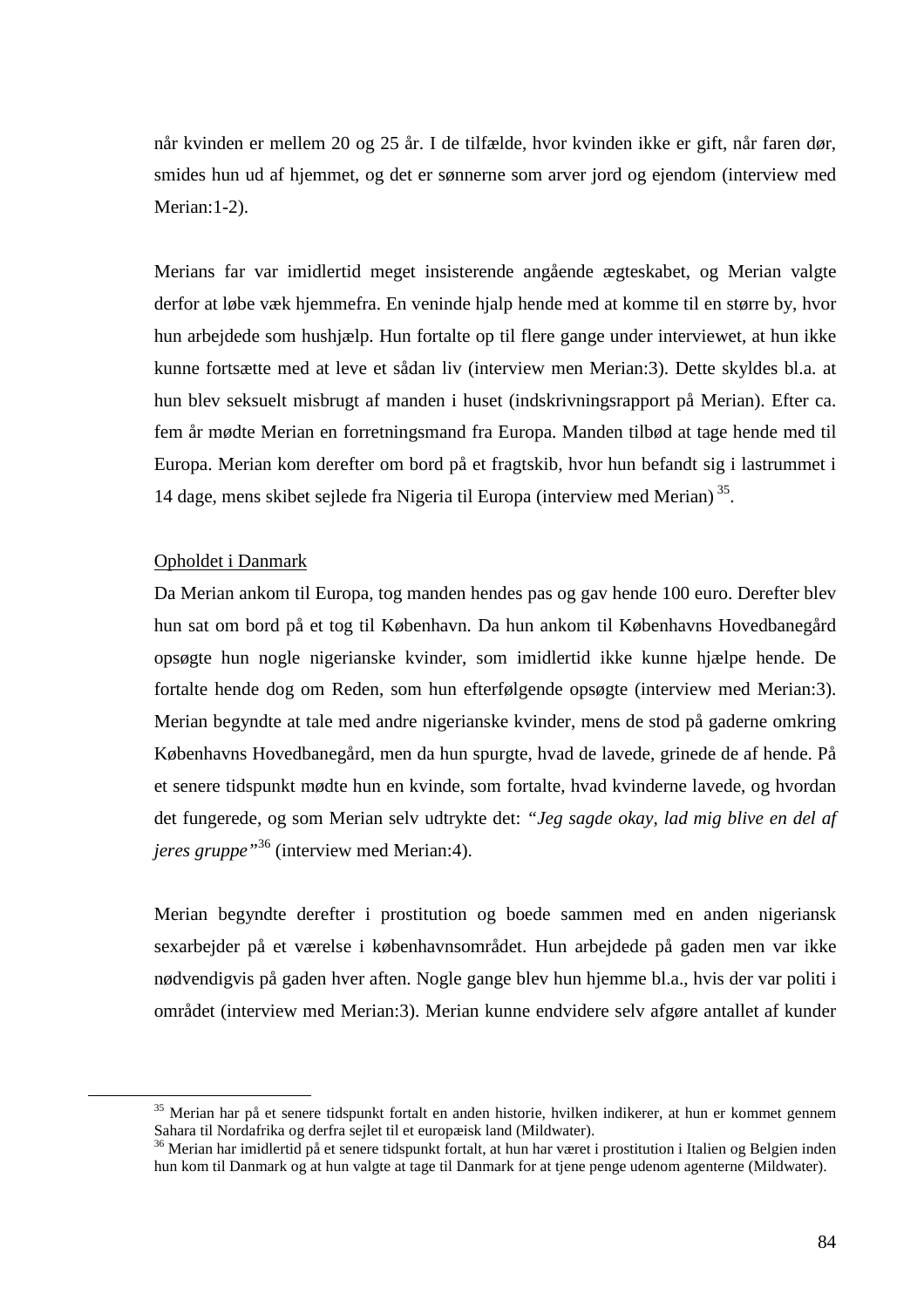pr. dag, samt hvilke seksuelle ydelser hun ønskede at udbyde (indskrivningsrapport på Merian).

Da interviewet blev gennemført, ønskede Merian at blive i Danmark og lære at læse, så hun på et senere tidspunkt kan studere sprog. Da jeg spurgte, om hun ønskede at komme tilbage til Nigeria, svarede hun: *"Nej lidelsen er for stor"* og da jeg spurgte, hvorfor hun forlod Nigeria, svarede hun: *"Alt andet måtte være bedre end Afrika, sådan følte jeg det"* (interview med Merian:4). Merian har dog efterfølgende valgt at tage tilbage til sin familie i Nigeria (indskrivningsrapport på Merian).

## Merians relationer

Portrættet af Merian belyser primært relationen til familien. Merians valg om at migrere var imidlertid ikke, som i de to foregående portrætter, en familiestrategi, hvor familiens bedste har stået i centrum. Ikke desto mindre har hendes relation til familien spillet en afgørende rolle, idet hendes migration til dels kan ses som en reaktion mod familiens forventninger til hende som kvinde. Hun ønskede ikke at gifte sig med den mand, som hendes far havde fundet og migrerede derfor i første omgang til en større by og derfra til Europa. Den sociale relation til familien var således blevet begrænsende for Merian, idet den udmøntede sig i social kontrol i form af konkrete forventninger om ægteskab, hvilket stod i et modsætningsforhold til hendes egne ønsker. I byen blev hun seksuelt misbrugt og ønskede derfor også at forlade denne. Således kan der argumenteres for, at Merians valg om migration bunder i specifikke køns - og kvindeopfattelser, som for hende blev undertrykkende.

## *5.1.4 Yolande<sup>37</sup>*

 $\overline{a}$ 

Yolande er en 28-årrig kvinde fra Nigeria. Hun har været gift i Nigeria og har et barn, som bor i Nigeria. Yolandes familie er økonomisk velstillede og ejer et stort landsted. Faren har tre koner, og hendes mor er seniorkone. Familien består i alt af 24 børn, hvoraf Yolandes mor har født de 10 (samtalerapport på Yolande).

<sup>&</sup>lt;sup>37</sup> Dette portræt er udformet på baggrund af Yolandes samtalerapport, som jeg selv har været med til at skrive under mit feltarbejde i RSK. Dele af portrættet er ligeledes trykt i rapporten 'Nigerianske kvinder i prostitution i Danmark' (Holm 2005).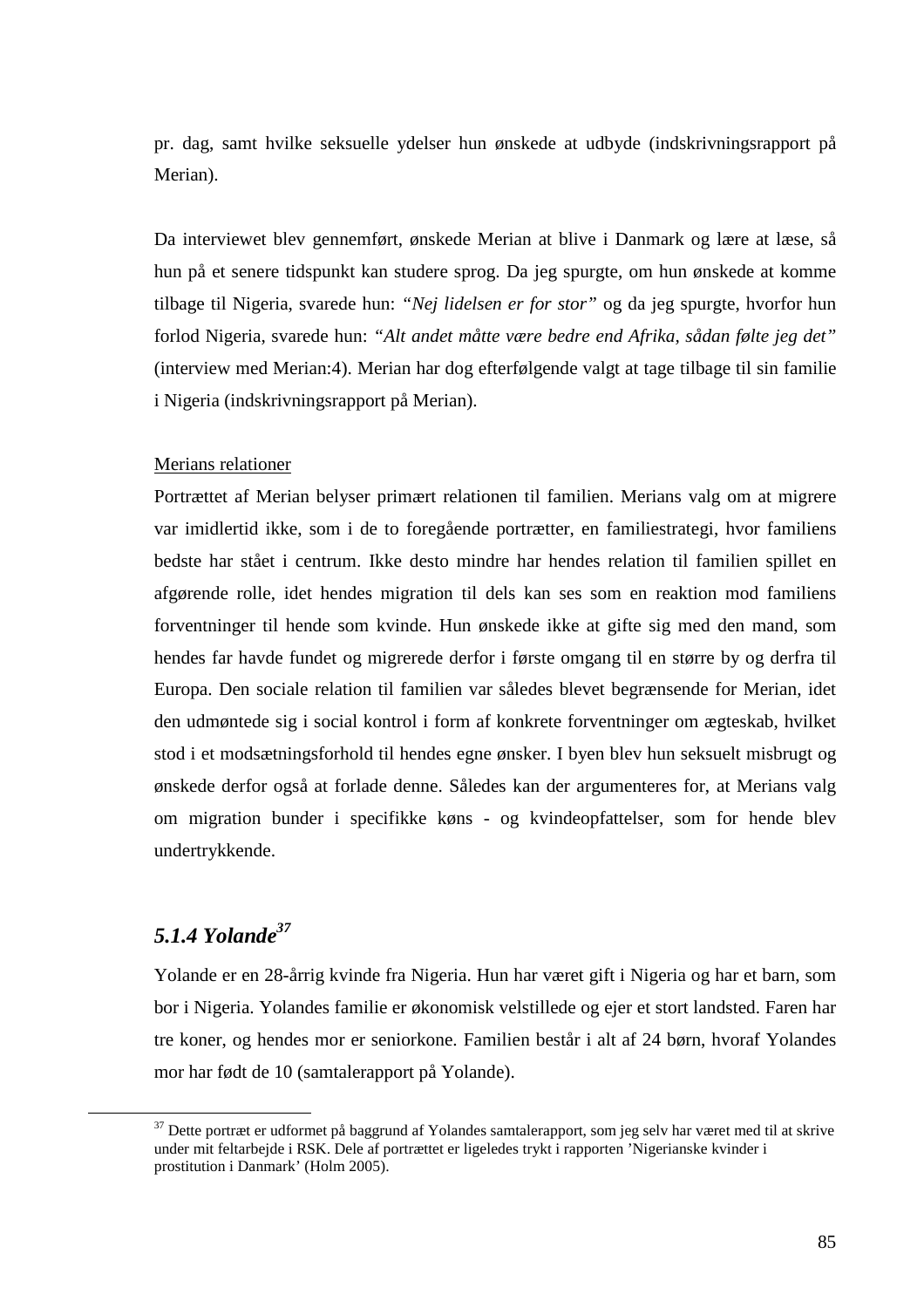#### **Emigrationen**

For ca. 8 år siden valgte Yolande at migrere til Europa. Hun studerede på daværende tidspunkt på universitet i Nigeria. Yolande tog ikke til Europa for at hjælpe familien men har fortalt, at hun var blevet påvirket af hendes venner og bekendte, som tidligere var migreret til Europa (samtalerapport på Yolande). Hun tog således som 20-årrig mod hendes forældres vilje til Europa. Hun håbede på, at hun i Europa kunne finde en rig kæreste og sammen med ham opbygge en forretning (samtalerapport på Yolande).

### Opholdet i Italien

Yolande kom først til Italien, hvor hun arbejdede på en sexbar for derigennem at afbetale sin gæld til de mennesker, som havde arrangeret hendes rejse ud af Nigeria. Kort efter ankomsten til Italien mødte hun imidlertid en rig italiensk mand, som hun flyttede sammen med (samtalerapport på Yolande).

I Italien begyndte Yolande at drive forretning med bl.a. brugte biler og eksport af forskellige europæiske vare til Nigeria, og efter et år havde hun opbygget en stabil privat økonomi. Efter 3 år forlod den italienske mand Yolande, men hun beholdt sin egen opsparing, og kort efter mødte hun en nigeriansk mand, som hun giftede sig med (samtalerapport på Yolande). Sammenlignet med Yolande var denne mand mindre økonomisk bemidlet, og før ægteskabet kunne indgås, var Yolande derfor nødsaget til at overdrage alle økonomiske ressourcer til sin kommende mand, idet ægteparrets respektive familier ikke ville acceptere, at hun som kvinde besad den økonomiske 'magt' i ægteskabet (samtalerapport på Yolande). Yolande fortsatte sine forretninger under hendes ægteskab, men efter 5 år ønskede hendes mand skilsmisse. Kort efter skilsmissen kom hendes svigermor til Italien, og smed hende ud af hjemmet, hvorefter hun sendte husets inventar til Nigeria. Således mistede Yolande mange års opsparing og investeringer. I tillæg hertil havde Yolande intet sted at opholde sig og ingen penge, hvorfor hun igen begyndte i prostitution (samtalerapport på Yolande). Hun frygtede imidlertid, at hendes familie ville opdage, at hun var begyndt i prostitution, hvis hun blev i Italien, hvorfor hun valgte at rejse til Danmark (samtalerapport på Yolande).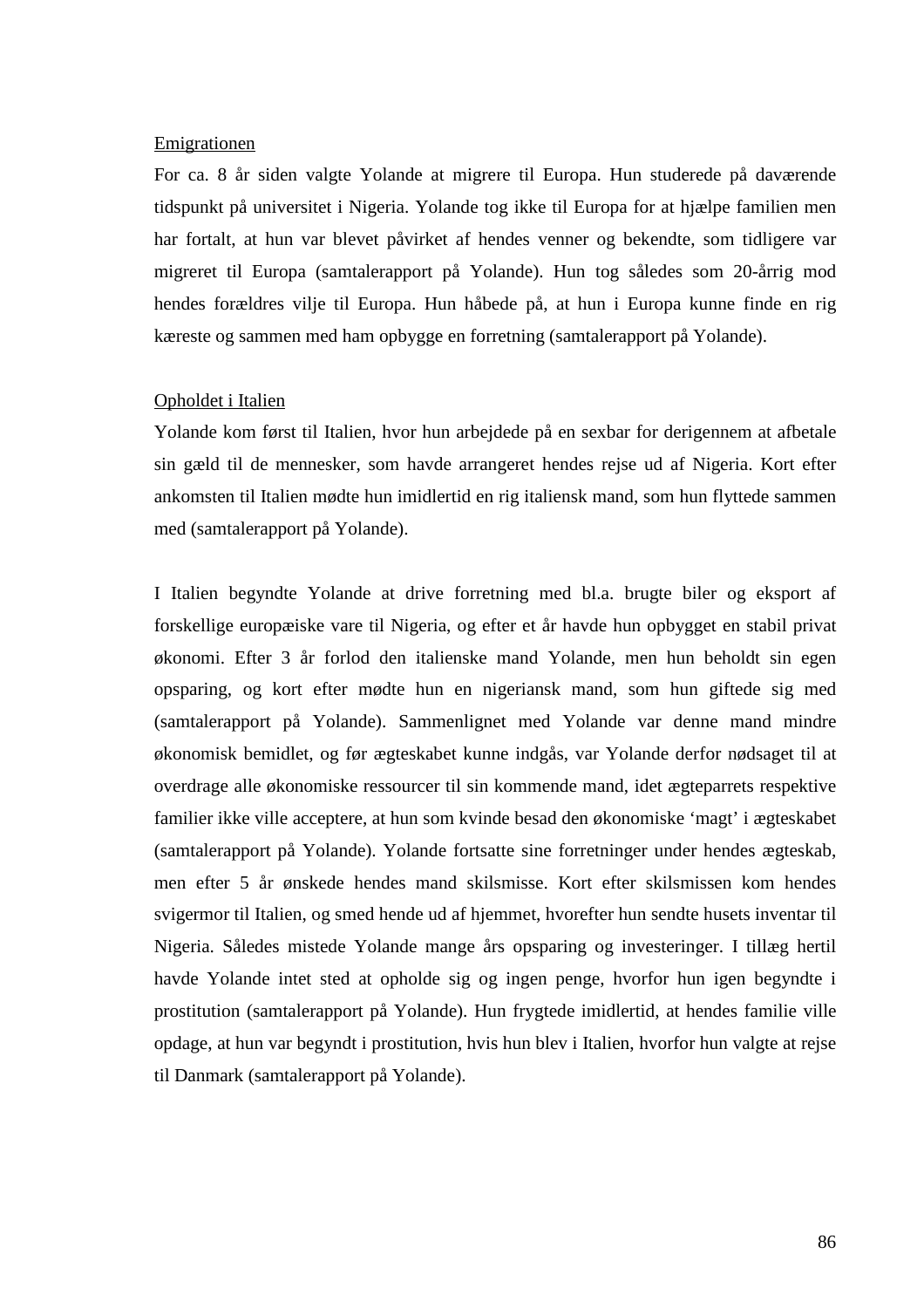#### Opholdet i Danmark

I Danmark arbejdede Yolande en periode i escort. Hun har i den forbindelse fortalt, at hun på et tidspunkt overnattede hos en mand, som ville dyrke sex uden kondom, hvilket hun imidlertid ikke ønskede. Dette til trods for at kunden ville betale et meget større beløb, end aftalt. Kunden forsøgte gentagende gange at overtale Yolande, og hun sagde efterfølgende om episoden: *"Han kunne være kommet ind med en pistol og sagt: "spred benene""*  (samtalerapport på Yolande). Yolande valgte efter denne episode at prostituere sig på en bar, idet der på den pågældende bar er 'bodyguards', som holder øje med kvinderne, mens de arbejder (samtalerapport på Yolande).

## Yolandes relationer

Yolande har således haft en forholdsvis stor grad af indflydelse på sine valg mht. arbejdsbetingelser og prostitutionsydelser, eftersom hun har afvist sex uden kondom samt skiftet prostitutionsform. Det er vigtigt at bemærke, at Yolande ikke har gæld til agenter og har en fast base i Italien, hvorfra hun pendler mellem andre europæiske lande. Yolande er altså ikke kontrolleret af alfonser og/eller agenter men har kontakter i miljøet, som bl.a. betyder, at hun kan komme på sexklub frem for i gadeprostitution. Endvidere har Yolande opholdstilladelse i Italien, hvorfor hun ikke risikerer at blive udvist til Nigeria. Yolande befinder sig således i en situation, hvor hun som migrant-sexarbejder besidder langt flere valg - og handlemuligheder end eksempelvis Lisa og Anna. For det første er hendes position som migrant bedre, eftersom hun har opholdstilladelse i et europæisk land, og for det andet har hun en stærkere position i netværket, eftersom hun ikke længere har gæld og derfor ikke har de samme økonomiske forpligtigelser som eksempelvis Lisa. Hun har således været tilknyttet sexindustrien i en længere periode og har derfor flere kontakter, som hun kan trække på og derved 'pendle' rundt i Europa.

Yolandes historie sætter fokus på relationen til familien og indikerer i den forbindelse, at familien i Nigeria ikke alene spiller en rolle mht. beslutningen om migrationen, men ligeledes påvirker kvindernes betingelser for at handle under opholdet i Europa og/eller Danmark. Yolandes betingelser for at handle i Europa påvirkes således også af hendes sociale relation til familien i Nigeria, og der kan argumenteres for, at familiens forventninger til hende bliver begrænsende. Dette skyldes, at den sociale relation til familien udmønter sig i en form for social kontrol, hvor der stilles meget specifikke krav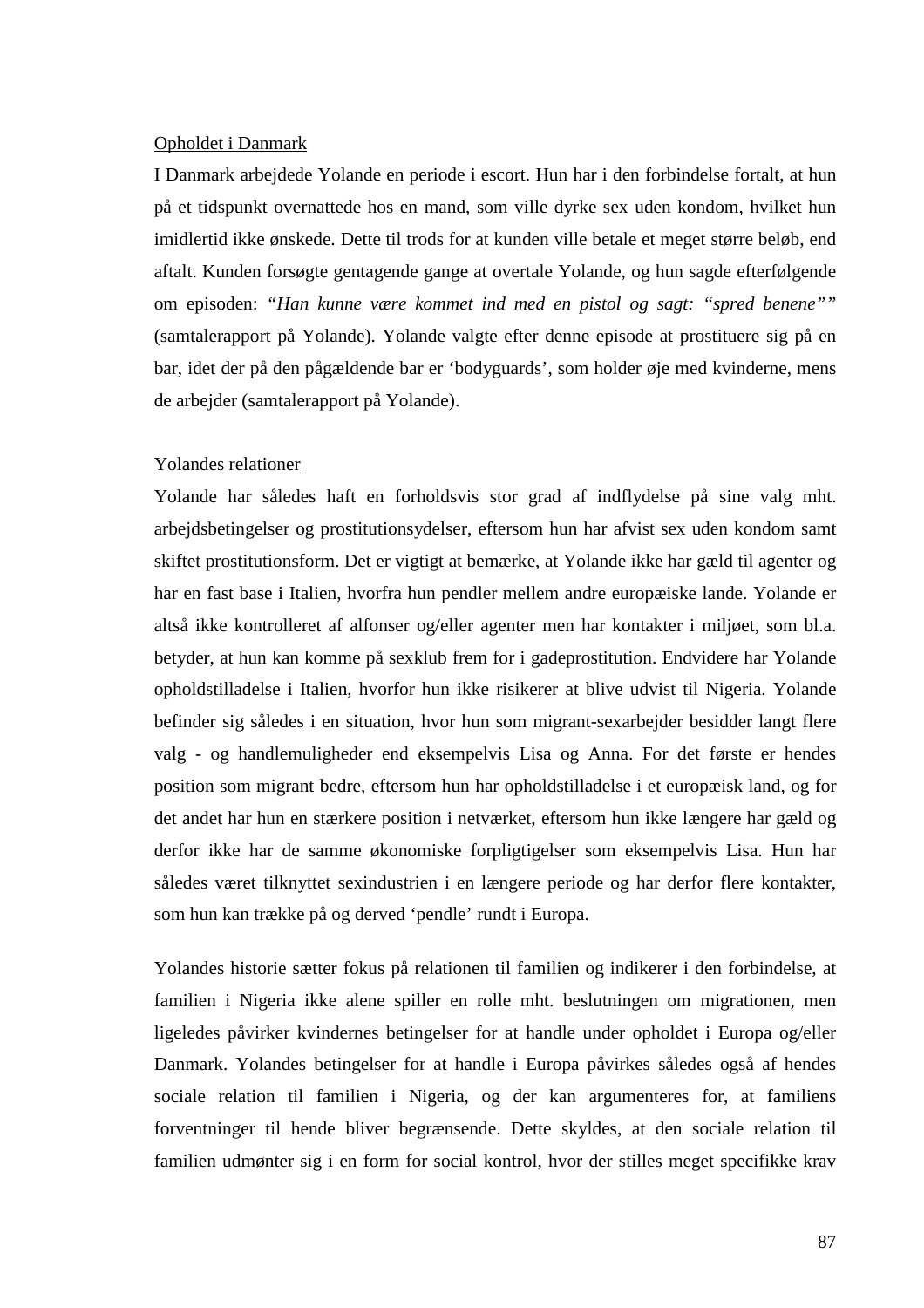og forventninger til hende som kvinde. Endvidere sendte Yolandes forældre hendes søster til Italien for at sikre sig, at Yolande ikke arbejdede i prostitution (samtalerapport på Yolande), hvorfor hun også underlægges en form for overvågning i konkret og fysisk forstand.

Yolandes historie er for så vidt atypisk for materialet som helhed. For det første har hun gået på universitetet, for det andet kommer hun fra en økonomisk velstillet familie, for det tredje er hun ikke migreret som et led i en familiestrategi, og for det fjerde havde hun i en periode sin egen forretning udenom prostitution. Hendes historie sætter imidlertid fokus på forskellighederne indenfor gruppen og viser endvidere, at nigeriansk migrant-sexarbejde ikke alene handler om udnyttelse og undertrykkelse fra agenter. For Yolande var det derimod primært hendes relation til familien i Nigeria, som pålagde hende at handle på specifikke måder. Familiens forventninger betød altså for det første, at Yolande opgav alle sine økonomiske midler, da hun giftede sig med den nigerianske mand og for det andet betød det, at hun valgte at tage til Danmark for at prostituere sig på trods af, at hun havde opholdstilladelse i Italien og i Danmark var illegal migrant. Yolandes historie er således et eksempel på, hvordan kvinderne bevæger sig i et transnationalt rum, hvor deres betingelser for at handle fortsat påvirkes af deres position som kvinde og datter i Nigeria, selvom de rent fysisk ikke befinder sig i nærheden af deres familie.

## *5.1.5 Anaia<sup>38</sup>*

 $\overline{a}$ 

Anaia er en 25-årig kvinde fra Benin området i Nigeria. Hun kommer fra en landsby, hvor hun har boet sammen med sin familie inden hun kom til Danmark. Anaia er det ældste barn og har som den eneste gået 15 år i skole. Skoleinspektøren syntes hun var en dygtig elev og arrangerede derfor, at hun kunne fortsætte i skolen på trods af, at hendes familie ikke havde de fornødne økonomiske ressourcer. For at dække udgifterne til skolebøger solgte Anaia, hver eftermiddag appelsiner på gaden (interview med Anaia:1).

<sup>&</sup>lt;sup>38</sup> Dette portræt bygger på et interview, jeg selv har foretaget med kvinden samt supplerende oplysninger, som jeg har fået gennem min nøgleinformant.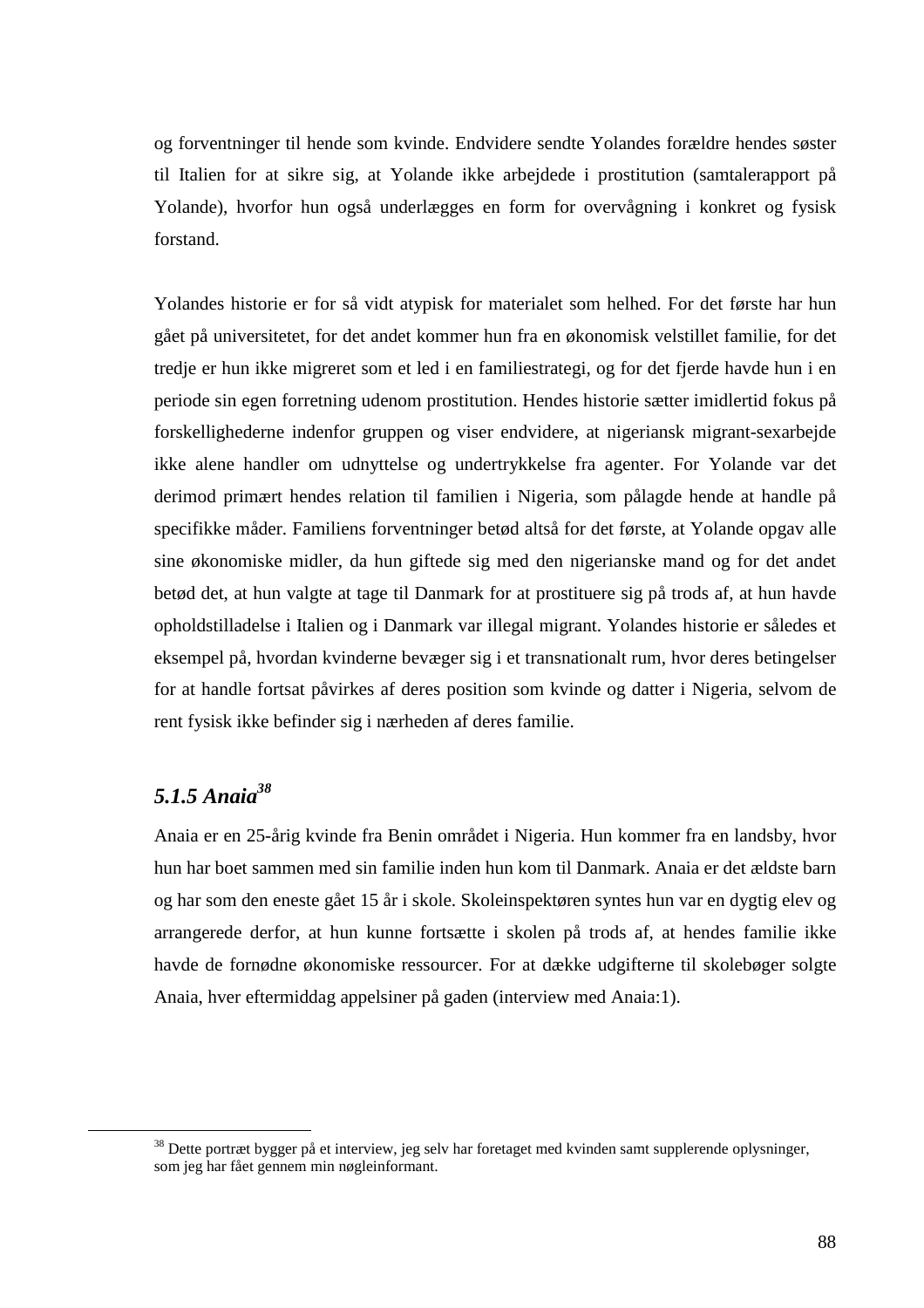#### **Emigrationen**

Anaia fortalte på et tidspunkt sin mor, at hun overvejede at migrere til Europa for derigennem at hjælpe familien økonomisk ikke mindst hendes mindre søskende (interview med Anaia:3). Hun havde aldrig hørt om Danmark før men forestillede sig, at det under alle omstændigheder var et bedre sted at opholde sig end Nigeria (interview men Anaia:3). Hendes mor bakkede hende op i hendes beslutning og opfordrede hende til at migrere. Hendes far blev imidlertid ikke involveret i beslutningen og Anaia og hendes mor fortalte hendes far, at Anaia ville tage til en større by og bo hos noget familie (interview med Anaia:3). Anaias mor opsøgte efterfølgende en mand i landsbyen, for derigennem at komme i kontakt med en agent. Fjorten dage efter kom en nigeriansk mand og hentede Anaia (Mildwater). Forud for migrationen troede Anaia, at hun ville få en uddannelse og et andet arbejde end prostitution i Danmark (interview med Anaia:4).

## Opholdet i Danmark

Anaia rejste med agenten til Lagos, hvorfra hun fløj til Kastrup lufthavn. Derefter tog agenten hende med til en lejlighed i København, hvor han solgte hende til en mama (Mildwater). Anaia arbejdede derefter på gaden i København, indtil hun blev anholdt af politiet, da hun tilbød sex for penge til en civilklædt politibetjent. Hun blev sigtet for ulovligt arbejde og kom derefter i fængsel. Anaia valgte at komme i RSK's sikkerhedstilbud, idet hun ønskede at komme ud af prostitution (Mildwater).

Under opholdet i Danmark arbejdede Anaia på gaden hver aften og nat. Det meste af dagen gik med at sove (interview med Anaia:3). Anaia fremhævede under interviewet, at hun fandt danskere racistiske, og at danskere efter hendes opfattelse ikke ønskede fremmede mennesker i deres land (interview med Aania:3). For Anaia kom denne racisme til udtryk ved, at kunderne altid antager, at hun prostituerer sig, også når hun ikke arbejder. Endvidere antager kunderne i udgangspunktet, at hun er dum og uintelligent (Interview med Anaia:3-4). Anaia sagde følgende om relationen til kunderne: *"Kunderne behandler alle de prostituerede på gaden på den samme måde, men de tror at afrikanske kvinder elsker sex"* (interview med Anaia:4).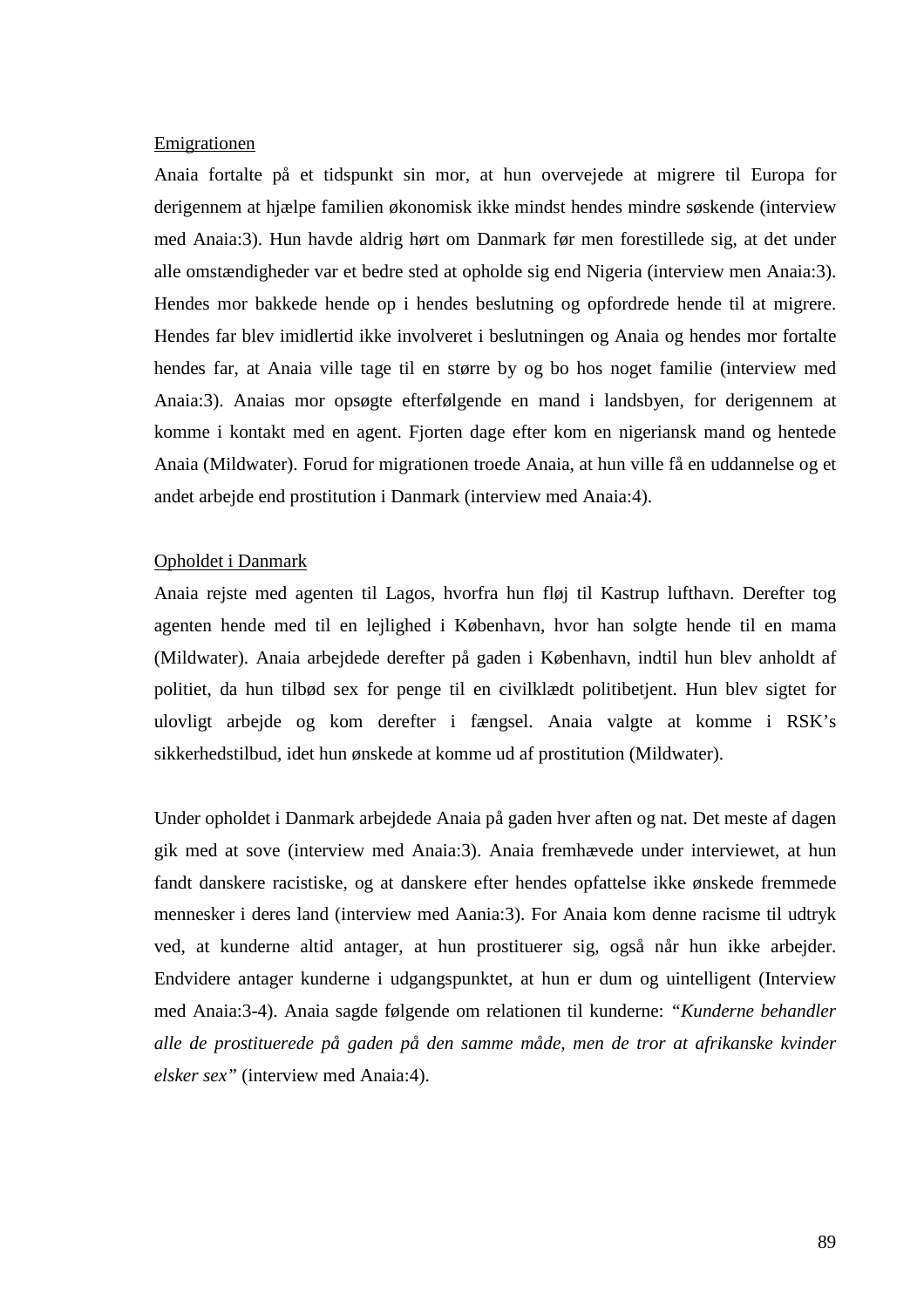Således indikerer Anaias udsagn, at afrikanske kvinder i deres relation til kunden mødes med en specifik forestilling om 'sort' kvindelig seksualitet. Anaia fortalte endvidere, at kunderne tror, at afrikanske kvinder har sex hele tiden, og at hun som afrikansk kvinde derfor er nødsaget til at give udtryk for denne forestillede sexlyst, såfremt hun ønsker at hverve kunder (interview men Anaia:4). Anaia fortalte ligeledes i denne sammenhæng, at kunderne i visse tilfælde nægter at betale for sexhandlen, fordi hun i følge kunden ikke har udvist nok lyst og nydelse (interview med Anaia:4).

Anaia har selv valgt at stoppe med prostitution, da hun frygtede, at hun ellers ville blive i 'branchen' i mange år, hvilket ville forhindre hende i at få en uddannelse (interview med Anaia:3). To dage efter interviewet blev gennemført skulle Anaia tilbage til Nigeria. Hendes største ønske er at blive sygeplejerske og for at tjene penge til uddannelsen, vil Anaia starte en lille forretning (interview med Anaia:3-4). Anaia har efter hun er vendt tilbage til Nigeria været nødsaget til at skjule sig, da hun forsat skylder agenterne penge (Mildwater). Hendes relation til familien er ligeledes blevet problematisk, idet de er sure på hende, eftersom hun ikke formåede at indfri målet med migrationen, nemlig at generere økonomisk kapital, og Anaia har i dag ingen kontakt med hendes familie (Mildwater).

#### Anaias relationer

Anaias valg om migration blev truffet i relation til hendes familie og er for så vidt et udtryk for solidaritet med familien. Hun sagde således flere gange i løbet af interviewet, at hun selv og hendes familie lider i Nigeria, og at denne lidelse er grunden til hendes migration og prostitution. På trods af at Anaia tilsyneladende selv har taget initiativet til migrationen, er det muligt, at hun i kraft af hendes position som kvinde bliver pålagt et særligt ansvar overfor familien, idet hun ligeledes under interviewet gjorde opmærksom på, at det i fattige familier, som hendes egen, er kvindens ansvar at forsørge familien (interview med Anaia:2). Det er værd at bemærke, at hendes familie i Nigeria ikke vil have kontakt med hende, efter hun er vendt tilbage, netop fordi hun ikke har opfyldt disse forpligtigelser.

Anaias historie satte også fokus på relationen til de danske myndigheder, idet hun blev anholdt og fængslet efter at have tilbudt sex til en civilklædt politibetjent på gaden. Således blev Anaia altså først og fremmest defineret som kriminel i mødet med de danske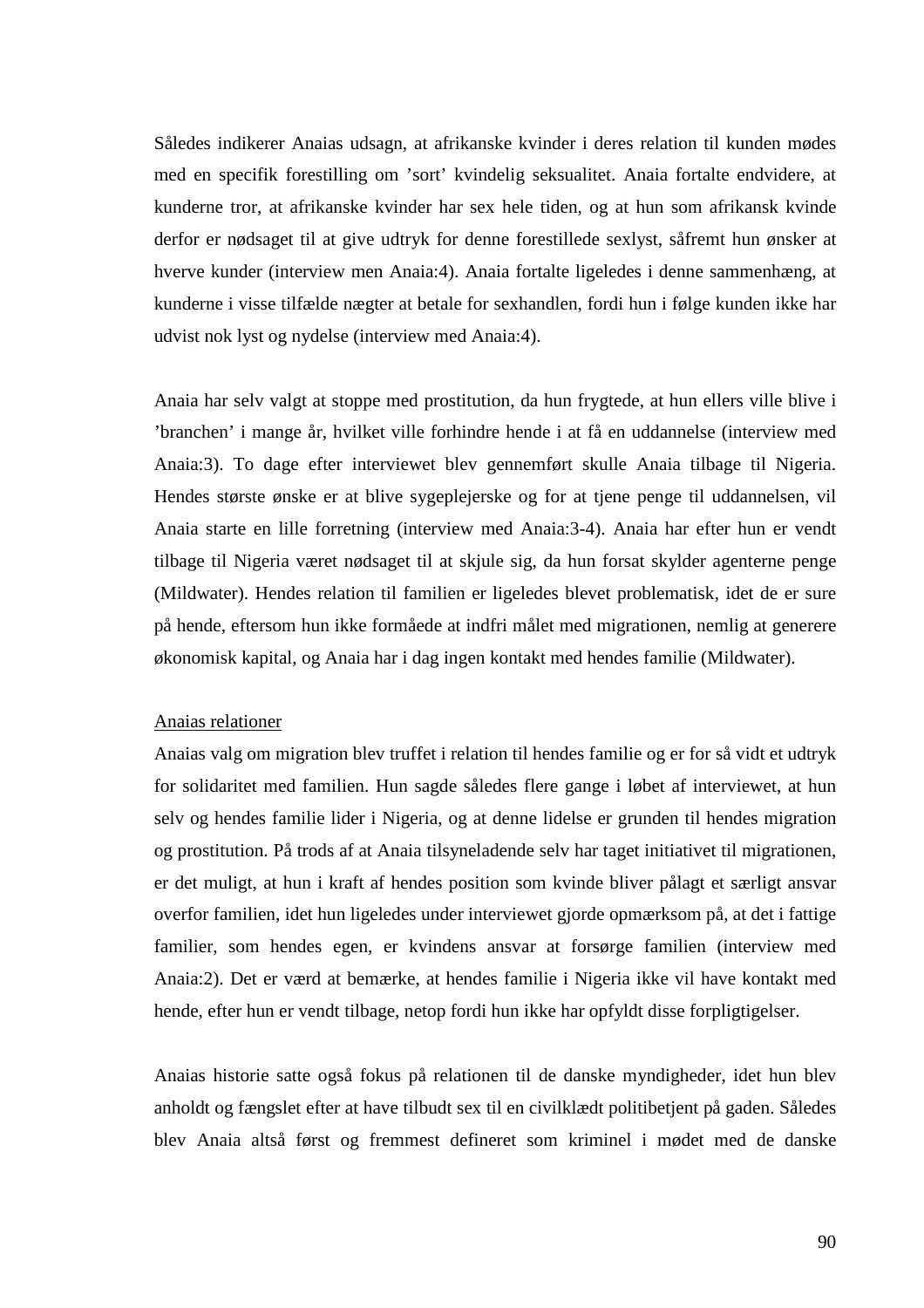myndigheder. Dog kom hun efterfølgende i RSK's beskyttelsestilbud, hvilket blev mulighedsskabende for Anaia, idet hun netop ønskede at vende tilbage til Nigeria.

Derudover belyste Anaias historie relationen til kunden. Denne relation satte tilsyneladende nogle specifikke betingelser for Anaias muligheder for at handle som sexarbejder. Således blev hun i kraft af hendes hudfarve forbundet med et stereotypt billede af den afrikanske kvinde, og kunderne forventede derfor, at hun udviste en seksuel aggressivitet og en ekstrem sexlyst. Denne forventning resulterede i, at Anaia var nødsaget til at agere derefter, såfremt hun ville tjene penge. Derved kan der argumenteres for, at det stereotype billede af den sorte kvinde resulterer i en form for social kontrol af Anaias adfærd og handlen på gaden.

## *5.1.6 Opsamling på portrætterne*

Portrætterne har hver især sat fokus på forskellige relationer og i den forbindelse indikeret, at kvinderne underlægges forskellige former for social kontrol.

Samtlige portrætter har indeholdt relationen til familien, dog har denne relation haft forskellige betydning for kvinderne. For Anna, Lisa og Anaia var deres migration et forsøg på at hjælpe familien, og for Merian var migrationen et forsøg på at undslippe familiens kontrol. For Yolande spillede familien først en rolle, efter hun var emigreret i kraft af, at hendes familie fortsat kontrollerede hendes handlinger bl.a. i forbindelse med hendes ægteskab. Det forhold, at kvindernes fortællinger ofte indeholder relationen til familien, betyder ikke nødvendigvis, at denne relation er vigtigere end de andre relationer. Det kan lige såvel være en konsekvens af, at det netop er denne relation, RSK har spurgt ind til i samtalerne med kvinderne, hvilket naturligvis også afspejles i journalerne.

Tre af portrætterne belyste relationen til agenter, nemlig portrætterne af Anna, Lisa og Merian. For Anna var relationen begrænsende, idet den indeholdt en stor grad af social kontrol i form af bl.a. vold og trusler. For Lisa var relationen mulighedsskabende såvel som begrænsende, og for Merian fremstod relationen til agenterne primært som mulighedsskabende, idet hun selv opsøgte netværket for derigennem at generere social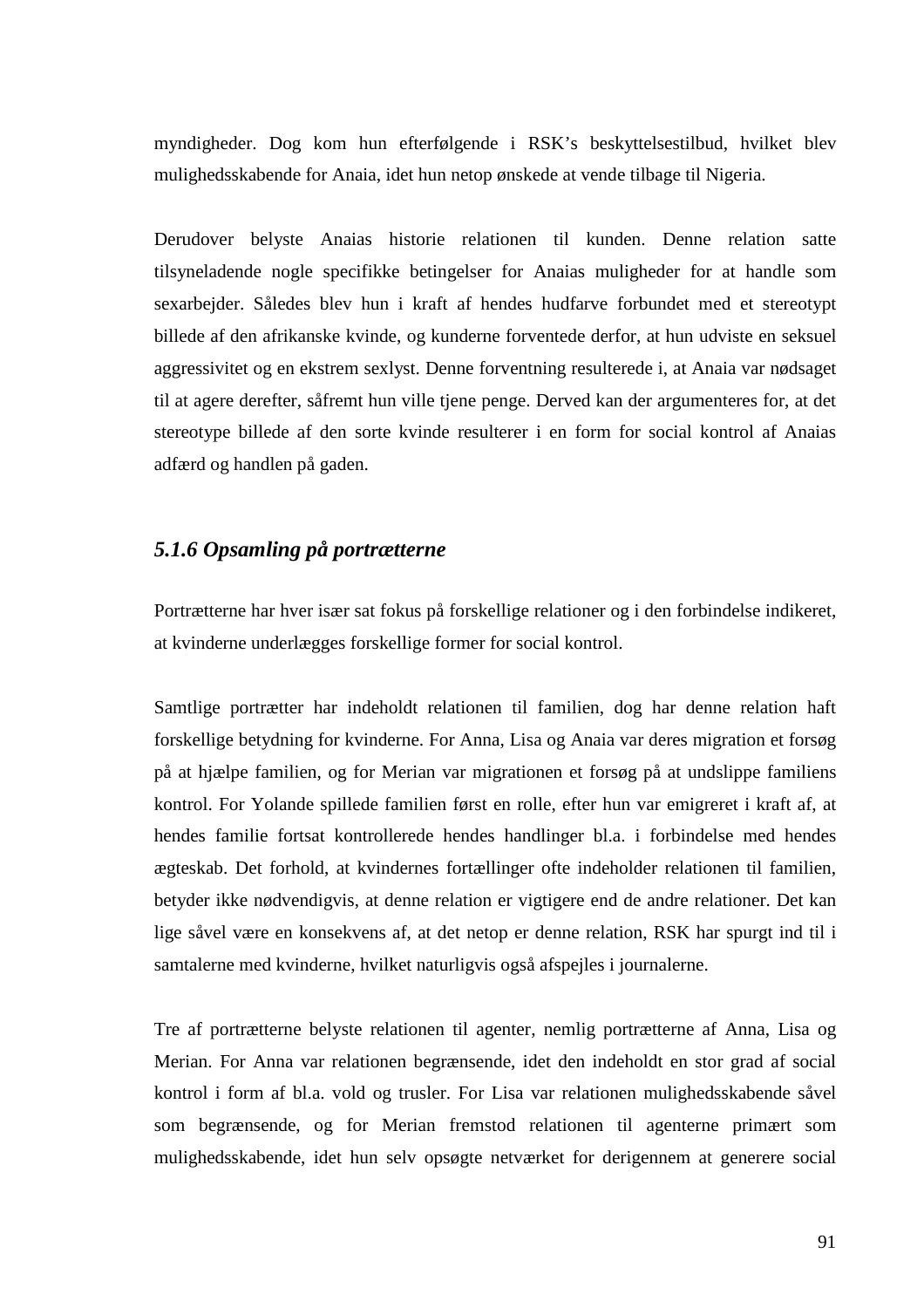kapital i form af adgang til arbejde og bolig. Dette indikerer altså, at den samme relation kan være mulighedsskabende såvel som begrænsende. Det bør nævnes, at der i det empiriske materiale også er indikatorer, som peger på, at relationen til andre nigerianske kvinder i prostitution ligeledes kan være en kilde til social kapital for kvinderne. Som et eksempel herpå har en kvinde fortalt, at hun under et ophold i et andet europæisk land fik pas og papirer af andre kvinder i prostitution samt kontakt til en mama i Danmark. Derigennem blev det muligt for kvinden at rejse til Danmark og således komme væk fra hendes agenter, som søgte efter hende, idet hun havde anmeldt dem til politiet (indskrivningsrapport). Relationen til andre kvinder i prostitution vil imidlertid ikke blive uddybet yderligere, idet det empiriske materiale ikke indeholder tilstrækkeligt information.

Portrættet af Anna og Anaia indeholdt endvidere relationen til de danske myndigheder, hvorigennem de begge blev defineret som kriminelle og derfor anholdt og fængselet. I Annas tilfælde førte dette endvidere til en uønsket udvisning af Danmark, til trods for, at hun frygtede for sit liv ved tilbagevenden til Nigeria. Den sociale kontrol, som opstod i relationen til myndighederne, og som pålagde Anna at vende tilbage til Nigeria, betød derfor også, at hun blev presset til at leve et liv på flugt ikke bare fra agenter men også fra de danske myndigheder.

Derudover indikerede Anaias portræt, at der i relationen til kunden ligeledes kan opstå en form for social kontrol, som pålægger kvinderne at agere i overensstemmelse med det racialiserede og seksualiserede billede af sorte kvinder. Det vil sige, at kvinderne i deres relation til kunden mødes med en forventning og/eller krav om, at udvise ekstrem sexlyst, hvilket påvirker deres adfærd og handlinger på gaden.

Ved at indarbejde forskellige relationer bliver det altså ligeledes muligt at fokusere på forskellige kontrolformer samtidigt. Endvidere tyder det på, at man ikke i udgangspunktet kan afgøre hvilke relationer, der overvejende er begrænsende henholdsvis mulighedskabende. De relationer, som ofte antages at være mest begrænsende dvs. relationer til agenter og alfonser jf. indledningen, kan også blive mulighedskabende. Omvendt kan nogle af de relationer, som var tiltænkt som en hjælp såsom relationen til de danske myndigheder, også fungere som en begrænsning for kvinderne, og det er derfor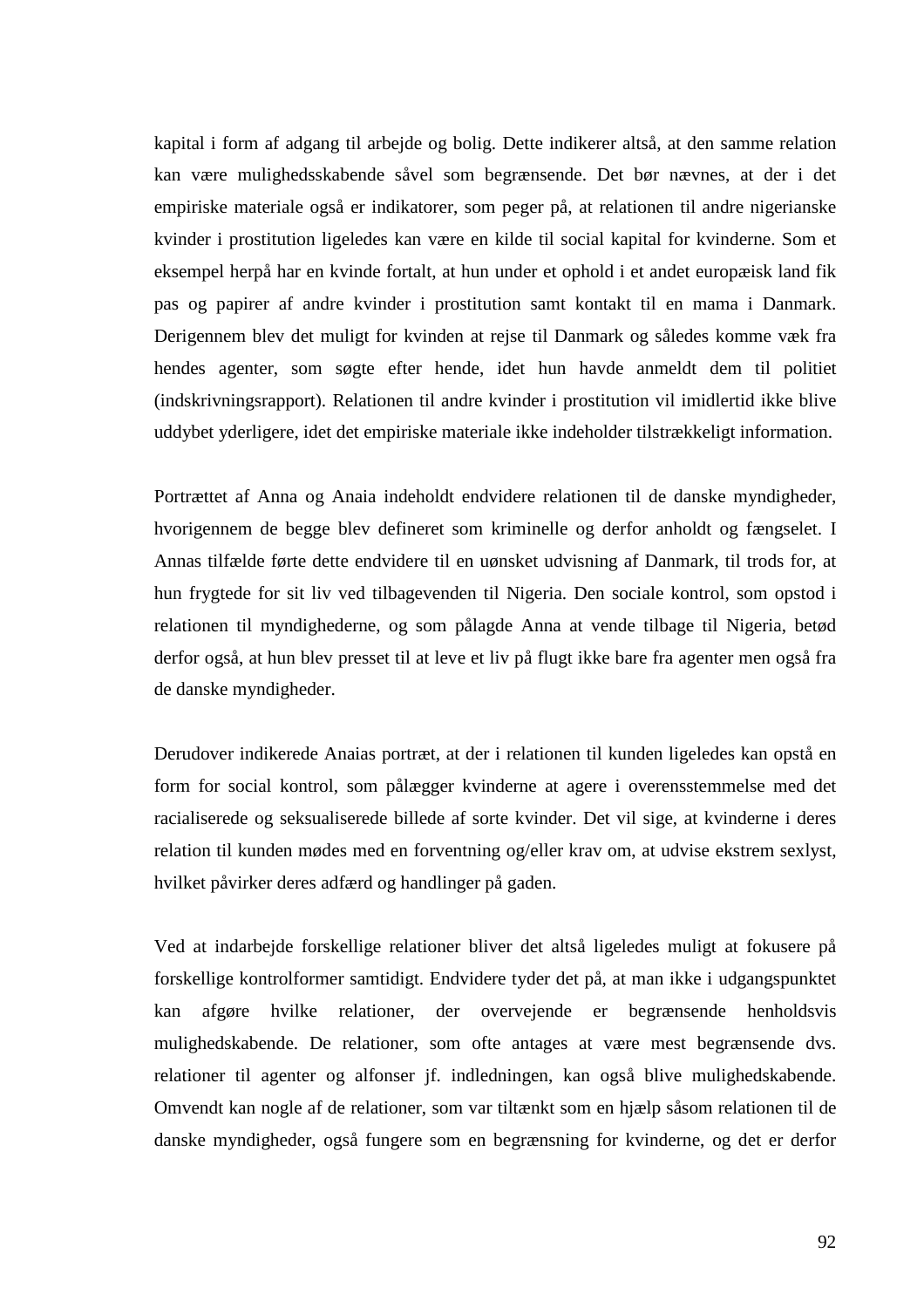vanskeligt at kategorisere relationerne i forhold til, hvorvidt de er mulighedsskabende eller begrænsende, da de tilsyneladende kan være begge dele på samme tid.

## **5. 2 Kvindernes relationer og den sociale kontrol**

Som det fremgik af portrætterne er kvindernes historier forskellige på flere punkter, men overordnet set kan de 49 kvinder inddeles i to grupper. Den første gruppe har ofte opholdstilladelse og/eller arbejdstilladelse i andre europæiske lande, primært Italien eller Spanien (journaler). Nogle af disse kvinder har haft eller har andet arbejde sideløbende med prostitutionen, eller i perioder hvor de ikke prostituerer sig, hvilket typisk er fabriksarbejde eller rengøring (journaler). Disse kvinder har ofte et udbygget socialt netværk i Europa men lever forsat som illegale migranter under opholdet i Danmark. Nogle af kvinderne i denne gruppe benytter ligeledes prostitution i Danmark som et supplement til andre indkomstgivende aktiviteter i andre europæiske lande eller som en kilde til økonomisk kapital, hvis de mangler penge til specifikke begivenheder (journaler). Eksempelvis er der en kvinde, der er taget til Danmark for at tjene penge til et besøg i Nigeria (indskrivningsrapport), samt en kvinde som arbejder i prostitution i Danmark for at tjene penge til en fertilitetsoperation (indskrivningsrapport).

Den anden gruppe af kvinder adskiller sig først og fremmest ved deres migrantstatus, idet de ikke har opholdstilladelse i et andet europæisk land, hvorfor de lever som illegale migranter, uagtet om de opholder sig i Danmark eller et andet land europæisk land. Denne gruppe har ofte få sociale forbindelser og kontakter på europæisk plan (journaler og interviews) og er derfor i højere grad afhængige af deres relationer til agenter i forhold til at få bolig og arbejde. På denne baggrund kan kvinderne inddeles i to overordnede grupper, hvoraf den første gruppe har været i Europa i længere tid og benytter Italien eller Spanien som base, hvorimod den anden gruppe ikke har et egentlig 'permanent' opholdssted. Som det vil fremgå af den følgende diskussion har dette en stor betydning for de enkelte kvinders betingelser for at handle under opholdet i Danmark.

I det følgende rettes der eksplicit fokus mod de forskellige sociale relationer. I diskussionen af kvindernes relation til familien, agenter og kunderne inddrages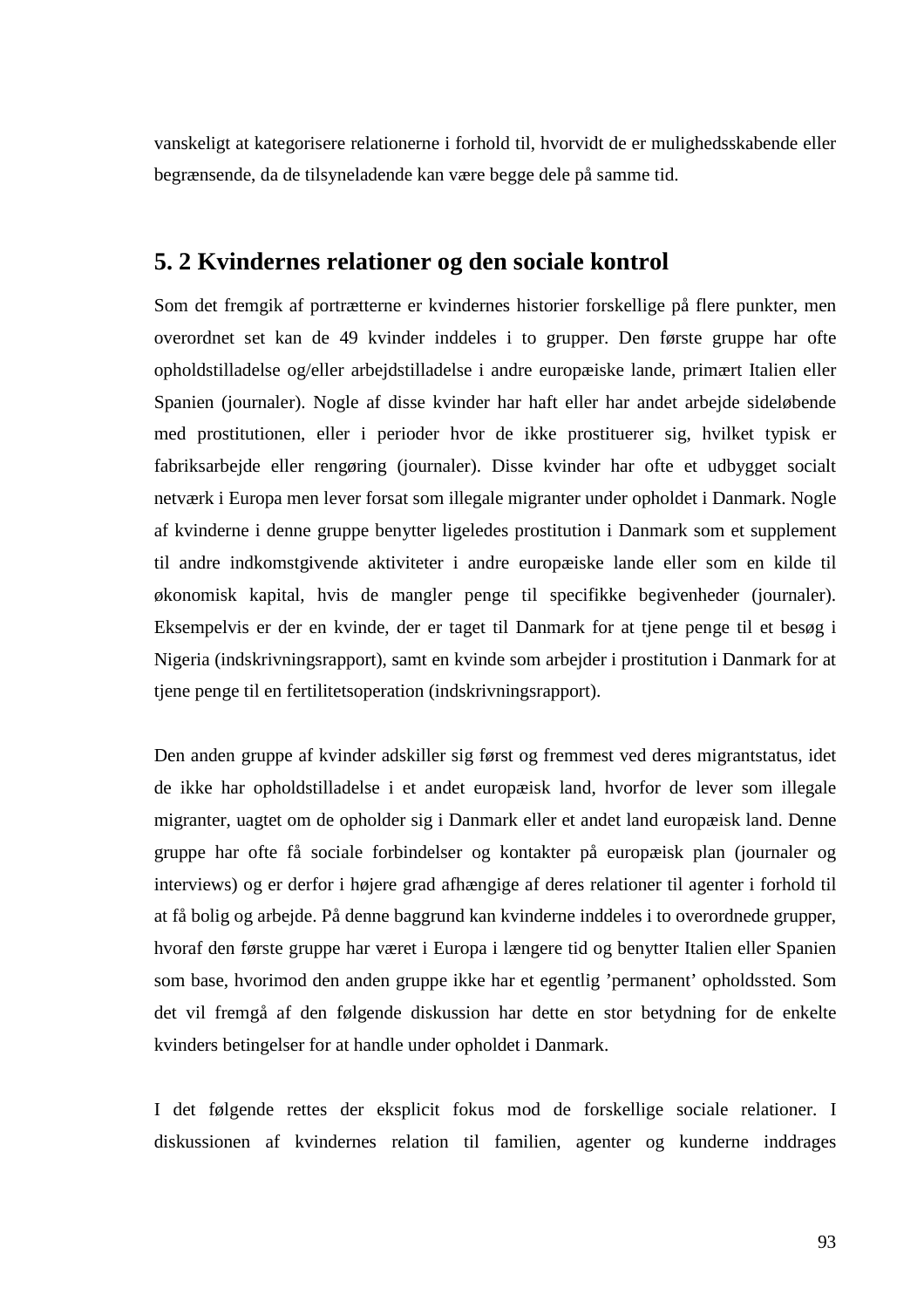journalerne, de to interviews med nigerianske sexarbejdere, samtaler med nøgleinformanten samt gadeobservationer. Diskussionen af kvindernes relation til politiet beror på journalerne, RSK's gaderapporter, samtaler med nøgleinformanten og et enkelt interview foretaget med en kriminalassistent i Københavns politi. Relationen til Flygtningenævnet diskuteres gennem journalerne, og dokumenter hentet fra Flygtningenævnets hjemmeside omhandlende konkrete sager om nigerianske sexarbejderes asylansøgninger samt samtaler med nøgleinformanten. Relationen til RSK diskuteres gennem journalerne og en intern metoderapport fra RSK (for en uddybning af dette materiale henvises til metodekapitlet).

## *5.2.1 Relationen til familien*

 $\overline{a}$ 

Nigeriansk kvindelig migration som en familiestrategi

Kun et fåtal af de kvinder, som indgår i materialet, har været eller er gift i Nigeria og/eller har børn (journaler og interviews). Kvinderne er vokset op i familier af varierende størrelser, men deres fædre har dog ofte, afhængig af deres økonomiske ressourcer, op til flere koner (journaler og interview med Merian). Det er derfor ikke ualmindeligt, at kvinderne kommer fra polygame familier, og almindeligvis har kvinderne mellem 4 og 9 søskende. En del kvinder har endvidere mistet den ene eller begge forældre<sup>39</sup> (journaler og interview med Merian).

Mange kvinder har fortalt, at de er rejst til Europa for at hjælpe deres familie økonomisk (journaler og interviews). En del kvinder oplyser ligeledes, at de efter emigrationen sender penge hjem til deres familier, og nogle familier forventer ligeledes disse økonomiske overførsler (journaler). Endvidere er der kvinder, som oplyser, at de på længere sigt ønsker at sende penge hjem men endnu ikke (af forskellige årsager) har haft muligheden (journaler). Kvinderne bidrager således ofte gennem deres sexarbejde i Danmark til forsørgelse af familien samt uddannelse af mindre søskende eller niecer og nevøer

<sup>&</sup>lt;sup>39</sup> Det er dog sandsynligt, at flere nigerianske kvinder generelt i denne aldersgruppe har mistet deres forældre eftersom gennemsnitslevealderen for henholdsvis kvinder og mænd i Nigeria er 52,3 år og 51,3 år (UNDP 2004).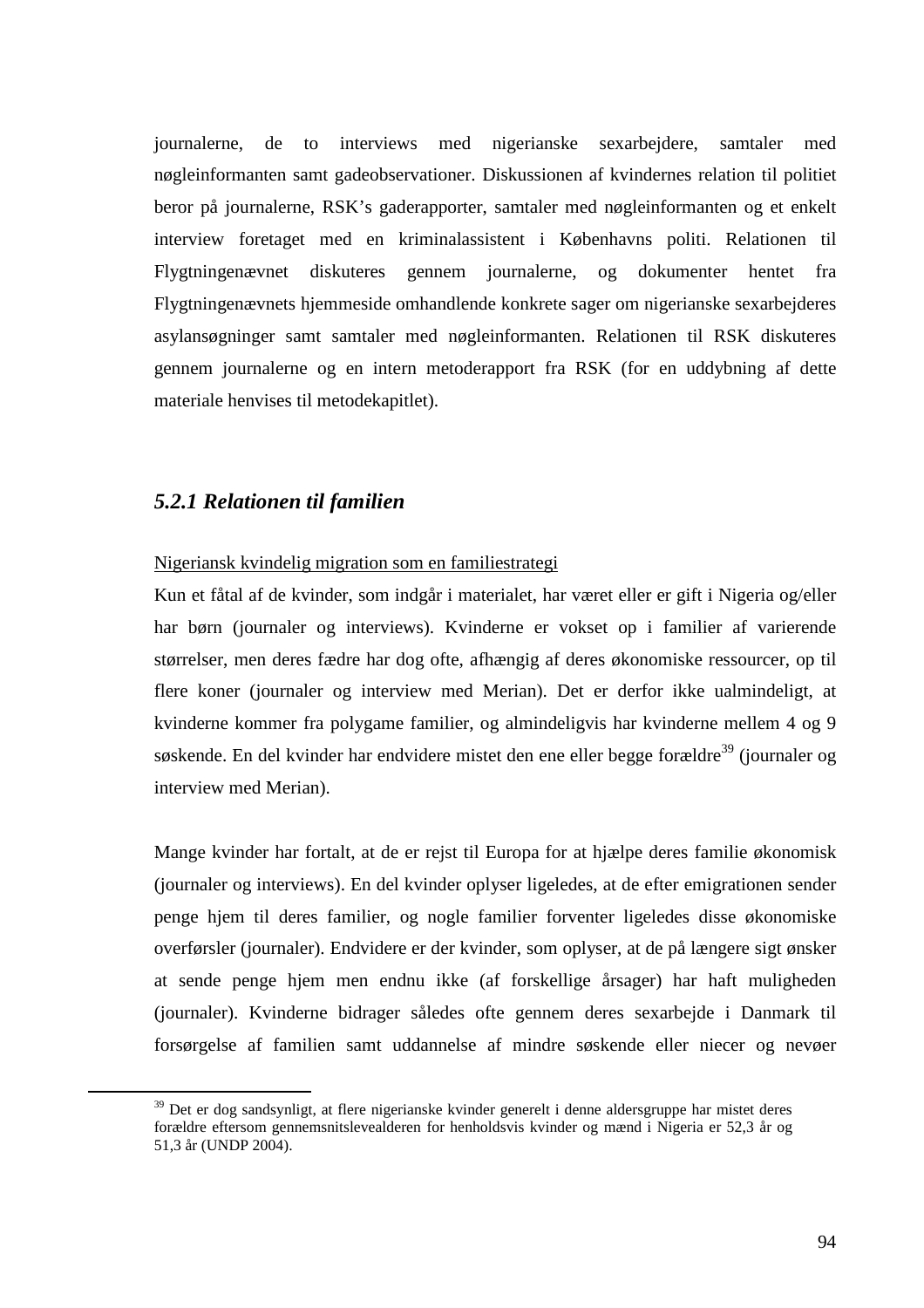(journaler), og derved fremstår kvindernes migration for størstedelens vedkommende som en familiestrategi, hvor fællesskabets bedste er i centrum. Endvidere har en kvinde fortalt, at familiens jord blev pantsat så hun kunne komme til Europa (indskrivningsrapport) og en anden kvinde har oplyst, at hun rejste til Europa for at tjene penge til afbetaling af familien gæld (indskrivningsrapport). En tredje kvinder har valgt at migrere for derved at skaffe penge til behandling af farens sygdom (samtalerapport). Disse empiriske eksempler underbygger altså, at kvindernes migration ofte tager form af en familiestrategi.

Nogle kvinder fremhæver derudover den store arbejdsløshed og mangel på uddannelsesmuligheder i Nigeria som afgørende for, at de migrerer og efterfølgende arbejder i prostitution i Danmark (journaler og interview med Anaia), hvilket i højere grad relaterer sig til de overordnede strukturelle forhold såsom strukturtilpasningsprogrammernes betydning for kvindernes situation i den såkaldte tredje verden.

### Nigeriansk kvindelig migration som et opgør med familien

Som det fremgik af Merians portræt, migrerer alle kvinder imidlertid ikke som et led i en familiestrategi. Der er ligeledes en mindre gruppe af kvinder for hvem, migrationen bliver en reaktion mod deres position i familien og/eller ægteskabet. En kvinde, som tilhører denne gruppe, har således fortalt, at hendes kæreste forlangte, at hun skulle forlade Nigeria. Hun flyttede derfor til en anden del af landet, men kæresten fandt hende og truede hende på livet, hvorfor hun valgte at migrere til Europa gennem et trafficking netværk (samtalerapport). En anden kvinde blev smidt ud af hjemmet, da hendes mand ønskede skilsmisse. I tillæg hertil truede manden med at slå hende ihjel, hvorfor hun rejse væk og begyndte at tigge i en større by. Under opholdet i byen, mødte hun en kvinde, som arrangerede hendes rejse ud af Nigeria (indskrivningsrapport). En tredje kvinde har fortalt, at hendes bedstemor forsøgte at gifte hende bort, da hun var 12 år gammel til en mand på 80 år, hvorefter hun stak af. Hun endte i Lagos, hvor hun boede på gaden, indtil hun fik kontakt til en mand, som hjalp hende med at komme til Spanien (samtalerapport). Nogle kvinders migration er således karakteriseret ved en direkte flugt fra de forhold, hvorunder de lever. Disse kvinder underlægges altså en markant form for social kontrol i deres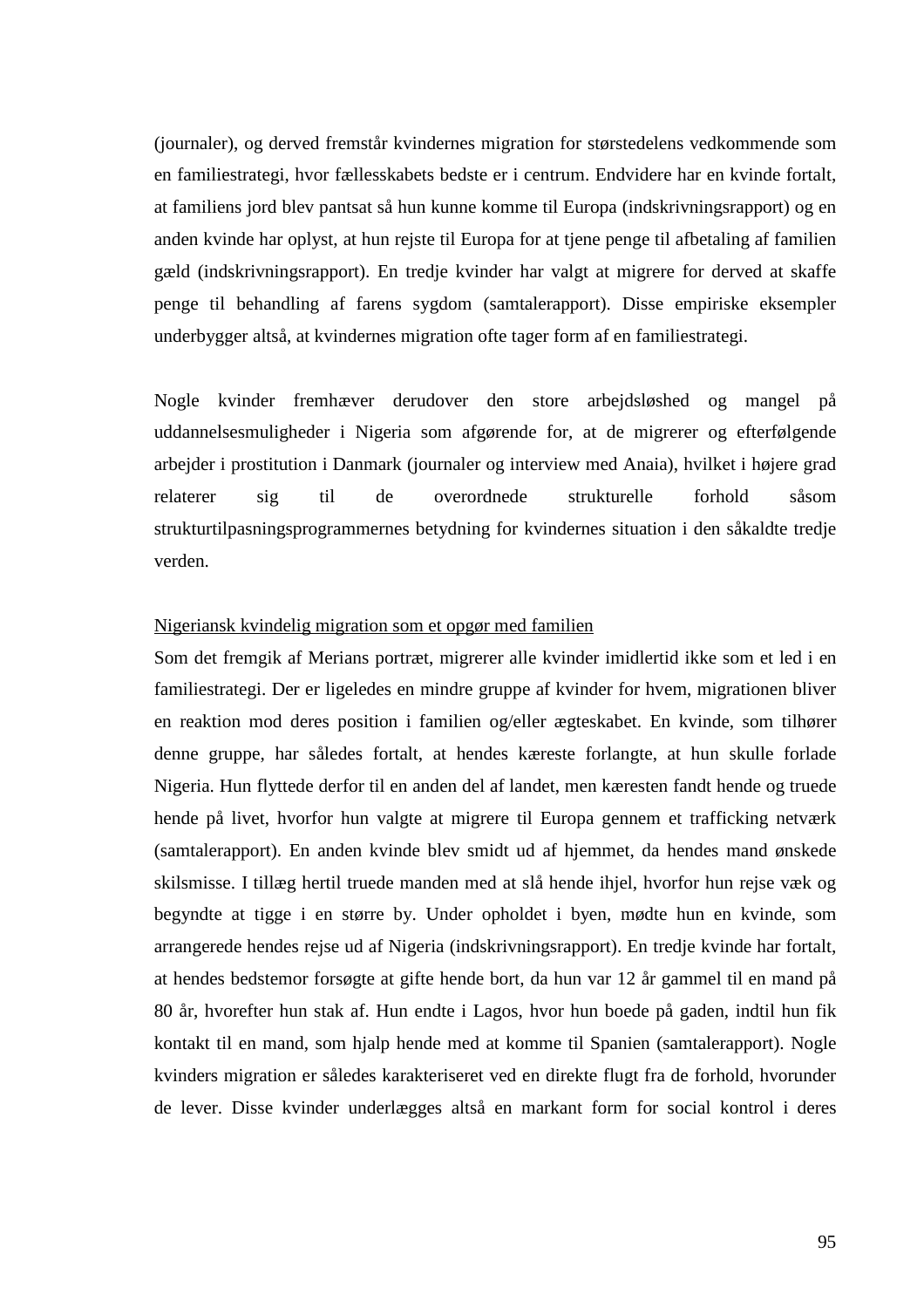relation til familien og/eller i ægteskabet, en kontrol som beror på deres position som datter hustru eller kæreste, positioner som alle er kønsbestemte.

#### Relationen til familien som begrænsende og mulighedskabende på en og samme tid

Ovenfor er kvinderne inddelt i to grupper baseret på årsagen til migrationen. Den ene gruppe migrerer således som et led i en familiestrategi, hvorimod den anden gruppe migrerer som et opgør med familiens kontrol. På trods af at disse to grupper altså umiddelbart migrerer af vidt forskellige årsager, er baggrunden for deres migration imidlertid den samme nemlig familiens forventninger til dem som kvinde og datter. For at skabe en forståelse af kvindernes betingelser for at handle som migrant-sexarbejder er det derfor også afgørende at medtænke relationen til familien.

Som diskuteret i kapitlet 'Kvinder og køn - en nigeriansk kontekst', bygger familiens forventninger til kvinderne bl.a. på, at de bør ofre sig for fællesskabets bedste og specielt familiens velfærd. Ses denne pointe i samspil med den feministiske migrationsforsknings påpegning af, at mange kvinder benytter migration som en reaktion mod undertrykkelse i privatsfæren (se f.eks. Kofman et al. 2000:24), skabes der en specifik ramme i forhold til nigerianske kvinders betingelser for at handle. Indenfor denne ramme bliver migration muligvis en legitim form for handlen, hvorigennem kvinderne kan leve op til deres forpligtigelser overfor fællesskabet og samtidig bryde med kønsspecifikke forventninger, såsom et planlagt ægteskab og derved med den sociale kontrol. Således reproducerer og udfordrer kvinderne muligvis de traditionelle familiestrukturer på en og samme tid, idet de gennem migrationen opfylder de forventninger der er til dem som kvinde og samtidig bryder med deres traditionelle rolle i familien. Deres migration kan derved tolkes som et udtryk for den sociale kontrol i familien samt som et opgør med den selv samme kontrol. På baggrund af mit materiale er det imidlertid ikke muligt at underbygge denne tese empirisk, det kan blot konstateres, at nogle kvinder migrerer for at hjælpe familien, og andre for at undslippe familiens kontrol, men hvorvidt disse to forhold fungerer i et samspil kan altså ikke belyses ud fra den tilgængelige empiri.

Under opholdet i Danmark og/eller Europa er der altså mange kvinder, der sender penge hjem til deres familier, hvilket kan tolkes som et udtryk for reciprocitet og/ eller som et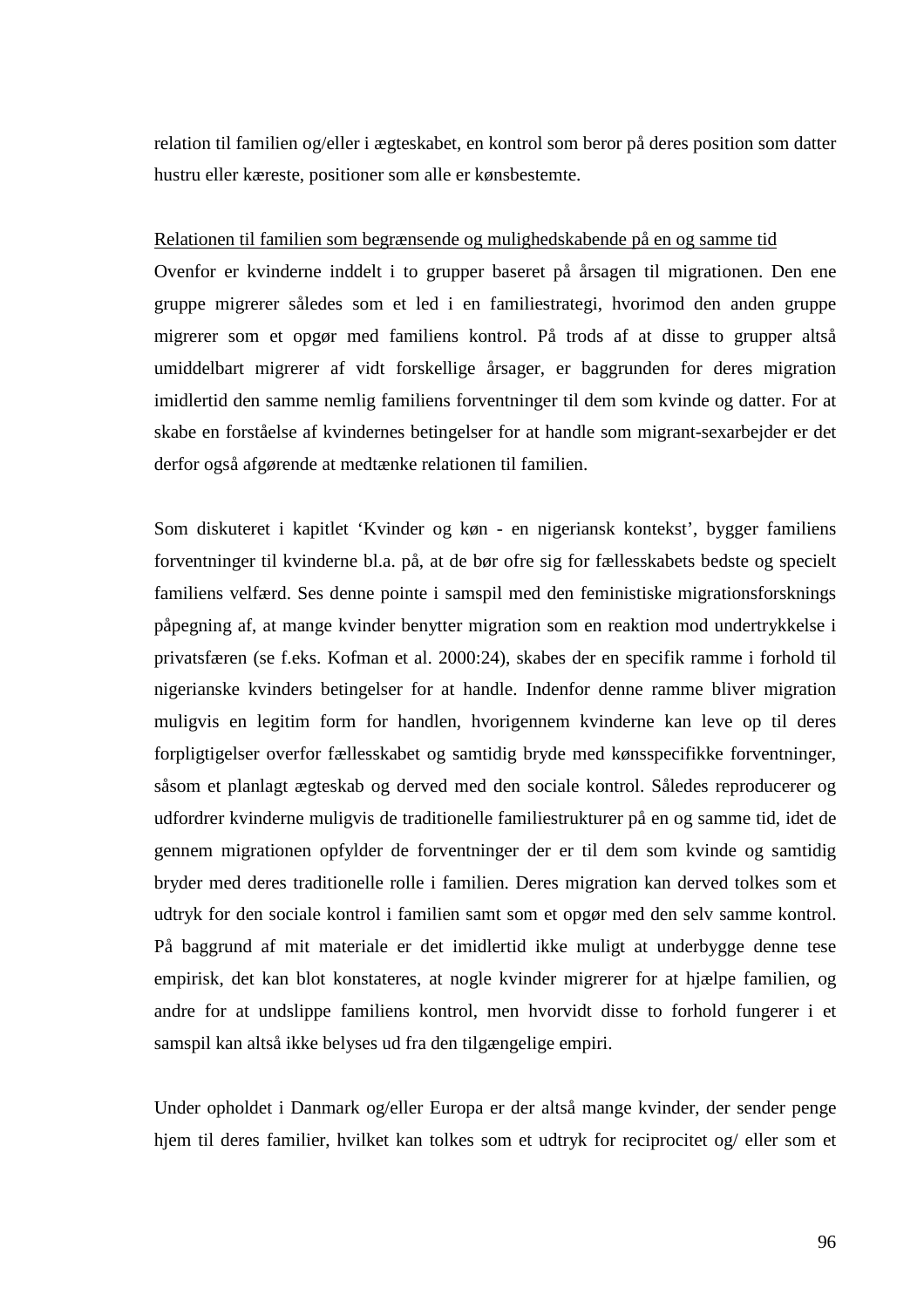udtryk for forpligtigelse. Det vil sige, at man hjælper dem, der tidligere har hjulpet en eller, at kvinderne står i 'gæld' til fællesskabet og derfor bliver pålagt at sende penge hjem (Faist 2000:104-105). Som et konkret eksempel på reciprocitet har en kvinde fortalt, at hun sender penge til sin onkel i Nigeria, idet han tidligere har betalt for hendes skolebøger. Onklen bruger pengene på at forsørge familien (indskrivningsrapport). Familiens økonomiske forventninger kan imidlertid blive meget omfattende i deres karakter, og derved forhindre kvinderne i at generere økonomisk kapital til eget forbrug (Faist 2000:115). Derudover er der risiko for, at deres individuelle autonomi generelt begrænses (ibid.). Princippet om reciprocitet eller forpligtigelser kan derved fungere som en begrænsning for kvinderne. I den forbindelse er der enkelte eksempler på kvinder, som har afslået at forhøje pengeoverførsler til familien, idet det ville begrænse deres eget økonomiske råderum. Blandt andet er der en kvinde, der har afvist at sende penge til behandling af hendes tantes sygdom (samtalerapport). Således er det også muligt, at kvinderne udfordrer den sociale kontrol, som er indeholdt i deres relation til familien i form af forventninger og forpligtigelser, idet de på nogle punkter og i enkelte sammenhænge afviser at hjælpe familien, efter emigrationen har fundet sted.

Dog indikerer materialet, at det for størstedelen af kvinderne ikke er muligt at 'undslippe' eller bryde med den sociale kontrol definitivt, da kvinderne fortsat opretholder kontakten til familien efter emigrationen. Endvidere er der enkelte eksempler på, at familien også kontrollerer andre handlinger end de økonomisk relaterede såsom ægteskab og opholdssted, hvilket kom til udtryk gennem Yolandes portræt. Der er ligeledes kvinder som har fravalgt tilbudet fra RSK om at få indopereret en p-stav, som forhindrer kvinderne i at blive gravide, med henvisning til, at deres kærester og/eller ægtemænd i Nigeria ikke ønskede, at de fik en sådan (journaler). Den sociale kontrol, som skabes i relationen til familien, herunder kærester og ægtemænd, fortsætter altså med at påvirke kvindernes betingelser for at handle under opholdet i Danmark, og der er således tale om en kontrolform, som er transnational i sin karakter. Derfor er det også vigtigt at indarbejde den sociale kontrol, som opstår i relationen til familien, når fokus rettes mod nigerianske migrant-sexarbejdere i Danmark.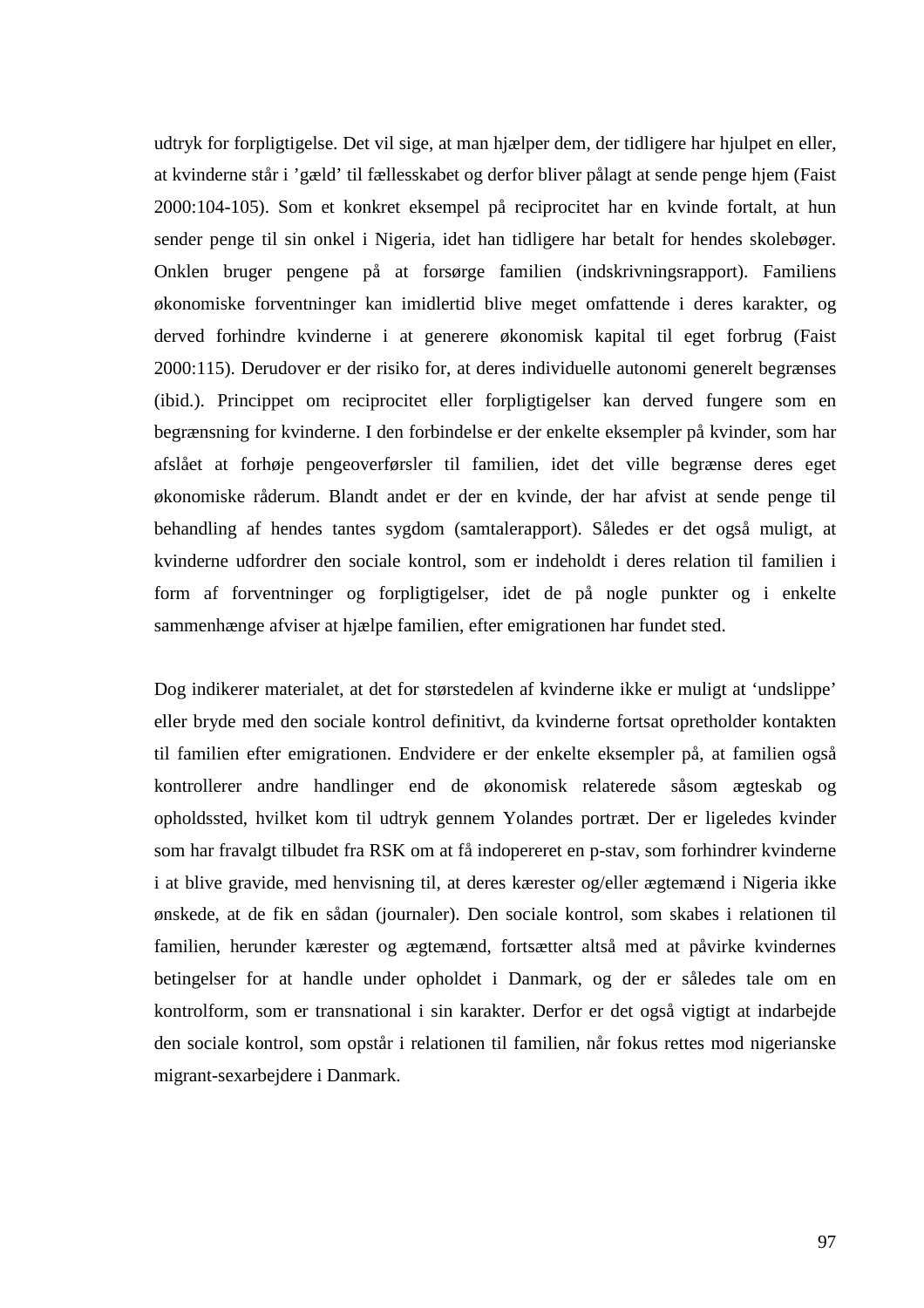## *5.2.2 Relationen til agenter og alfonser*

#### Relationen til agenter og alfonser som begrænsende

En stor del af kvindernes rejse til Europa har været arrangeret af professionelle agenter, som efterfølgende har taget sig betalt for rejsen (journaler). Mange af kvinderne beretter i den forbindelse om lange vandringer gennem Saharas ørken, hvor op til flere er omkommet undervejs (journaler). Ligeledes har nogle kvinder fortalt om vold, voldtægt og indespærring i forbindelse med rejsen til Europa (journaler). Kvinderne vandrer typisk til Marokko i nord, hvorfra de sejler i gummibåde over Gibraltarstræde til Spaniens sydkyst og derfra videre ind i Europa (journaler). Andre kvinder er kommet med fly direkte til København eller en anden europæisk storby. Disse kvinders rejse er også arrangeret af agenter (journaler). Dog er der ligeledes et fåtal af kvinder, som er kommet gennem kontakter til familiemedlemmer i Europa (journaler), men for langt størstedelen af de 49 kvinder har rejsen til Europa været karakteriseret af et ulige magtforhold, hvor agenterne har sat dagsordenen og i visse tilfælde benyttet vold, overvågning og indespærring som kontrolinstrumenter.

I den første periode kvinderne opholder sig i Europa, forekommer det, at agenterne benytter vold mod kvinderne eller trusler herom (journaler). Endvidere er der kvinder, som har fortalt, at deres familier er blevet truet i Nigeria, hvilket også fremgik af Annas og Lisas portræt (journaler). Der kan på denne baggrund argumenteres for, at agenterne benytter trusler overfor familien i hjemlandet som et kontrolinstrument, hvor igennem de kan styre kvindernes adfærd i Danmark. Agenterne har således etableret et transnationalt netværk, og kvindernes handlen i Europa får altså konsekvenser for deres familier i Nigeria. Således bliver kvinderne gjort ansvarlige for familiens overlevelse i mere end en forstand dvs. både økonomisk og bogstavelig talt.

I begyndelsen af opholdet i Danmark eller Europa tager agenterne eller alfonserne procenter af kvindernes indtjening (journaler) og begrænser derved kvindernes økonomiske autonomi. I tillæg hertil er der eksempler på, at agenterne konfiskerer kvindernes eventuelle papirer og pas (journaler), hvilket binder kvinderne til et specifikt geografisk område, og derved fratages de muligheden for at rejse mellem forskellige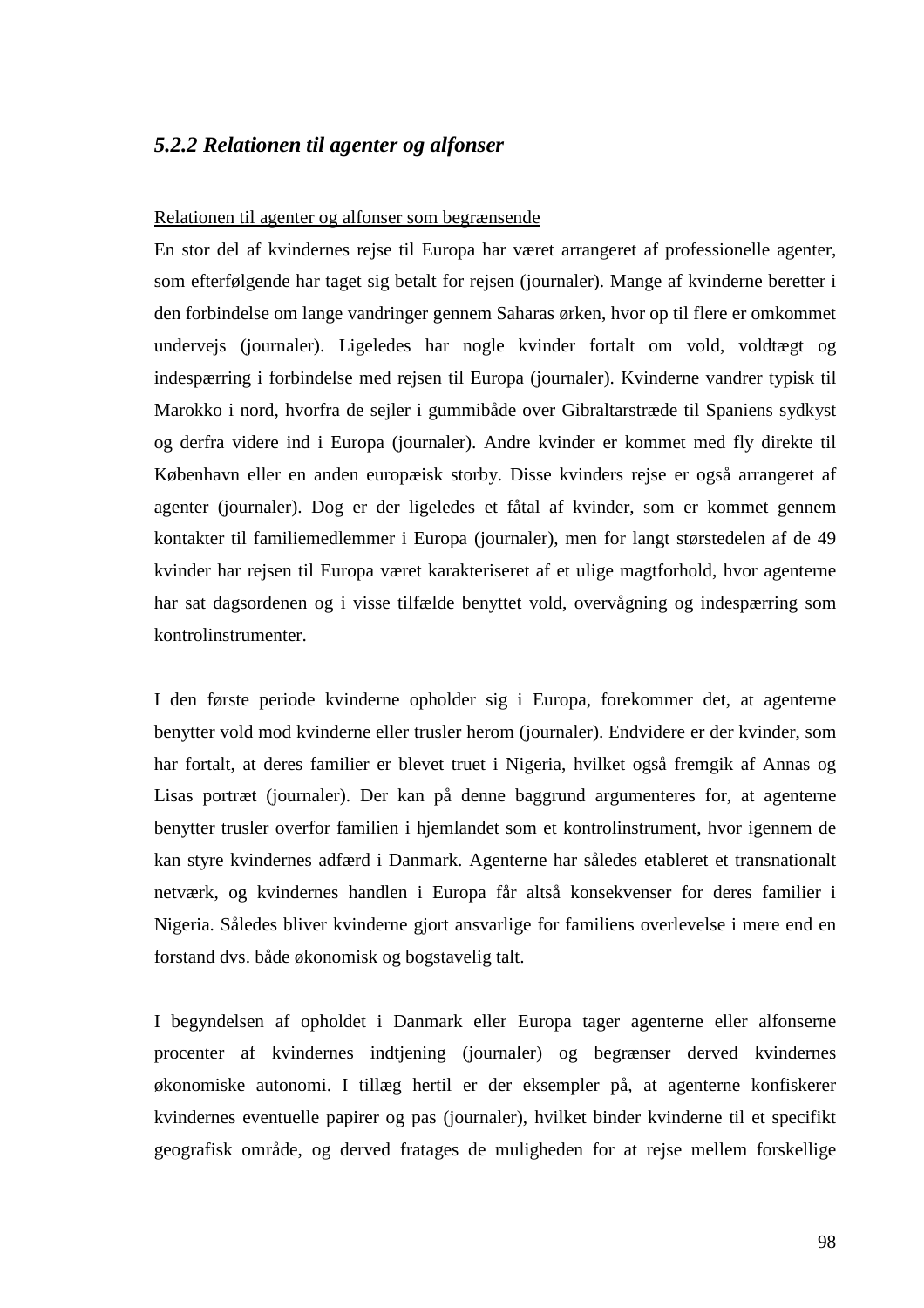europæiske lande<sup>40</sup>. Således skabes der en kontrol med kvindernes handlen og mobilitet, som ikke kræver en direkte og konstant overvågning som den, der praktiseres under selve rejsen. Endvidere kan agenterne også benytte de juju ritualer, der blev gennemført forud for migrationen som et kontrolinstrument, idet kvinderne tror, at agenterne i kraft af disse ritualer kan straffe dem, såfremt de ikke lever op til deres økonomiske forpligtigelser (journaler). Derved kan juju ritualerne ligeledes fungere som en kontrolform, der ikke kræver agenternes fysiske tilstedeværelse. I den forbindelse har man i Italien erfaret, at nigerianske kvinder i langt mindre grad underlægges fysisk kontrol sammenlignet med andre nationaliteter, idet juju praksisserne udgør en platform for mentalt kontrol (Aghatise 2004:1131).

Således får relationen til agenter og/eller alfonser ofte negative konsekvenser for kvinderne i starten af opholdet i Danmark eller Europa, idet den sociale kapital, som relationen indeholder, og som i første omgang gjorde migrationen mulig, resulterer i en situation, hvor kvinderne underlægges social kontrol i form af overvågning og sanktioner i meget konkret forstand samt på et mere mentalt plan i kraft af kvindernes frygt for juju.

#### Nigerianske kvindernes grad af kontrol i forbindelse med deres sexarbejde i Danmark

Tidligere forskning har påpeget, at relationer til agenter, herunder alfonser, har stor betydning for de betingelser og muligheder, der sættes for kvindernes handlen som sexarbejdere (Chapkis 1997:98-99). Dette skyldes, at kvinderne ofte mister selvbestemmelse med deres arbejde, såfremt de har en alfons eller agent (ibid.). Trods de kontrolinstrumenter som agenterne/alfonserne benytter overfor nigerianske kvinder, synes størstedelen af de kvinder, som indgår i materialet, dog fortsat at besidde en vis form for kontrol over det konkrete seksuelle møde mellem kunden og dem selv.

For det første er der tilsyneladende ingen af kvinderne, der er blevet testet hiv-positiv og kun ganske få har fået konstateret en anden kønssygdom (journaler). Dette indikerer, at nigerianske kvinder ofte benytter kondom i deres seksuelle samvær med kunder, hvilket mange af dem også oplyser at de gør (journaler). Videre har jeg ved deltagende

 $\overline{a}$ 

<sup>&</sup>lt;sup>40</sup> Såfremt kvinderne er i besiddelse af pas og papirer når de ankommer til Europa er disse imidlertid ofte falske (journaler)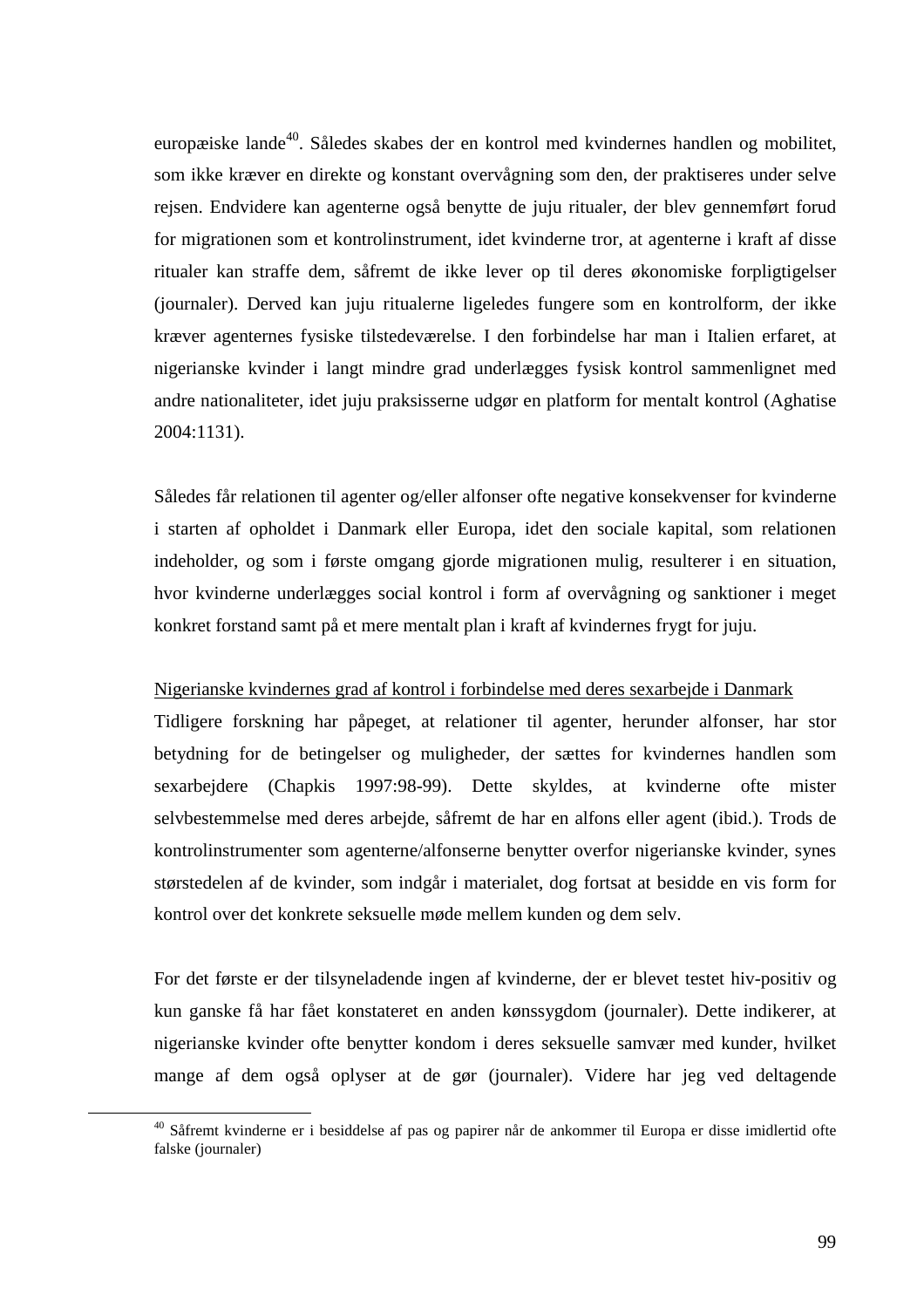observation under RSK's opsøgende arbejde på gaden observeret, at nigerianske kvinder ofte efterspørger kondomer og glidecreme (observation d.24/8-2005). Trods det mulige økonomiske pres som kvinderne oplever fra agenter og familie, benytter de altså fortsat kondom, hvilket indikerer en grad af selvbestemmelse over, hvordan de ønsker at handle i deres seksuelle relation til kunderne. Dog bør det nævnes, at en enkel kvinde har oplyst, at hun til tider fravælger at benytte kondom, idet hun derved kan generere en større økonomisk indtjening og således imødekomme de økonomiske forventninger fra agenter (samtalerapport). Dette er imidlertid ikke den generelle tendens. Kvindernes selvbestemmelse i relation til deres egen prostitutionsadfærd underbygges endvidere af det forhold, at afrikanske kvinder generelt fravælger lesbisk sex, hvilket bl.a. kommer til udtryk ved, at kvinderne streger lesbisk sex over på de såkaldte 'menukort', som benyttes på bordellerne (Mildwater). En af de kvinder, som indgår i materialet, påpeger endvidere, at hun fravælger arabiske eller afrikanske mænd som kunder, fordi hun frygter, at afrikanske mænd vil 'sladre' til familien angående hendes prostitution og de forhold, hvorunder hun lever i Danmark. Derudover fravælger kvinden arabiske mænd, idet hun har hørt om voldtægter begået af mænd, som tilhører denne gruppe (samtalerapport).

Der kan således peges på en række forhold, som tyder på, at kvinderne ikke står uden en form for handlerum under i øvrigt udbredt kontrollerede forhold. Dette underbygges yderligere af det forhold, at størstedelen af de kvinder, der er blevet spurgt om, hvorvidt de kunne bestemme antallet af kunder, samt hvilke seksuelle ydelser de ønskede at udbyde, svarede bekræftende herpå (indskrivningsrapporter). Dog er der ligeledes enkelte eksempler, hvor kvinderne lever under strengt kontrollerede forhold. Blandt andet er der en 15-årig pige, som efter ankomsten til Danmark blev lukket inde på et bordel og efterfølgende tvunget til at have sex med kunder, mod hendes vilje (indskrivningsrapport). Dette eksempel er for så vidt et atypisk tilfælde. Det bør dog understreges, at kvinder og piger, som lever under sådanne forhold, højst sandsynligt har vanskeligt ved at komme i kontakt med RSK, hvorfor det er muligt, at andre nigerianske kvinder og piger lever indespærret på bordeller rundt omkring i landet.

Der er således forskellige indikatorer på, at nigerianske kvinders sexarbejde i Danmark ikke udelukkende er kontrolleret af agenter eller alfonser, men også til en vis grad af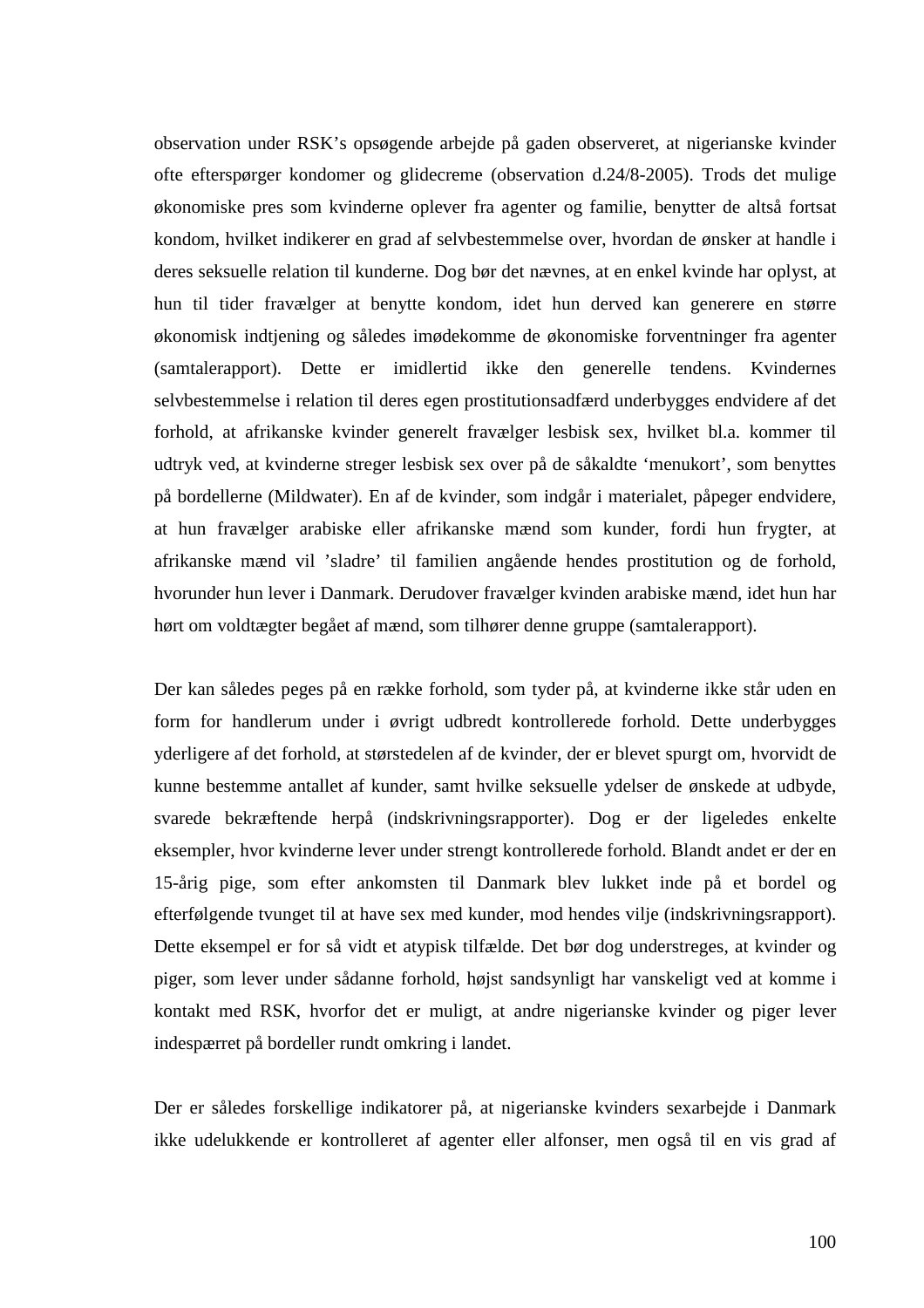kvinderne selv. Det er imidlertid afgørende at differentiere denne konklusion i relation til de to overordnede grupper af kvinder dvs. den gruppe, der har været i Europa i længere tid, og som ofte bor fast i Italien eller Spanien, og den gruppe der har været i Europa i en kortere periode og ikke har en fast base. Den sidste gruppe er ofte udsat for et hårdere pres, idet de fortsat har gæld til agenter. De økonomiske forpligtigelser overfor agenter kan betyde, at de i højere grad end den første gruppe er nødsaget til at gå på kompromis med deres egne ønsker, og enten udføre seksuelle services de ikke ønsker eller have sex med flere kunder, end de ellers ville, hvilket også kom til udtryk i Lisas portræt.

#### Relationen til agenter og alfonser som mulighedsskabende

Som det fremgik af bl.a. Lisas portræt, er relationen til agenterne og/eller alfonsen imidlertid også årsagen til, at mange kvinder kan installere sig i Danmark dvs. få en bolig, arbejde og generel information om Danmark. Relationen bliver derfor også mulighedsskabende, idet der gennem relationen genereres social kapital i form af information og adgang til andres ressourcer (Faist 2000:112-113). Relationen til agenter betyder således, at kvinderne kan optræde og handle som økonomiske aktører og derigennem på længere sigt sende penge hjem og opfylde de familiære forpligtigelser. Således omsættes den sociale kapital til økonomisk kapital.

Relationen til alfonsen, som ofte er en mama (journaler), betyder altså, at kvinderne kan etablere sig som sexarbejdere i Danmark. Dette skyldes, at de bliver en del af et større netværk, som blandt andet gør det muligt at handle udenom de danske myndigheder, herunder politiet. Gennem tilknytningen til netværket kan kvinderne trække på den viden og information, som allerede er akkumuleret om forholdene i Danmark, hvilket er en vigtig ressource for de nigerianske sexarbejdere, som indgår i materialet, idet de alle er illegale migranter. Ligeledes er der enkelte kvinder, hvis historier indikerer, at de i en eller anden form agerer mama. I den forbindelse er der eksempelvis kvinder, som tager procenter af andre kvinders indtjening samt arrangerer andre kvinders rejser rundt i Europa (journaler).

Margaretha Järvinen har igennem hendes forskning påpeget, at prostitutionsmiljøer generelt er ekstremt maskulint dominerede, og hun fremhæver i den forbindelse, at sexindustrien ikke er kontrolleret af kvinder i prostitution men i højere grad af mandlige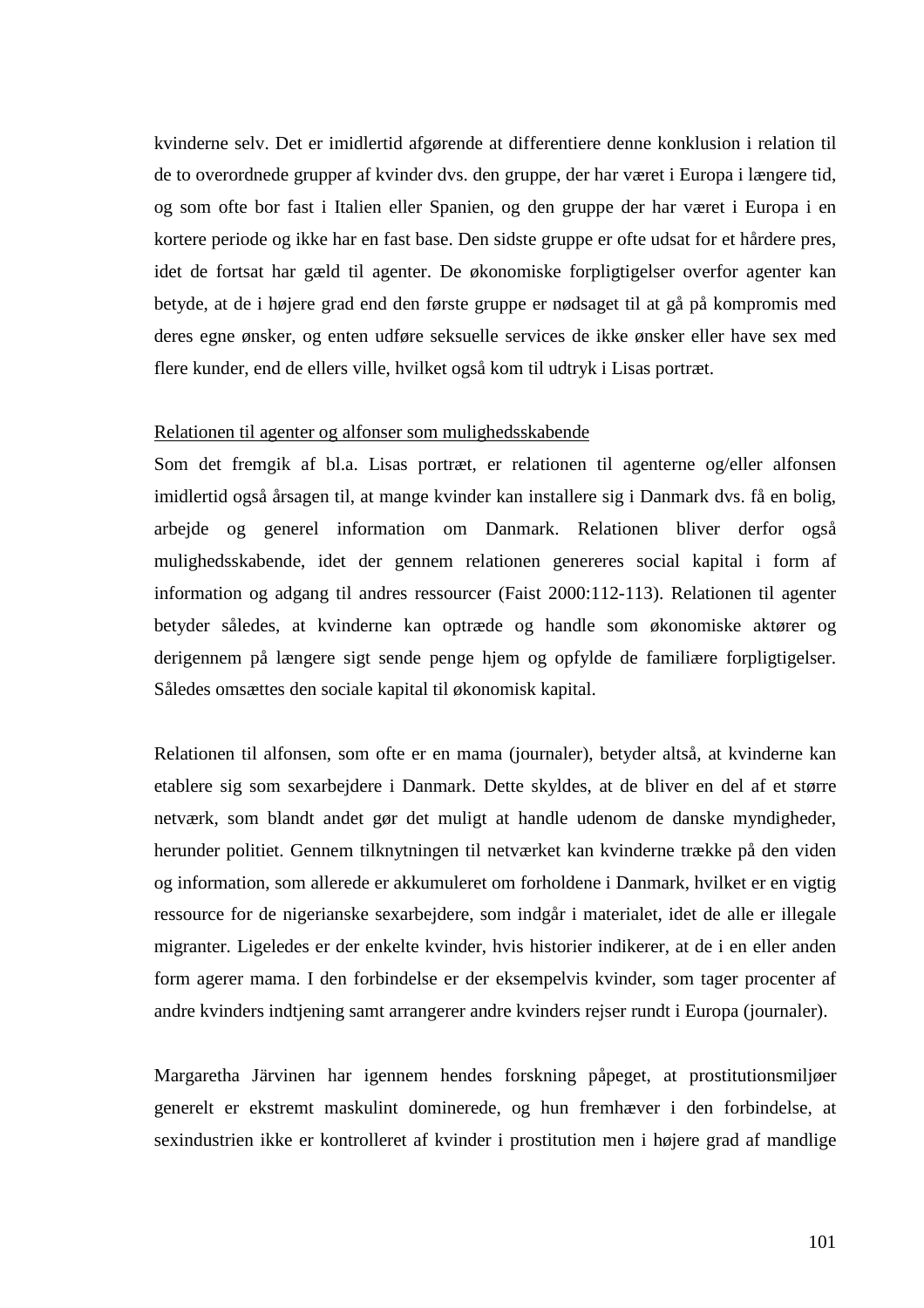alfonser og andre mandlige deltagere (Järvinen 1993:41). Dette empiriske materiale indikerer imidlertid, at miljøet omkring nigeriansk sexarbejde er præget af kvindelige agenter/alfonser såvel som mandlige. Esohe Aghatise, der er uddannet jurist og præsident for den Italienske organisationen IROKO Association, hvilken arbejder med udenlandske kvinder i prostitution i Italien, fremhæver ligeledes, at alfonsen indenfor det nigerianske netværk ofte er en kvinde i form af en mama eller madame (Aghatise 2004:1130). Mama/madame har ofte selv tidligere været udsat for trafficking og har, efter gælden er afbetalt, valgt at blive i prostitution og har derved tjent penge til at købe en kvinde, som kan arbejde for hende (Aghatise 2004:1130). Denne konstruktion skaber altså en mulighed for, at kvinderne på et senere tidspunkt selv kan indtage en magtfuld position i netværket.

## Relationen til agenter og alfonser som begrænsende og mulighedsskabende på en og samme tid

Relationen til alfonsen og agenter blev indledningsvis i dette afsnit karakteriseret som begrænsende i kraft af den sociale kontrol, som agenterne/alfonserne udøver over kvinderne i form af overvågning og sanktioner. Samtidig er relationen også mulighedsskabende for kvinderne, idet relationen fungerer som en kilde til social kapital i form af bolig og information om arbejde, og derved bliver det ligeledes muligt for kvinderne at generere økonomisk kapital.

Således kan den samme sociale relation være negativ såvel som positiv, den sociale kapital, som den rummer, kan således optræde som mulighedsskabende og begrænsende på en og samme tid. På denne baggrund kan det altså være fordelagtigt for kvinderne at forblive i en undertrykkende relation, hvor de underlægges en direkte og fysisk form for social kontrol, idet den selv samme relation gør det muligt at opfylde deres forpligtigelser overfor familien. Endvidere ønsker mange kvinder at blive i Danmark og eller Europa frem for at vende tilbage til Nigeria (journaler og interviews). På grund af kvindernes illegale status er de imidlertid nødsaget til at leve skjult fra myndighederne og i den forbindelse bliver relationen til agenter og/eller alfonser altså en indgang til et liv i Danmark.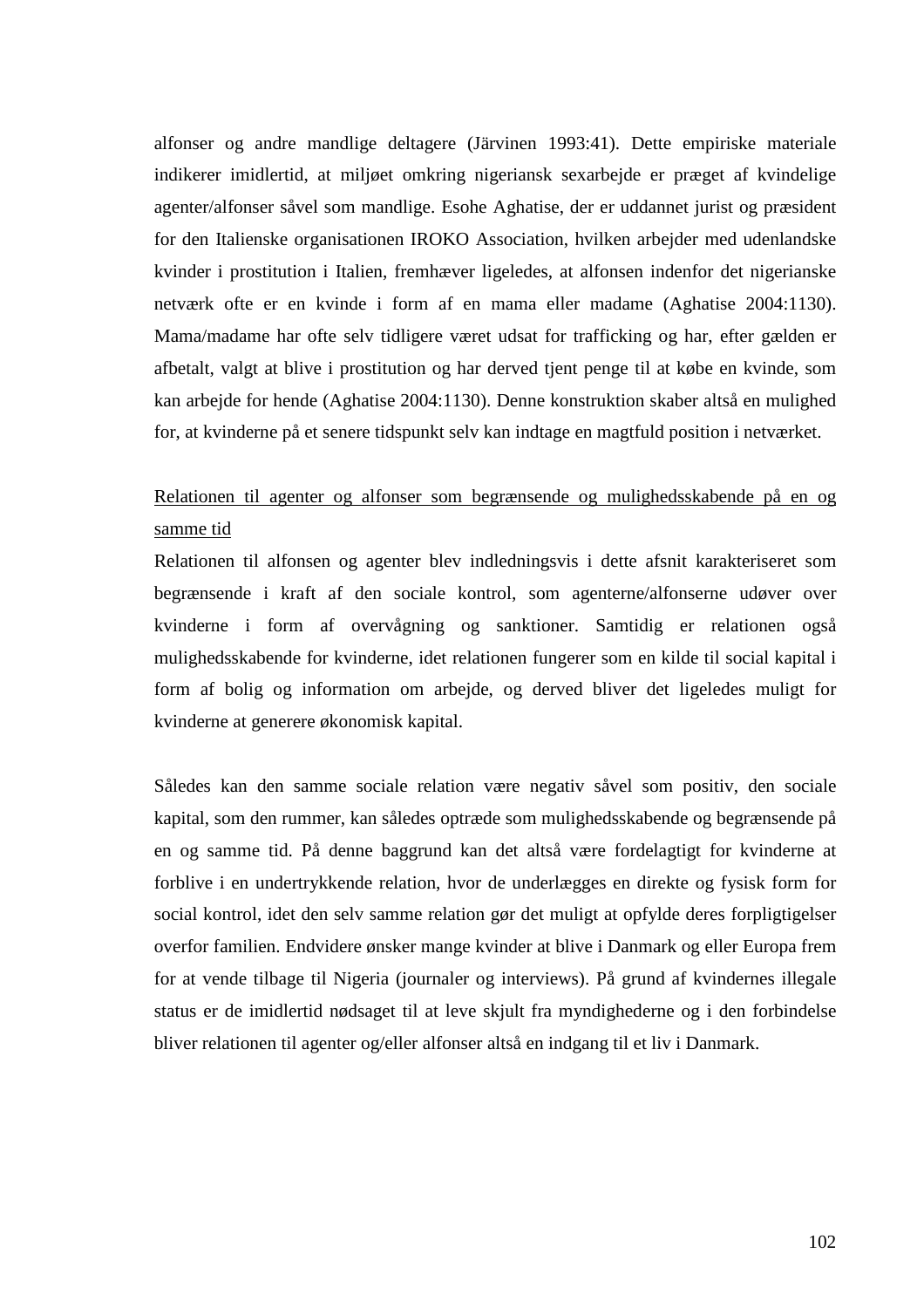## *5.2.3 Relationen til kunderne*

Størstedelen af de 49 kvinder arbejder enten på gaden eller på bordel og kun et fåtal oplyser, at de er i escort eller på sexbar (journaler). Nigerianske kvinder i prostitution udenfor københavnsområdet er dog primært på bordeller og/eller escort og ikke på gaden (Mildwater). I Københavnsområdet er den samme nigerianske kvinde ofte både på bordel og på gaden sideløbende, hvilket ifølge nøgleinformanten er atypisk sammenlignet med andre nationale grupper i prostitution i København (Mildwater). Der er dog en tendens til, at flere og flere nigerianske kvinder er i gadeprostitution, og kvinderne siger selv, at dette skyldes politiets mange aktioner i forhold til bordeller (Mildwater).

Mange nigerianske kvinder er således i en synlig form for prostitution. Nigerianske kvinder forsøger ikke umiddelbart at skjule formålet med at stå på gaden, eftersom de som beskrevet i indledningen er meget kontaktsøgende i relation til kunder. De rækker ofte ud efter potentielle kunder, smiler til dem, flirter med dem og tiltaler dem (observation d 24/8- 2005, observation d.1/9-2005, observation d.15/10-2005). Kvinderne er således meget aktive i relationen til kunderne og tager ofte initiativet til en eventuel sexhandel. Sammenlignet med andre kvinder i prostitution, dvs. danske kvinder samt andre udenlandske kvinder, fremstår nigerianske kvinder betydelig mere initiativrige i forbindelse med sexhandler, idet andre kvinder typisk står afventende på gaden og ikke i samme omfang på eget initiativ henvender sig til potentielle kunder (observation d.24/8- 2005). Dette forhold kan forklares med, at nigerianske kvinder er presset økonomisk i kraft af deres forpligtigelser overfor familien og agenter/alfonser, jf. ovenfor. Det vil sige, at deres relation til familien og agenterne/alfonsen påvirker deres handlen i relation til kunden, men som omtalt i indledningen må det antages, at disse forhold også gælder for andre udenlandske kvinder i prostitution i Danmark. Kvindernes adfærd og ageren på gaden kan altså ikke alene forklares med et økonomisk pres fra familien og agenter.

### Relationen til kunderne som begrænsende og mulighedsskabende på en og samme tid

Som det fremgik af Anaias portræt, forklarede hun kvinders 'udfarende' adfærd og handlen med, at afrikanske kvinder i relationen til kunden er nødsaget til at være kontaktsøgende og udvise stor sexlyst, hvis de ønsker at tjene penge (interview med Anaia). Der er ligeledes andre nigerianske kvinder, som har påpeget dette forhold (Mildater), hvilket nogle kvinder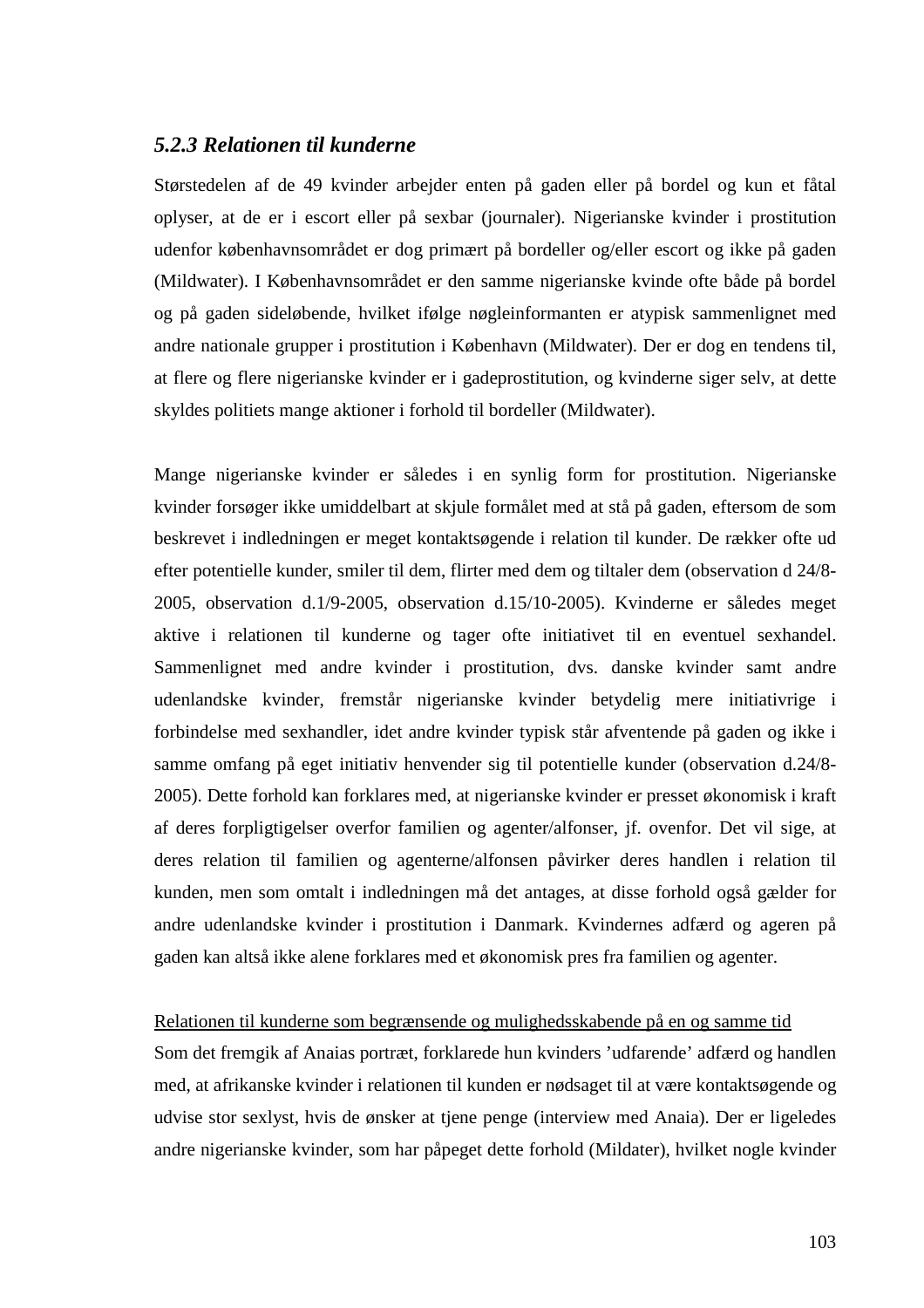endvidere finder paradoksalt, eftersom de er omskåret og derfor ikke, ifølge dem selv, kan mærke noget under den seksuelle akt  $(Mildwater)^{41}$ . Den stereotype forestilling om sorte kvindes seksualitet kommer bl.a. til udtryk ved, at kunderne, ifølge kvinderne selv, tiltaler dem med betegnelser som 'aber' eller 'liderlige sorte aber' (Mildwater). Som beskrevet i teoridelen har der netop gennem historien været en tendens til at sammenligne sorte kvinder med aber, og i den forbindelse blev det antaget, at sorte kvinder havde en abelignende seksualitetsdrift (Gilman 1985:212). Det tyder altså på, at disse antagelser fortsat er eksisterende i relationen mellem nigerianske sexarbejdere og kunder.

Der er således indikatorer, som peger i retning af, at nigerianske sexarbejdere i et vist omfang forventes at opfylde 'drømmen' om den meget sexlystne sorte kvinde. Denne 'drøm' bygger altså på en stereotyp opfattelse af sorte kvinder, som seksuelle væsner par excellence, hvor igennem det antages, at sorte kvinder fra naturens hånd er udstyret med en ekstrem sexlyst (Arnfred 2004:63-65). Nigerianske kvinder presses muligvis derfor i højere grad end andre sexarbejdere til at være udadvendte og flirtende når de prostituerer sig. Dog bør det understreges, at det empiriske grundlag for denne tese er begrænset eftersom det alene bygger på et enkelt interview samt nøgleinformantens samtaler med nigerianske kvinder.

Det stereotype bilede af den afrikanske kvinde kan sandsynligvis også fungere som en mulighed for kvinderne, idet de kan benytte deres hudfarve som en komparativ fordel. Dette skyldes, at de i kraft af deres sorte hudfarve kan udnytte det stereotype billede af den afrikanske kvinde. Derved kan kvinderne gøre aktivt brug af den seksuelle orden (Chapkis 1997:29). Kvinderne, som indgår i materialet, kommer endvidere fra et område i Nigeria, jf. kap 3**,** hvor kvinder traditionelt set har været handelsdrivende, hvorfor kvinderne er bekendt med køber/sælger relationer. Dermed ikke sagt, at sexhandler er direkte sammenlignelige med andre former for forretninger, men ikke desto mindre er kvinderne muligvis bekendt med selve handelselementet og kan i den forbindelse fremstille sig selv som det 'produkt', kunderne angiveligt ønsker at købe.

 $\overline{a}$ 

<sup>&</sup>lt;sup>41</sup> Det vides ikke hvor mange af de 49 kvinder, der er omskårede. Ifølge min nøgleinformant er det imidlertid ikke ualmindeligt, at nigerianske kvinder i prostitution i Danmark har været udsat for en form for omskæring, hvor både klitoris og de indre skamlæber fjernes. Endvidere er næsten halvdelen af den kvindelige nigerianske befolkning omskåret (Tashjian 2001:165).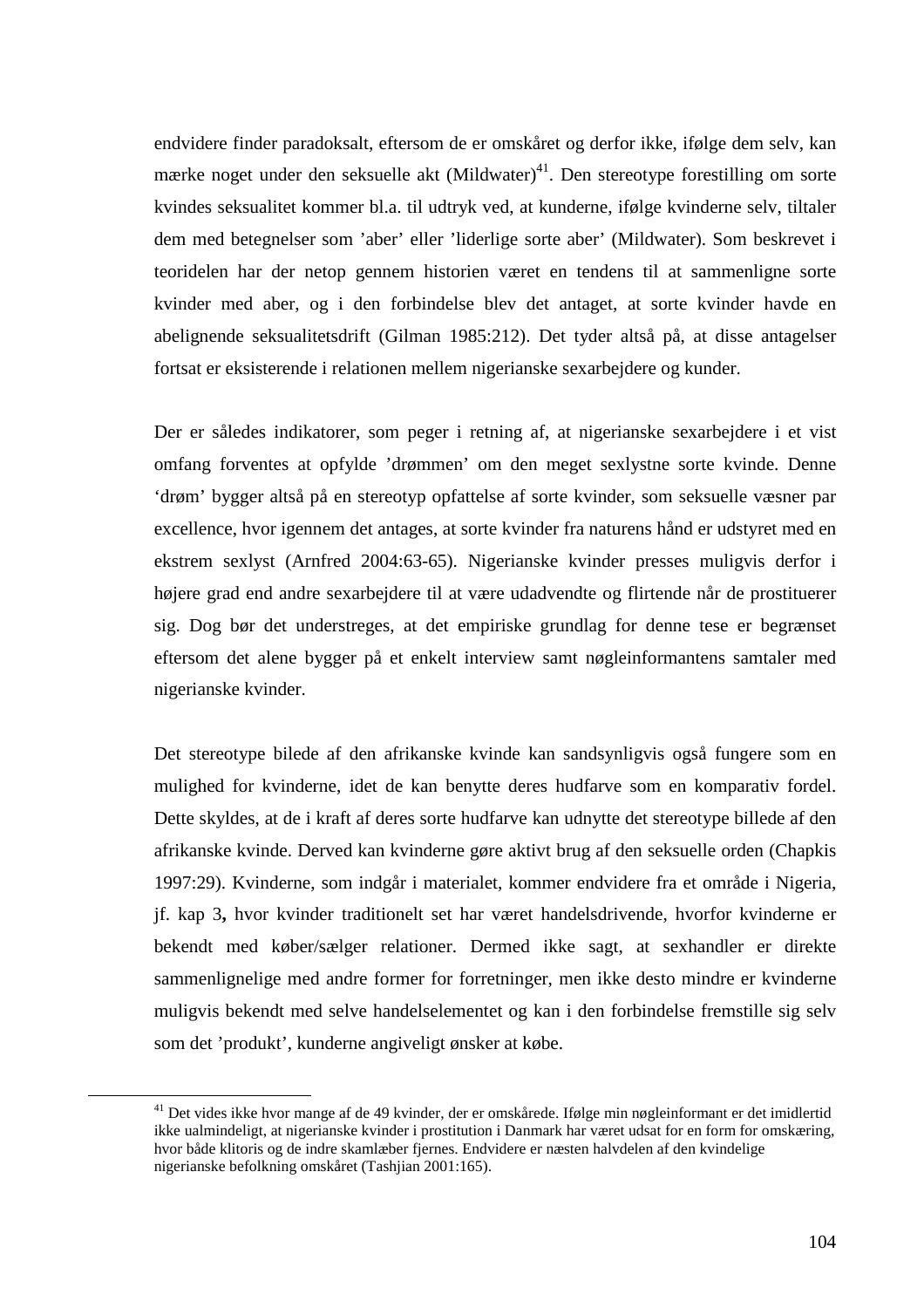Samtlige sexarbejdere, uagtet deres hudfarve, forventes imidlertid i et vist omfang at påtage sig en aktiv seksuel rolle og derigennem hverve kunder samt styre hændelserne under den seksuelle akt (Järvinen 1993:33). Sexarbejdere må således i relationen til kunden udvise initiativ, hvilket kan være problematisk, idet de dermed bryder med samfundets traditionelle kønskoder, hvor det typisk er manden der tillægges seksuelt initiativ og seksuel drift. Sexarbejdere må derfor samtidig være passive og ydmyge, således at deres adfærd ikke bliver en trussel (Järvinen 1992:33) og i for høj grad udfordrer de gældende kønsidealer. Sexarbejdere skal således i relationen til kunder opretholde en balance mellem aktivitet og passivitet, hvilket kan være vanskelig at mestre og kompliceres altså yderligere, når fokus rettes mod nigerianske kvinder, i kraft af det stereotype billede af den sorte kvinde som sexlysten og seksuelt aggressiv.

For at forstå nigerianske kvinders betingelser for at handle som sexarbejdere må man altså ligeledes medtænke racialiseringen af deres kroppe, hvilket sætter andre betingelser for deres handlen som sexarbejder sammenlignet med ikke sorte sexarbejdere i Danmark. Betingelser som både kan være mulighedsskabende og begrænsende. Racialiseringen får imidlertid specielt negative konsekvenser for de nigerianske kvinder, som arbejder i gadeprostitution, idet de arbejder i det offentlige rum, hvorfor risikoen for anholdelser øges (Chapkis 2000:184). Denne risiko synes at være ekstrem høj for netop nigerianske kvinder, idet de altså i højere grad end andre sexarbejdere forventes at være aktive og udadvendte, når de prostituerer sig.

## *5.2.4 Relationen til politiet*

Mange af kvinderne bliver på grund af deres status som illegale migranter anholdt af politiet under opholdet i Danmark. Anholdelserne finder typisk sted på bordeller, på gaden eller ved udrejse/indrejse i lufthavnen (journaler). I de tilfælde, hvor kvinderne anholdes på gaden, benytter politiet i visse tilfælde kvindernes besiddelse af kondomer og/eller glidecreme som indikator på, at de er i prostitution og derved arbejder ulovligt i Danmark (gaderapport). I andre tilfælde anholdes kvinderne, idet de opsøger civilklædte politibetjente på gaden med det formål at tilbyde sex for penge (journaler). Kvinderne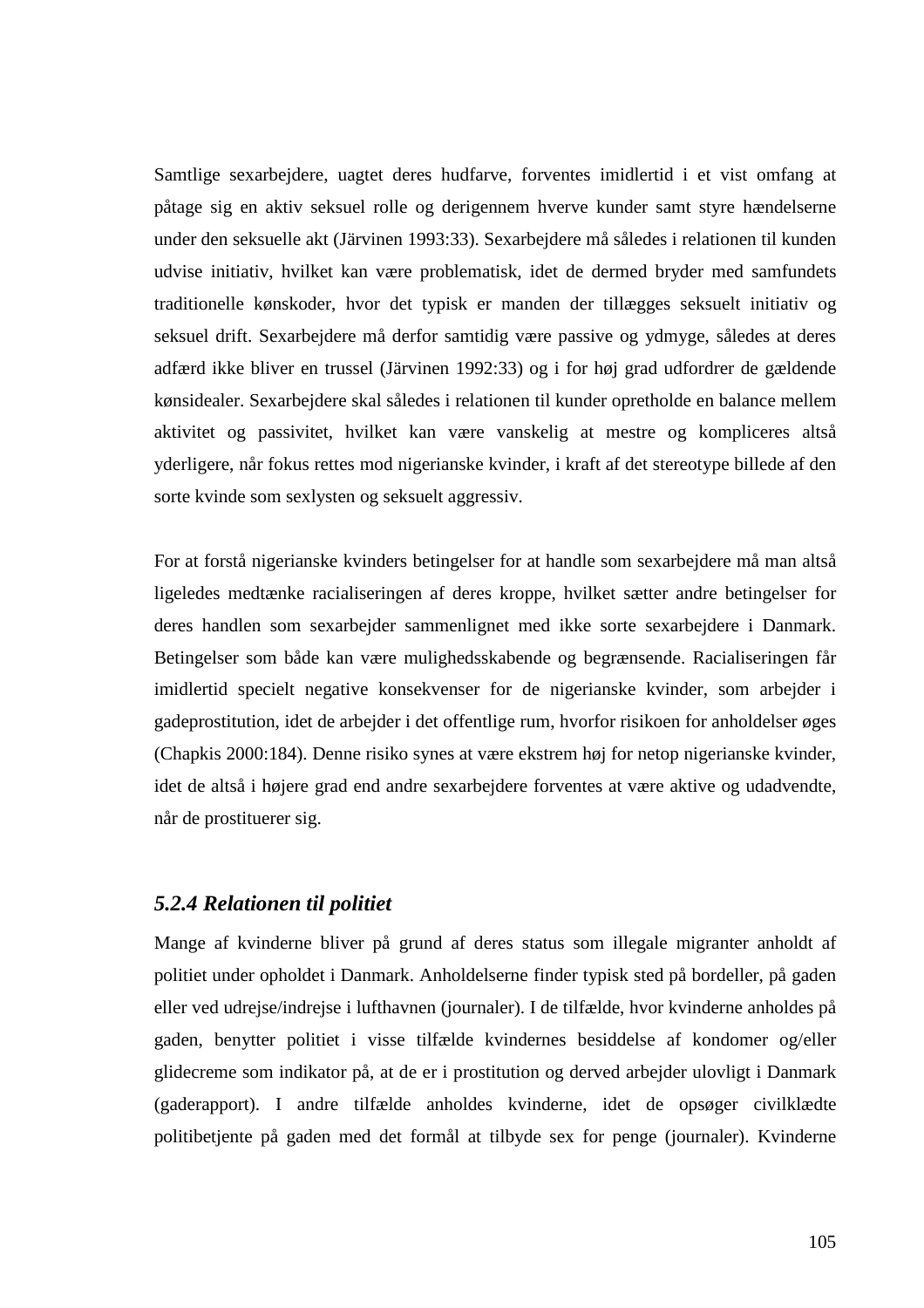sigtes typisk for dokumentfalsk, besiddelse af falske papirer, ulovligt ophold og ulovligt arbejde (journaler). Kvinderne kommer derefter i politiets varetægt, hvor det vurderes, om de opfylder betingelserne for at modtage hjælp i Danmark, hvilket afhænger af, hvorvidt de kategoriseres som handlet, dvs. om kvinden menes at have været udsat for trafficking. Kategoriseres kvinden som handlet, kan politiet søge om forlænget udrejsefrist i op til 15 dage, og i denne periode kan kvinderne opholde sig i RSK's sikkerhedstilbud (Handlingsplanen til bekæmpelse af kvindehandel 2002:14). Således tilbydes kvinderne kun et ophold i RSK's sikkerhedstilbud, såfremt de bliver kategoriseret som handlede kvinder, og denne vurdering beror altså ved anholdelser i første omgang på politiets opfattelse af kvindens situation.

Hvis kvinderne accepterer et eventuelt tilbud om et ophold i sikkerhedstilbudet, er de imidlertid også nødsaget til at acceptere en udvisning af Danmark efter 15 dage (Handlingsplanen til bekæmpelse af kvindehandel 2002:14-16). De kvinder som har opholdstilladelse i et andet europæisk land, dvs. dem der tilhører den første gruppe, sendes imidlertid tilbage til det land, hvori de har opholdstilladelse (Mildwater). De kvinder som tilhører den anden gruppe, dvs. dem som ikke har opholdstilladelse i et andet europæisk land, udvises derimod til Nigeria (Mildwater). Sikkerhedstilbudet er derfor sjældent en reel mulighed for denne gruppe af kvinder, såfremt de ønsker at blive i Europa. Disse kvinder fravælger derfor ofte dette tilbud og vælger i stedet at søge om asyl i Danmark (Mildwater). Andre accepterer tilbudet men stikker af fra beskyttelsestilbudet inden hjemsendelsen (indskrivningsrapporter).

## Relationen til politiet som begrænsende

Inddelingen i handlede - ikke handlede kvinder kan resultere i en tilsvarende inddeling af kvinderne i skyldige-uskyldige sexarbejdere. Jævnfør teorikapitlet, hviler denne distinktion på, hvorvidt kvinderne kendte til prostitutionen forud for migrationen (Doezema 1998:42) og/eller, hvorvidt de ønsker at forlade sexindustrien. De kvinder som defineres som handlede bliver også klassificeret som uskyldige og dermed som ofre, hvorimod de kvinder, der defineres som ikke handlede, klassificeres som skyldige dvs. skyld i egen ulykke, hvilket betyder, at de ikke tilbydes nogen form for hjælp.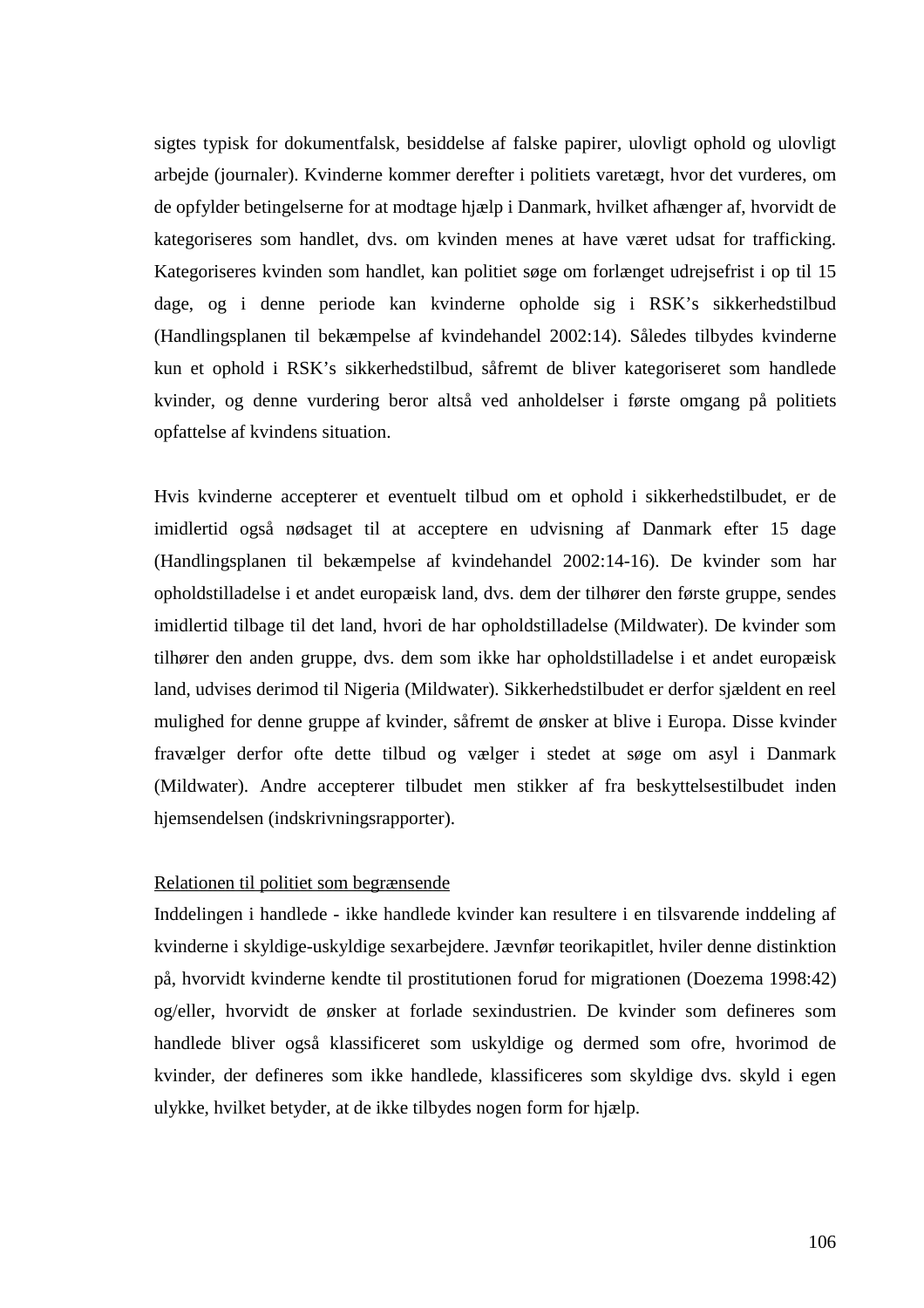Nigerianske kvinder står muligvis i denne sammenhæng i en særlig udsat position, idet de er meget aktive, når de arbejder, og de fremstår således som handlekraftige og initiativrige individer. Dette kan betyde, at nigerianske kvinder afviger fra en typisk offerposition som forbindes med den uskyldige sexarbejder, hvorfor de muligvis placeres som skyldige. Følgende udtalelse er fra et interview med en kriminalassistent i Københavns politi:

*"De snakker ikke med politiet, absolut ikke, de er provokerende… Når vi ser dem i gadebiledet, er de også meget, meget aggressive i deres markedsføring, når de tager fat i potentielle kunder. En dansk prostitueret ville stå og sige et eller andet, når en kunde går forbi, har du lyst til en varm pige eller en dejlig pige, og så går man bare forbi. Men nigerianske kvinder kan godt tage fat i mænd. ……Der er ingen respekt for politiet. Den måde de taler til en på, nedladende. De er ligeglade, de vil ikke medvirke til noget stort set. Hvis man snakker med dem, om de har lyst til at få kontakt til RSK, så siger de også nej"*  (interview med kriminalassistent i Københavns politi d. 2/9-2005)

I denne udtalelse beskrives nigerianske kvinder altså som aggressive og provokerende, og der lægges vægt på, at kvinderne ikke vil indordne sig under de 'tilbud', de tilbydes og/eller ønsker at samarbejde med politiet. Derved 'vælger' kvinderne at forblive i sexindustrien frem for at tage imod politiets tilbud om eksempelvis kontakt til RSK, en kontakt som i sidste ende betyder, at de bliver udvist af landet. Det er således sandsynligt, at kvinderne i denne proces kategoriseres som skyldige kvinder, dvs. at de defineres som nogle, der er skyld i egen ulykke, eftersom de ikke giver eksplicit udtryk for et ønske om at forlade sexindustrien.

Det er ikke muligt på baggrund af den tilgængelige empiri at afgøre, hvorvidt nigerianske kvinder i deres relation til politiet generelt placeres som skyldige sexarbejdere. Der er imidlertid indikatorer, som peger på, at dette kan være tilfælde. I den forbindelse er der ligeledes eksempler på kvinder, som under afhøringer har fået at vide, at hvis de ikke 'indrømmede', at de var sexarbejdere 'så ville det hele blive meget mere besværligt for dem' (visitationsrapporter). Dette tyder på, at kvinderne, såfremt de ikke 'indrømmer' deres prostitution, bliver placeret som skyldige i egen ulykke, hvilket kan have alvorlige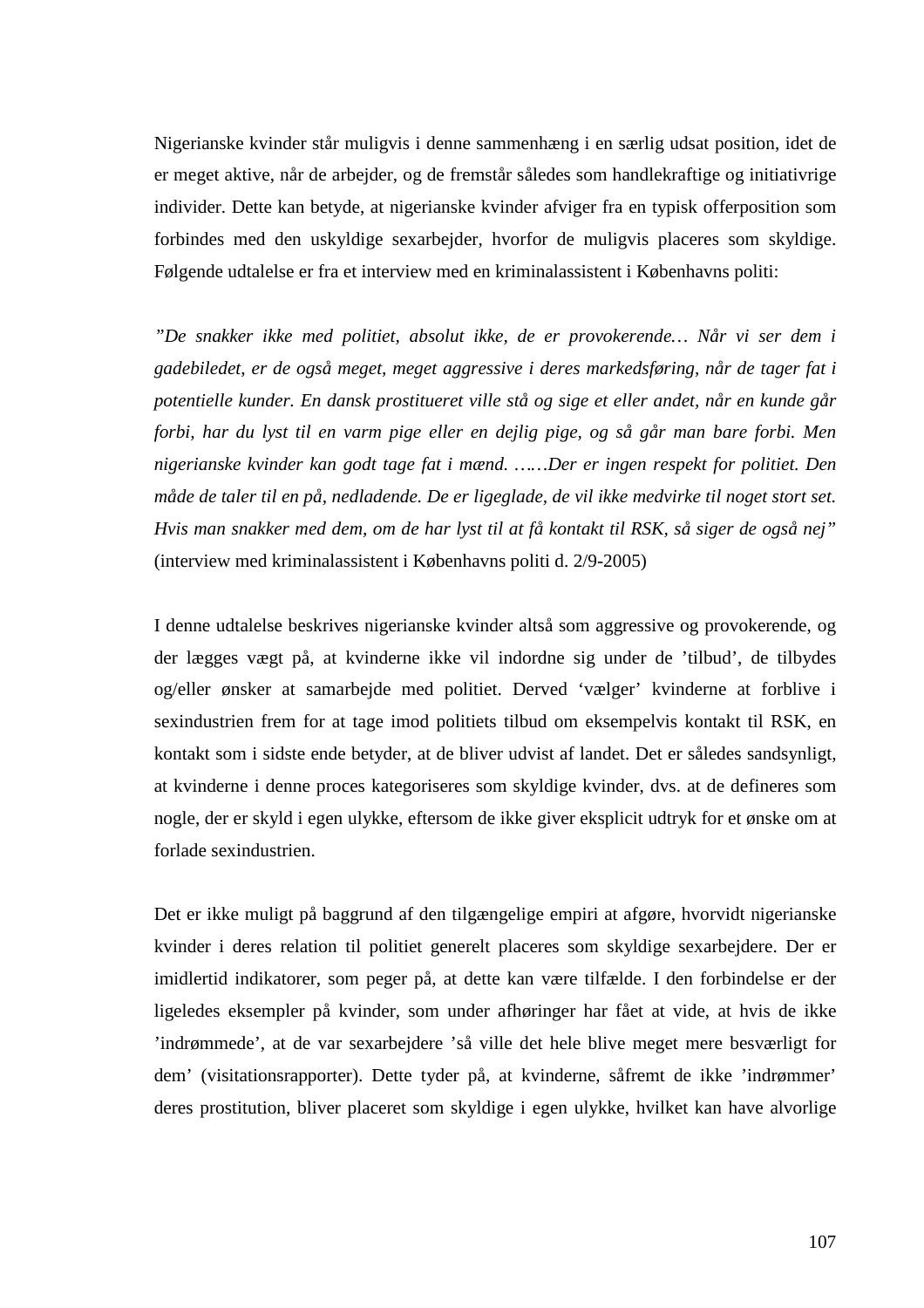konsekvenser for kvinderne, da den 'hjælp' de kan modtage i Danmark altså afhænger af, at de vurderes som handlede, dvs. uskyldige kvinder som er tvunget ud i prostitution.

Kvindernes kontakt til politiet fremstår altså ikke umiddelbart som en ressource, hvilket underbygges af følgende empiriske eksempel. En nigeriansk kvinde blev anholdt efter et skænderi med en kunde på et hotelværelse. Skænderiet opstod, idet kvinden ikke ønskede at have analsex med kunden. Hotelpersonalet tilkaldte derfor politiet, som imidlertid anholdte kvinden på baggrund af hendes illegale migrantstatus (indskrivningsrapport). Kvinden satte altså grænser for, hvilke seksuelle ydelser hun ønskede at udføre. Dette betød imidlertid, at hun rettede opmærksom mod sig selv, idet kunden ikke ville acceptere hendes valg. Den pågældende kvinde står således i et dilemma, hvor hendes ønske om at passe på sig selv og sætte sine egne grænser kan resulterer i, at hun anholdes og sendes ud af landet. Dette eksempel tyder altså på, at politiet først og fremmest definerer kvinden som kriminel og ikke som offer for en seksuel tilnærmelse eller krænkelse og derved bliver politiet ikke en sikkerhed for kvinden, men i højere grad en risiko.

Endvidere kan det forhold, at politiet benytter kondomer og glidecreme som 'beviser' for, at kvinderne prostituerer sig og derved arbejder ulovligt i Danmark betyde, at nogle kvinder fravælger at benytte kondom i deres seksuelle samvær med kunder. Dette udsætter kvinderne for en unødvendig helbredsrisiko. Således er der indikatorer, som peger i retning af, at nigerianske sexarbejdere muligvis presses til at have ubeskyttet sex eller udfører seksuelle ydelser, de ikke selv ønsker og derved skabes en usynlig og muligvis utilsigtet kontrol af deres kroppe. Denne kontrol opstår i de nævnte eksempler ikke som en konsekvens af relationen til agenter eller alfonser, men som en konsekvens af kvindernes relation til det danske politi.

Anden forskning har ligeledes konkluderet, at illegale migrantkvinder i prostitution befinder sig i en sårbar position, idet deres henvendelse til politiet kan medføre en udvisning af landet (Lisborg 2001:80). Dette skyldes altså, at kvinderne først og fremmest betragtes som illegale migranter (Wijers 1998:72), og de er således i konstant fare for fængsling og deportering (Wijers 1998:74). Kvindernes status som illegale migranter kan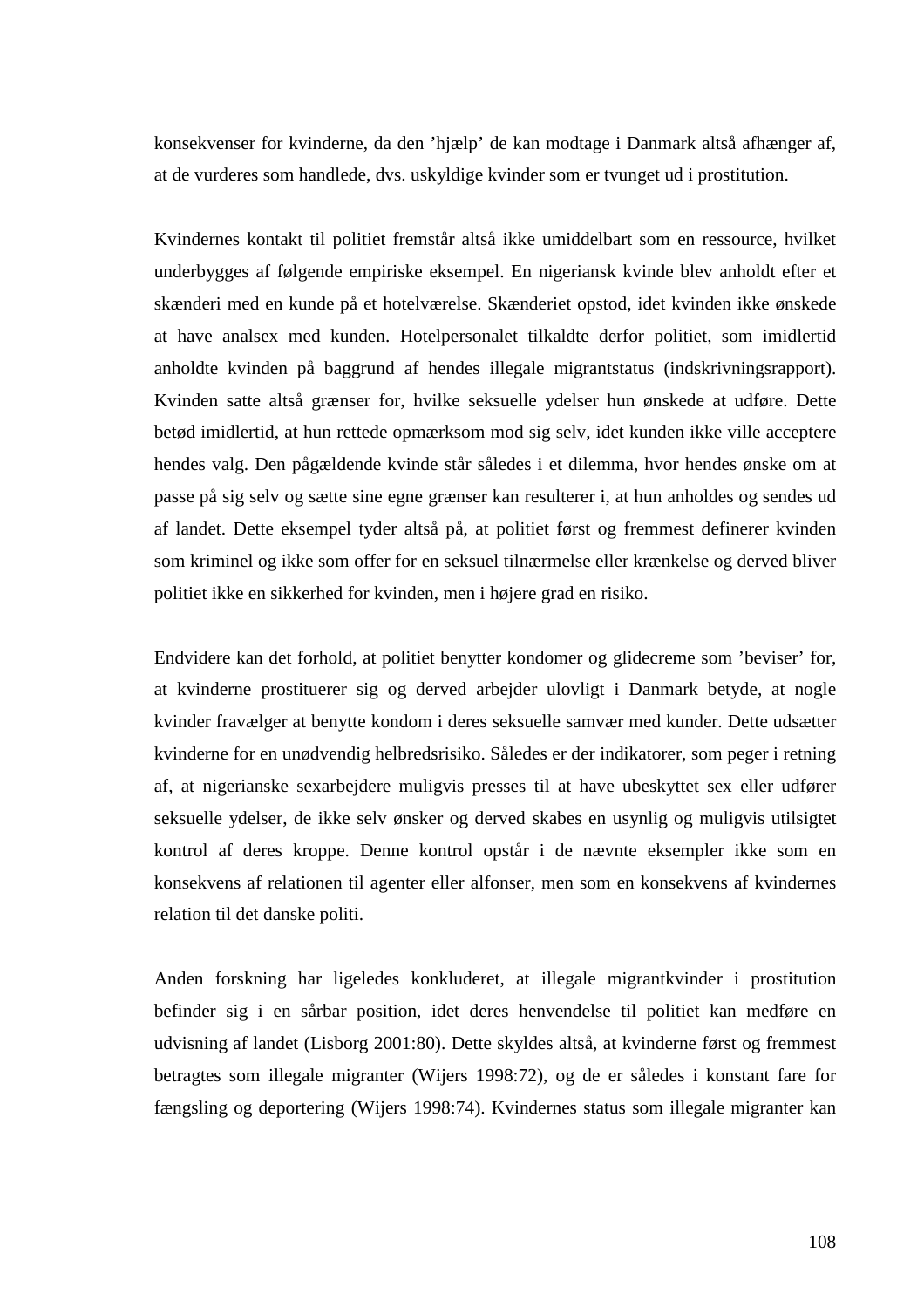derfor få den konsekvens, at kvinderne ikke ydes politibeskyttelse i en branche, som ellers ofte er forbundet med stor risiko bl.a. i relation til voldelige overfald (Chapkis 1997:132).

#### Relationen til kunden påvirker relationen til politiet

Kvindernes relation til politiet kompliceres yderligere af deres relation til kunderne. Dette skyldes for det første, at kvindernes adfærd på gaden stiller spørgsmålstegn ved kvindens offerposition, som altså er hele grundlaget for at modtage hjælp i Danmark. For det andet betyder relationen til kunden, at kvinderne bliver mere synlige i gadebilledet, eftersom de 'opfører' det stereotype billede af den afrikanske kvinde. Dette har ofte resulteret i, at folk og beboere anmelder nigerianske sexarbejdere til politiet (gaderapport). Endvidere kan politiet ved gadepatruljer lettere identificere nigerianske sexarbejdere i kraft af deres synlighed. I tillæg hertil er det altså heller ikke ualmindeligt, at nigerianske kvinder på grund af deres 'markedsføring' tilbyder sex til civilklædte politibetjente. Således griber relationen til kunderne og relationen til politiet ind i hinanden, og relationen til kunden sætter kvinderne i en udsat position i relation til politiet. Nigerianske kvinder i prostitution i Danmark må således på en og samme tid være synlige og skjulte, idet relationen til kunderne pålægger dem at være aktive og udfarende, og relationen til myndighederne i modsætning hertil pålægger dem at være tilbagetrukket og usynlige. De to relationers infiltrering i hinanden placerer kvinderne i et spændingsfelt, hvor deres positioner som illegale migranter og 'sorte' sexarbejdere modarbejder hinanden. Den uformelle kontrol, som opstår i relationen til kunden, og som betyder, at kvinderne kan tjene penge, får således også den konsekvens, at kvinderne samtidig har vanskeligt ved at undgå den formelle kontrol, som udøves af politiet, og som altså kan resultere i anholdelser, sigtelser og i sidste ende i en uønsket udvisning af Danmark.

Marlene Spanger konkluderer i sit speciale (Spanger 2000), at sorte kvinder, som prostituerer sig i Danmark, konstruktivt kan benytte den stereotype forestilling af den sorte kvinde som et billede, de kan gemme sig bag, og derved forblive anonyme (Spanger 2000:104). Dette gør sig muligvis også gældende for den gruppe af kvinder som har været i Europa i længere tid, og som er mere mobile og mindre afhængige af agenter såsom Yolande. Yolande benyttede endvidere hendes mobilitet som en kilde til anonymitet, idet hun tog til Danmark for at prostituere sig, for derved at skjule sit arbejde i sexindustrien for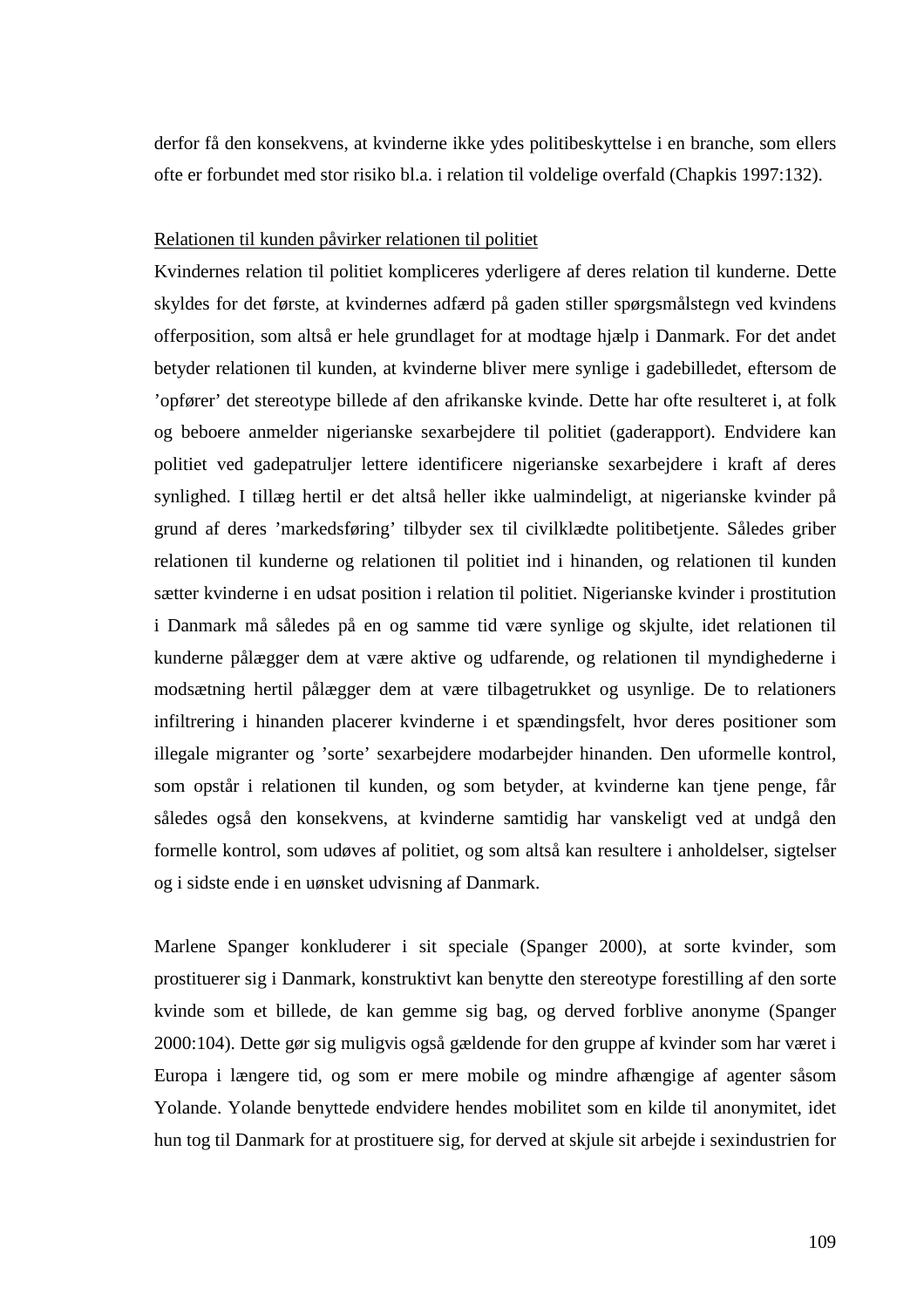sin familie (samtalerapport på Yolande). Derudover arbejdede Yolande i escort og på sexbar, og det er muligt, at hun i denne form for prostitution kan benytte stereotypen som et billede, hun kan gemme sig bag, eller en 'maske' hun kan tage på. For de kvinder, der arbejder på gaden, og som primært tilhører den anden gruppe, bliver den stereotype opfattelse af sorte kvinder imidlertid ikke en kilde til anonymitet. Således resulterer den stereotype opfattelse af sorte kvinder for en stor del af de migrant-sexarbejdere som indgår i dette materiale, dvs. illegale migrantkvinder som prostituerer sig på gaden, derimod i synlighed, hvilket kan få vidtrækkende konsekvenser for kvinderne. Migrant-sexarbejde som fænomen bliver derved mere komplekst og sammensat, såfremt man indarbejder relationen til politiet samt den specifikke prostitutionsform.

# *5.2.5 Relationen til Flygtningenævnet*

En stor del af de kvinder, som RSK har været i kontakt med, søger om asyl, efter at de er blevet anholdt af politiet, men RSK har endnu ikke kendskab til nogen nigerianske migrant-sexarbejdere, som har fået tilkendt asyl i Danmark (Mildwater, journaler). Dette til trods for at nogle af de kvinder, som søger om asyl, såsom Anna, risikerer at blive slået ihjel, såfremt de vender tilbage til Nigeria.

Flygtningenævnet, som afgør klagesager i forbindelse med asyl, bygger deres afgørelser på det forhold, at kvindernes problemer i Nigeria relaterer sig til den såkaldte privatretslige sfære (www.fln.dk (a og b)). Følgende eksempler vidner herom: En kvinde har fortalt Flygtningenævnet, hvordan hun af agenter er blevet tvunget til at prostituere sig samt, at hendes far er blevet myrdet, idet hun flygtede fra agenterne (www.fln.dk (a)). En anden kvinde siger direkte i retten, at hun frygter for sit liv ved tilbagevenden til Nigeria, da hendes agenter samt hendes ekskæreste ønsker hende død (www.fln.dk (a)). En tredje kvinde forklarer, at hun flygtede fra Nigeria, idet hendes mor forlangte, at hun blev omskåret (www.fln.dk). En fjerde kvinde har søgt om asyl, idet hun ved tilbagevenden til Nigeria frygtede at blive voldtaget, samt at agenterne ville dræbe hende, da hun bl.a. havde nægtet at prostituere sig i Europa (www.fln.dk (b)). Trods disse forhold afvises kvindernes asylsager konsekvent med henvisning til, at deres såkaldte modsætningsforhold er af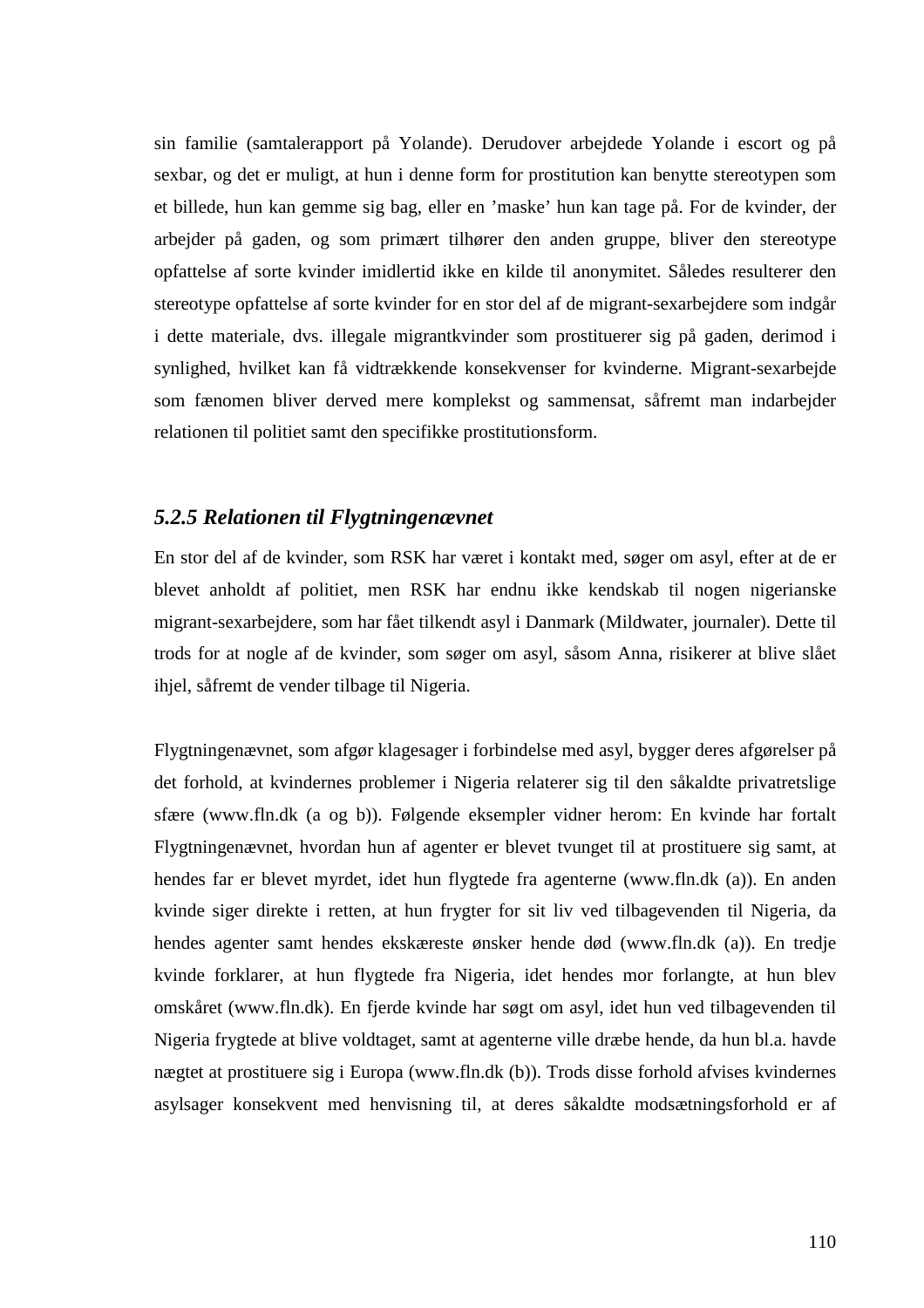privatretlig karakter dvs., at de ikke er forfulgt af de nigerianske myndigheder, og derfor ikke kan få asyl under den danske udlændingelov (www.fln.dk (a og b)).

#### Relationen til flygtningenævnet som begrænsende

Flygtningenævnet afviser altså at tilkende nigerianske kvinder asyl, da de ifølge Flygtningenævnet ikke er forfulgte i den offentlige sfære og kvinderne kategoriseres derved som frivillige migranter. Flygtningenævnets afgørelse beror således på en skelnen mellem frivillig og tvungen migration, hvilken i praksis oversættes til en distinktion mellem arbejdsmigranter og flygtninge (Faist 2000:24). Nigerianske migrant-sexarbejderes historier sætter imidlertid spørgsmålstegn ved, om en sådan distinktion i praksis er mulig.

Som det er fremgået af relationen til familien, migrerer nigerianske kvinder typisk for at hjælpe familien og sig selv, hvilket til dels retfærdiggør, at kvinderne defineres som arbejdsmigranter. Dette er imidlertid ikke ensbetydende med, at kvinderne ikke samtidig kan være underlagt undertrykkelse og udnyttelse. Som beskrevet under relationen til agenter og alfonser er det ikke ualmindelig, at kvinderne indgår i sociale relationer, som udmønter sig i social kontrol i form af trusler og vold. Således kan kvinderne på et senere tidspunkt befinde sig i en situation, hvor de lever et liv på flugt og rent faktisk frygter for deres liv, hvis de vender tilbage til Nigeria uden at have opfyldt de økonomiske forpligtigelser i aftalen. På trods af at kvindernes migration i udgangspunktet ikke har været karakteriseret ved en dissideret flugt, er det altså muligt, at de på et senere tidspunkt i processen befinder sig i en situation, hvor deres liv er i fare, såfremt de vender tilbage til Nigeria, hvilket blev ekspliciteret gennem Annas portræt. Det er derfor afgørende, at man mht. nigerianske migrant-sexarbejdere anvender kategorier som flygtninge og asyl ud fra mere flydende definitioner, eftersom kvindernes position som forfulgt kan ændre sig undervejs i processen. Endvidere har der været eksempler på kvinder, som mere eller mindre er flygtet fra Nigeria, idet deres kærester eller ægtemænd har forfulgt dem og truet dem på livet, og det kan diskuteres om disse kvinder rent faktisk i udgangspunktet har befundet sig i en decideret flugtsituation, hvor de er flygtet på grund af deres position som kvinde. Det vil sige, at deres migration har været et forsøg på at undslippe patriarkalske og undertrykkende strukturere i hjemlandet (Kofman et al. 2000: 24). Disse problematikker relaterer sig til forholdet mellem køn og asylpolitik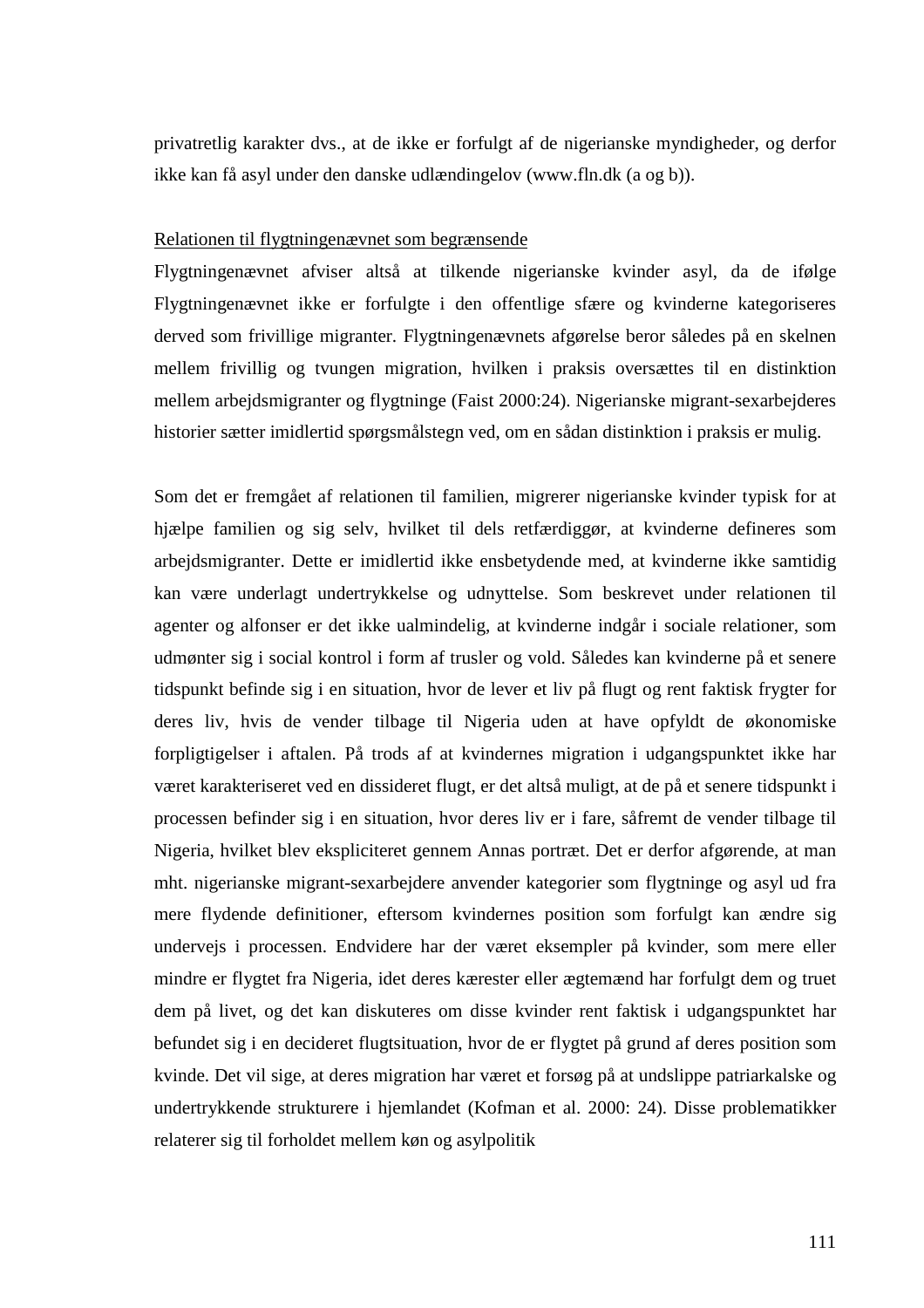Den danske asyllovgivning tager udgangspunkt i den internationale flygtningekonventionen af 1951 (Hjulmand 2002:5), hvilken altså jf. teorikapitlet er blevet kritiseret for at være direkte kønsblind og i højere grad varetage mænds behov end kvinders (se f.eks. Crawly 1999). Konventionen er således udviklet indenfor et maskulint paradigme, som afspejler mandlige ansøgeres levevilkår, hvilke ikke nødvendigvis modsvarer kvinders behov for beskyttelse (Crawley 1999:309). Konventionen producerer endvidere en distinktion mellem de områder som bør være genstand for international opmærksomhed, og de områder, der bør være et privat anliggende, hvilket de enkelte stater må løse internt (Crawley 1999:310). I den forbindelse er det den offentlige sfære, som tillægges international betydning. Mange af de områder og emner, som får betydning for kvinder generelt, relaterer sig imidlertid til den private sfære, men disse anses altså som upassende for lovlig regulering på internationalt plan (ibid.). Distinktionen mellem privat og offentlig betyder altså, at kvinders handlinger, og det de udsættes for eksempelvis vold i hjemmet, ofte anses som irrelevant i forbindelse med asyl, idet det falder udenfor den offentlige sfære (Crawley 1999:311).

Praksis omkring nigerianske kvinders asylsager afspejler således specifikke kønsproblematiske aspekter, og nigerianske sexarbejderes position som kvinde får altså en afgørende betydning for, hvorvidt de kan opnå legalt ophold i Danmark. Kvinderne kunne muligvis få asyl i Danmark, såfremt det var den nigerianske stat som forfulgte dem, men da det givetvis er andre mindre grupper, kan kvinderne ikke modtage hjælp. Dette til trods for, at enkelte kvinder risikerer at blive myrdet, såfremt de sendes tilbage til Nigeria. Den sociale kontrol, som skabes i nigerianske kvinders relation til de danske myndigheder, er derfor ikke alene et produkt af deres status som illegale migranter, men ligeledes et resultat af deres position som kvinde.

#### Relationen til politiet og Flygtningenævnet påvirker relationen til agenter og alfonser

Det er altså ikke ualmindeligt, at nogle kvinder udsættes for vold og trusler fra agenter samt frygter for deres liv, når og hvis de vender tilbage til Nigeria. Endvidere er der kvinder, som ønsker at komme ud af prostitution og samtidig forblive i Europa, dvs. som ønsker at få en uddannelse eller et andet job i Danmark (journaler). På nuværende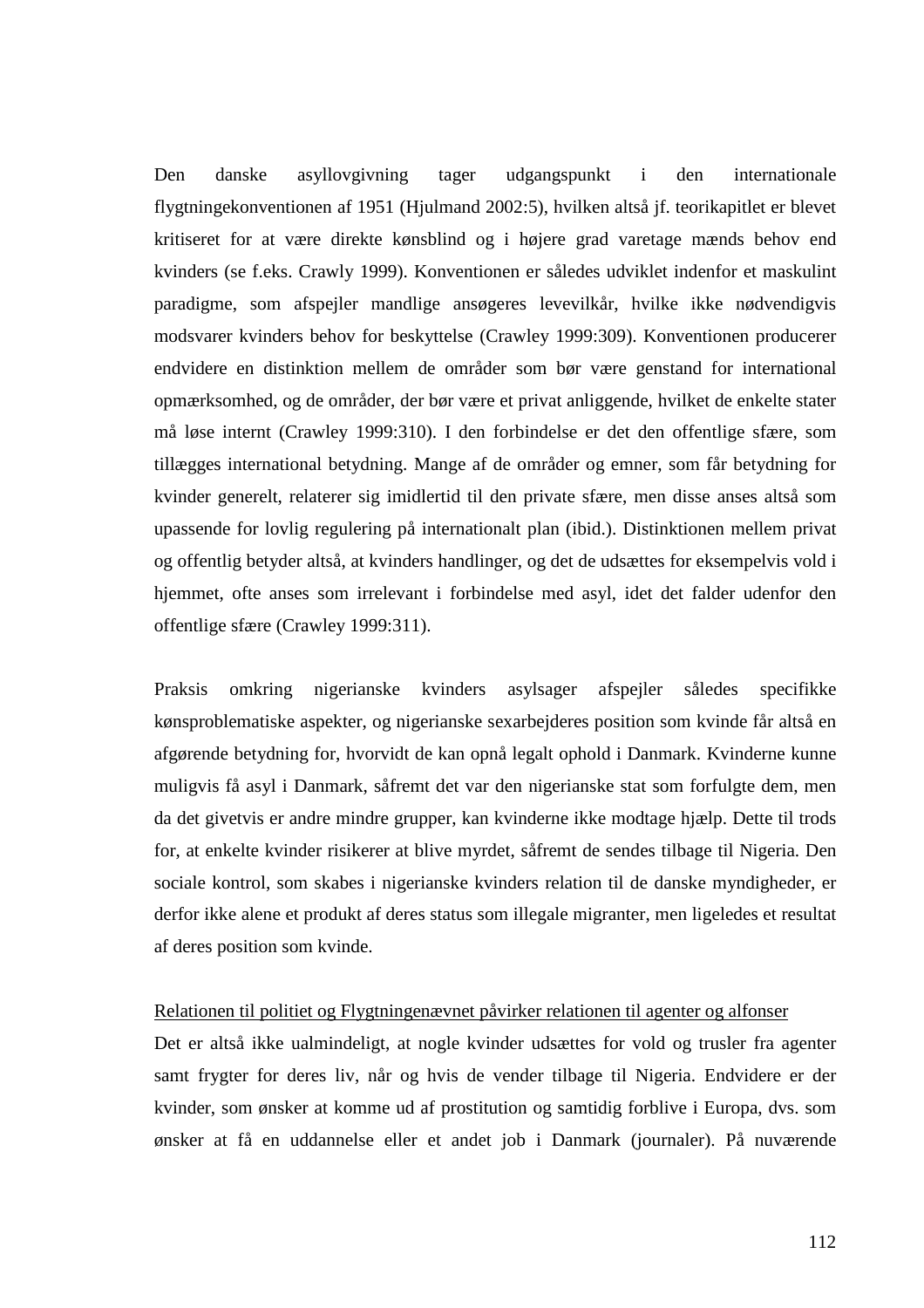tidspunkt kan disse kvinder imidlertid ikke få nogen brugbar og relevant hjælp fra politiet og Flygtningenævnet, idet de altså først og fremmest placeres som illegale migranter og derved som kriminelle og skyldige kvinder. Den følgende udtalelse er Anaias svar på min nøgleinformants spørgsmål: *"hvad ville du sige til statsministeren i Danmark, hvis han sad foran dig?":* 

*"Jeg er en fattig afrikansk kvinde, jeg er prostitueret, kan du hjælpe mig? Hvis du var i min position, hvad ville du så gøre? Hvis du ser folk, som har problemer skal du hjælpe dem ikke bare smide dem ud af landet. Nu har jeg brug for løsninger på mine problemer, hvilken hjælp kan du give mig?"* (interview med Anaia:4)*.* 

Anaia ser det altså ikke som en løsning at sende kvinderne ud af Danmark. På nuværende tidspunkt er mange af kvindernes eneste mulighed for at undgå en udvisning imidlertid at blive i relationer til agenter og alfonser, relationer som også er begrænsende for kvinderne. Tidligere forskning har ligeledes belyst, at kvinder, som er ulovligt i prostitution i højere grad end andre benytter sig af en tredje part for derigennem at opnå en form for beskyttelse fra politiet (Chapkis 2000:182-183).

Nigeriansk migrant-sexarbejde kan altså ikke alene reduceres til et spørgsmål om agenter/alfonser, som udnytter og kontrollerer sårbare kvinder, idet de danske myndigheder på nuværende tidspunkt selv er med til at skabe og opretholde fænomenet. Som et konkret eksempel kan nævnes Merians historie, hvilken indikerer, at nigerianske migrantsexarbejdere i Danmark ikke alene arbejder i sexindustrien på grund af pres fra agenter, idet hun selv opsøgte netværket efter ankomsten til Danmark. Kvinderne har altså, uagtet om de indgår i relationer til agenter eller ej meget få muligheder for at handle anderledes under deres ophold i Danmark. Deres position som illegale migranter betyder, at prostitution bliver den bedste og for nogen måske eneste reelle mulighed under opholdet i Danmark.

Kvindernes position som illegale migranter får altså i mødet med politiet og Flygtningenævnet forrang over deres position som sexarbejdere, hvilket betyder, at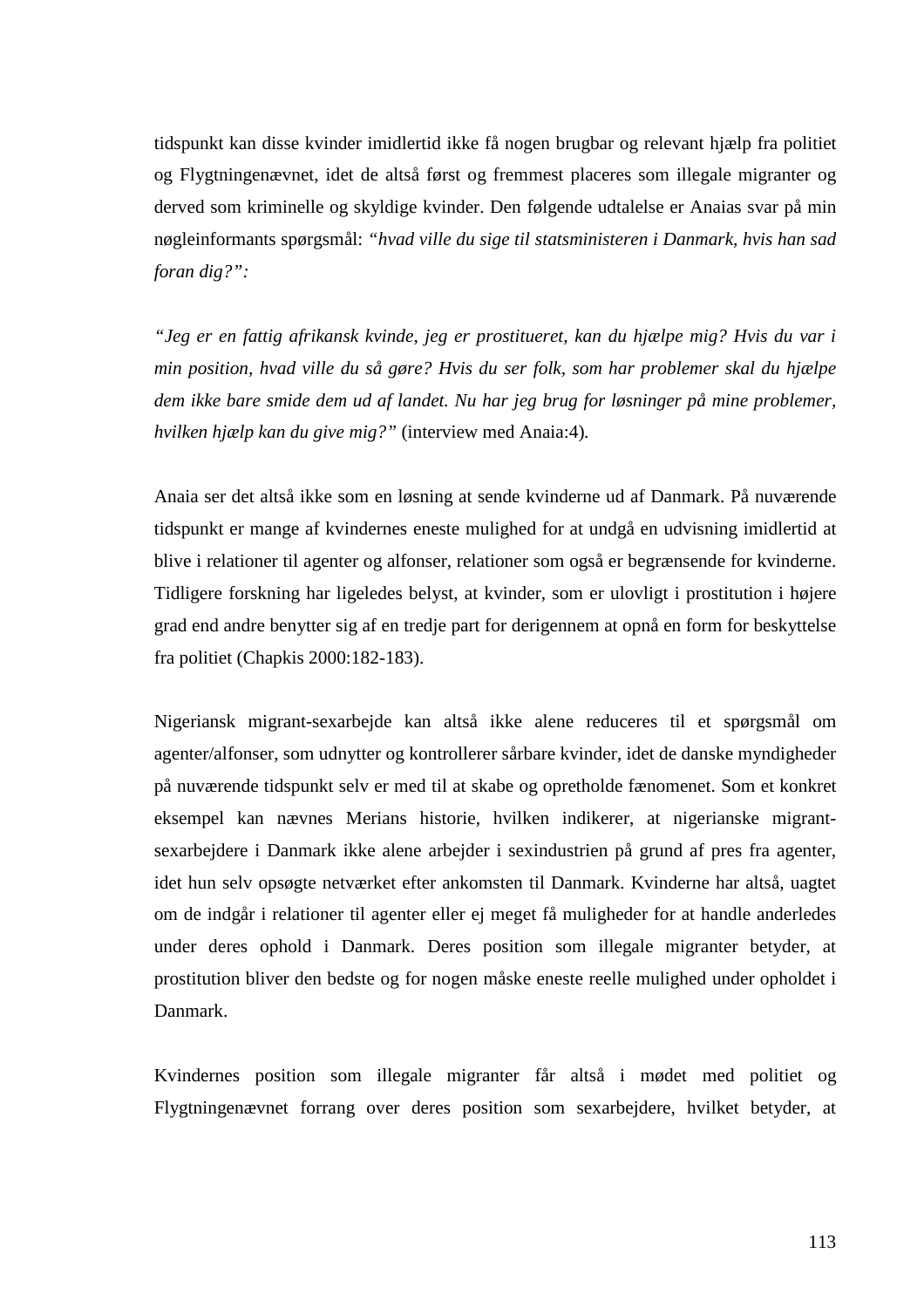kvinderne på trods af at de i handlingsplanen til bekæmpelse af kvindehandel konsekvent omtales som ofre, behandles som kriminelle.

# *5.2.6 Relationen til RSK*

Som beskrevet i metodekapitlet kan RSK holdning til prostitution karakteriseres som en abolitionistisk prostitutionstilgang, hvor prostitution opfattes som vold mod kvinder (O'Neill 2001:16). Således antager man i RSK, at prostitution er skadelig for kvinder, og at frivillig prostitution i princippet ikke er muligt. På denne baggrund er det sandsynligt, at nigerianske kvinder i deres relation til RSK overvejende placeres som ofre dvs. uskyldige kvinder, eftersom prostitution altid indeholder tvang.

I bogen *'At skabe en klient'* (Järvinen og Mik-Mayer 2003), påpeges det, at der igennem de sidste 10-15 år har fundet en forstærket individfokusering sted i det sociale arbejde, og ord som motivation, omstillingsparathed og individuelt ansvar er typisk i centrum (Järvinen og Mik-Mayer 2005:12). Trods det forhold, at RSK anerkender de strukturelle forholds betydning i forbindelse med prostitution, såsom fattigdom (Lund-Jensen 2005: 8) samt primært ser kvinderne som ofre er dette ligeledes tilfældet i RSK. Dette kommer til udtryk ved, at der i det sociale arbejde lægges vægt på kvindernes motivation, og i den forbindelse fremhæves det, at mennesker har et ansvar for deres egen livssituation (Lund-Jensen 2005:12-13). Dog tillægges kvinder, som har været udsat for trafficking ikke samme ansvar som andre individer (Lund-Jensen 2005:13). Ikke desto mindre fremhæves det, at der fortsat er mange måder, hvorpå kvinderne kan påtage sig et ansvar eksempelvis ved at tage imod muligheden for et ophold i beskyttelsestilbudet (Lund-Jensen 2005:13):

*"Det er vores opgave i mødet med kvinden f.eks. på en politistation, at motivere kvinden til at turde tage valget om at komme i beskyttelsestilbudet og dermed starte en proces, der betyder, at hun kan og tør tage mere ansvar i forhold til sin livssituation"* (Lund-Jensen, 2005:13).

Som det fremgår af denne udtalelse, ser man det i RSK som deres opgave at 'overbevise' kvinderne om, at den bedste løsning på deres problemer er at acceptere tilbudet om et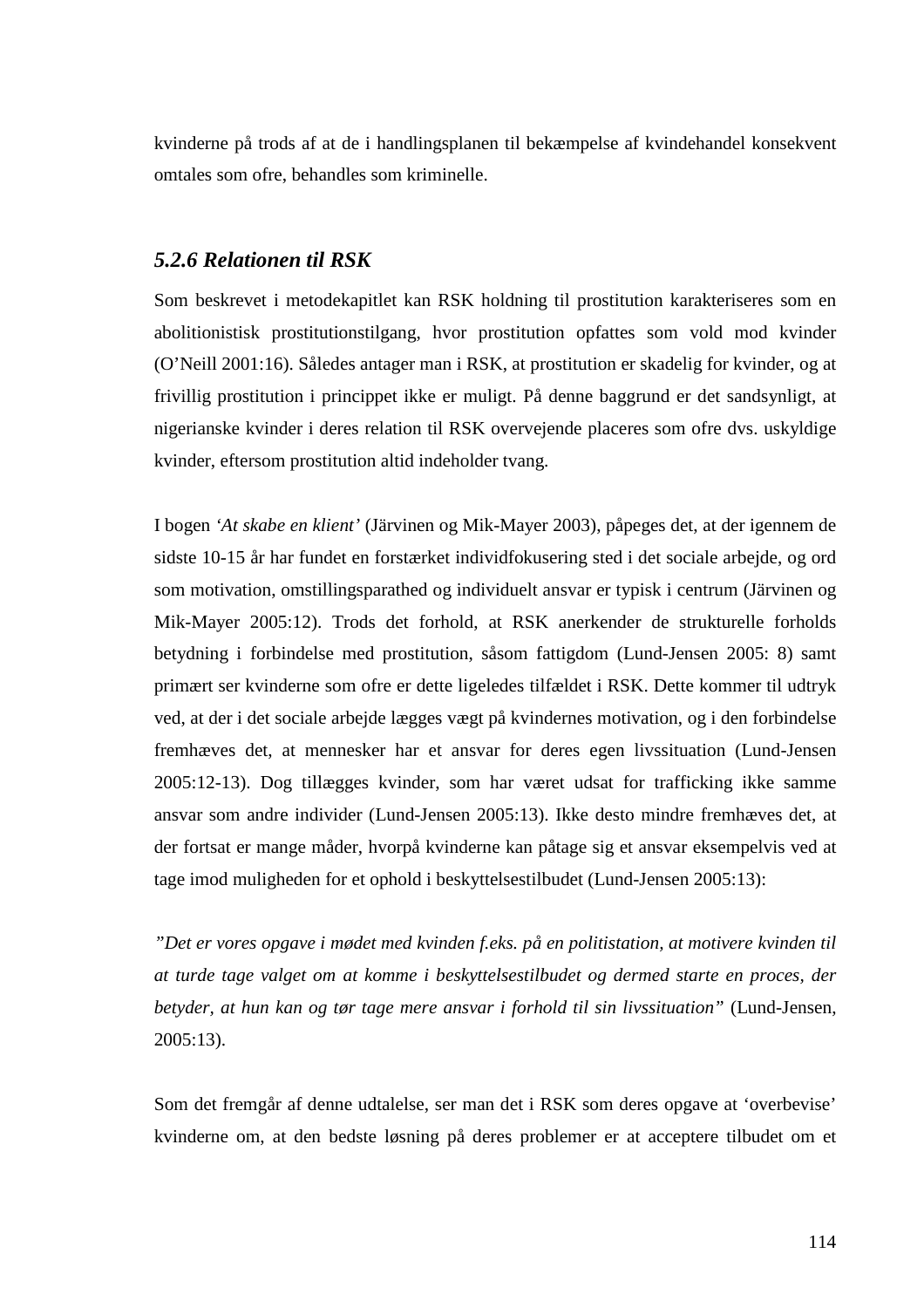ophold i beskyttelsestilbudet. Hele ideen om motivation i det sociale arbejde kan imidlertid være problematisk, idet man nødvendigvis må være motiveret i forhold til noget. I relation til RSK er denne motivation knyttet til at komme ud af prostitution eller i hvert fald tage imod RSK's tilbud, som ligeledes resulterer i en afskæring fra prostitutionsmiljøet. Det kan derfor være problematisk for de kvinder, som ikke er motiveret i denne retning, men fortsat ønsker hjælp på andre områder. I den forbindelse er der en del kvinder i materialet, som i højere grad er motiveret for at tjene penge til sig selv og deres familie (journaler). Der er således mange kvinder, der ønsker at blive i Danmark eller i Europa (journaler), hvilket muligvis står over et eventuelt ønske om at komme ud af prostitution. Det kan derfor være problematisk, hvis de tiltag, som er formuleret i handlingsplanen til bekæmpelse af kvindehandel og implementeret af RSK, sigter mod at få kvinderne ud af prostitution.

#### Den 'gode' klient

Som beskrevet i teorikapitlet kan de individer, hvis ønsker og behov står i konflikt med institutionens løsningsmodeller risikere at blive defineret som fastlåste, tunge og svage klienter eller som individer med manglende selvindsigt (Järvinen og Mik-Mayer 2005:20- 21). Den ideelle klient er således den brødtyngede klient, som ønsker forandring (ibid.). I den forbindelse er det ikke ualmindeligt, at journalerne indeholder kommentarer om kvindernes selvindsigt og ønske om forandring. Eksempelvis lægges der ofte i journalerne vægt på, hvorvidt kvinderne vil 'indrømme', at de er i prostitution, og ofte er begreberne skyld og skam i spil (journaler). Begreberne skyld og skam er ligeledes indeholdt i det skema, som benyttes i forbindelse med udfærdigelser af indskrivningsrapporter. Skyld og skam er altså et af de samtaletemaer, som medarbejderne skal tale med kvinderne om under opholdet i beskyttelsestilbudet. Derved antages det i udgangspunktet, at kvinderne føler en skyldfølelse ved deres arbejde. Endvidere er det ikke ualmindeligt, at journalerne indeholder overvejelser om, hvorvidt kvinderne har indset de formodede skadevirkninger ved prostitution samt, hvorvidt de giver udtryk for et ønske om at forlade prostitution (journaler). I visse sammenhænge anvendes ligeledes ord som 'påstår' i beskrivelsen af kvinders fortællinger (journaler). Eksempelvis skrives der om en kvinde, at hun påstår, at hun ikke er stresset og har det godt (samtalerapport). Dette indikerer, at der stilles spørgsmålstegn ved kvindernes udsagn og ønsker, såfremt de ikke passer ind i RSK's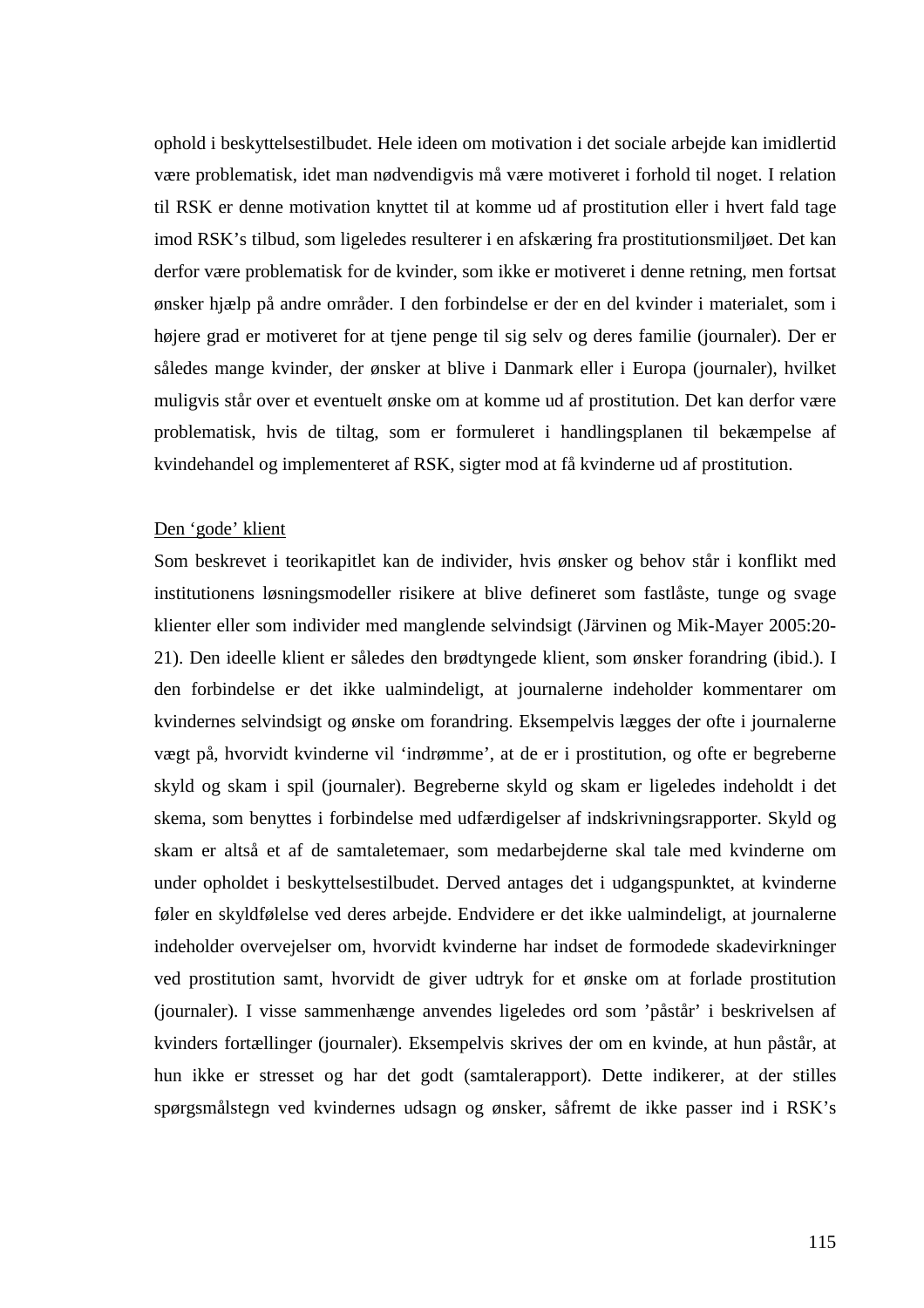overordnede forståelsesramme, hvor kvinderne altså anses som uskyldige og undertrykte ofre.

#### Relationen til RSK som begrænsende og mulighedskabende på en og samme tid

Et af RSK tilbud til udenlandske kvinder i prostitution er beskyttelsestilbudet, hvor kvinderne kan opholde sig forud for en hjemsendelse, såfremt det vurderes, at de har været udsat for trafficking. I denne periode kan kvinderne bl.a. få arrangeret en forberedt hjemsendelse, hvilket betyder, at RSK formidler en kontakt til en NGO i kvindens hjemland, som kan hjælpe kvinden, når hun vender tilbage. Under opholdet i beskyttelsestilbudet underlægges kvinderne nogle klare regler i forhold til deres mobilitet og kontakt med andre uden for beskyttelsestilbudet. Blandt andet deponeres kvindernes mobiltelefoner, og de kan ikke bevæge sig udenfor huset uledsaget. Disse regler skal sikre, at kvinderne ikke har kontakt med prostitutionsmiljøet og/eller afslører beskyttelsestilbudets beliggenhed (Lund-Jensen 2005:20-21). En kvinde har i denne sammenhæng påpeget, at hun ikke finder disse regler rimelige, eftersom hun ikke opfatter sig selv som kriminel. Hun forstår derfor heller ikke, hvorfor hun ikke må gå ud alene eller ringe uden opsyn (indskrivningsrapport). En anden kvinde fremhæver, at hun ikke er et barn og eftersom sikkerhedstilbudet ikke er et fængsel kan hun ikke forstå, hvorfor hun ikke selv kan bestemme hvornår hun vil ringe, eller hvem hun vil ringe til (indskrivningsrapport). Således bliver opholdet i sikkerhedstilbudet af disse to kvinder opfattet som en form for straf og de regler, som er knyttet til sikkerhedstilbudet, kan derfor betyde, at kvinderne underlægges en kontrolform, som for kvinderne minder om de kontrolformer de underlægges ved en anholdelse eller fængsling og derfor fravælger et ophold i sikkerhedstilbudet. Det bør understreges, at kvinderne kan forlade beskyttelsestilbudet, hvis de ønsker det, men i så tilfælde er RSK forpligtigede til at kontakte politiet (Lund-Jensen 2005:bilag 6).

RSK har ligeledes oprettet et sundhedstilbud til udenlandske kvinder i prostitution, hvorigennem kvinderne kan modtage hjælp til bl.a. aborter og undersøgelser for kønssygdomme, hvilket mange nigerianske kvinder benytter sig af (Holm 2005: 31-32). Dog kan kvinderne kun få en enkel abort gennem RSK, idet RSK ikke ønsker at sende et signal om, at kvinderne kan benytte abort gennem RSK som svangerskabsforebyggelse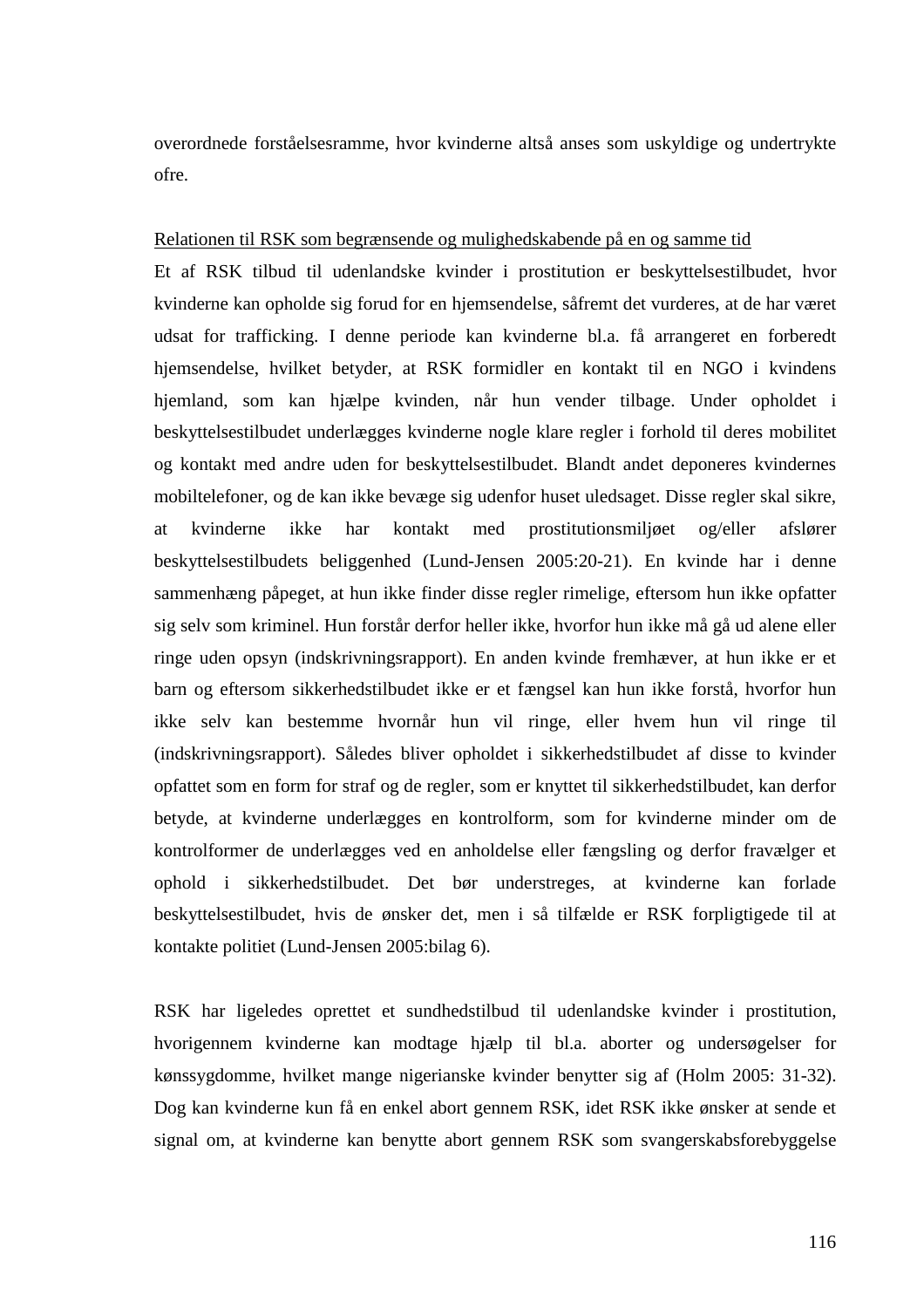(Lund-Jensen 2005:19). Dette kan imidlertid lægge et yderligere pres på nigerianske sexarbejdere, eftersom de er illegale migranter, hvorfor de ikke uden videre kan opsøge det danske hospitalsvæsen. Derudover benytter nigerianske kvinder sig i højere grad and andre nationale grupper af tilbudet om abort (Holm 2005: 31-32) og op til flere af de nigerianske kvinder, som indgår i materialet, har været gravide mere end en gang, nogle få kvinder har fået foretaget mellem syv og ni aborter (journalerne). Kvinderne kan derfor blive nødt til at få foretaget illegale aborter og derved udsættes de for en unødvendig helbredsrisiko.

Som diskuteret ovenfor kan relationen til politiet resultere i en kontrol, som pålægger kvinderne at fravælge brug af kondomer i deres seksuelle møde med kunder. Dette øger risikoen for uønskede graviditeter. Samtidig underlægges kvinderne en social kontrol gennem relationen til RSK, som betyder, at de ikke kan få hjælp til foretagelse af abort, såfremt de allerede har fået en abort gennem RSK. Nigerianske kvinder presses således til at have ubeskyttet sex med kunder samtidig med, at kvindernes adgang til legale aborter begrænses.

Det er imidlertid vigtigt at fremhæve, at nigerianske kvinder generelt igennem RSK's sundhedstilbud får konkrete løsninger på praktiske problemer, herunder den første graviditet og derved bliver relationen til RSK også en ressource for kvinderne. Endvidere foretager RSK opsøgende arbejde på bordeller og på gaden i København, hvor de bl.a. uddeler kondomer og glidecreme, hvilket mange nigerianske kvinder altså benytter sig af. På trods af at RSK's grundlæggende tilgang til prostitution er abolitionistisk, bevæger disse tilbud sig over i en rettighedstilgang til prostitution, idet formålet med tilbudet er at forbedre forholdene for kvinderne, dvs. de betingelser hvorunder de lever og ikke nødvendigvis, at de skal ud af prostitution. Relationen til RSK kan altså i denne sammenhæng også fremstå som mulighedsskabende for de kvinder, der ikke ønsker at forlade sexindustrien og RSK er i skrivende stund tilsyneladende den eneste offentlige kanal, hvorigennem kvinderne kan modtage hjælp i Danmark.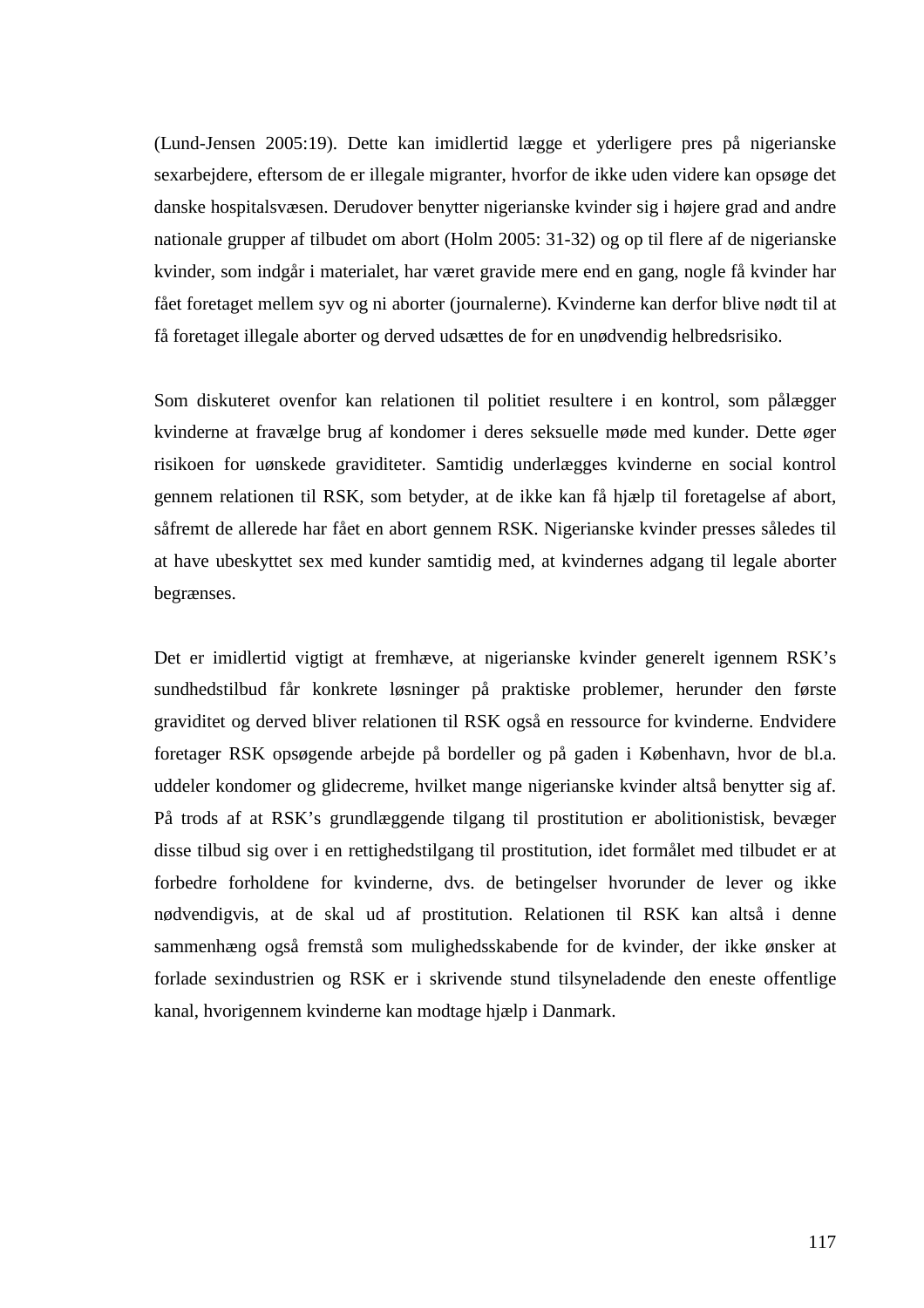# **Kap 6: Konklusion og perspektivering**

# **6.1 Konklusion**

Samtlige af nigerianske migrant-sexarbejderes sociale relationer indeholder elementer af social kontrol. Dog udmønter relationerne sig i forskellige former for social kontrol, hvoraf nogle er uformelle, og andre er mere formelle i deres karakter. For at forstå kvindernes betingelser for at handle, er det altså nødvendigt at arbejde med disse forskellige typer af kontrol og de relationer, hvori de manifesterer sig. De relationer, som har vist sig at være afgørende for nigerianske migrant-sexarbejderes betingelser for at handle, er; relationen til familien, agenter/alfonser, kunder, politiet, Flygtningenævnet og RSK.

## **De forskellige relationer og den sociale kontrol**

I relationen til familien skabes der en uformel social kontrol, der er karakteriseret ved specifikke forventninger og forpligtigelser til kvinderne i kraft af deres køn og deres position som datter. Dette forhold kan betyde, at kvindernes råderum indskrænkes, idet eksempelvis de økonomiske forpligtigelser overfor familien kan blive omfangsrige. Enkelte kvinder bliver endvidere pålagt at handle i overensstemmelse med familiens ønsker og traditioner i forbindelse med eksempelvis ægteskab. Disse forhold kan altså blive begrænsende for kvinderne, idet deres handlinger afgøres i relation til familiens ønsker og behov. Omvendt kan relationen til familien også fremstå som mulighedsskabende, da de forpligtigelser, kvinderne pålægges i relationen til familien, ligeledes kan legitimere deres migration som sådan, idet kvinderne netop gennem migrationen kan opfylde deres forpligtigelser overfor familien. Migrationen kan derved blive en måde, hvorpå kvinderne kan bryde med deres traditionelle rolle i familien. I forlængelse heraf, er der ligeledes en mindre gruppe af kvinder hvis migration fremstår som et eksplicit opgør med den sociale kontrol i familien, og deres migration bliver således en direkte flugt fra de forhold, hvorunder de lever som datter eller hustru.

Den sociale kontrol, som kommer til udtryk i relationen til agenter og alfonser, er karakteriseret ved forpligtigelser i form af pengeoverførsler, samt overvågning og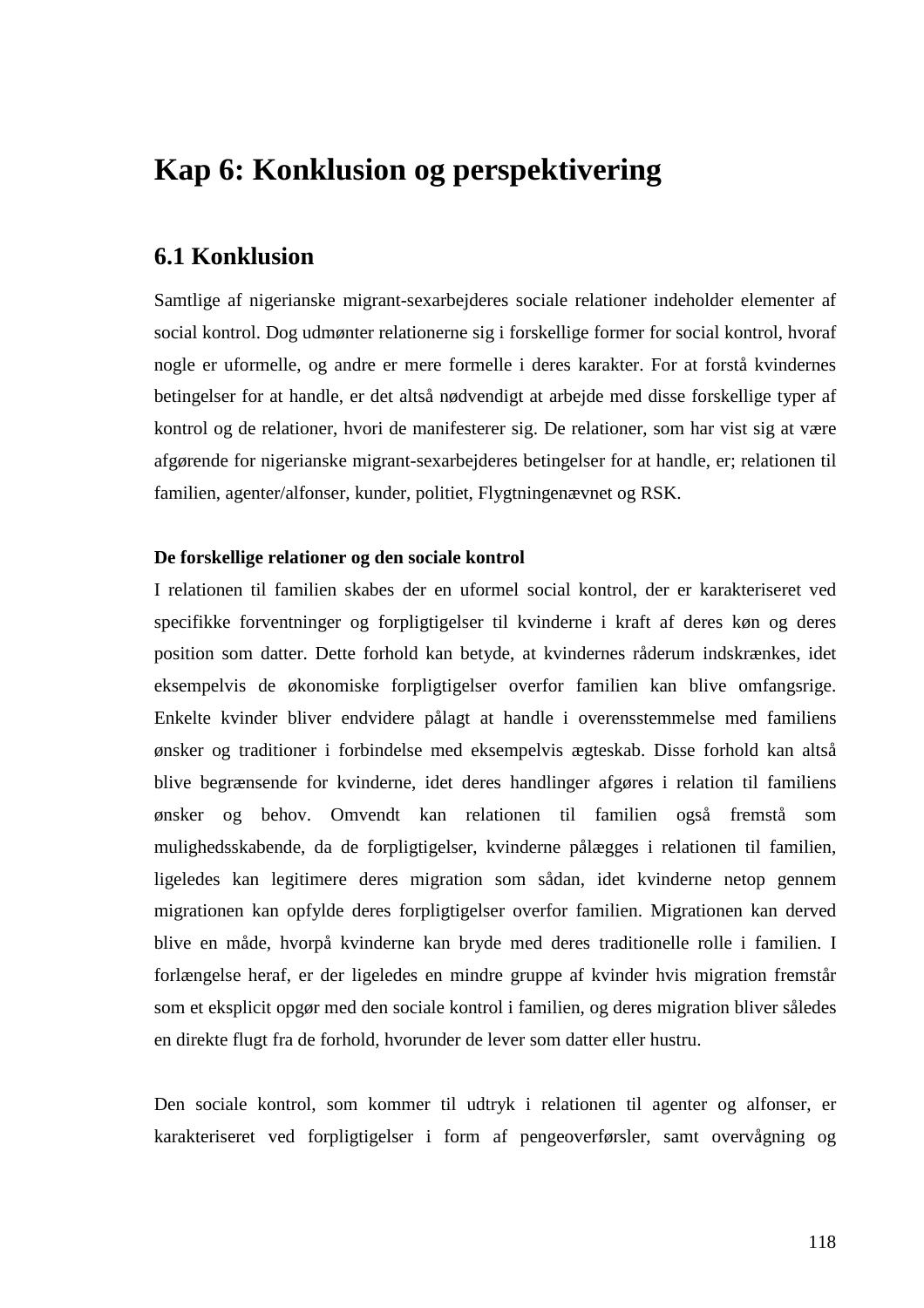sanktioner, der for nogle kvinder resulterer i trusler og vold overfor dem selv og deres familie. Derved bliver relationen til agenter og alfonser begrænsende for kvinderne, da der i denne relation skabes en meget konkret og direkte form for social kontrol. Relationen til agenter og alfonser fungerer ligeledes som en direkte kilde til social kapital og bliver derved også en ressource for kvinderne i form af adgang til bolig, arbejde og information. Nigerianske migrant-sexarbejderes relation til agenter og alfonser er derfor både mulighedsskabende og begrænsende på en og samme tid, idet den sociale kapital, som relationen rummer, både kan udmønte sig i konkrete ressourcer for kvinderne samt i social kontrol.

I relationen til kunden skabes der ligeledes en uformel form for social kontrol, der består i en specifik forestilling om sorte kvinders seksualitet, hvorigennem kvinderne konstrueres som seksuelle væsner par exelance. Kvinderne bliver derved pålagt at udleve et stereotypt billede af den sorte kvinde, hvor de i højere grad end andre kvinder i prostitution må agere seksuelt aggressive, samt give udtryk for en ekstrem sexlyst. Den stereotype forestilling om den sorte kvindes seksualitet kan dog muligvis også fungere som en ressource for kvinderne, da de mere eller mindre bevidst kan udnytte forestillingen som en 'markedsføringsstrategi'.

I relationen til de danske myndigheder, er der i højere grad tale om mere formelle former for social kontrol, da disse kontrolformer til dels er funderet på dansk lovgivning, på henholdsvis migrations - og prostitutionsområdet. Relationen til politiet er karakteriseret ved, at kvinderne først og fremmest betragtes som illegale migranter og dermed også defineres som lovbrydere og/eller kriminelle. Dette kommer til udtryk ved, at kvinderne anholdes, fængsles og udvises. Relationen til politiet fremstår derfor ikke som en ressource for nigerianske migrant-sexarbejdere, men i højere grad som en risiko og kvinderne er derfor nødsaget til at undgå kontakt med politiet, såfremt de ønsker at blive i Danmark. Relationen til Flygtningenævnet fremstår ligeledes som begrænsende for kvinderne, idet kvinderne afvises asyl i Danmark. Kvinderne kategoriseres således ikke som flygtninge, men derimod som illegale arbejdsmigranter og derved som 'frivillige' migranter. Dette til trods for, at nogle kvinder rent faktisk er forfulgt i deres hjemland, eksempelvis af ægtemænd og/eller agenter. Det er værd at bemærke, at relationen til politiet og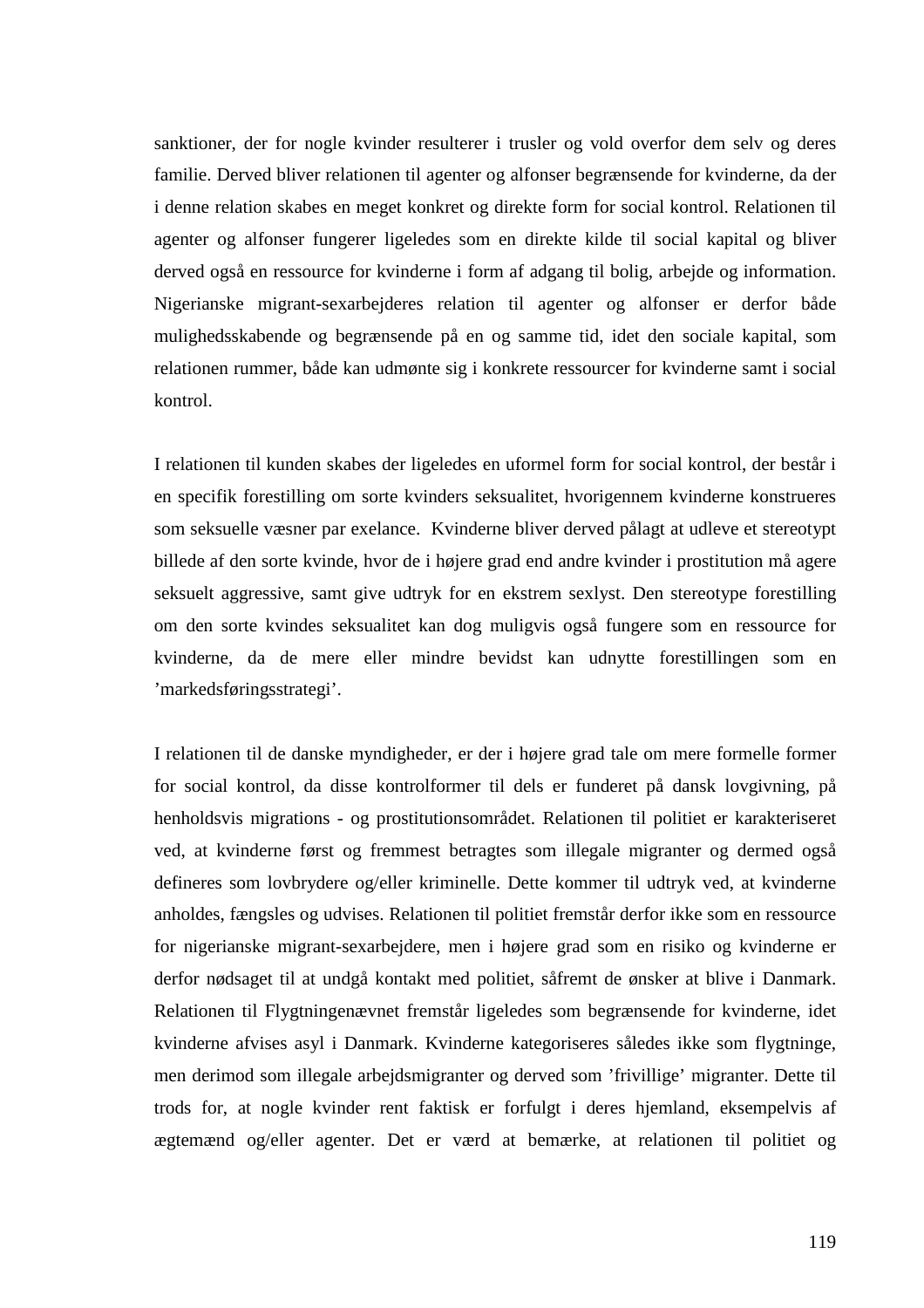Flygtningenævnet er de eneste to relationer, som alene fremstår som begrænsende for kvinderne.

I relationen til RSK, defineres kvinderne som uskyldige ofre, der er underlagt tvang og udnyttelse, dvs. at kvindernes situation forstås indenfor en abolitionistisk ramme. RSK fremhæver derfor, at kvinderne bør tage imod de tilbud som RSK har til dem og derigennem komme ud af prostitution. Et af RSK's tilbud er muligheden for et ophold i beskyttelsestilbudet. Et sådan ophold betyder imidlertid, at kvinderne underlægges specifikke former for kontrol, der bl.a. begrænser deres bevægelsesfrihed og kommunikationsmuligheder, hvilket for nogle kvinder bliver begrænsende og umyndiggørende. Endvidere har et ophold i beskyttelsestilbudet den konsekvens for nigerianske kvinder, at de efterfølgende udvises af landet. Andre af RSK's tilbud resulterer imidlertid i, at kvinderne får praktiske løsninger på akutte og konkrete problemer og derved bliver relationen til RSK også mulighedsskabende for kvinderne og på nuværende tidspunkt er RSK tilsyneladende den eneste offentlige kanal, hvorigennem kvinderne kan modtage en form for hjælp, under opholdet i Danmark.

#### **Samspillet mellem relationerne**

Kvindernes relation til kunden betyder altså, at de må eller vælger at opføre et stereotypt billede af den sorte kvinde som ekstrem sexlysten, for derigennem at hverve kunder. Dette resulterer i, at kvinderne er meget synlige i gadebilledet. Deres status som illegale migrantkvinder, betyder imidlertid, at de må leve skjult for de danske myndigheder, såfremt de fortsat ønsker at arbejde i Danmark. Kvindernes udadvendte adfærd som sexarbejdere sætter dem derfor i en udsat position, og kvinderne skal således formå at være synlige og skjulte, på en og samme tid. Kvindernes position som sorte sexarbejdere og deres position som illegale migranter står således i et direkte modsætningsforhold. Nigerianske sexarbejdere i Danmark må derfor navigere indenfor et spændingsfelt hvor de, for det første skal leve op til specifikke forventninger fra kundernes side og for det andet skal indfri økonomiske forpligtigelser overfor agenterne og familien, hvilket altså resulterer i en synlighed i gadebilledet, samtidig med, at de må forblive anonyme. De forskellige kontrolformer pålægger således kvinderne at handle på vidt forskellige måder, hvorved kvinderne placeres i et dilemma.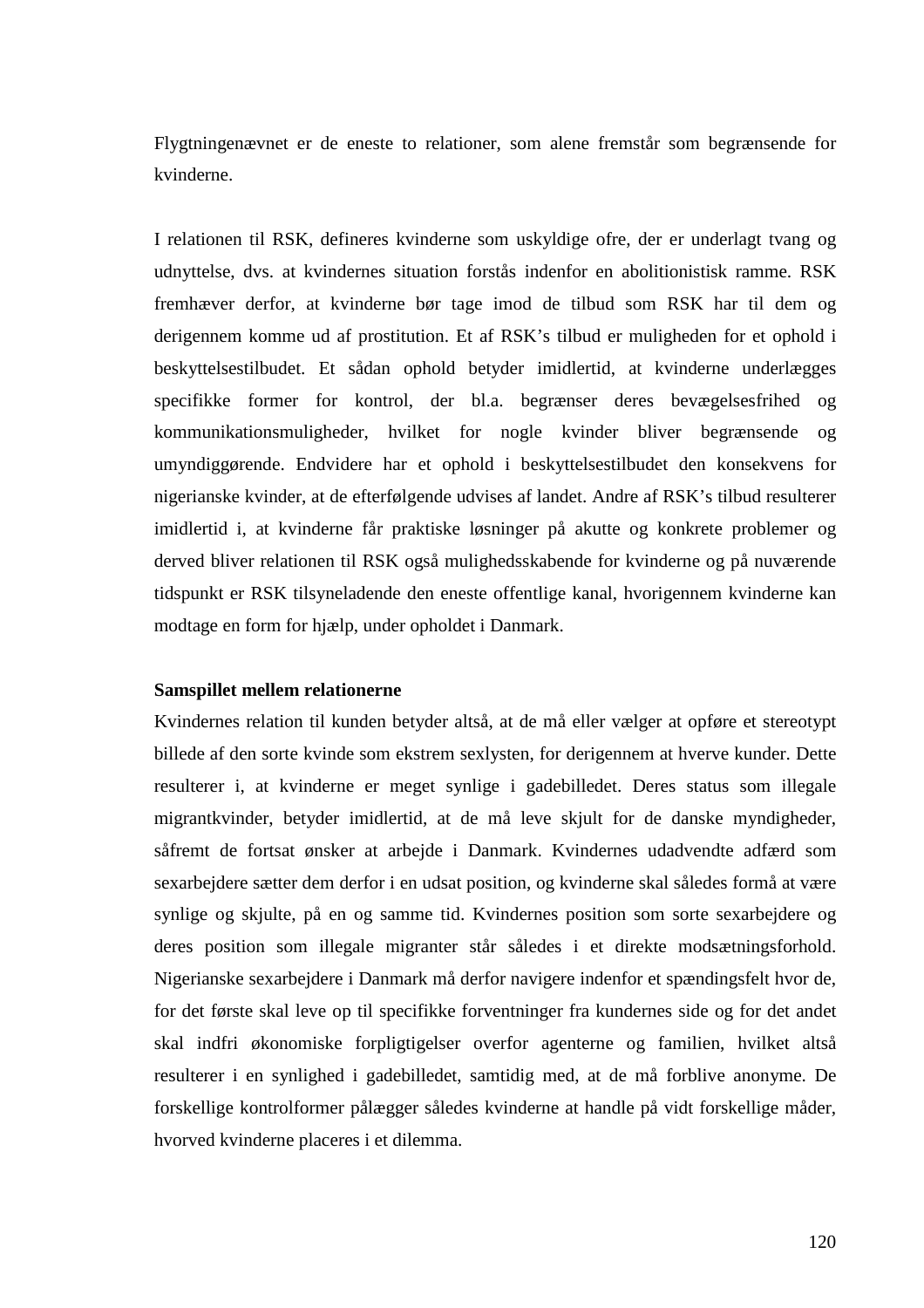Nigerianske migrant-sexarbejdere er altså ikke alene 'ofre' for agenters økonomiske mål eller familiens økonomiske forventninger, de er i ligeså høj grad 'ofre' for migrations- og prostitutionsreguleringer. Dette kommer bl.a. til udtryk ved, at kvinderne konsekvent nægtes asyl i Danmark, med henvisning til at deres problemer relaterer sig til den private sfære. Nigerianske kvinder bliver derved også underlagt den danske stats ønske om at kontrollere og styre migrationsprocesser som sådan. Desuden resulterer den 'hjælp' som nigerianske sexarbejdere tilbydes igennem handlingsplanen til bekæmpelse af kvindehandel, i en udvisning af landet og det bliver derfor sjældent en reel mulighed for kvinderne, såfremt de ønsker at blive i Danmark. Mange kvinder er således nødsaget til at leve skjult for de danske myndigheder, og i den forbindelse bliver relationen til agenter og alfonser, for nogle kvinder, den eneste mulighed. Således får den formelle kontrol, der udøves af myndighederne, den konsekvens at kvinderne ikke kan løsrive sig fra agenterne og den uformelle sociale kontrol som skabes i denne relation. Myndighedernes nuværende indsats på området, kan således betyde at nogle kvinder fastholdes i relationer til agenter, der til tider kan være undertrykkende og udnyttende.

#### **Migrantstatus**

Det er imidlertid afgørende at differentiere ovenstående konklusioner i relation til de to grupper. Det vil sige den gruppe, som har været i Europa i længere tid og som har opholdstilladelse i et andet europæisk land, samt den gruppe der har været i Europa i en kortere periode og fortsat har gæld til agenter.

Den første gruppe har generelt flere handlemuligheder, eftersom de er underlagt en mindre grad af kontrol. Dette skyldes, at den første gruppe ikke sendes tilbage til Nigeria, såfremt de udvises af Danmark. Således er deres migrantstatus bedre. Derudover har kvinderne ikke længere gæld til agenter, og de kan ofte bevæge sig 'frit' rundt i Europa og deres mobilitet er derved høj. Nogle kvinder indtager selv en form for agentposition og kan endvidere komme på eksempelvis sexbar, frem for at prostituere sig på gaden, idet de har etableret kontakter i miljøet. Den anden gruppe er i højere grad bundet geografisk, idet de fortsat har gæld til agenter og derudover har de altså ikke opholdstilladelse i andre europæiske lande. Således kan kvinderne ikke rejse frit rundt i Europa og de er derfor mere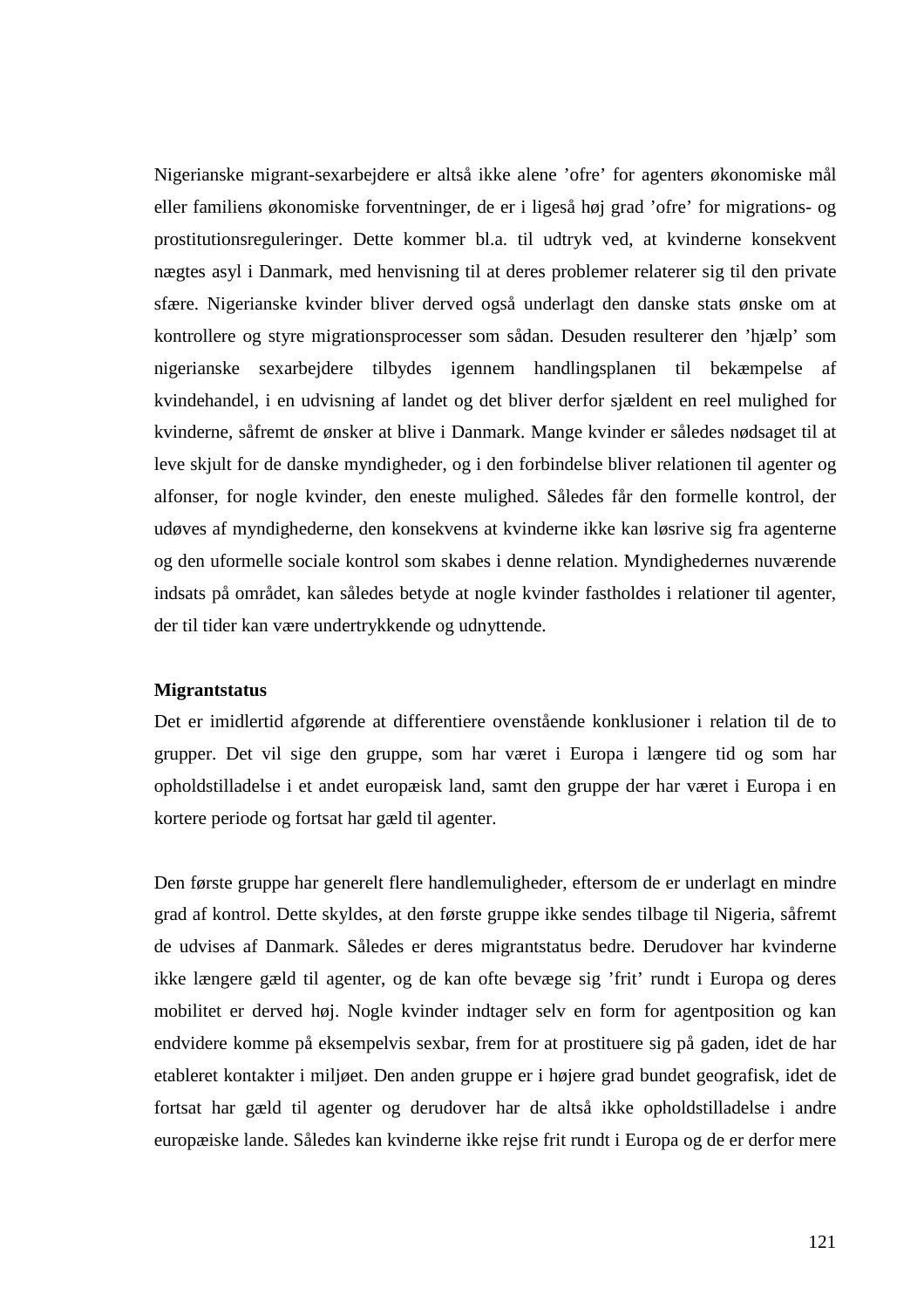sårbare overfor de migrations - og prostitutionsreguleringer, der finder sted i Danmark. Denne gruppe af kvinder sendes endvidere direkte tilbage til Nigeria, hvis de udvises af Danmark og de har derfor mere at miste i mødet med de danske myndigheder. Således kan der argumenteres for, at de nuværende sociale tiltag ikke hjælper de kvinder, der har mest brug for hjælp, dvs. de kvinder, som muligvis lever under undertrykkende og udnyttende forhold. Dette skyldes altså, at disse kvinders møde med myndighederne ofte betyder, at de er nødsaget til at rejse tilbage til Nigeria, hvor nogle må leve et liv på flugt fra agenter og i enkelte tilfælde ligeledes fra familien.

Det forhold, at nigerianske migrant-sexarbejdere afvises asyl i Danmark med henvisning til at deres problemer ikke knytter sig til den offentlige sfære, er for så vidt en problematik, som berører alle kvindelige migranter, herunder andre migrant-sexarbejdere end nigerianske og relaterer sig derfor til deres position som migrantkvinder. Andre grupper af udenlandske kvinder i prostitution i Danmark har imidlertid ofte en anden migrantstatus end de nigerianske kvinder, der indgår i materialet. Således bliver en stor gruppe af de østeuropæiske sexarbejdere i Danmark ikke udvist af landet, hvis de anholdes af politiet, men får derimod en bøde eller bliver afvist, hvilket betyder, at de kan rejse lovligt ind i Danmark, kort efter afvisningen<sup>42</sup>. Nigerianske migrant-sexarbeidere synes derfor at stå i en særlig udsat position, sammenlignet med andre udenlandske kvinder i prostitution, hvilket til dels beror på deres status som illegale migranter, fra den såkaldte tredje verden.

#### **Migranter, sexarbejdere og midt imellem**

 $\overline{a}$ 

Fælles for alle udenlandske kvinder i prostitution, i Danmark, er at de indtager en position som migranter og sexarbejdere på samme tid. Analysen af nigerianske migrantsexarbejderes betingelser for at handle, viser imidlertid at kvindernes positioner som migranter og sexarbejdere, sjældent indarbejdes samtidigt i deres møde med specifikke myndighedsrepræsentanter. I relationen til politiet og Flygtningenævnet, defineres kvinderne således primært som illegale migranter og derved overses deres position som sexarbejdere og de eventuelle problemer, der kan være forbundet hermed. Dette er paradoksalt, eftersom det netop er kvindernes position som handlede sexarbejdere og

<sup>&</sup>lt;sup>42</sup> En kvinde, der bliver afvist kan rejse ind i Danmark dagen efter, uden at bryde loven (Lund-jensen 2005:51). Dette forhold gælder kvinder som kommer fra et af de 10 nye EU lande, herunder Tjekkiet, Slovakiet og de baltiske lande (ibid.:72).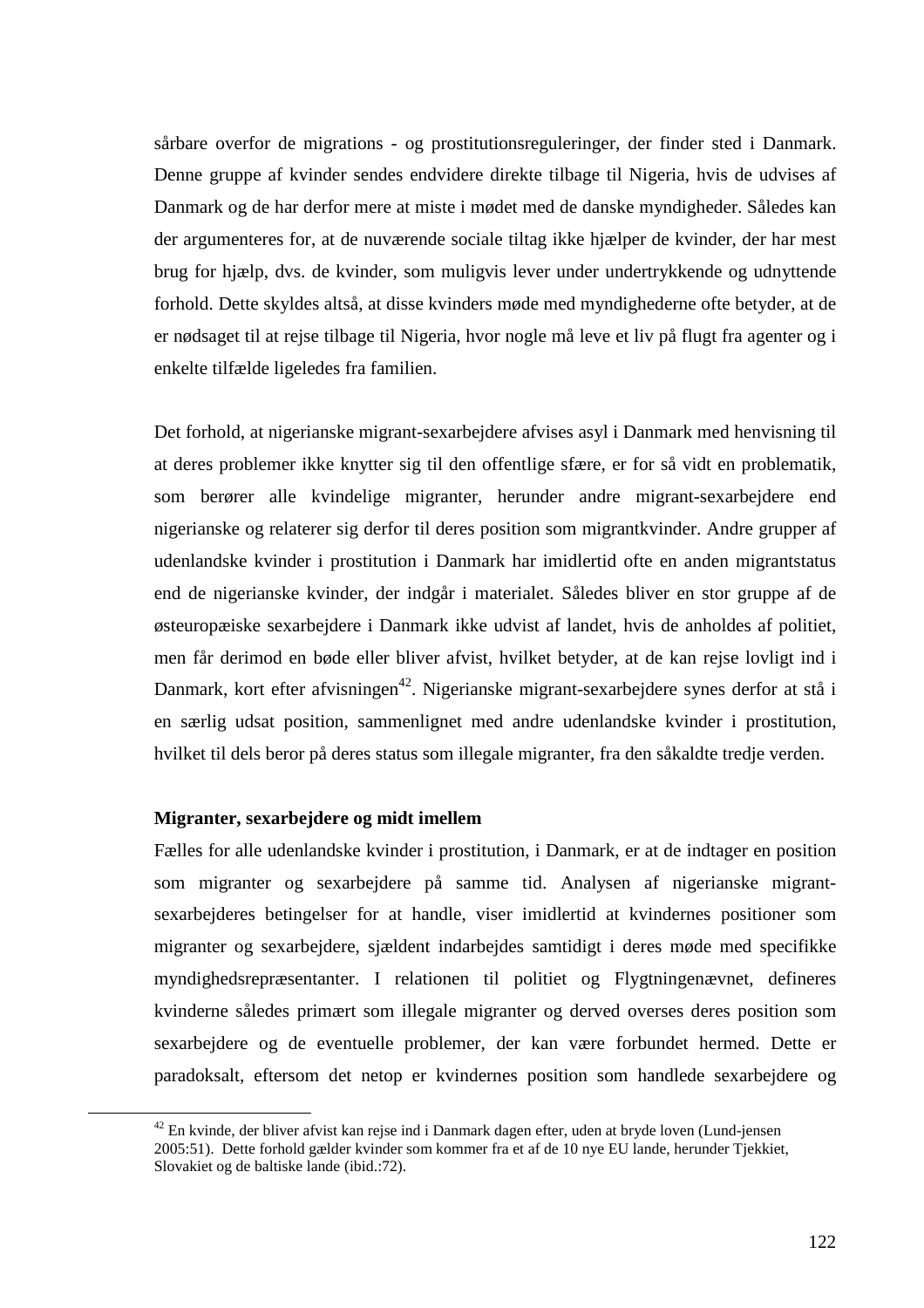derved deres position som ofre, der er i centrum, når emnet diskuteres politisk, jf. indledningen. På nuværende tidspunkt placeres kvinderne altså politisk som ofre, i kraft af deres position som sexarbejdere, men i det konkrete møde med de danske myndigheder, defineres de som illegale migranter og derved behandles de som kriminelle. Dette betyder, at de få rettigheder som kvinderne tildeles på baggrund af deres position som sexarbejdere (eller rettere, på baggrund af deres position som handlede sexarbejdere) i praksis fratages dem, idet de også indtager en position som illegale migrantkvinder.

Udover at blive kategoriseret som enten migranter eller sexarbejdere, inddeles nigerianske migrant-sexarbejdere ligeledes i skyldige-uskyldige kvinder, hvilket højst sandsynligt også gælder andre migrant-sexarbejdere i Danmark. Denne distinktion beror på en tilsvarende distinktion mellem frivillighed og tvang og genfindes både når kvinderne defineres som migranter, i form af flygtninge overfor arbejdsmigranter og når kvinderne defineres som sexarbejdere i form af handlede, overfor ikke handlede kvinder. Der er således en tendens til at definere migrant-sexarbejdere ud fra fastlåste kategorier. Dette har stor betydning for de enkelte kvinder, idet den hjælp de modtager afgøres i forhold til, hvordan de kategoriseres, altså om de vurderes som skyldige i egen ulykke, eller som uskyldige ofre. Disse kategoriseringer forsimpler kvindernes situation og overser, at kvinderne i princippet kan være undertrykte og udnyttede, selvom de ikke har været udsat for trafficking, eller at kvinderne på nuværende tidspunkt kan leve et liv på flugt på trods af at de i udgangspunktet ikke var flygtninge.

Igennem hele specialet har nigerianske kvindernes positioner som illegale migranter og sexarbejdere altså været centrale, i en forståelse af deres betingelser for at handle, men som det er fremgået af analysen har deres position som 'sort', samt deres position som kvinde, ligeledes en afgørende betydning for den kontrol som skabes i kvindernes relationer. Det er altså ikke tilstrækkeligt at fokusere på nigerianske sexarbejdere gennem en migrations- og prostitutions optik, idet analysen 'afslører', at man ligeledes må indarbejde eksplicitte køns – og 'race' optikker, for at begribe alle aspekter ved nigerianske migrant-sexarbejderes specifikke handlingsfelt.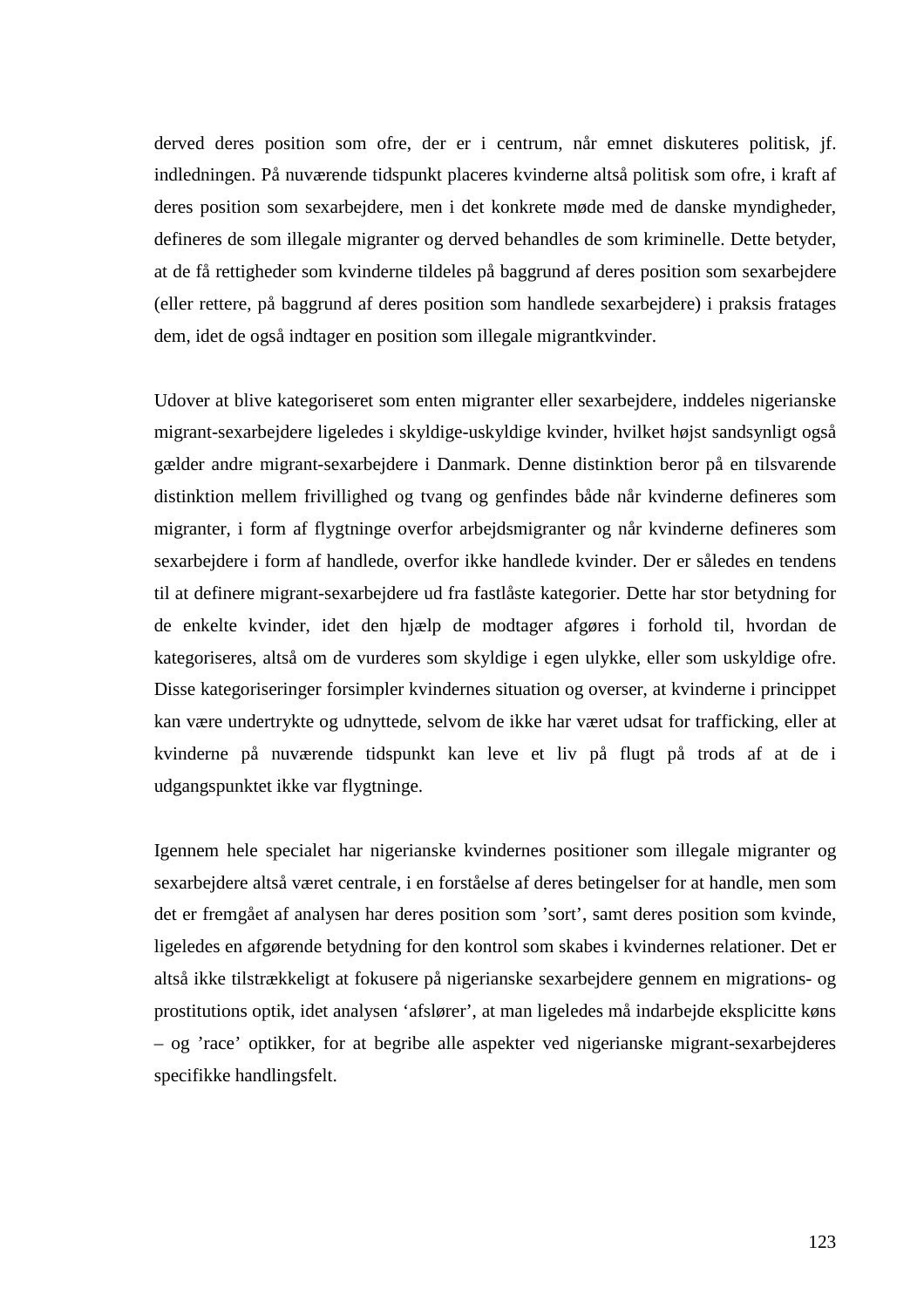Nigerianske kvinder er således underlagt mange forskellige former for social kontrol og det er derfor ikke tilstrækkeligt at fokusere på relationen til agenter eller relationen til familien eller relationen til myndighederne osv.. Man må derimod rette fokus mod, hvordan de forskellige relationer fungerer i et samspil og kontinuerligt påvirker hinanden. Dette forhold gælder for så vidt migrant-sexarbejdere, i al almindelighed og ikke alene nigerianske. Nigerianske kvinder adskiller sig dog fra andre migrantkvinder i prostitution på mindst to punkter: For det første ved deres hudfarve og for det andet ved deres migrantstatus, hvilket altså sætter nogle specifikke rammer for nigerianske migrantsexarbejderes betingelser for at handle.

#### **Nigeriansk migrant-sexarbejde i et globalt perspektiv**

Som beskrevet i indledningen bør migrant-sexarbejde også forstås indenfor en transnational ramme, hvor kvinderne reagerer på lokale, såvel som globale forhold, såsom feminiseringen af fattigdommen og mangel på arbejdskraft i Vesten. På trods af, at sociale relationer og kontrolformer har været det primære fokus gennem specialet, indikerer materialet ligeledes, at nigerianske kvinders generelle vilkår også sætter nogle overordnede rammer for kvindernes betingelser for at handle. Nogle af de kvinder som indgår i materialet fremhæver selv den store arbejdsløshed og mangel på uddannelse, samt fattigdom og sygdom i familien, som afgørende for, at de migrerer og efterfølgende arbejder i prostitution i Danmark. Det er derfor også vigtigt at inddrage et eksplicit udviklingsperspektiv, der fokuserer på kvindernes generelle vilkår i den såkaldte tredje verden. Ved at anlægge et perspektiv, som retter sig mod de sociale relationer i migrantsexarbejde, bliver det altså klart, at nigerianske migrant-sexarbejderes betingelser for at handle, også relaterer sig direkte til forskellene mellem økonomisk fattige og økonomisk rige lande og ikke mindst kvinders vilkår og muligheder, i den såkaldte tredje verden. Dette vil blive diskuteret yderligere i perspektiveringen.

# **6.2 Perspektivering**

Afslutningsvis ønsker jeg at diskutere, hvordan man i Danmark, på et strukturelt og politisk niveau, kan tage højde for nogle af de problematikker, der er blevet udpeget gennem analysen og konklusionen og derved lægge op til en videre debat.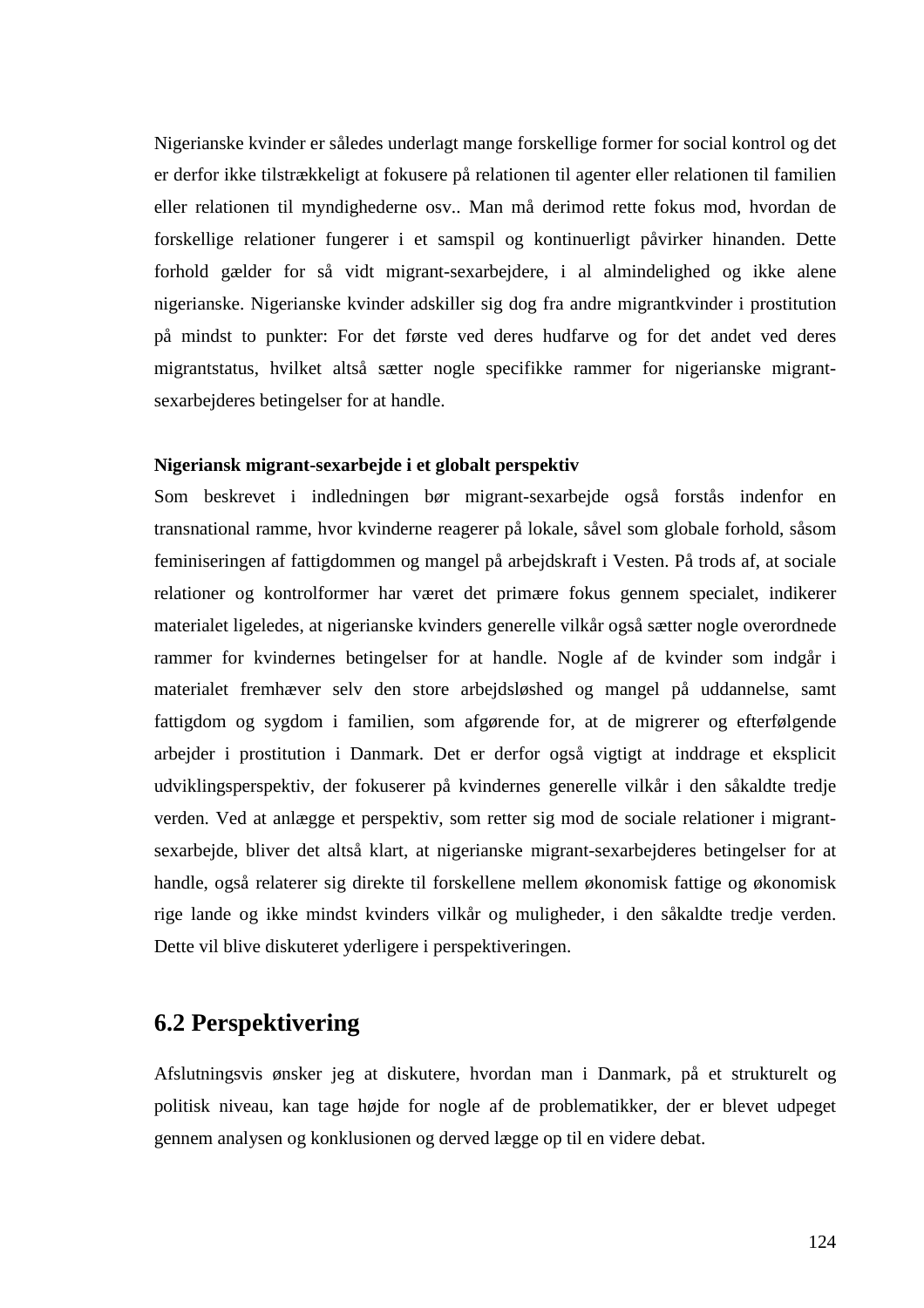#### **Udviklingsprojekter i Nigeria**

I regeringens handlingsplan til bekæmpelse af kvindehandel erklæres det, at et af formålene med handlingsplanen, er forebyggelse af trafficking. Såfremt regeringen mener dette seriøst, er det nødvendigt at implementere og iværksætte kønsspecifikke udviklingsprojekter i Nigeria således, at kvindernes handlemuligheder i deres hjemland udvides. Det er i den forbindelse vigtigt at påpege, at Nigeria ikke figurerer på det danske udenrigsministeriums hjemmeside, som et programsamarbejdsland eller på andre måder indgår i et udviklingssamarbejde med Danmark (www.um.dk).

Såfremt Danmark ønsker at iværksætte udviklingsprojekter i Nigeria, bør man i tilrettelæggelsen tage udgangspunkt i en 'gender and development' tilgang (GAD). Indenfor denne tilgang lægges der vægt på relationerne mellem kvinder og mænd, dvs. at kvinders vilkår ikke kan forstås og/eller forandres uden samtidig at inddrage et fokus på forholdet mellem mænd og kvinder (Charlton 1998:23). Endvidere arbejder man indenfor GAD-tilgangen, både med den private og offentlige sfære og der rettes eksplicit fokus på kvinders undertrykkelse i familien (Young 1998:51-53). Derudover fremhæves statens rolle og det påpeges at staten bl.a. bør stille specifikke services til rådighed såsom ældre og børneomsorg (Carhlton 1998:23), samt uddannelse specifikt rettet mod den kvindelige del af befolkningen (Young 1998:53). GAD-tilgangen fremstår således som et fornuftigt redskab i en nigeriansk udviklingskontekst, idet det gennem specialet er blevet sandsynliggjort, at kvinderne besidder en mindre magtfuld position i husholdet og familien, i forhold til mandlige medlemmer. Endvidere er der i analysen indikatorer på, at kvindernes problemer relaterer sig til den private sfære, såvel som til den offentlige sfære.

## **Transnationalt samarbejde**

På nuværende tidspunkt er 'indsatsen' til bekæmpelse af trafficking i Danmark bl.a. koncentreret omkring udvisning og hjemsendelse af udenlandske kvinder i prostitution (Handlingsplanen til bekæmpelse af kvindehandel 2002:16-17). Hvis denne praksis opretholdes, er det derfor afgørende at etablere samarbejder med lokale og nationale NGO'er<sup>43</sup> i Nigeria, som netop arbejder med migrant-sexarbejde og trafficking, og som i

 $\overline{a}$ 

<sup>43</sup>non governmental organisation.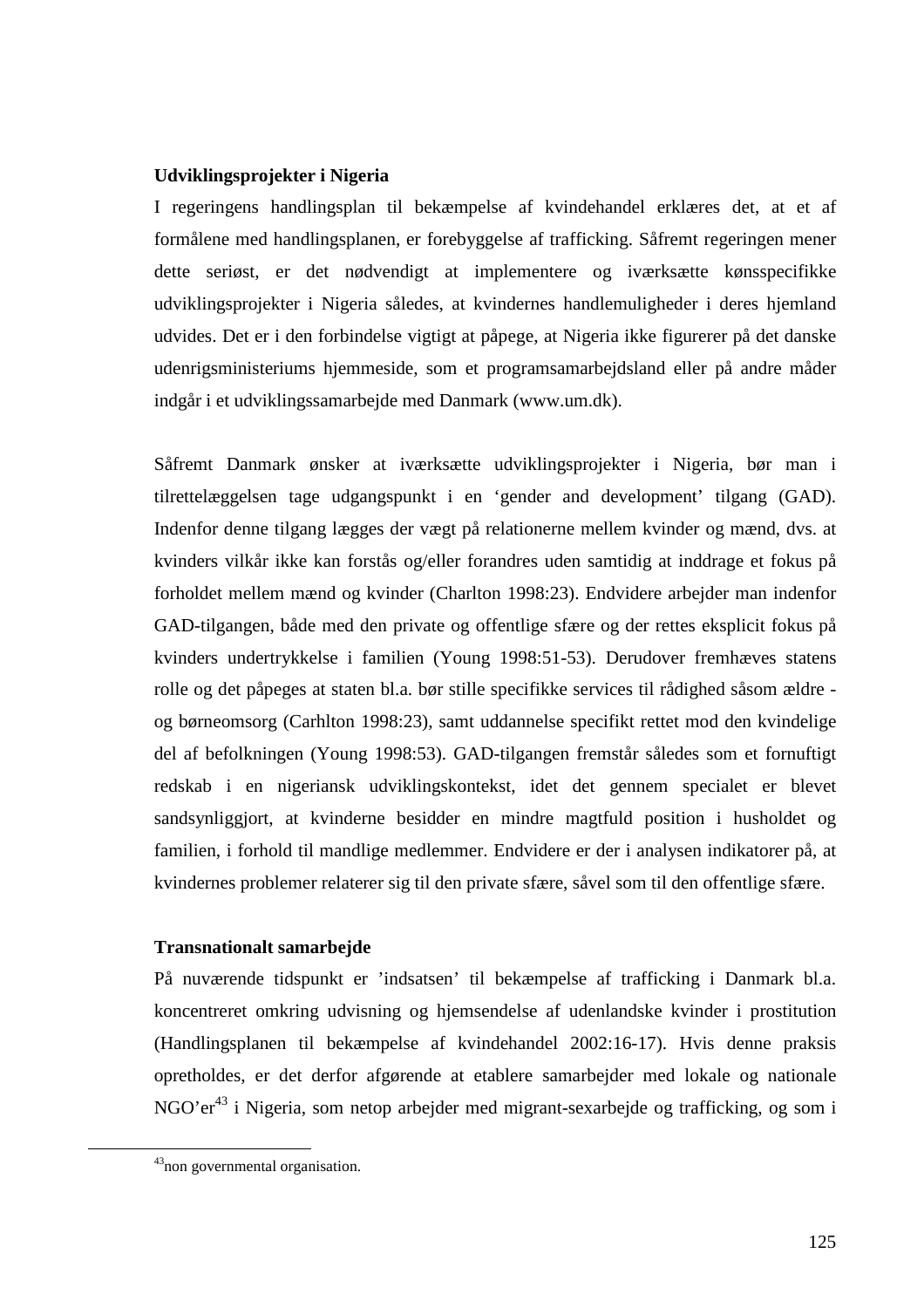den forbindelse hjælper og beskytter tilbagevendte kvinder, efter de er blevet udvist af eksempelvis Danmark. Dette er nødvendigt, idet kvinderne kan være forfulgt af agenter i Nigeria, såfremt de ikke har tilbagebetalt den gæld de stiftede i forbindelse med deres migration. Derudover er der eksempler på kvinder, såsom Anna og Anaia, der ligeledes har problemer med familien og/eller lokalsamfundet. Et samarbejde mellem danske og nigerianske NGO'er kræver tid at etablere og ikke mindst finansiering. Der er på nuværende tidspunkt oprettet væresteder til hjemvendte kvinder i Nigeria (Holm 2005:38). Disse er imidlertid ikke velfungerende, hvilket bl.a. skyldes manglede økonomiske ressourcer. IOM's<sup>44</sup> regionale kontor i Helsinki, påpeger i den forbindelse ligeledes vigtigheden af en målrettet økonomisk bistand, fra de lande som hjemsender kvinderne (Holm 2005:38).

## **Opholdstilladelse**

Det bør ligeledes diskuteres, hvorvidt migrant-sexarbejdere skal kunne opnå en form for opholdstilladelse i Danmark. I den forbindelse er Italien som land et interessant eksempel, der sætter fokus på mulige tiltag i denne retning. I 1998 indførte Italien en såkaldt immigrationslov, som sigter mod at yde støtte til personer, som har været udsat for trafficking (Aghatise 2004:1139-1140). Forud for denne lov, var det allerede muligt for kvinder, der havde været udsat for trafficking, at opnå et års opholdstilladelse i Italien såfremt de samarbejdede med politiet i forbindelse med efterforskning. Dette blev imidlertid ikke fulgt op af socialpolitiske tiltag før 1998, hvor man iværksatte såkaldte reintegreringsprogrammer (ibid.). Reintegreringsprogrammerne betyder, at den pågældende kvinde, i samarbejde med en udvalgt NGO der arbejder med trafficking udarbejder et specifikt program for kvinden. Efter 6 måneder evaluerer kvinden og NGO'en kvindens situation og afgør om kvinden fortsat skal indgå i et samarbejde med NGO'en (Aghatise 2004:1141). Når kvinden vurderes som reintegreret i samfundet, informerer NGO'en politiet herom, hvorefter kvinden tildeles en regulær opholdstilladelse. Kvinden får gennem programmet en bolig, italienskundervisning, samt hjælp til at finde et andet arbejde end prostitution (ibid.).

 $\overline{a}$ 

<sup>44</sup> International Organisation for Migration.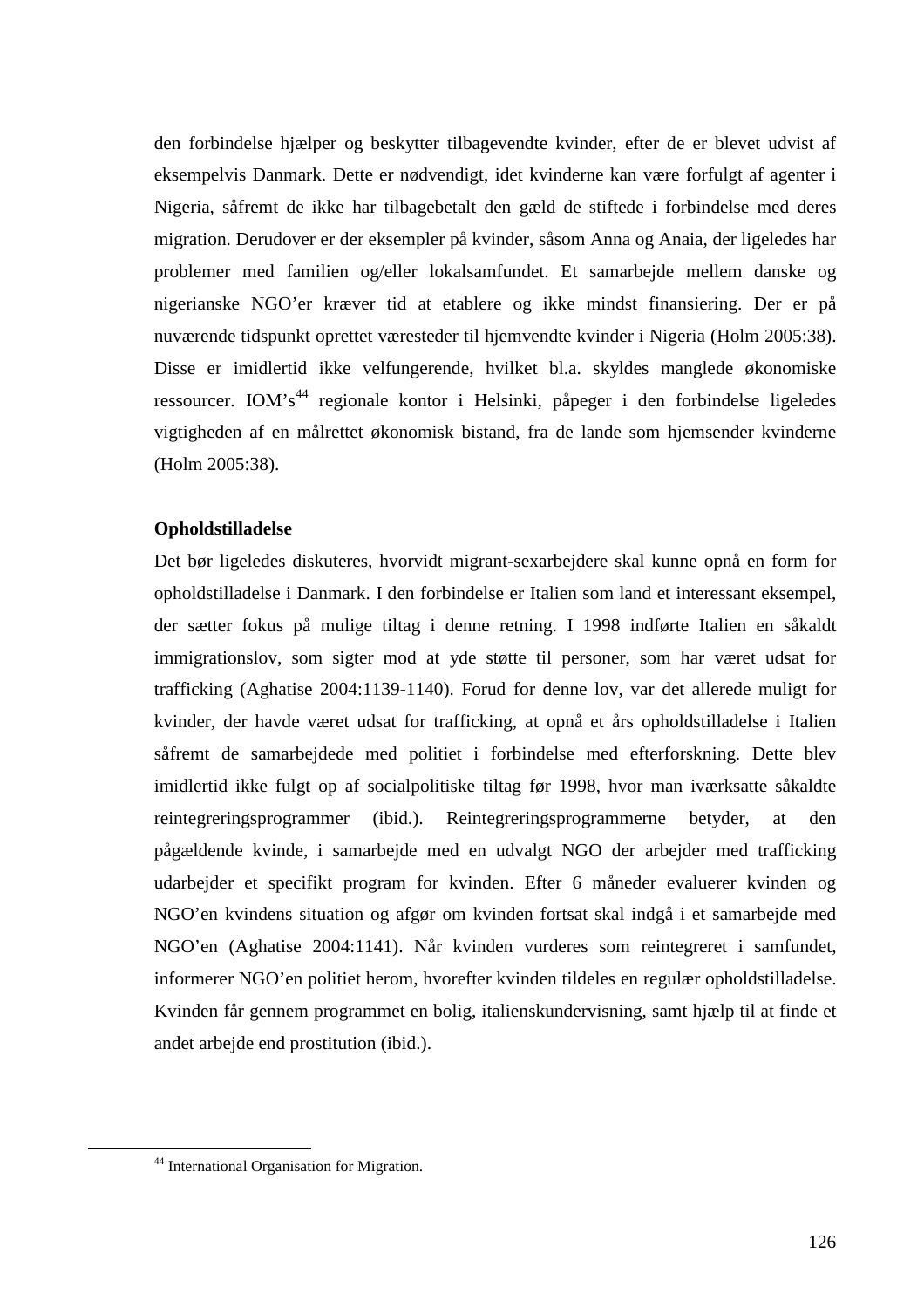Dette betyder altså, at der kan være fremtidsperspektiver i at indgå i en relation til myndighederne i det pågældende modtagerland og derved bliver myndighederne ikke en risiko, men måske snarere en allierede. Dog indebære den model som er indført i Italien, ligeledes, at kvinderne til gengæld for at få deres midlertidige opholdstilladelse i den indledende fase af programmet, skal videregive oplysninger til politiet om deres agenter (Aghatise 2004:1140). Endvidere kan samarbejdet mellem NGO'en og kvinden afbrydes, hvis kvinden ikke følger de aftaler der er indgået og hun mister derved sin midlertidige opholdstilladelse. Når kvinden har fundet et fast arbejde i Italien, modtager hun imidlertid en regulær opholdstilladelse (ibid.).

Det kan diskuteres, hvorvidt kvinderne alene bør hjælpes såfremt de også hjælper politiet, samt hvorvidt en permanent opholdstilladelse kun bør rettes mod de kvinder som kategoriseres som handlet. Ikke desto mindre er der elementer i den italienske model, som fremstår som en eventuel løsningsmodel i relation til nigerianske sexarbejderes egne ønsker og fremtidsplaner. Endvidere kunne man i Danmark arbejde med en længere udrejsefrist end 15 dage, så det i højere grad bliver muligt at arrangere hjemrejsen. I tillæg hertil burde man overveje at give asyl til nogle kvinder, på trods af at den forfølgelse de oplever, relaterer sig til den private sfære. Eksempelvis kan man tage den såkaldte beskyttelsesstatus i brug, hvilket betyder, at man tildeler asyl til personer der risikerer dødsstraf, tortur eller anden grusom eller nedværdigende behandling eller straf, såfremt de vender tilbage til deres oprindelsesland (Hjulmand 2002:5).

Således er der tre overordnede indsatsområder, der fremstår som afgørende i forbindelse med nigeriansk migrant-sexarbejde, nemlig udviklingsprojekter i Nigeria med specifikt henblik på kvindernes vilkår, et udvidet samarbejde på tværs af grænser, samt flere rettigheder for de kvinder der allerede opholder sig i Danmark.

På nuværende tidspunkt eksisterer der en konsensus, både politisk og indenfor mange feministiske diskurser, om at udføre 'redningsarbejde' der sigter mod at hjælpe uskyldige ofre for trafficking (Doezema 1998:45). Det er imidlertid umuligt at 'redde' alle kvinder eller vurdere, hvad der er bedst for hver enkelt kvinde, hvorfor man i stedet bør tildele kvinderne rettigheder, således at de får nogle reelle valgmuligheder og derved bliver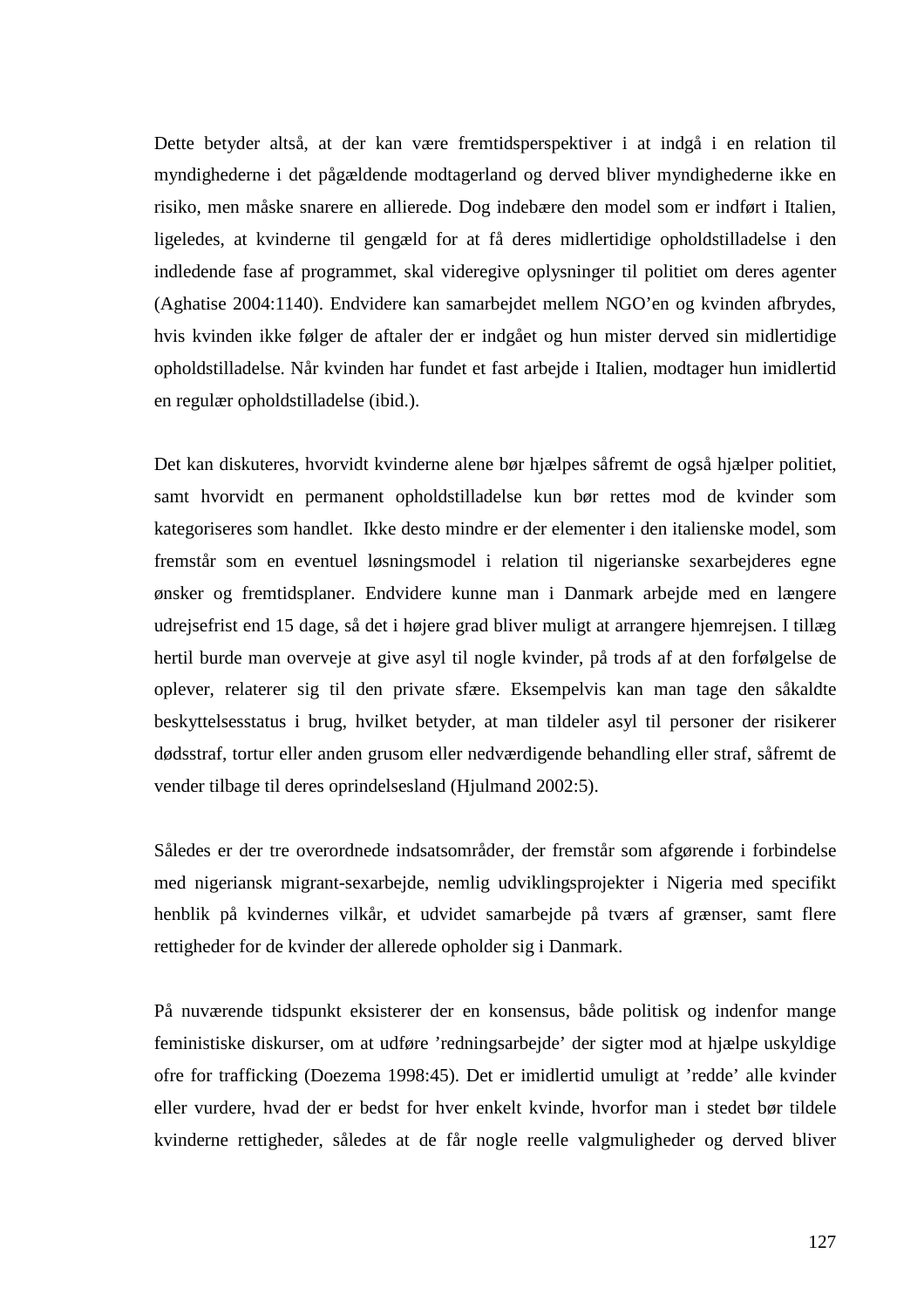aktører i deres eget liv. Ved at tildele rettigheder åbner man samtidig op for, at en del af de tvangsmekanismer, som kan være forbundet med prostitution eksempelvis i form af afhængighed til agenter, kan minimeres. Der er altså ingen modsigelse mellem 'redningsarbejde' og tildeling af rettigheder, idet rettigheder netop gør kvinderne i stand til at 'redde' sig selv. Det er imidlertid vigtigt, at man ikke alene tildeler kvinderne rettigheder i kraft af deres position som sexarbejdere, men ligeledes som migranter og kvinder. Endvidere er det afgørende, at rettighederne tildeles uagtet om kvinderne har været udsat for trafficking eller ej, for derved at undgå en distinktion mellem skyldige og uskyldige kvinder og dermed en skelnen imellem kvinder, der har fortjent hjælp og kvinder der ikke har.

Derfor bør man på det politiske plan, arbejde ud fra en rettighedstilgang til prostitution og derved, påtage sig et ansvar for de negative konsekvenser ved migrant-sexarbejde og ikke blot forskyde skylden til 'onde' mænd, der udnytter 'sårbare' kvinder eller dækker sig ind under flygtningekonventionen fra 1951. Endvidere er der for nyligt blevet igangsat en politisk kampagne med henblik på trafficking, hvori det implicit fremgår, at kunderne bør påtage sig et ansvar for kvindernes situation, idet kampagens slogan er *"du har et valg, det har hun ikke"* (www.lige.dk (b)). Min pointe er ikke, at man ikke skal sætte fokus på agent - og kunderelationen i et forsøg på at afhjælpe de problematikker, der kan være forbundet med migrant-sexarbejde, men snarere, at denne strategi fremstår som en ansvarsforskydning, hvorigennem de danske myndigheder kan udpege syndebukke. Dette er problematisk, idet de danske myndigheder netop sidder i en position, hvor de rent faktisk kan gøre en forskel i kvindernes liv, jf. ovenfor. På nuværende tidspunkt overholder Danmark imidlertid de internationale forpligtigelser (Mortensen 2004:8), men på bekostning af en gruppe kvinder, der gennem handlingsplanen til bekæmpelse af kvindehandel, placeres som ofre, men i praksis behandles som kriminelle.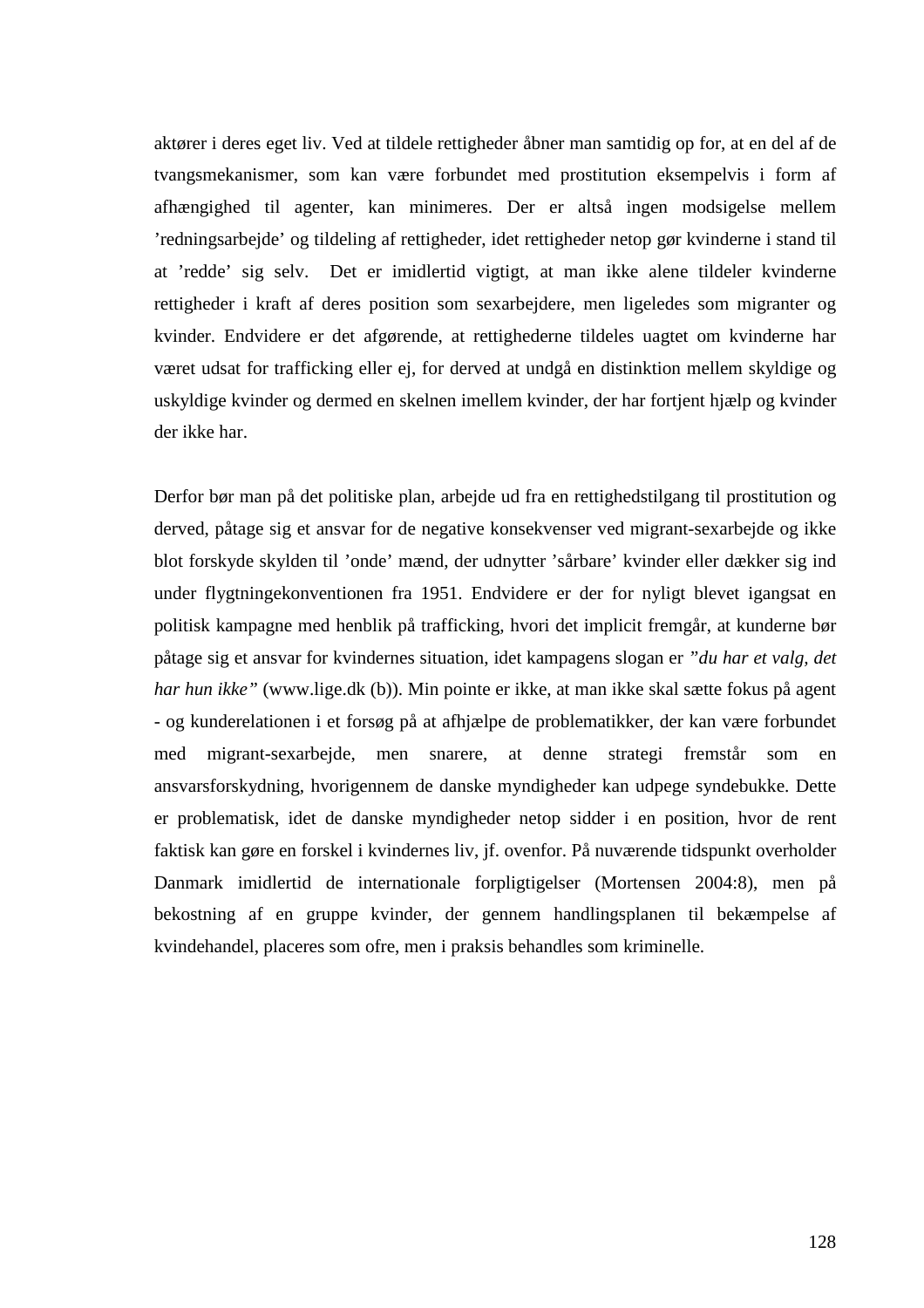# **Litteraturliste**

- Agun, Henrietta, *International Conference on Trafficking in Human Beings from Nigeria into Italy: Result of Pilot Programme*, 2004

- Agatise, Esohe 'Trafficking for prostitution in Italy. Possible Effects of Government Proposals for legalization of Brothels' i *Violence against women*, vol. 10 No. 10 October, 2004

- Amadiume, Ifi, *Re-inventing Africa. Matriarchy, religion and culture,* Zed Books Ltd, London, 1997

- Arnfred, Signe 'African Sexualities'/Sexualities in Africa: tales and Silences' i Arnfred, Signe (red), *Re-thinking sexualities in Africa,* Almquist og Wiksell Tryckeri, Sverige, 2004 - Arnfred, Signe 'Pengene eller livet – feministiske forskningsnoter med afsæt I Afrika' i

*Kvinder, køn og forskning*, nr. 4, 1996

- Balvig, Flemmeing 'Social kontrol' i Andersen, Heine (red), *Sociologi – en grundbog til et fag,* Hans Reitzels Forlag, København, 1998

- Bindman, Jo 'An International Perspective on Slavery in the Sex Industry' i Kempadoo, Kamala og Doezema, Jo (red), *Global Sex Workers. Rights, Resistance, and Redifinition,*  Routledge, New York, 1998

- Bourdieu, Pirre 'The forms of capital' I Richardson, J. G (red), *Handbook of theory and research for the sociology of education*, Greenwood press, 1985

- Brown, Louise, *sex slaves. The trafficking of women in Asia,* Virago Press, England, 2001

- Burr, Vivien, *An introduction to social constructionism,* Routledge, 1995

- Carling, Jørgen, *Fra Nigeria til Europa. Indvandring, menneskesmugling og menneskehandel*, International Peace Research Institute, Oslo (PRIO), 2005

- Castle, Stephen og Miller, Mark J, *The age of migration,* Palgrave Macmillan, England, 2003

- Chant, Sylvia 'Migration and development: the importance of gender' i Chant, Sylvia (red), *Gender and Migration in Developing Countries,* Belhaven Press, London, 1992

- Chapkis, Wendy, *Live sex acts. Women performing erotic labour,* Cassell, USA, 1997

- Chapkis, Wendy 'Power and Control in the Commercial Sex Trade' i Weitzer, Ronald (red.), *SEX for SALE,* Routledge, USA, 2000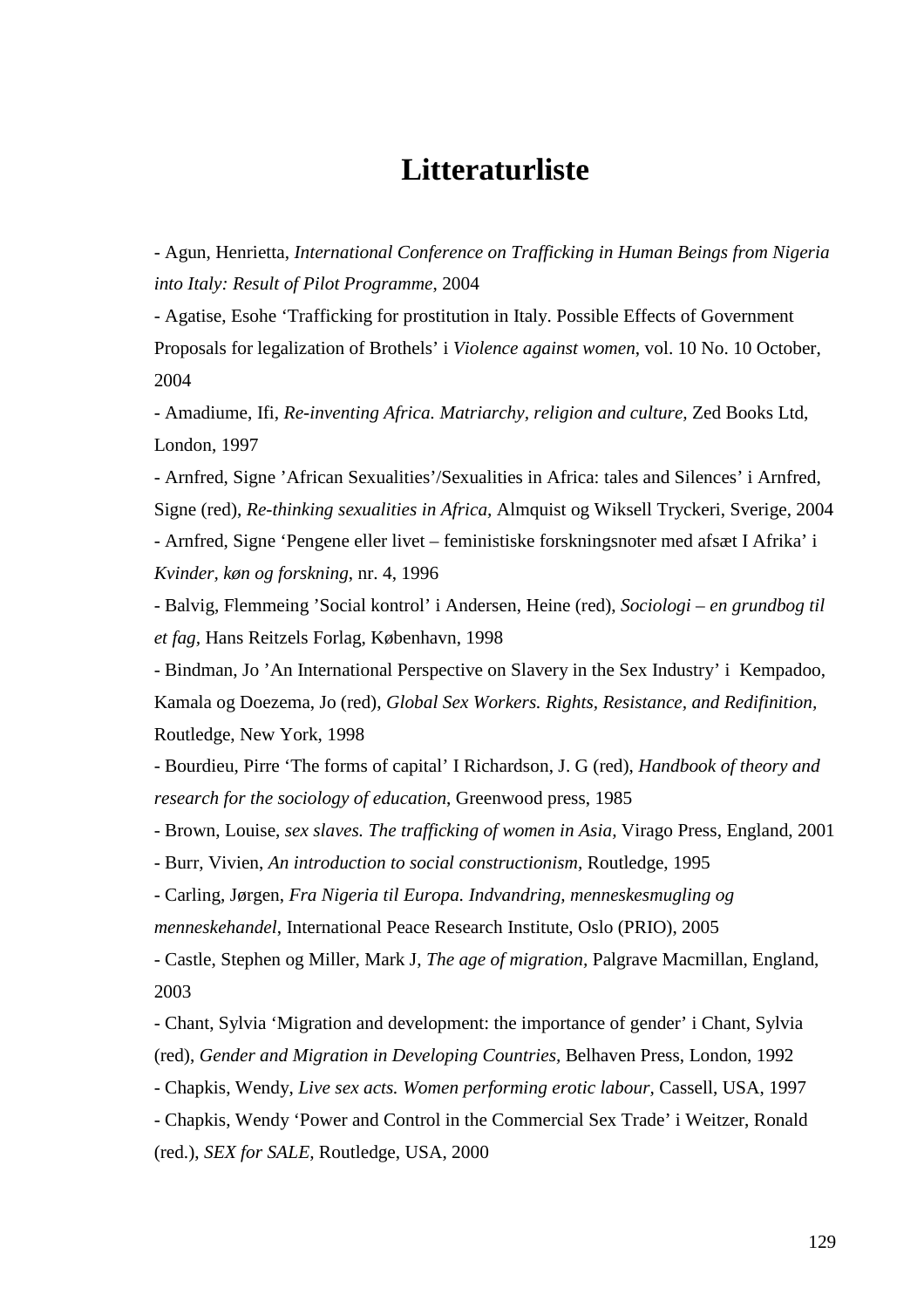- Charlton, Sue Ellen 'Development as history and process' i Visvanathan, Nalini et al. (red), *The women gender and development reader,* Zed Books Ltd, London, 1998

- Christensen, Søren og Jensen, Poul-Erik Daugaard, *Kontrol i det stille – om magt og deltagelse,* Samfundslitteratur, Frederiksberg, 1986

- Crawley, Heaven, 'Women and Refugee Status: Beyond the Public/Private Dichotomy in UK Asylum Policy', i Indra, Doreen (red), *Engendering Forced Migration,* Berghahn Books, USA, 1999

- Cyper, James M og Dietz James L, *The process of Economic Development*, Routledge, London, 1997

- Degnbold-Martinussen, John, *Society, State and marked. A guide to competing theories to development*, Zed Books Ltd, London**,** 1999

- Denzin, Norman K og Lincoln, Yvonna S ' Introduction: the Discipline and practice of Qualitative Resarch' i Denzin, Norman K og Lincoln, Yvonna S (red), *The landscape of qualitative research*,: *theories and issues*, Sage Publication, USA, 2003

- Doezema, Jo 'Forced to Choose: Beyond the Voluntary v. Forced Prostitution Dichotomy' i Kempadoo, Kamala og Doezema, Jo (red), *Global Sex Workers. Rights, Resistance, and Redifinition,* Routledge, New York, 1998

- Ehrenreich, Barbara og Hochschild, Arlie Russell 'Introduction' i Ehrenreich, Barbara og Hochschild (red), *Global women: nannies, maids, and sex workers in the new economy,* Metropolitan Books, New York, 2002

- Faist, Thomas*, The volume and Dynamics of International Migration and Transnational Social Spaces*, Oxford university press, USA, 2000

- Falola, Toyin, *Culture and customs of Nigeria*, Greenwood Press, Wesport, 2001

- Frønes, Ivar, *Handling, kultur og mening,* Fagbokforlaget Vigmostad & Bjørke AS, Polen, 2001

- Giljen, Niels og Grimen, Harald, *Samfunnsvitenskapenes forudsætninger. Innføring i samfunnsvtenskapenes vitenskapsfilosofi,* Universitetsforlaget, Oslo, 1993

- Gilman, Sander L 'Black Bodies, White Bodies: toward an iconography of female sexuality in late nineteenth-century art, medicine and literature' I *Critical Inquiry*, vol. 12 no. 1, Autumn 1985

- Haavind, Hanne (red), *Kjønn og fortolkende metode: muligheter i kvalitativ forskning,*  Gyldendal, 2000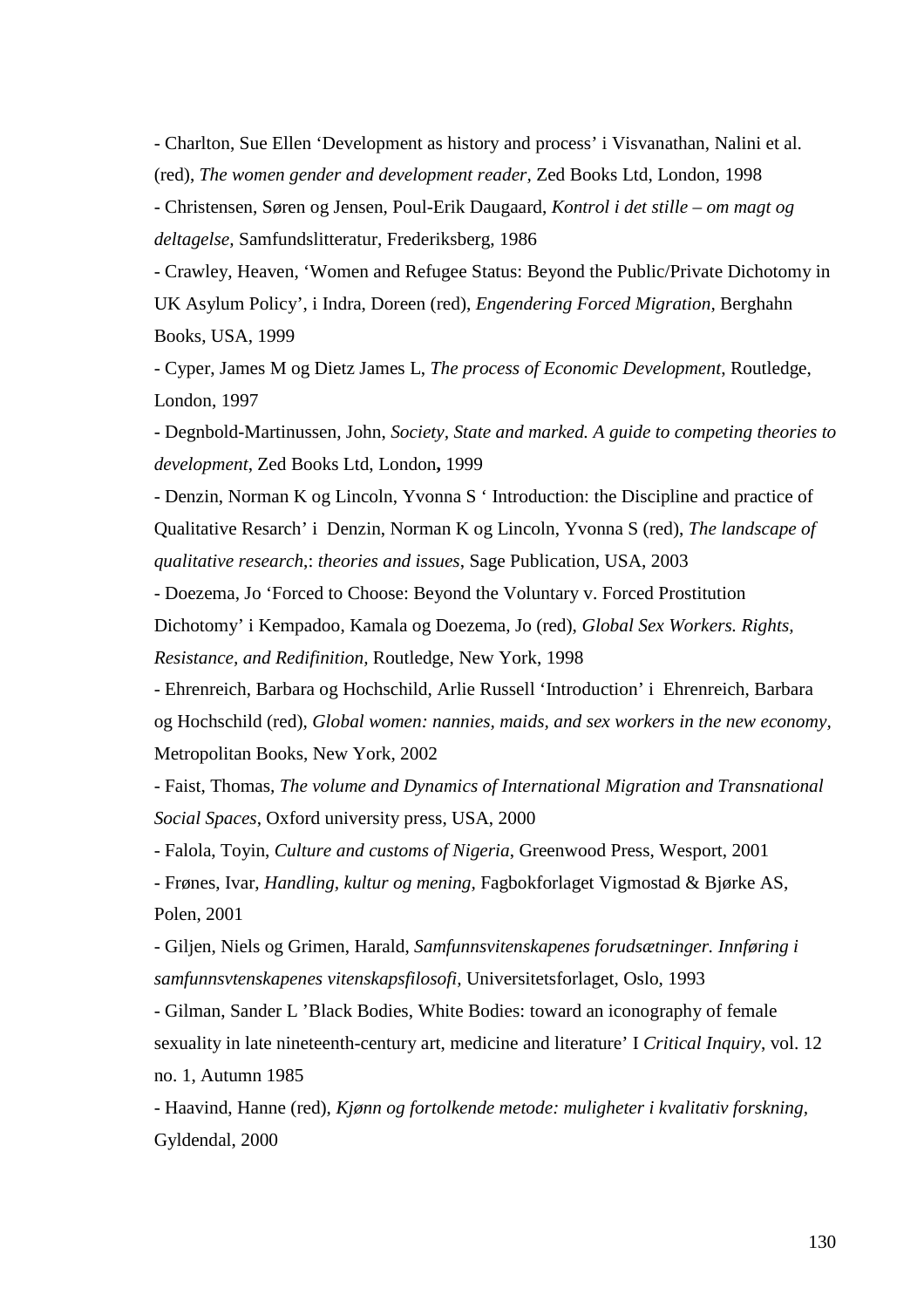- Harzing, Christine 'Women migrants as global and local agents: new research strategies on gender and migration' i Sharpe, Pamela (red), *Women, Gender and Labour Migration. Historical and global perspectives*, Routledge, London, 2001

- Henriksen, Lars Skov og Prieur, Annick ' Et nyt perspektiv på magt i det sociale arbejde' i *Dansk sociologi,* nr. 3/15, årg. 2004

- Hjulmand, Ole, *25 spørgsmål og svar om flygtninge,* Dansk Flygtningehjælp, København, 2002

- Holm, Maibrit, *Nigerianske kvinder i prostitution i Danmark,* 2005

- Järvinen, Margaretha, *Of Vice and Women: Shades Of Prostitution,* Universitetsforlaget AS, Oslo, 1993

- Järvinen, Margaretha, *Prostitution i Helsingfors – en studie af kvinnokontroll,* Åbo Akademis Förlag, Åbo, 1990

- Järvinen, Margaretha og Nana Mik-Meyer 'Indledning: At skabe en klient' i Järvinen, Margaretha og Nana Mik-Meyer (red), *At skabe en klient. Institutionelle identiteter i socialt arbejde,* Hans Reitzels Forlag, København, 2003

- Järrvinen, Margaretha og Nana Mik-Meyer 'Indledning: kvalitative metoder i et interaktionistisk perspektiv' i Järrvinen, Margaretha og Nana Mik-Meyer(red) *Kvalitative metoder i et interaktionistisk perspektiv. Interview, observationer og dokumenter, Hans* Reitzels Forlag, Danmark, 2005

- Järvinen, Margaretha 'At konstruera och dekonstruera sociala problem' i Konstad, Annalise et al. (red), *Kvinder på rande,* Aarhus Universitetsforlag, Århus, 1998

- Jørgensen, Marianne og Phillips, Winther, *Diskursanalyse som teori og metode,* Roskilde universitetsforlag, Frederiksberg, 1999

- Kaspersen, Lars 'Anthony Giddens' i Andersen, Heine og Kaspersen, Lars Bo (red), *Klassisk og moderne samfundsteori,* Fofatterne og Hans Ritzels Forlag, Danmark, 1996

- Kayongo- male, Diane og Onyango, Philista, *The sociology of the African family,*  Longman Group Ltd, USA, 1984

- Kelley, Elisabeth, *Journeys of jeopardy: a review of research on trafficking in women and children in Europe,* International Organisation for Migration, IOM Migration series, 2002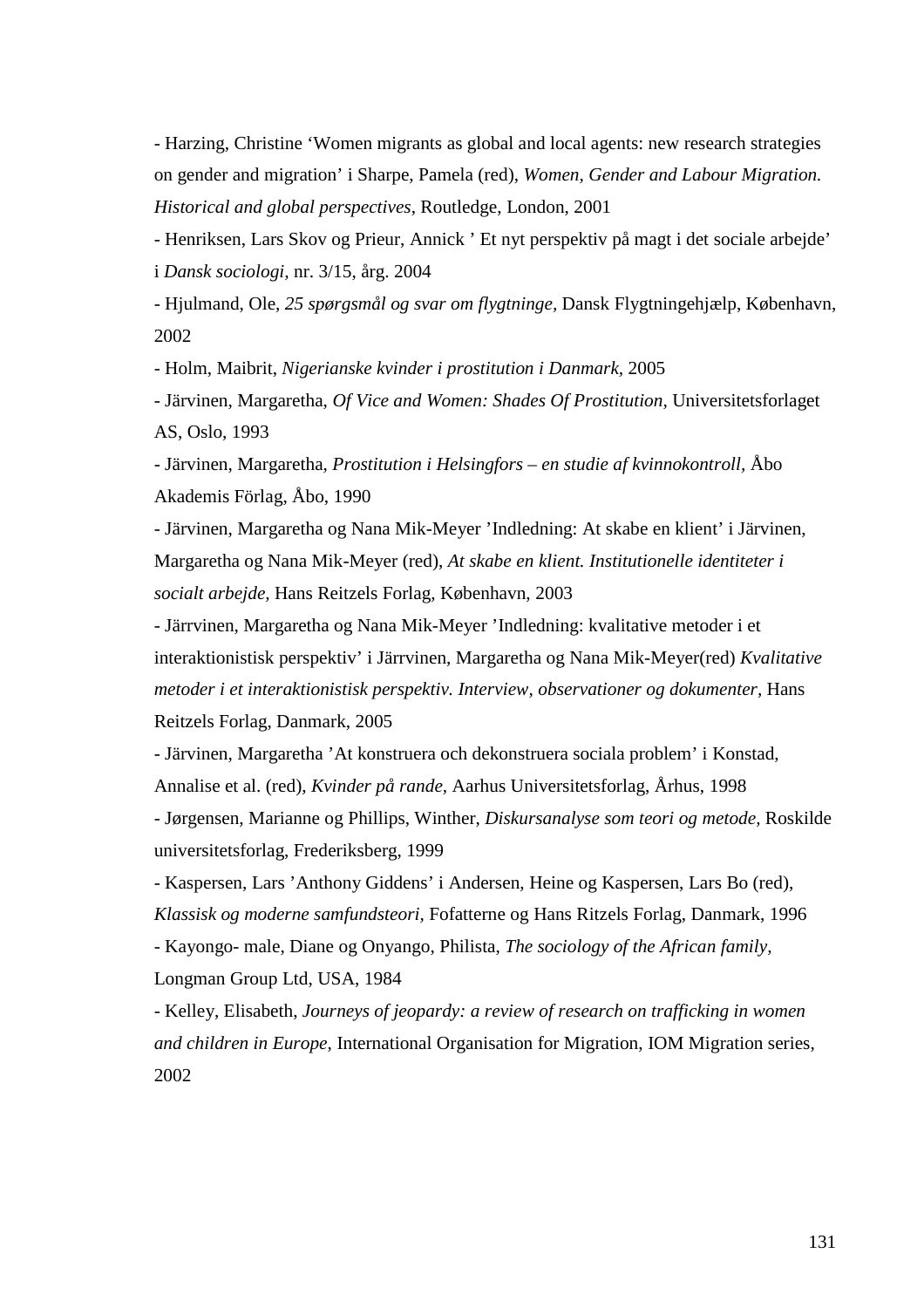- Kempadoo, Kamala 'Introduction: Globalizing Sex Workers' Rights*'* i Kempadoo, Kamala og Doezema, Jo (red), *Global Sex Workers. Rights, Resistance, and Redifinition,*  Routledge, New York, 1998

- Kofman, Eleonore et.al, *Gender and international migration in Europe,* Routledge, London, 2000

- Kolawole, Mary E. Modupe 'Re-Conceptualizing African Gender Theory: Feminism, Womanism and the Arere Metaphor' i Arnfred, Signe (red), *Re-thinking sexualities in Africa,* Almquist og Wiksell Tryckeri, Sverige, 2004

- Kristiansen, Søren og Krogstrup, Hanne, *Deltagende observation. Introduktion til en forskningsmetodik,* Hans Reitzels Forlag A/S, København, 1999

- Kvale, Steinar, *InterView en introduktion til det kvalitative forskningsinterview,* Hans Reitzers Forlag, Danmark, 1997

- Larsen, Jesper Stein 'rekordstort antal sexslaver på Vesterbro' i Jyllandsposten d.18 september 2004

- Lisborg, Anders 'Fra moderen slaver til modige entreprenører – om

prostitutionsrelaterede migration fra Thailand til Danmark' i *Kvinder, køn og forskning*, nr. 3, 2001

- Lund-Jensen, Trine, *Udviklingen i det sociale arbejde hos Reden-STOP Kvindehandel oktober 2003 – juni 2005,* Reden-STOP Kvindehandel KFUKs Sociale Arbejde, 2005

- Lykke, Nina 'Intersektionalitet' *Kvinder, køn og forskning*, nr.4, 1996

- Miles, Robert og Small, Stephen 'Racism and Ethnicity' i Taylor, Steve (red), *Sociology. Issues and debates,* Palgrave, New York, 2000

- Mohanty, Chandra Talpade 'under western eyes" Revisited: feminist Solidarity through Anticapitalist Struggles' *Journal of women in culture and society*, vol.28, no.2, 2003

- Mohanty, Chandra Talpade 'Under Western Eyes: Feminist Scholarship and Colonial Discourses' i Mohanty, Chandra Talpade et al. (red), *Third world women and the politics of feminism,* Indiana university press, USA, 1991

- Mortensen, Louise Runge (red), *Kvindehandel – et europæisk problem,* Center for ligestilling, 2004

- Moustgaard, Ulkrikke og Bruun, Henrik, *Kroppe over grænser*, Informations forlag, 2001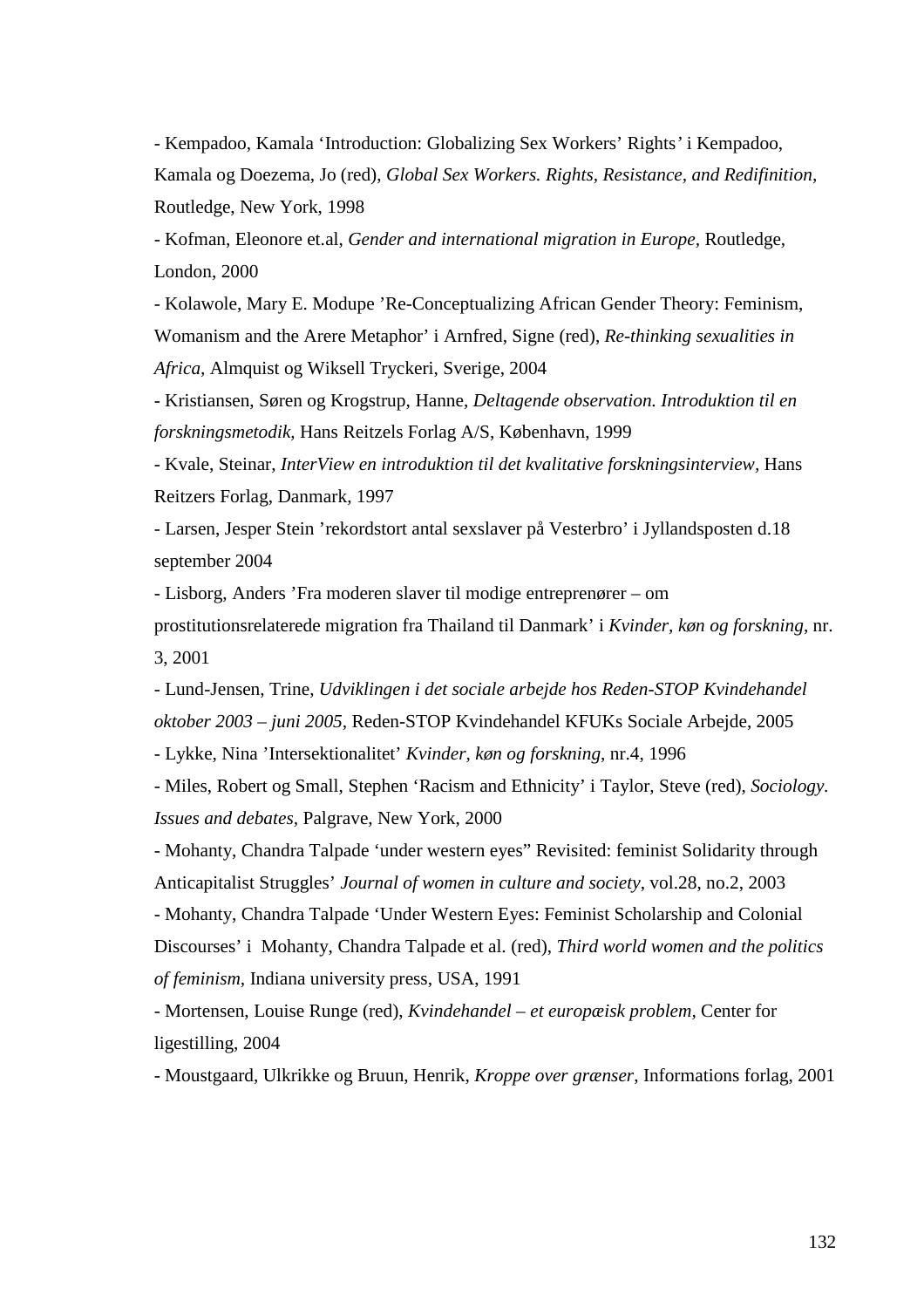- Murray, Alison 'Debt-Bondage and Trafficking: Don't Belive the Hype' i Kempadoo, Kamala og Doezema, Jo (red), *Global Sex Workers. Rights, Resistance, and Redifinition,* Routledge, New York, 1998

- Mørck, Yvonne, *Bindestregsdanskere,* Forlaget Sociologi, Danmark, 1998

- Mørck, Yvonne 'Intersektionalitet og diversitet: fadimesagen' i Beck, Henning et.al (red), *Kultur på kryds og tværs,* 2005, Klim, Danmark

- Newell, Stephanie 'Anatomy of masculine power: three perspectives on marriage and gender in Nigerian non-fiction' i Newell, Stephanie (red), *Writing African Women. Gender popular culture and literature in west Africa*, Zed Books Ltd, London, 1997

- Olsen, Poul Bitsch 'Metode i problemorienterede projektarbejde' i Olsen, Poul Bitsch og Kaare Pedersen (red), *Problemorienterede projektarbejde – en værktøjsbog*, Roskilde Universitetsforlag, Frederiksberg, 1999

- O'Neill, Maggie, *Prostitution and feminism,* Polity press in association with Blackwell Publishers Ltd, UK, 2001

- Pawson, Ray, 'Methodology' i Taylor, Steve (red), *Sociology. Issues and debates,*  Palgrave, New York, 2000

- Pedersen, Kirsten Bramsholm og Land Birgit 'den kvalitative forskningsproces' i Pedersen, Kirsten Bramsholm og Nielsen, Lise Drewes (red), *Kvalitative metoder: Fra metateori til markarbejde*, Roskilde universitetsforlag, Frederiksberg, 2001

- Pedersen, Kirsten Bramsholm og Nielsen, Lise Drewes (red), *Kvalitative metoder: Fra metateori til markarbejde*, Roskilde universitetsforlag, Frederiksberg, 2001

- Pessar, Patricia R og Mahler, Sarah J, *Gender and transnational migration*, Paper given to the conference on Transnational Migration: Comparative Perspectives, Prinston University, 2001

- Portes, Alejandro 'Social Capital: Its Origins and Applications in Modern Sociology' i Annual Review of Sociology, nr. 24, 1998

- Rasborg, Klaus 'Socialkonstruktivismer i klassisk og moderne sociologi' i Fuglsang og Olsen (red), *Videnskabsteori i samfundsvidenskaberne. På tværs af fagkulturer og paradigmer,* Roskilde Universitetsforlag, København, 2005

- Regeringens handlingsplan til bekæmpelse af kvindehandel, 2002

- Repstad, Pål, *Mellom nærhet og distanse. Kvalitative metoder i samfundsfag,*  Universitetsforlaget, Olso, 1993 (a)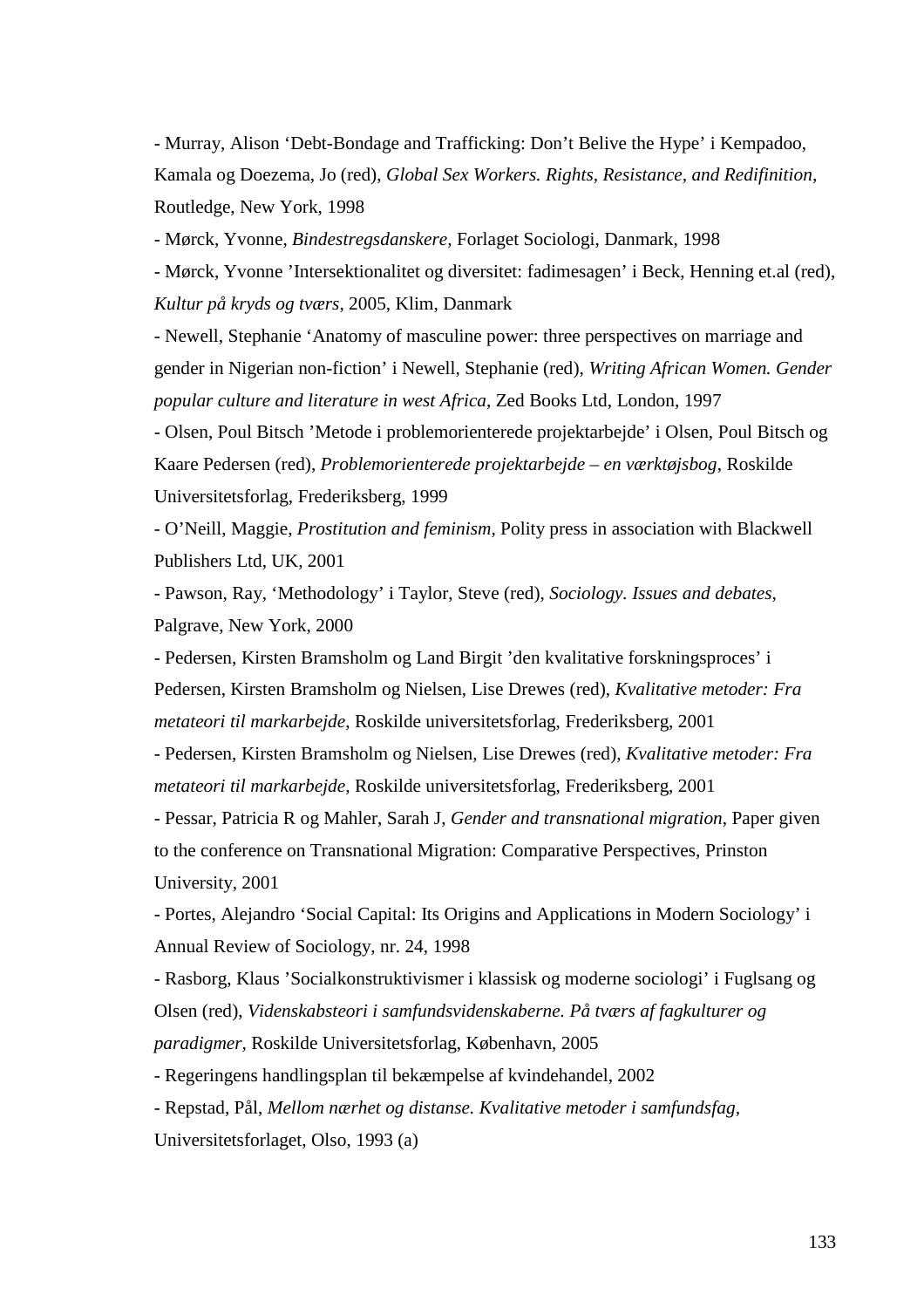- Repstad, Pål, *Närhet og distans: kvalitativa metoder i samhälsvitenskap*, Studenterlitteratur, Sverige, 1993 (b)

- Schech, Susanne og Haggis, Jane, *Culture and devlopment. A critical introduction,*  Blackwell Publishers Ltd, Oxford, 2000

- Scholz, Birte og Gomez Mayra, *Bringing Equality Home. Promoting And Protecting The Inheritance Rights Of Women. A Survey Of Law and Practices In Sub-Saharan Africa,*

Center On Housing Rights And Evictions (COHRE), Holland, 2004

- Sjørup, Karen og Spanger, Marlene 'Sex til salg' *Kvinder, køn og forskning,* nr. 3, 2001

- Spanger, Marlene 'Mellem anonymitet og synlighed. Om sorte kvinders transnationale prostitution i Danmark'*, kvinder, køn og forskning,* nr. 3, 2001

- Spanger, Marlene, *Den usynlige linedanser. Transnational prostitution blandt sorte kvinder i Danmark. Koblinger mellem køn, seksualitet og race*, speciale, 2000

- Taylor, Steve 'Introduction' i Taylor, Steve (red), *Sociology. Issues and debates,*  Palgrave, New York, 2000

- Tashjian, Victoria B 'NIGERIA: Women Building on the Pastø' i Walter, Lynn (red), *Women's Rights. A Global View*, Greenwood Press, USA, 2001

- Thorbek, Susanne 'Prostitution in a Global Context: Changing Partterns' i Thorbek, Susanne og Pattenik, Bandana (red), *Transnational Prostitution. Changing Patterns in a Global Context,* Zed Books Ltd, London, 2002

**-** UN, *Gender mainstreaming. An overview,* New York, 2002

- UNDP, *Nigeria Development Profile March*, 2004 (www.undp.org.ng/abna1.htm)

- Widerberg, Karin, *Kvalitativ Forskning i praktikken,* Studentlitteratur, Sverige, 2002

- Wijers, Marjan 'Women, Labor, and Migration: The Position of Trafficked Women and strategies for suppor'*,* iKempadoo, Kamala og Doezema (red), Jo, *Global Sex Workers. Rights, Resistance, and Redifinition,* Routledge, New York, 1998

- Young, Kate 'Gender and development' i Visvanathan, Nalini et al. (red), *The women gender and development reader,* Zed Books Ltd, London, 1998